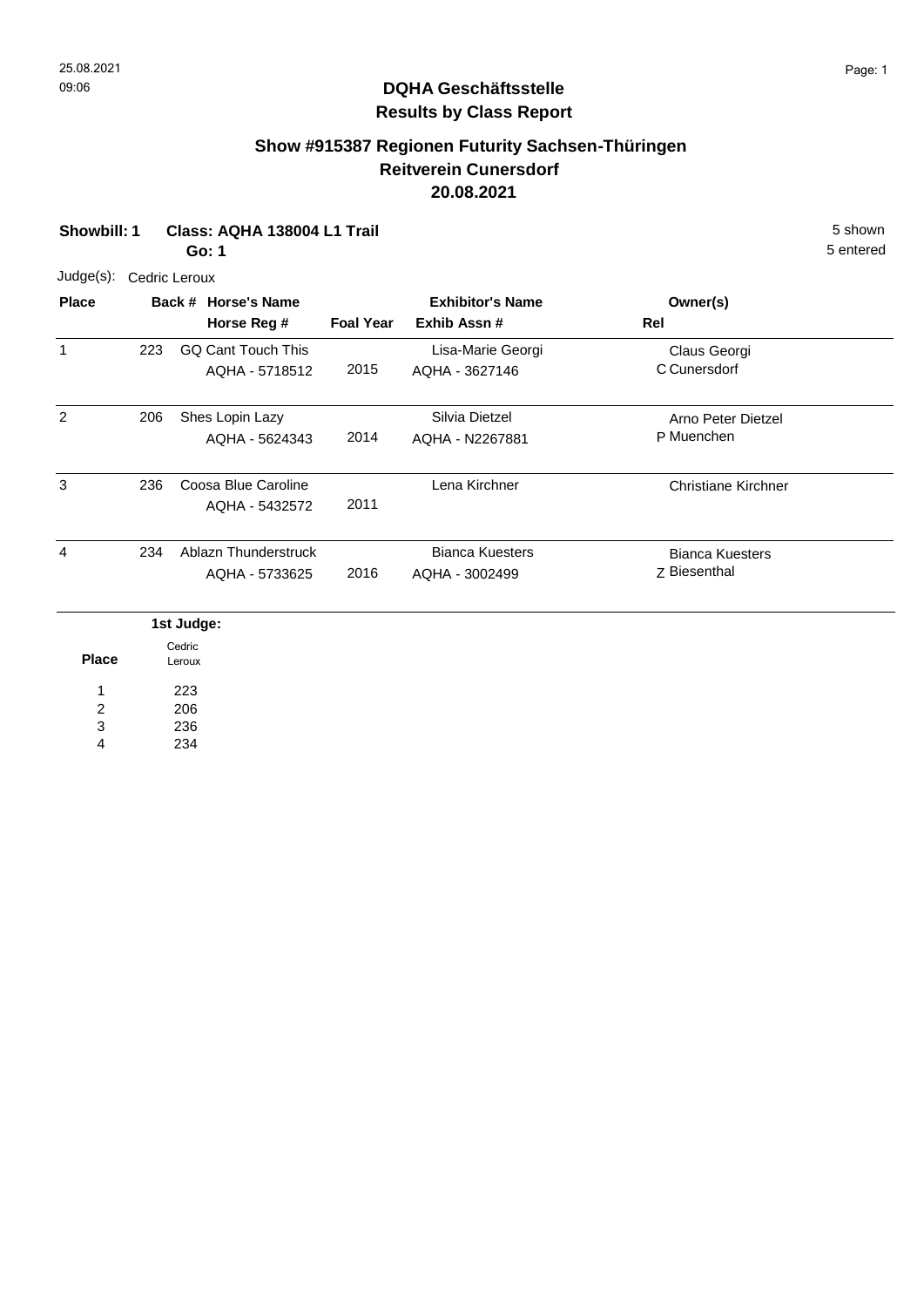# **Show #915388 Regionen Futurity Sachsen-Thüringen Reitverein Cunersdorf 20.08.2021**

| <b>Showbill: 1</b>      |                      |            | Class: AQHA 138004 L1 Trail<br>Go: 1 |                  |                         |                            | 5 shown<br>5 entered |
|-------------------------|----------------------|------------|--------------------------------------|------------------|-------------------------|----------------------------|----------------------|
| Judge(s):               |                      |            | Stefanie Bubenzer                    |                  |                         |                            |                      |
| <b>Place</b>            |                      |            | Back # Horse's Name                  |                  | <b>Exhibitor's Name</b> | Owner(s)                   |                      |
|                         |                      |            | Horse Reg #                          | <b>Foal Year</b> | Exhib Assn #            | Rel                        |                      |
| $\mathbf{1}$            | 223                  |            | <b>GQ Cant Touch This</b>            |                  | Lisa-Marie Georgi       | Claus Georgi               |                      |
|                         |                      |            | AQHA - 5718512                       | 2015             | AQHA - 3627146          | C Cunersdorf               |                      |
| $\overline{2}$          | 206                  |            | Shes Lopin Lazy                      |                  | Silvia Dietzel          | Arno Peter Dietzel         |                      |
|                         |                      |            | AQHA - 5624343                       | 2014             | AQHA - N2267881         | P Muenchen                 |                      |
| 3                       | 234                  |            | Ablazn Thunderstruck                 |                  | <b>Bianca Kuesters</b>  | <b>Bianca Kuesters</b>     |                      |
|                         |                      |            | AQHA - 5733625                       | 2016             | AQHA - 3002499          | Z Biesenthal               |                      |
| 4                       | 236                  |            | Coosa Blue Caroline                  |                  | Lena Kirchner           | <b>Christiane Kirchner</b> |                      |
|                         |                      |            | AQHA - 5432572                       | 2011             |                         |                            |                      |
|                         |                      | 1st Judge: |                                      |                  |                         |                            |                      |
| <b>Place</b>            | Stefanie<br>Bubenzer |            |                                      |                  |                         |                            |                      |
| 1                       |                      | 223        |                                      |                  |                         |                            |                      |
| $\overline{\mathbf{c}}$ |                      | 206        |                                      |                  |                         |                            |                      |
| 3                       |                      | 234        |                                      |                  |                         |                            |                      |
| $\overline{4}$          |                      | 236        |                                      |                  |                         |                            |                      |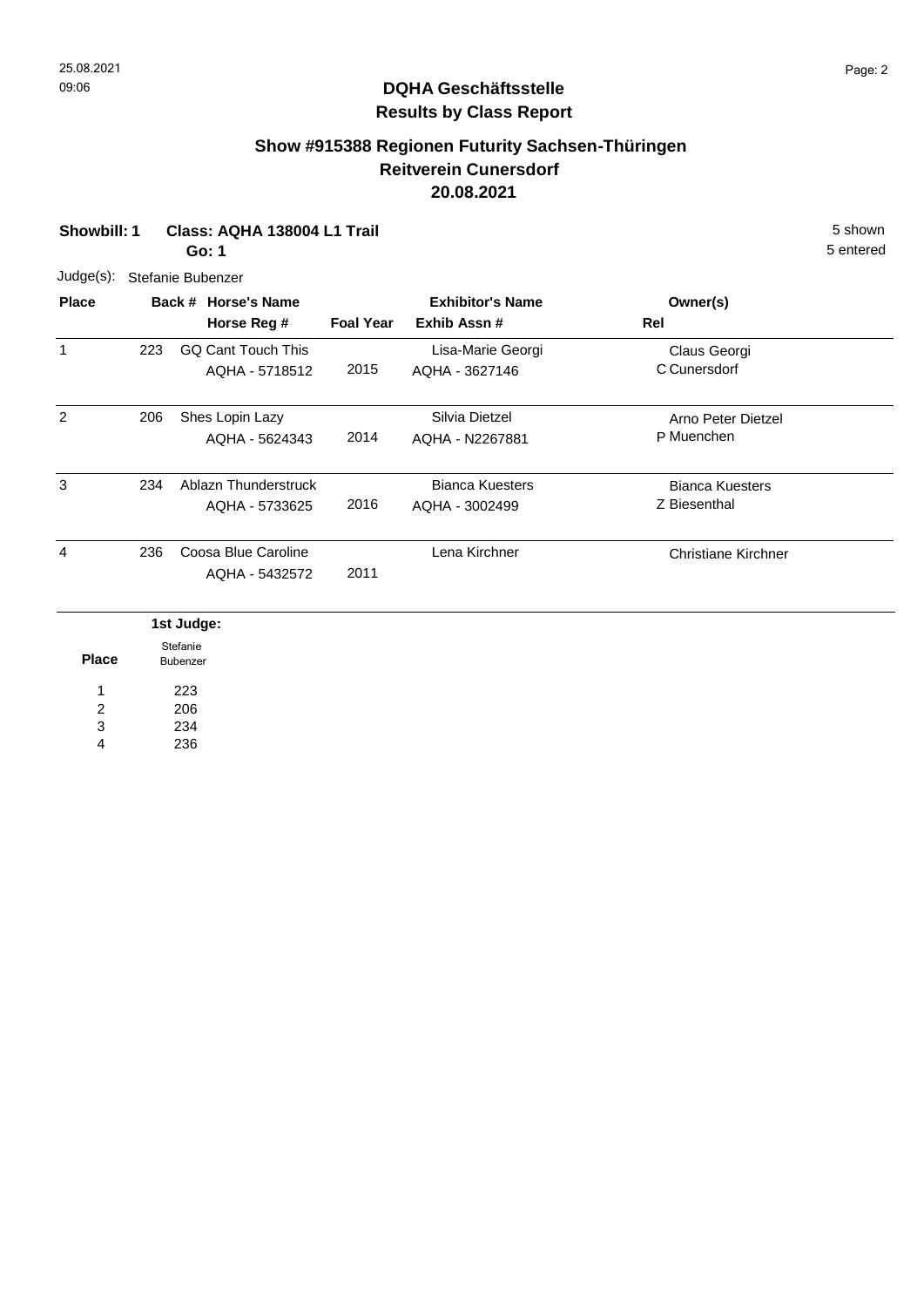# **Show #915387 Regionen Futurity Sachsen-Thüringen Reitverein Cunersdorf 22.08.2021**

# **Showbill: 97 Class: AQHA 142000 Western Pleasure** 4 shown

**Go: 1**

| Judge(s):                         | Cedric Leroux |                                               |                  |                                        |                                  |  |  |  |  |  |
|-----------------------------------|---------------|-----------------------------------------------|------------------|----------------------------------------|----------------------------------|--|--|--|--|--|
| <b>Place</b>                      |               | Back # Horse's Name<br>Horse Reg #            | <b>Foal Year</b> | <b>Exhibitor's Name</b><br>Exhib Assn# | Owner(s)<br>Rel                  |  |  |  |  |  |
| 1                                 | 223           | <b>GQ Cant Touch This</b><br>AQHA - 5718512   | 2015             | Lisa-Marie Georgi<br>AQHA - 3627146    | Claus Georgi<br>C Cunersdorf     |  |  |  |  |  |
| $\overline{2}$                    | 205           | Annie Award<br>AQHA - 5458891                 | 2011             | Silvia Dietzel<br>AQHA - N2267881      | Arno Peter Dietzel<br>P Muenchen |  |  |  |  |  |
| 3                                 | 241           | <b>TFR Cool In Moonlite</b><br>AQHA - 5609008 | 2014             | Evamaria Lautner<br>AQHA - 4326258     | C                                |  |  |  |  |  |
| 4                                 | 236           | Coosa Blue Caroline<br>AQHA - 5432572         | 2011             | Lena Kirchner                          | Christiane Kirchner              |  |  |  |  |  |
|                                   |               | 1st Judge:                                    |                  |                                        |                                  |  |  |  |  |  |
| <b>Place</b>                      |               | Cedric<br>Leroux                              |                  |                                        |                                  |  |  |  |  |  |
| 1<br>$\overline{\mathbf{c}}$<br>3 |               | 223<br>205<br>241                             |                  |                                        |                                  |  |  |  |  |  |

236 4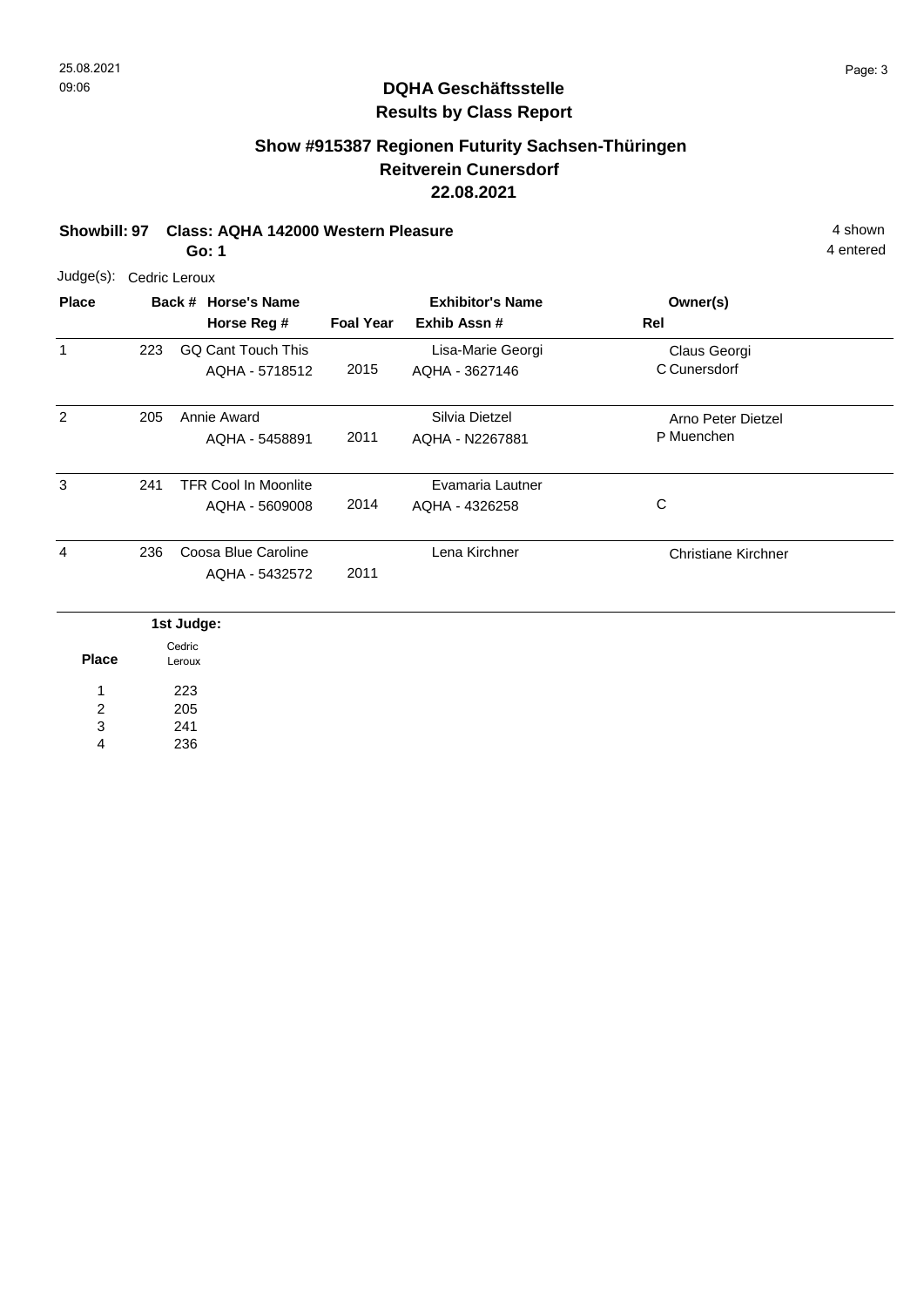# **Show #915388 Regionen Futurity Sachsen-Thüringen Reitverein Cunersdorf 22.08.2021**

#### **Showbill: 97 Class: AQHA 142000 Western Pleasure** 4 shown **Go: 1**

Judge(s): Stefanie Bubenzer

241 236

3 4

| <b>Place</b> |                      | Back # Horse's Name<br>Horse Reg # | <b>Foal Year</b> | <b>Exhibitor's Name</b><br>Exhib Assn # | Owner(s)<br>Rel            |
|--------------|----------------------|------------------------------------|------------------|-----------------------------------------|----------------------------|
| $\mathbf{1}$ | 223                  | <b>GQ Cant Touch This</b>          |                  | Lisa-Marie Georgi                       | Claus Georgi               |
|              |                      | AQHA - 5718512                     | 2015             | AQHA - 3627146                          | C Cunersdorf               |
| 2            | 205                  | Annie Award                        |                  | Silvia Dietzel                          | Arno Peter Dietzel         |
|              |                      | AQHA - 5458891                     | 2011             | AQHA - N2267881                         | P Muenchen                 |
| 3            | 241                  | <b>TFR Cool In Moonlite</b>        |                  | Evamaria Lautner                        |                            |
|              |                      | AQHA - 5609008                     | 2014             | AQHA - 4326258                          | C                          |
| 4            | 236                  | Coosa Blue Caroline                |                  | Lena Kirchner                           | <b>Christiane Kirchner</b> |
|              |                      | AQHA - 5432572                     | 2011             |                                         |                            |
|              |                      | 1st Judge:                         |                  |                                         |                            |
| <b>Place</b> | Stefanie<br>Bubenzer |                                    |                  |                                         |                            |
| 1            | 223                  |                                    |                  |                                         |                            |
| 2            |                      | 205                                |                  |                                         |                            |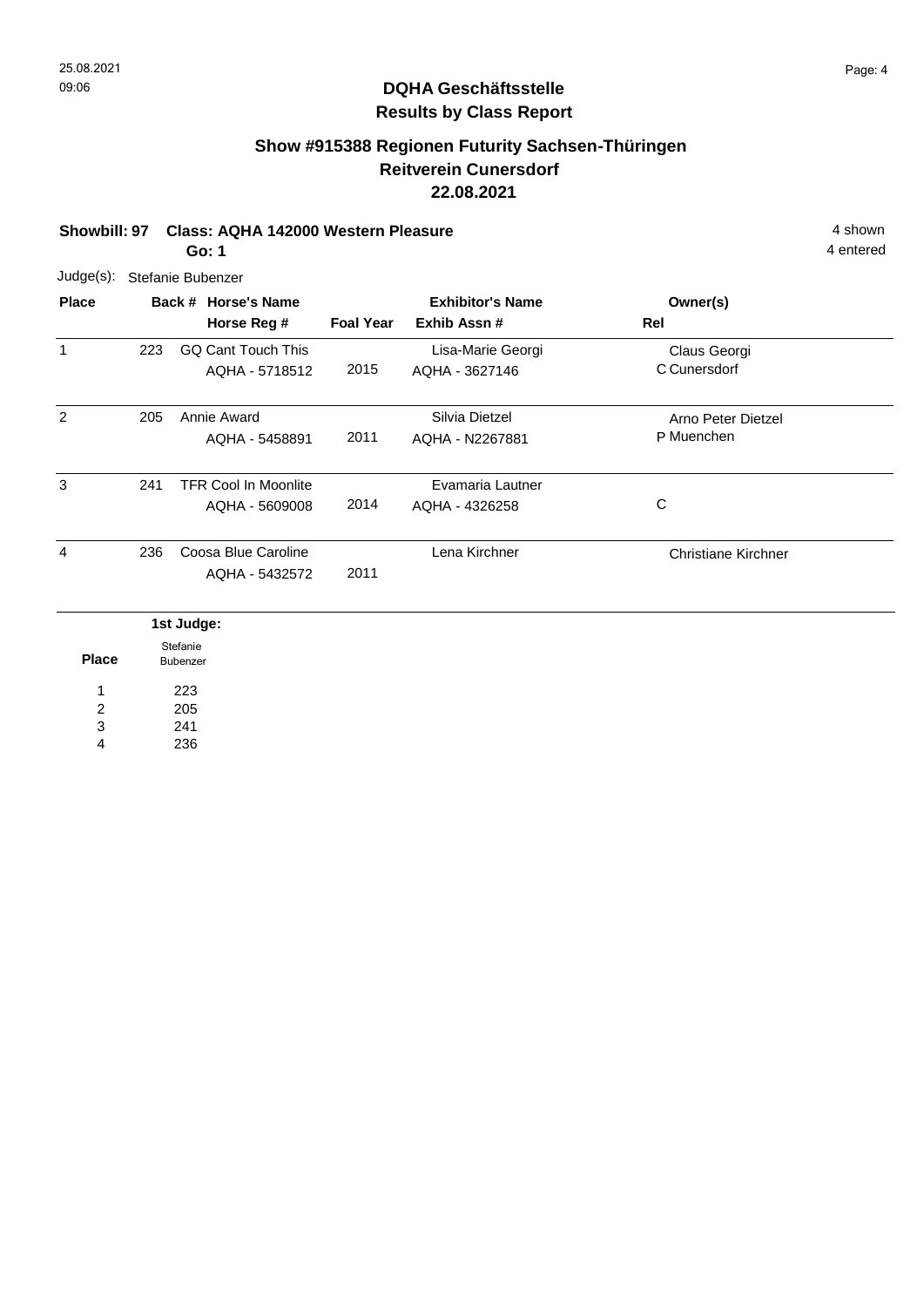#### **Show #915387 Regionen Futurity Sachsen-Thüringen Reitverein Cunersdorf 20.08.2021**

| Showbill: 4    |     |                  | Class: AQHA 142004 L1 Western Pleasure<br>Go: 1 |                  |                         |                            | 4 shown<br>4 entered |  |  |  |  |
|----------------|-----|------------------|-------------------------------------------------|------------------|-------------------------|----------------------------|----------------------|--|--|--|--|
| Judge(s):      |     | Cedric Leroux    |                                                 |                  |                         |                            |                      |  |  |  |  |
| <b>Place</b>   |     |                  | Back # Horse's Name                             |                  | <b>Exhibitor's Name</b> | Owner(s)                   |                      |  |  |  |  |
|                |     |                  | Horse Reg #                                     | <b>Foal Year</b> | Exhib Assn #            | Rel                        |                      |  |  |  |  |
| 1              | 236 |                  | Coosa Blue Caroline<br>AQHA - 5432572           | 2011             | Lena Kirchner           | <b>Christiane Kirchner</b> |                      |  |  |  |  |
|                |     |                  |                                                 |                  |                         |                            |                      |  |  |  |  |
| $\overline{2}$ | 219 |                  | Newversion Of Hotrod                            |                  | Lisa-Marie Georgi       | Claus Georgi               |                      |  |  |  |  |
|                |     |                  | AQHA - 5829352                                  | 2016             | AQHA - 3627146          | C Cunersdorf               |                      |  |  |  |  |
|                |     | 1st Judge:       |                                                 |                  |                         |                            |                      |  |  |  |  |
| <b>Place</b>   |     | Cedric<br>Leroux |                                                 |                  |                         |                            |                      |  |  |  |  |
|                |     | 236              |                                                 |                  |                         |                            |                      |  |  |  |  |
| $\overline{2}$ |     | 219              |                                                 |                  |                         |                            |                      |  |  |  |  |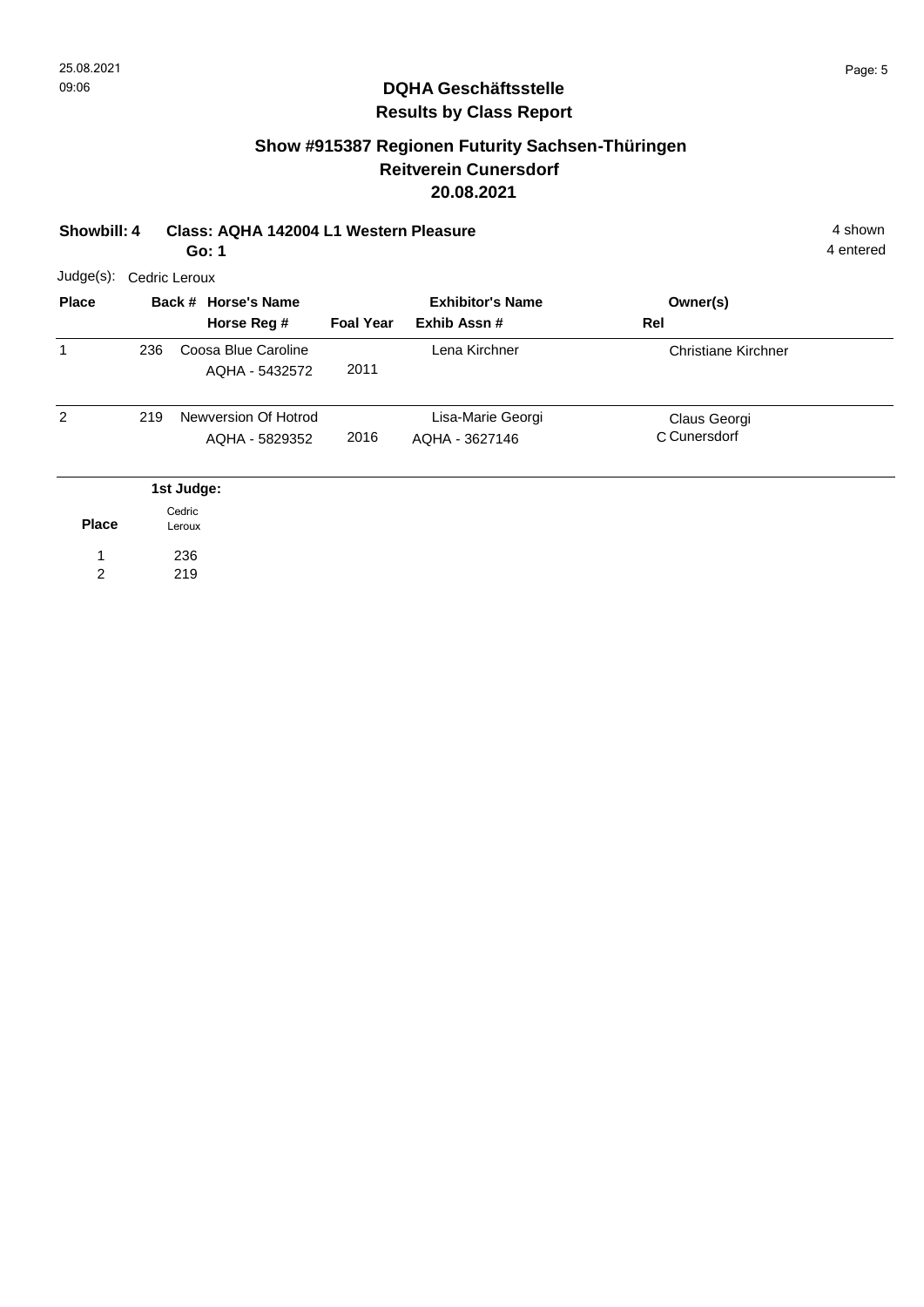#### **Show #915388 Regionen Futurity Sachsen-Thüringen Reitverein Cunersdorf 20.08.2021**

| Showbill: 4  |     | Class: AQHA 142004 L1 Western Pleasure<br>Go: 1 |                                       |                  |                                        |                            |  |  |  |  |
|--------------|-----|-------------------------------------------------|---------------------------------------|------------------|----------------------------------------|----------------------------|--|--|--|--|
| Judge(s):    |     | Stefanie Bubenzer                               |                                       |                  |                                        |                            |  |  |  |  |
| <b>Place</b> |     |                                                 | Back # Horse's Name<br>Horse Reg #    | <b>Foal Year</b> | <b>Exhibitor's Name</b><br>Exhib Assn# | Owner(s)<br>Rel            |  |  |  |  |
| 1            | 236 |                                                 | Coosa Blue Caroline<br>AQHA - 5432572 | 2011             | Lena Kirchner                          | <b>Christiane Kirchner</b> |  |  |  |  |
|              |     | 1st Judge:                                      |                                       |                  |                                        |                            |  |  |  |  |
| <b>Place</b> |     | Stefanie<br><b>Bubenzer</b>                     |                                       |                  |                                        |                            |  |  |  |  |
|              |     | 236                                             |                                       |                  |                                        |                            |  |  |  |  |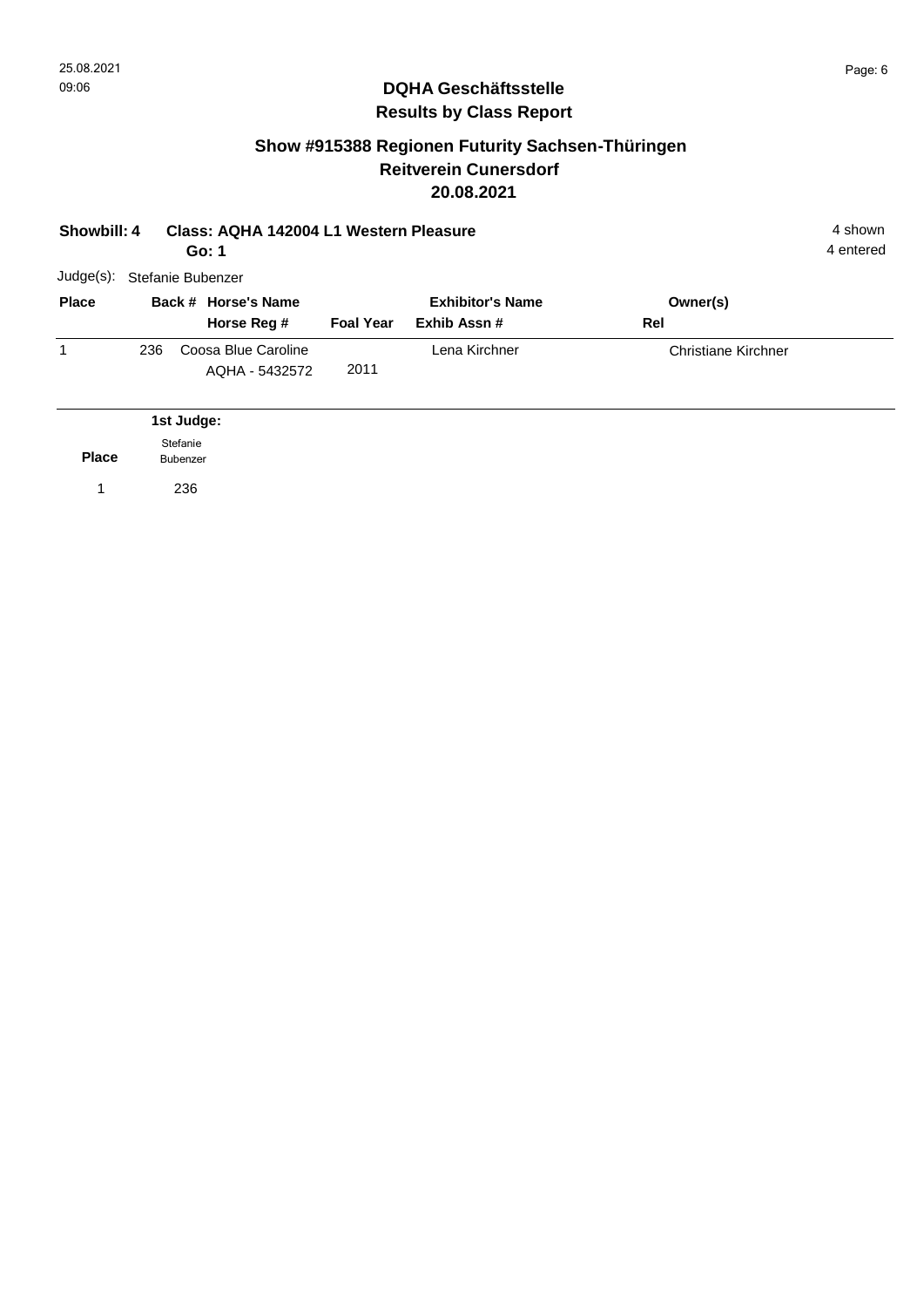# **Show #915387 Regionen Futurity Sachsen-Thüringen Reitverein Cunersdorf 22.08.2021**

#### **Showbill: 104 Class: AQHA 143000 Ranch Riding** 2 shown **Go: 1**

2 entered

| Judge(s):      | Cedric Leroux    |                                               |                  |                                        |                                    |  |  |  |  |  |
|----------------|------------------|-----------------------------------------------|------------------|----------------------------------------|------------------------------------|--|--|--|--|--|
| <b>Place</b>   |                  | Back # Horse's Name<br>Horse Reg #            | <b>Foal Year</b> | <b>Exhibitor's Name</b><br>Exhib Assn# | Owner(s)<br>Rel                    |  |  |  |  |  |
| 1              | 230              | Flash My Guns<br>AQHA - 5554564               | 2013             | Erik Laue                              | <b>Erik Laue</b><br>Ζ              |  |  |  |  |  |
| $\overline{2}$ | 203              | <b>Skeets Peppy Rooster</b><br>AQHA - 4947992 | 2007             | Jessica Liehr<br>AQHA - 3510657        | Jessica Liehr<br>Z Herth-Poellnitz |  |  |  |  |  |
|                | 1st Judge:       |                                               |                  |                                        |                                    |  |  |  |  |  |
| <b>Place</b>   | Cedric<br>Leroux |                                               |                  |                                        |                                    |  |  |  |  |  |
|                |                  | 230                                           |                  |                                        |                                    |  |  |  |  |  |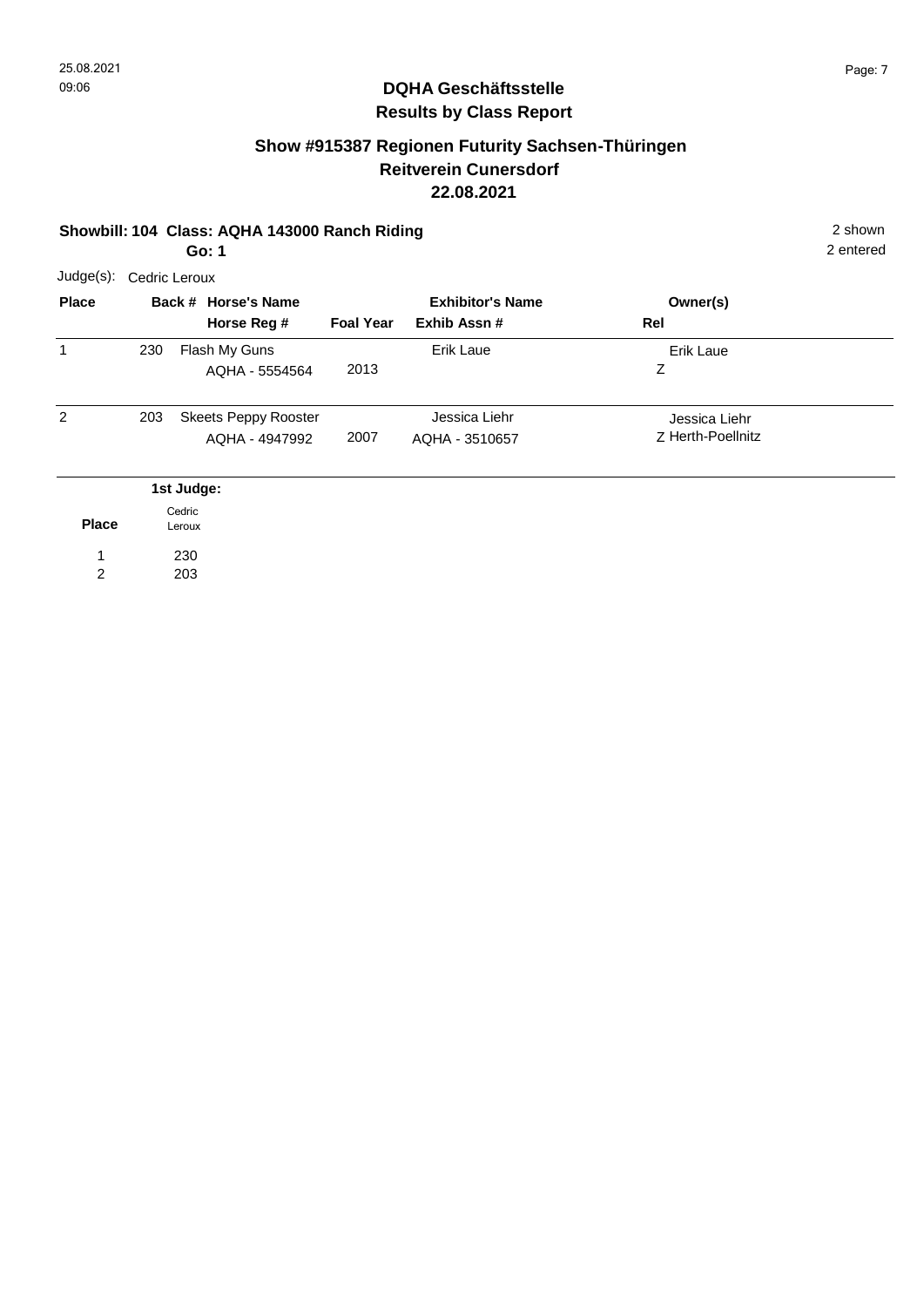### **Show #915388 Regionen Futurity Sachsen-Thüringen Reitverein Cunersdorf 22.08.2021**

|              | 2 shown<br>Showbill: 104 Class: AQHA 143000 Ranch Riding<br>2 entered<br>Go: 1 |                                    |                  |                                         |                 |  |  |  |  |  |
|--------------|--------------------------------------------------------------------------------|------------------------------------|------------------|-----------------------------------------|-----------------|--|--|--|--|--|
| Judge(s):    |                                                                                | Stefanie Bubenzer                  |                  |                                         |                 |  |  |  |  |  |
| <b>Place</b> |                                                                                | Back # Horse's Name<br>Horse Reg # | <b>Foal Year</b> | <b>Exhibitor's Name</b><br>Exhib Assn # | Owner(s)<br>Rel |  |  |  |  |  |
| 1            | 230                                                                            | Flash My Guns<br>AQHA - 5554564    | 2013             | Erik Laue                               | Erik Laue<br>Ζ  |  |  |  |  |  |
|              |                                                                                | 1st Judge:                         |                  |                                         |                 |  |  |  |  |  |
| <b>Place</b> | Stefanie<br>Bubenzer                                                           |                                    |                  |                                         |                 |  |  |  |  |  |
| 1            |                                                                                | 230                                |                  |                                         |                 |  |  |  |  |  |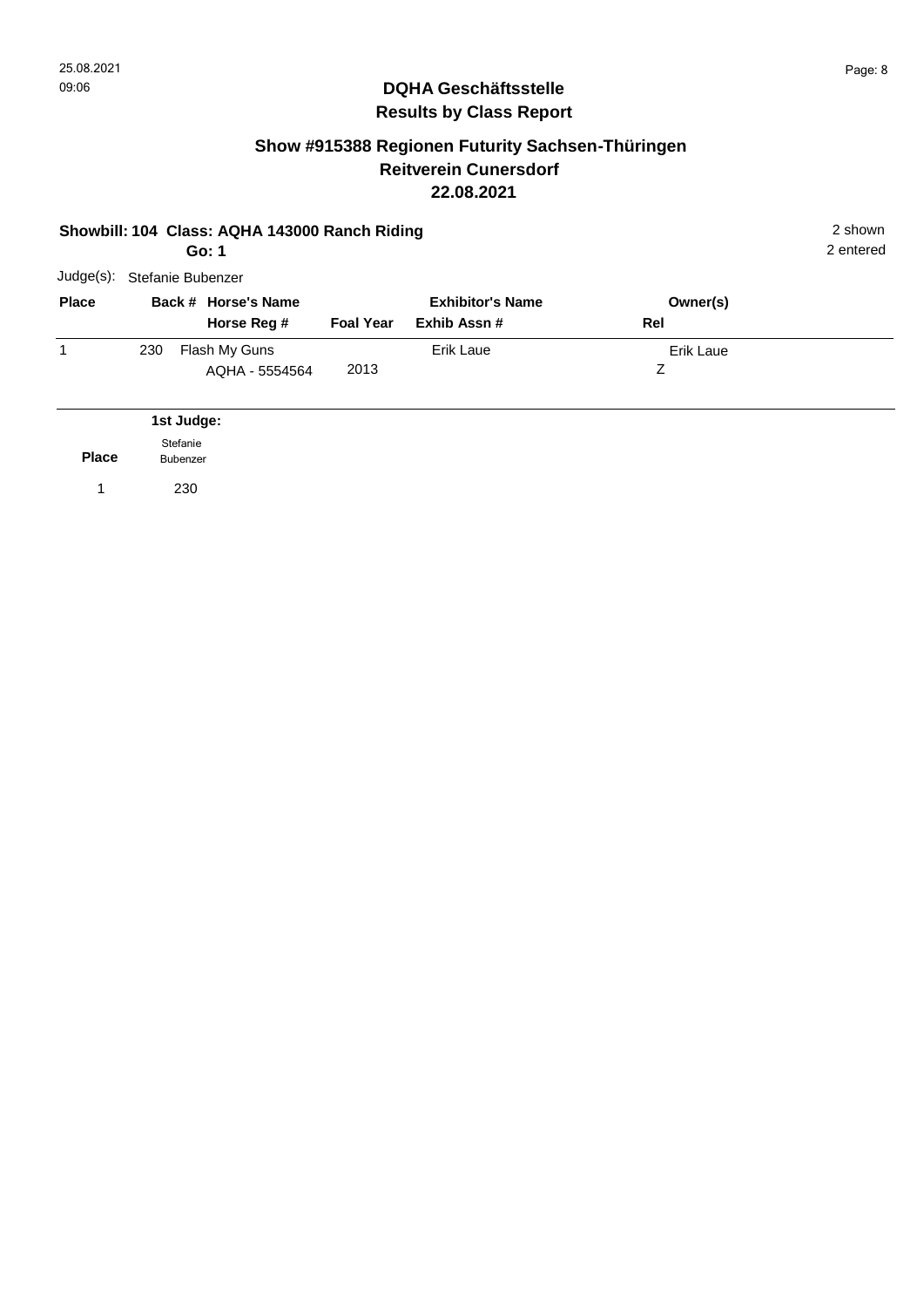# **Show #915387 Regionen Futurity Sachsen-Thüringen Reitverein Cunersdorf 22.08.2021**

#### **Showbill: 100 Class: AQHA 144000 Hunter Under Saddle** 6 Shown

**Go: 1**

| Judge(s):      | Cedric Leroux |                  |                                               |                  |                                        |                                  |  |  |  |  |
|----------------|---------------|------------------|-----------------------------------------------|------------------|----------------------------------------|----------------------------------|--|--|--|--|
| <b>Place</b>   |               |                  | Back # Horse's Name<br>Horse Reg #            | <b>Foal Year</b> | <b>Exhibitor's Name</b><br>Exhib Assn# | Owner(s)<br>Rel                  |  |  |  |  |
| $\mathbf{1}$   | 212           |                  | Lopinonthefrontpage<br>AQHA - 5731648         | 2016             | Elisa Frischbier<br>AQHA - N4138492    | Elisa Frischbier<br>Z Barbing    |  |  |  |  |
| $\overline{2}$ | 206           |                  | Shes Lopin Lazy<br>AQHA - 5624343             | 2014             | Silvia Dietzel<br>AQHA - N2267881      | Arno Peter Dietzel<br>P Muenchen |  |  |  |  |
| 3              | 236           |                  | Coosa Blue Caroline<br>AQHA - 5432572         | 2011             | Lena Kirchner                          | <b>Christiane Kirchner</b>       |  |  |  |  |
| 4              | 230           |                  | Flash My Guns<br>AQHA - 5554564               | 2013             | Victoria Wolf                          | <b>Erik Laue</b>                 |  |  |  |  |
| 5              | 211           |                  | <b>TFR Glamorous Wisely</b><br>AQHA - 5541108 | 2013             | Jennifer Klugmann                      | Jennifer Klugmann<br>Ζ           |  |  |  |  |
|                |               | 1st Judge:       |                                               |                  |                                        |                                  |  |  |  |  |
| <b>Place</b>   |               | Cedric<br>Leroux |                                               |                  |                                        |                                  |  |  |  |  |

212 206 236 1 2 3

230 211 4 5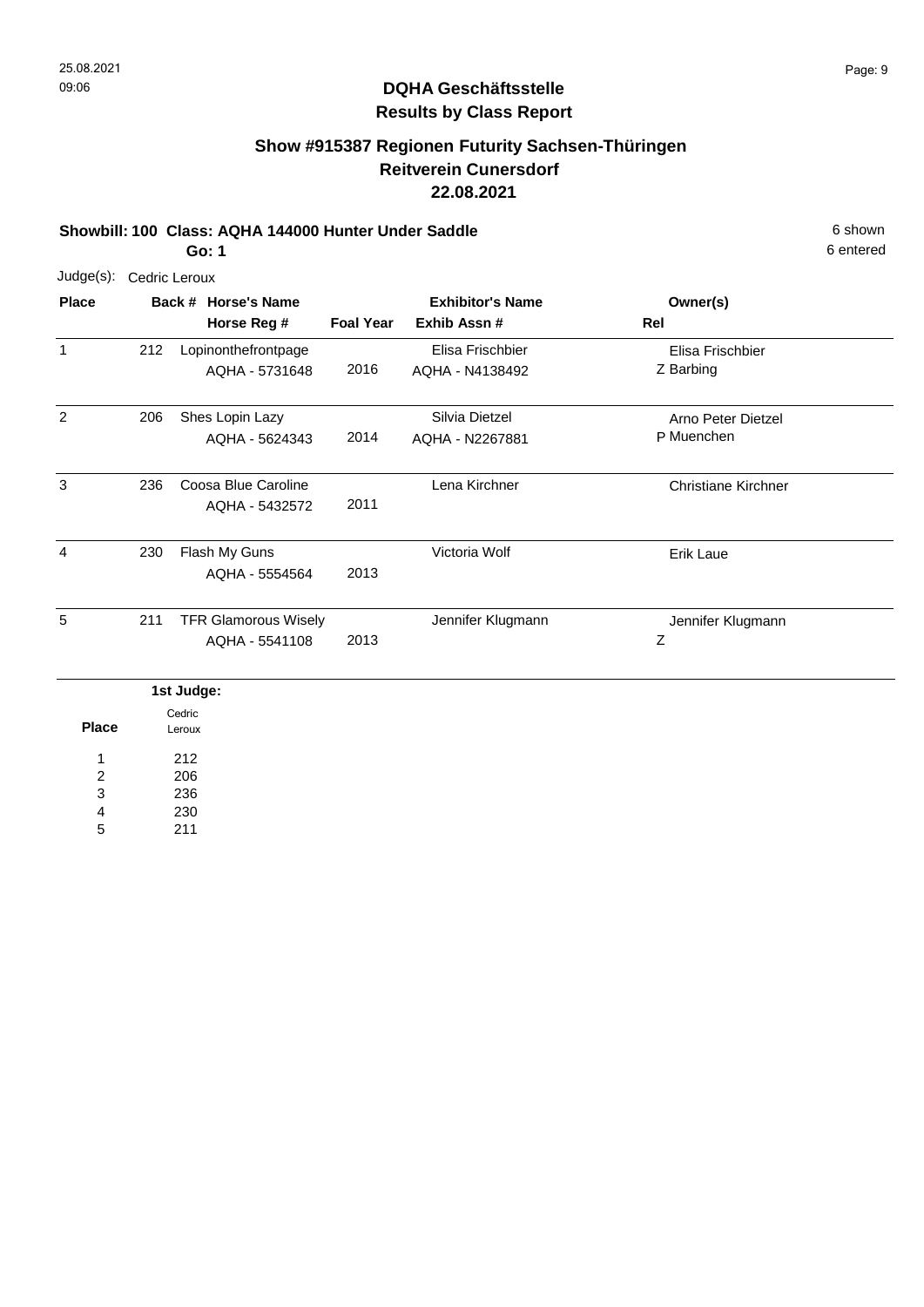# **Show #915388 Regionen Futurity Sachsen-Thüringen Reitverein Cunersdorf 22.08.2021**

#### **Showbill: 100 Class: AQHA 144000 Hunter Under Saddle** 6 Shown

6 entered

**Go: 1**

| $Judge(s)$ :   |                      |                     | Stefanie Bubenzer           |                  |                         |                            |
|----------------|----------------------|---------------------|-----------------------------|------------------|-------------------------|----------------------------|
| <b>Place</b>   |                      | Back # Horse's Name |                             |                  | <b>Exhibitor's Name</b> | Owner(s)                   |
|                |                      |                     | Horse Reg #                 | <b>Foal Year</b> | Exhib Assn #            | Rel                        |
| $\mathbf{1}$   | 206                  |                     | Shes Lopin Lazy             |                  | Silvia Dietzel          | Arno Peter Dietzel         |
|                |                      |                     | AQHA - 5624343              | 2014             | AQHA - N2267881         | P Muenchen                 |
| $\overline{2}$ | 212                  |                     | Lopinonthefrontpage         |                  | Elisa Frischbier        | Elisa Frischbier           |
|                |                      |                     | AQHA - 5731648              | 2016             | AQHA - N4138492         | Z Barbing                  |
| 3              | 236                  |                     | Coosa Blue Caroline         |                  | Lena Kirchner           | <b>Christiane Kirchner</b> |
|                |                      |                     | AQHA - 5432572              | 2011             |                         |                            |
| 4              | 211                  |                     | <b>TFR Glamorous Wisely</b> |                  | Jennifer Klugmann       | Jennifer Klugmann          |
|                |                      |                     | AQHA - 5541108              | 2013             |                         | Ζ                          |
| 5              | 230                  |                     | Flash My Guns               |                  | Victoria Wolf           | Erik Laue                  |
|                |                      |                     | AQHA - 5554564              | 2013             |                         |                            |
|                |                      | 1st Judge:          |                             |                  |                         |                            |
| <b>Place</b>   | Stefanie<br>Bubenzer |                     |                             |                  |                         |                            |
| 1              |                      | 206                 |                             |                  |                         |                            |
| $\overline{c}$ |                      | 212                 |                             |                  |                         |                            |
| 3              |                      | 236                 |                             |                  |                         |                            |

211 4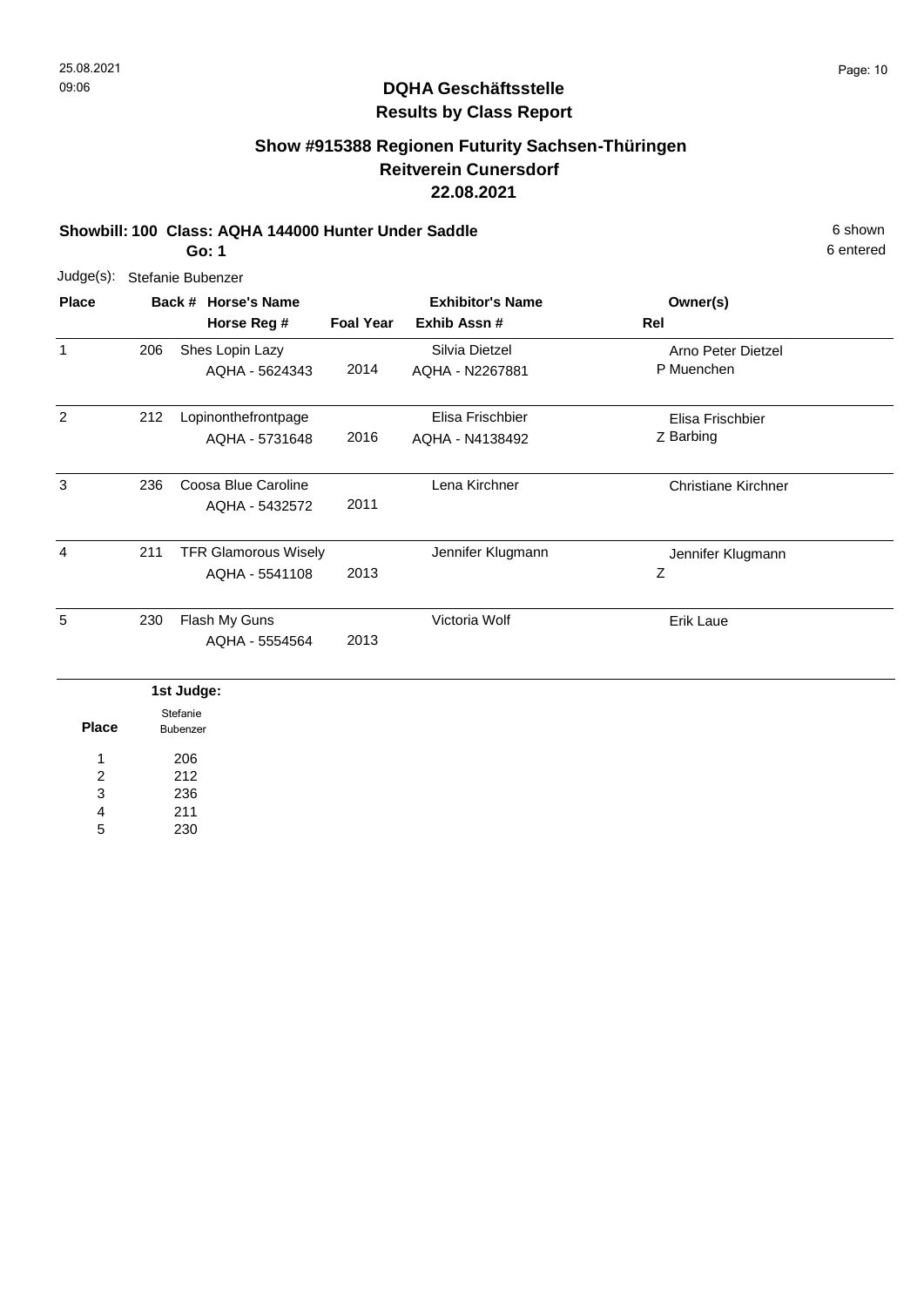### **Show #915387 Regionen Futurity Sachsen-Thüringen Reitverein Cunersdorf 20.08.2021**

**Showbill: 10 Class: AQHA 144004 L1 Hunter Under Saddle** 5 shown **Go: 1**

| $Judge(s)$ : | Cedric Leroux |                                        |                  |                                          |                                        |  |  |  |  |  |
|--------------|---------------|----------------------------------------|------------------|------------------------------------------|----------------------------------------|--|--|--|--|--|
| <b>Place</b> |               | Back # Horse's Name<br>Horse Reg #     | <b>Foal Year</b> | <b>Exhibitor's Name</b><br>Exhib Assn#   | Owner(s)<br>Rel                        |  |  |  |  |  |
| 1            | 216           | GQH Shes The One<br>AQHA - 5806474     | 2017             | Lisa-Marie Georgi<br>AQHA - 3627146      | Claus Georgi<br>C Cunersdorf           |  |  |  |  |  |
| 2            | 236           | Coosa Blue Caroline<br>AQHA - 5432572  | 2011             | Lena Kirchner                            | <b>Christiane Kirchner</b>             |  |  |  |  |  |
| 3            | 234           | Ablazn Thunderstruck<br>AQHA - 5733625 | 2016             | <b>Bianca Kuesters</b><br>AQHA - 3002499 | <b>Bianca Kuesters</b><br>Z Biesenthal |  |  |  |  |  |
|              |               | 1st Judge:                             |                  |                                          |                                        |  |  |  |  |  |

|       | Cedric          |
|-------|-----------------|
| Place | Leroux          |
| 1     | 216             |
| 2     | 236             |
| ء     | 23<br>$\cdot$ 4 |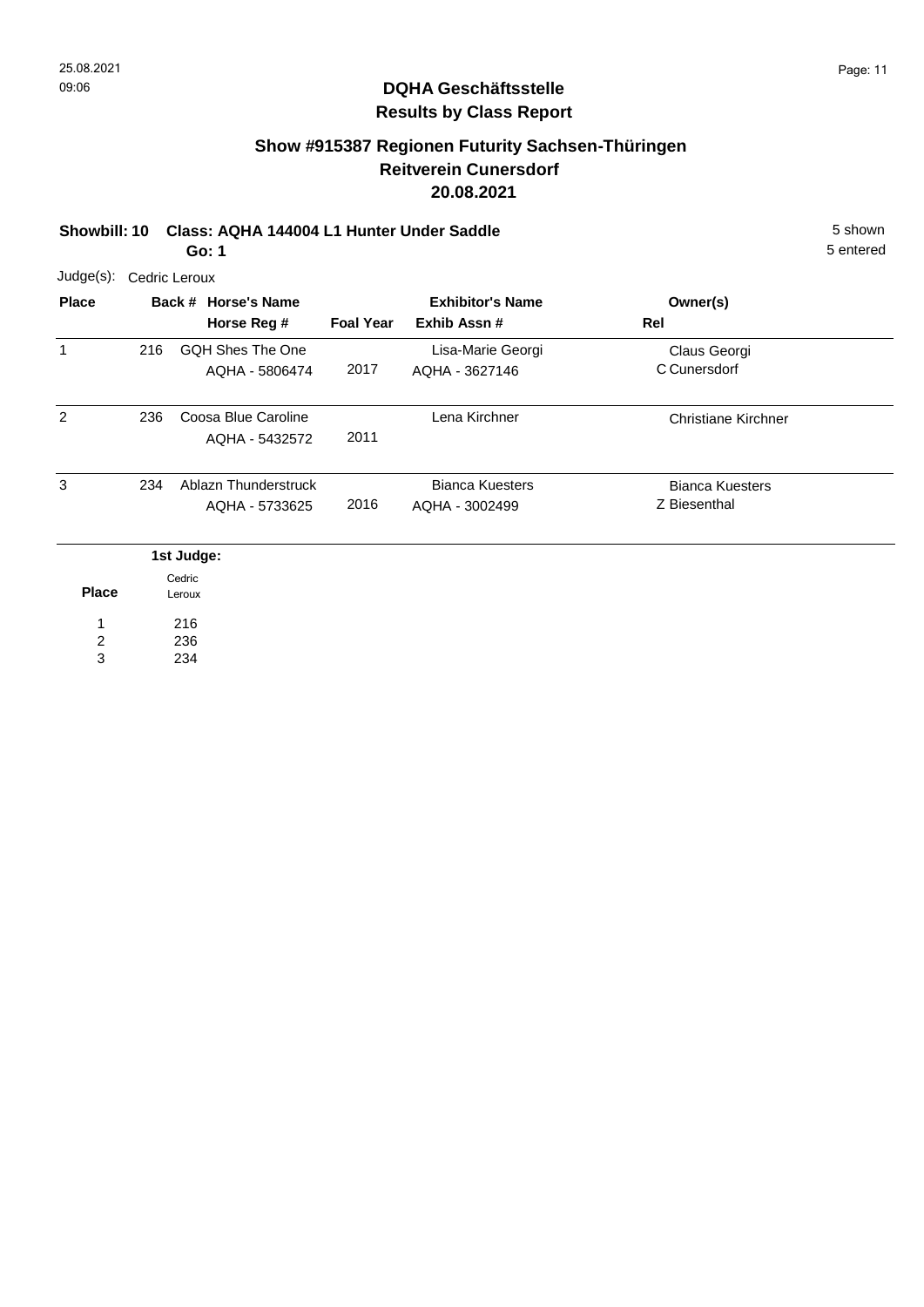### **Show #915388 Regionen Futurity Sachsen-Thüringen Reitverein Cunersdorf 20.08.2021**

**Showbill: 10 Class: AQHA 144004 L1 Hunter Under Saddle** 5 shown **Go: 1**

| $Judge(s)$ :  |     | Stefanie Bubenzer                      |                  |                                          |                                        |
|---------------|-----|----------------------------------------|------------------|------------------------------------------|----------------------------------------|
| <b>Place</b>  |     | Back # Horse's Name<br>Horse Reg #     | <b>Foal Year</b> | <b>Exhibitor's Name</b><br>Exhib Assn#   | Owner(s)<br>Rel                        |
| 1             | 216 | GQH Shes The One<br>AOHA - 5806474     | 2017             | Lisa-Marie Georgi<br>AQHA - 3627146      | Claus Georgi<br>C Cunersdorf           |
| $\mathcal{P}$ | 236 | Coosa Blue Caroline<br>AQHA - 5432572  | 2011             | Lena Kirchner                            | Christiane Kirchner                    |
| 3             | 234 | Ablazn Thunderstruck<br>AQHA - 5733625 | 2016             | <b>Bianca Kuesters</b><br>AQHA - 3002499 | <b>Bianca Kuesters</b><br>Z Biesenthal |
|               |     | 1st Judge:                             |                  |                                          |                                        |

| Place | Stefanie<br>Bubenzer |
|-------|----------------------|
| 1     | 216                  |
| 2     | 236                  |
| з     | 234                  |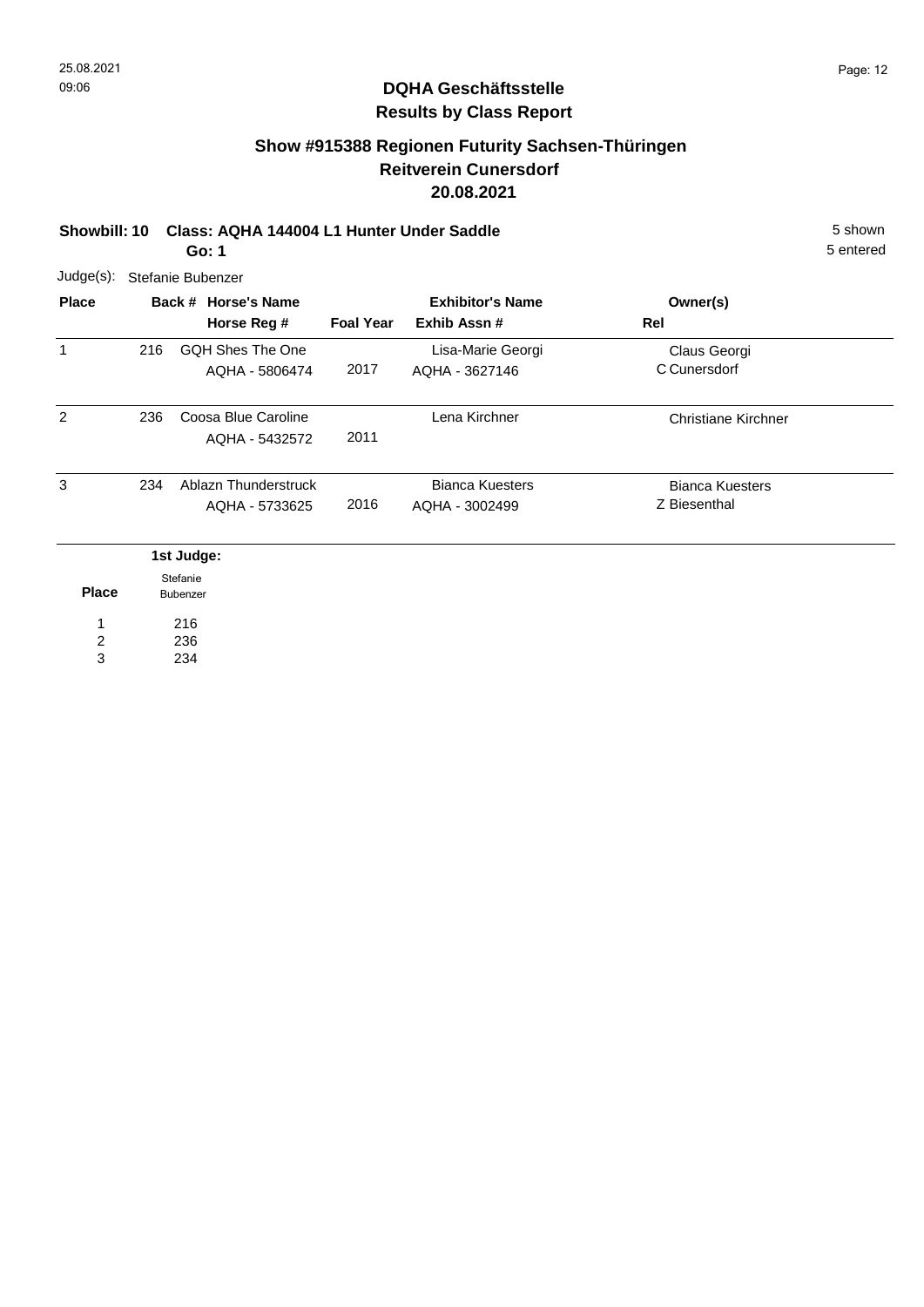#### **Show #915387 Regionen Futurity Sachsen-Thüringen Reitverein Cunersdorf 20.08.2021**

#### **Showbill: 156 Class: AQHA 201200 Amt Grand Champion Mares** 5 Shown 5 shown

**Go: 1**

1 212

| Judge(s):    | Cedric Leroux |                                       |                  |                                         |                               |  |
|--------------|---------------|---------------------------------------|------------------|-----------------------------------------|-------------------------------|--|
| <b>Place</b> |               | Back # Horse's Name<br>Horse Reg #    | <b>Foal Year</b> | <b>Exhibitor's Name</b><br>Exhib Assn # | Owner(s)<br>Rel               |  |
|              | 212           | Lopinonthefrontpage<br>AQHA - 5731648 | 2016             | Elisa Frischbier<br>AQHA - N4138492     | Elisa Frischbier<br>Z Barbing |  |
|              |               | 1st Judge:                            |                  |                                         |                               |  |
| <b>Place</b> |               | Cedric<br>Leroux                      |                  |                                         |                               |  |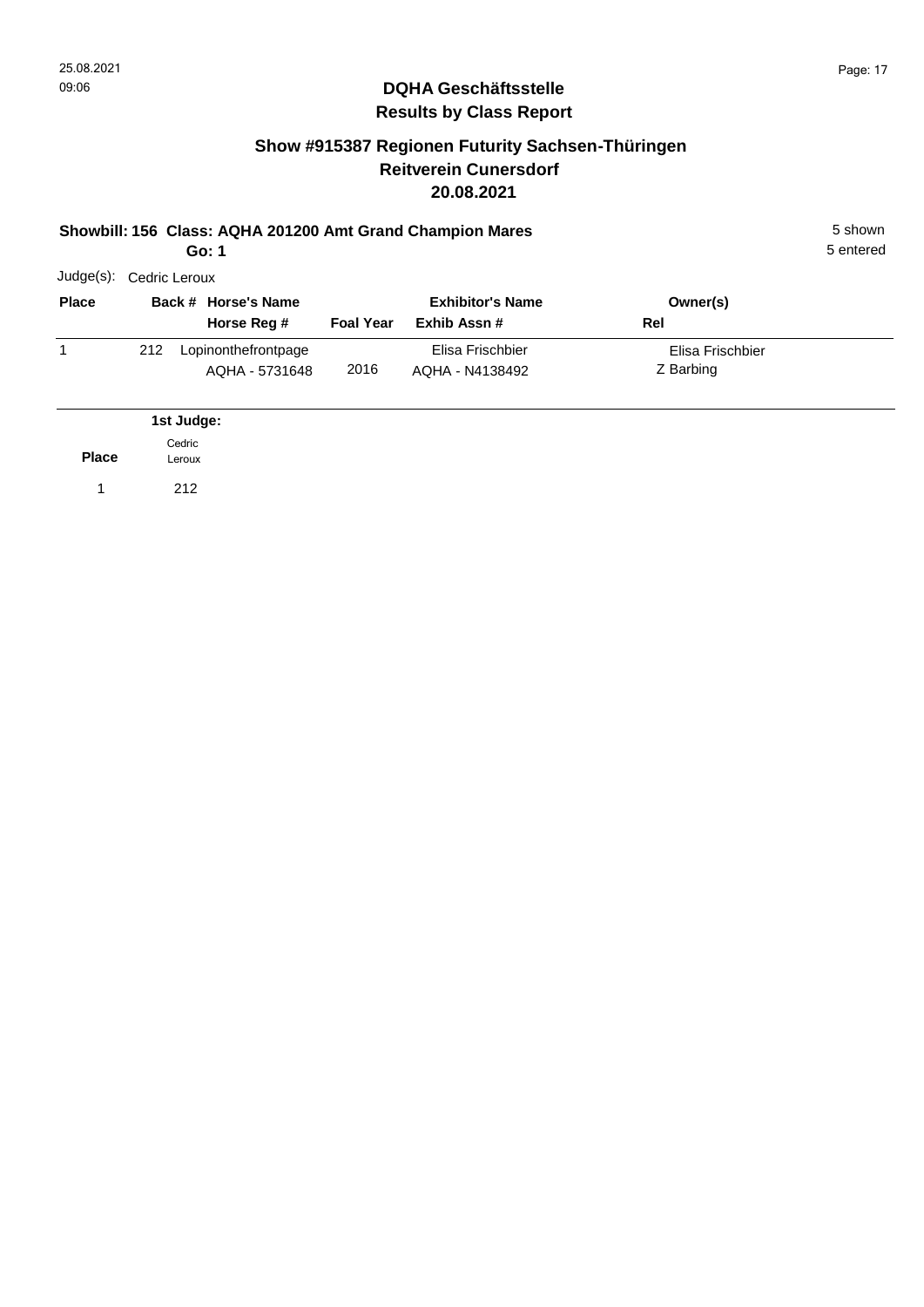**Place**

1 212

Stefanie Bubenzer

#### **DQHA Geschäftsstelle Results by Class Report**

#### **Show #915388 Regionen Futurity Sachsen-Thüringen Reitverein Cunersdorf 20.08.2021**

#### **Showbill: 156 Class: AQHA 201200 Amt Grand Champion Mares** 5 Shown 5 shown **Go: 1**

| Judge(s):    |     | Stefanie Bubenzer                     |                  |                                         |                               |  |
|--------------|-----|---------------------------------------|------------------|-----------------------------------------|-------------------------------|--|
| <b>Place</b> |     | Back # Horse's Name<br>Horse Reg #    | <b>Foal Year</b> | <b>Exhibitor's Name</b><br>Exhib Assn # | Owner(s)<br>Rel               |  |
|              | 212 | Lopinonthefrontpage<br>AOHA - 5731648 | 2016             | Elisa Frischbier<br>AQHA - N4138492     | Elisa Frischbier<br>Z Barbing |  |
|              |     | 1st Judge:                            |                  |                                         |                               |  |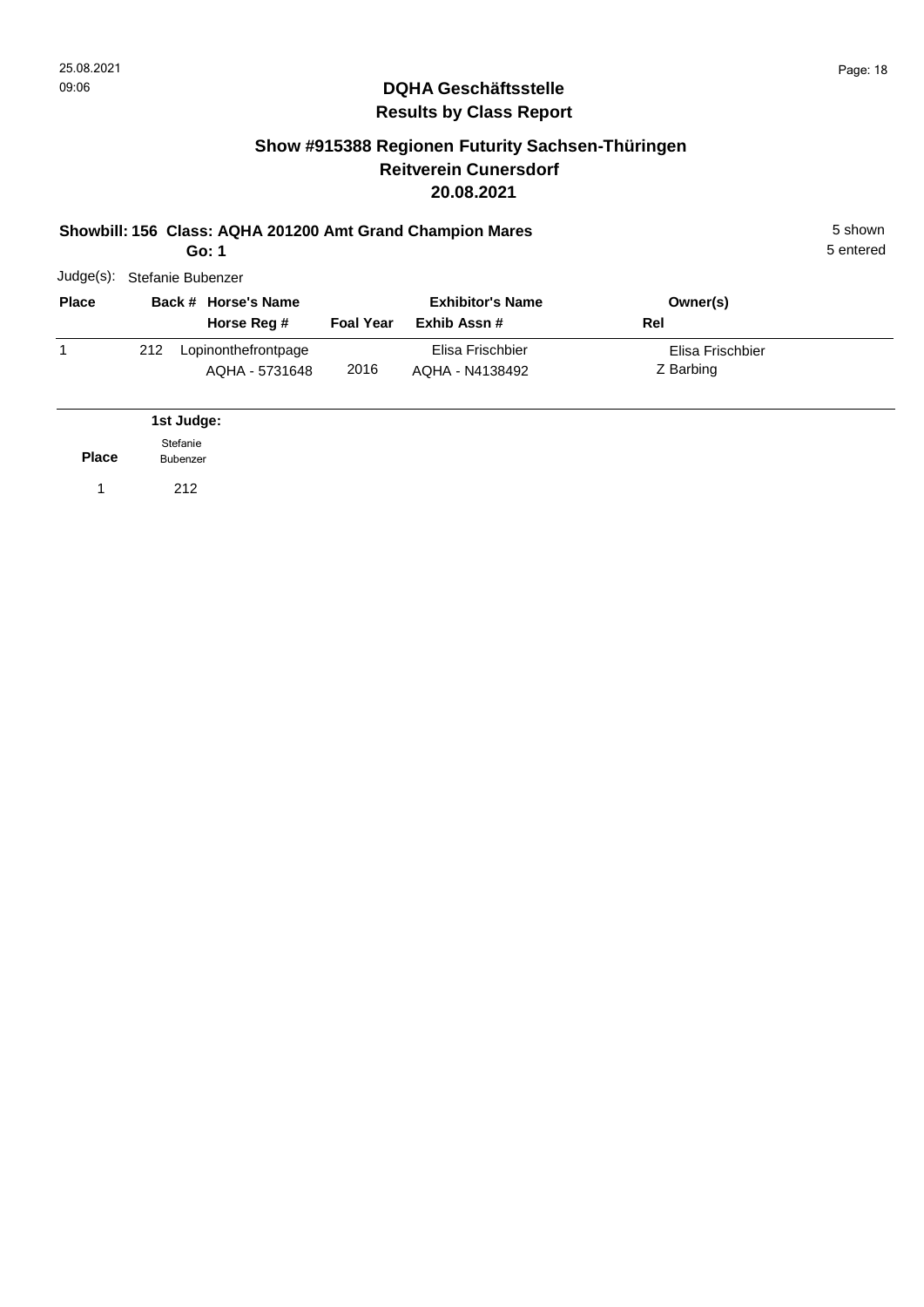#### **Show #915388 Regionen Futurity Sachsen-Thüringen Reitverein Cunersdorf 20.08.2021**

#### **Showbill: 157 Class: AQHA 201300 Amt Reserve Champion Mare** 7 shown **Go: 1**

7 entered

| Judge(s):    |     | Stefanie Bubenzer                      |                  |                                         |                          |  |
|--------------|-----|----------------------------------------|------------------|-----------------------------------------|--------------------------|--|
| <b>Place</b> |     | Back # Horse's Name<br>Horse Reg #     | <b>Foal Year</b> | <b>Exhibitor's Name</b><br>Exhib Assn # | Owner(s)<br>Rel          |  |
|              | 209 | Assets Fifth Element<br>AQHA - 5902205 | 2018             | Axel Herrman<br>AQHA - 4100275          | Axel Herrman<br>Z Bockau |  |
|              |     | 1st Judge:                             |                  |                                         |                          |  |

**Place** 1 209 Stefanie Bubenzer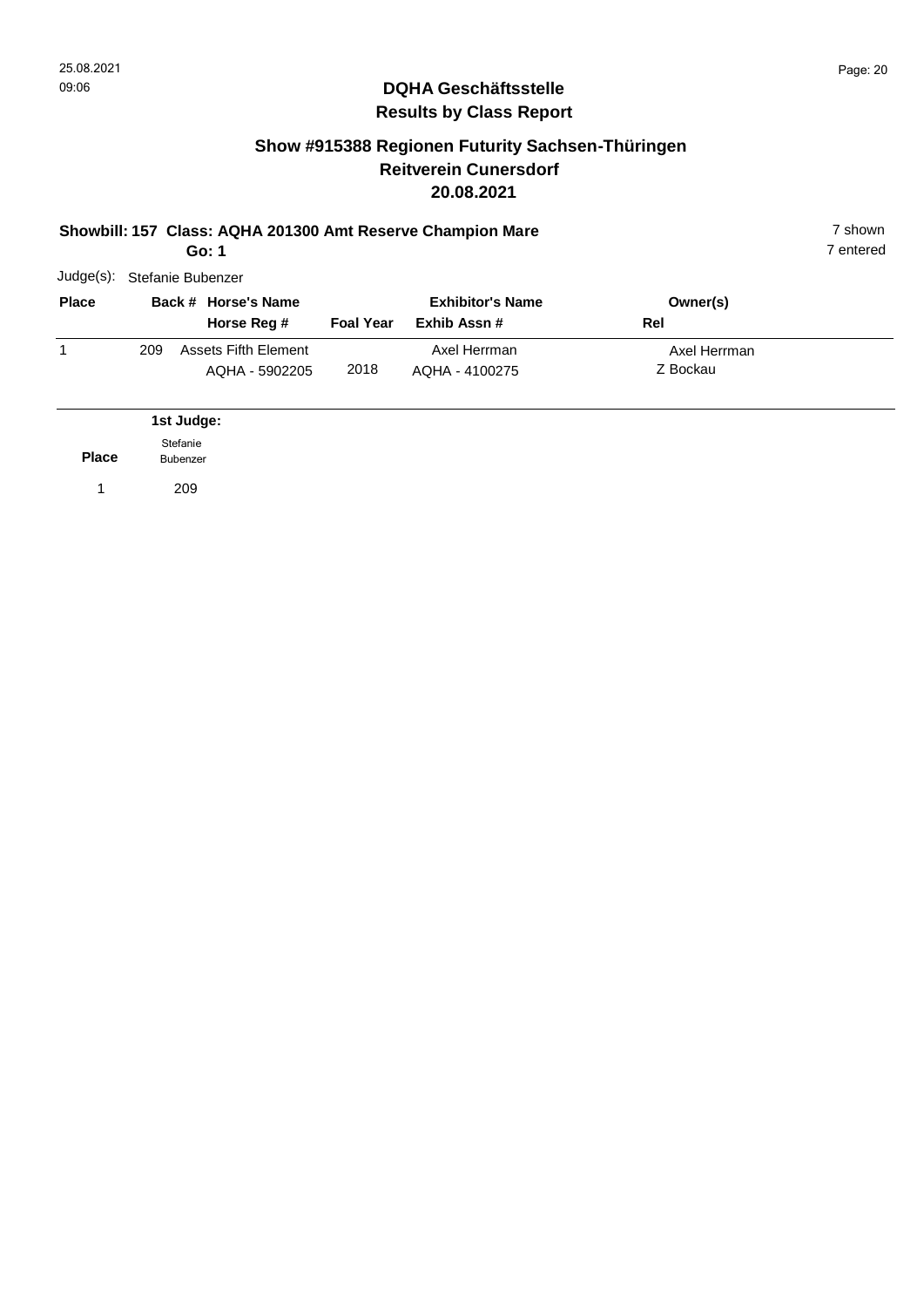#### **Show #915387 Regionen Futurity Sachsen-Thüringen Reitverein Cunersdorf 21.08.2021**

#### **Showbill: 40 Class: AQHA 203200 Amt Two Yr Old Stallions** 1 Shown 1 shown

| Go: 1                   |  |
|-------------------------|--|
| Judae(s): Codric Lorouv |  |

| <b>Place</b> |     | Back # Horse's Name<br>Horse Reg #  | <b>Foal Year</b> | <b>Exhibitor's Name</b><br>Exhib Assn # | Owner(s)<br>Rel |  |
|--------------|-----|-------------------------------------|------------------|-----------------------------------------|-----------------|--|
|              | 200 | How Bout Mechanic<br>AQHA - 5935198 | 2019             | Nadine Weyer<br>AQHA - 4127983          | Nadine Weyer    |  |

|              | 1st Judge:       |
|--------------|------------------|
| <b>Place</b> | Cedric<br>Leroux |
|              | 200              |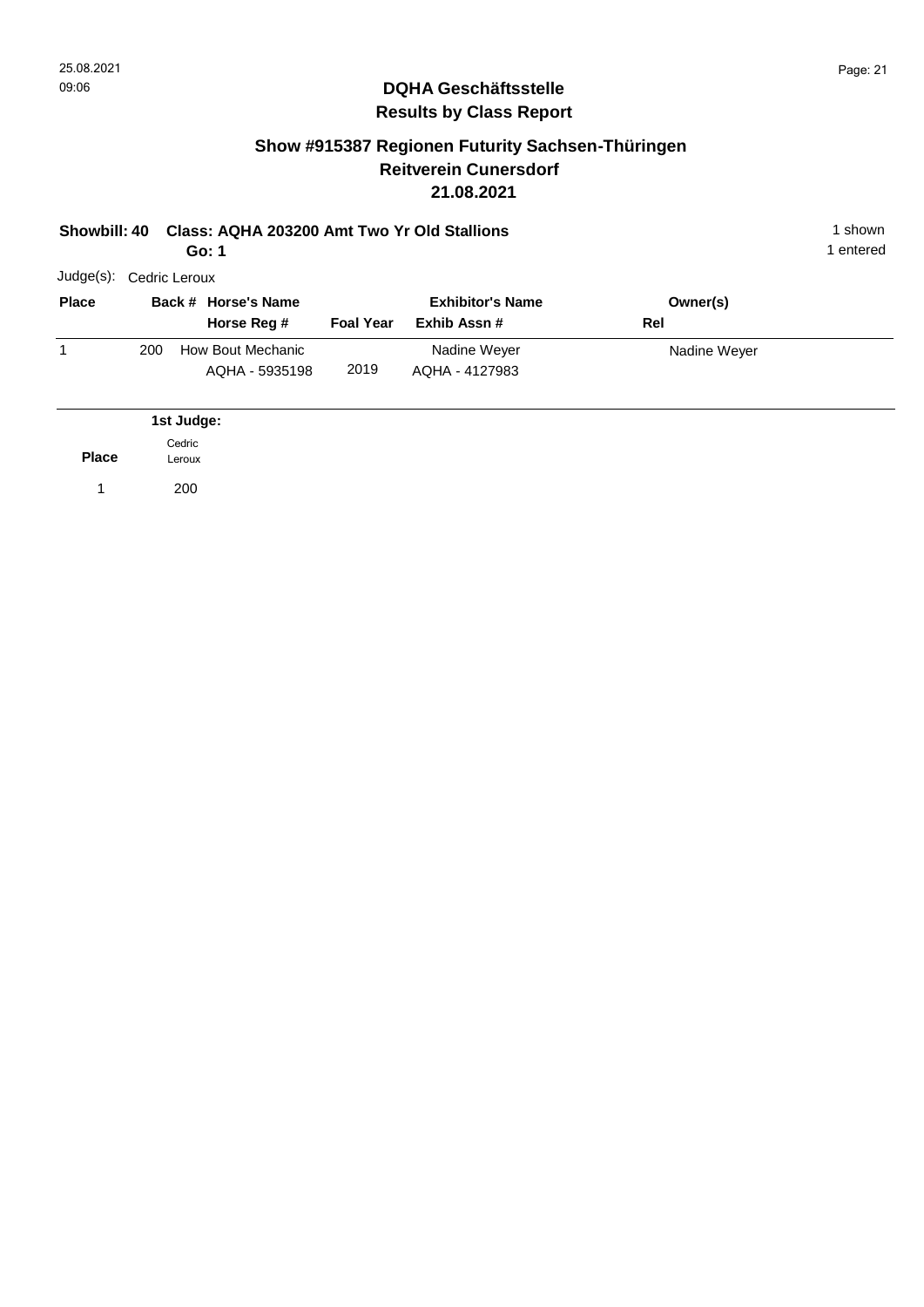#### **Show #915388 Regionen Futurity Sachsen-Thüringen Reitverein Cunersdorf 21.08.2021**

| Showbill: 40 |     |                             | Class: AQHA 203200 Amt Two Yr Old Stallions<br>Go: 1 |                  |                                         |                 | 1 shown<br>1 entered |
|--------------|-----|-----------------------------|------------------------------------------------------|------------------|-----------------------------------------|-----------------|----------------------|
| $Judge(s)$ : |     |                             | Stefanie Bubenzer                                    |                  |                                         |                 |                      |
| <b>Place</b> |     |                             | Back # Horse's Name<br>Horse Reg #                   | <b>Foal Year</b> | <b>Exhibitor's Name</b><br>Exhib Assn # | Owner(s)<br>Rel |                      |
| 1            | 200 |                             | How Bout Mechanic<br>AQHA - 5935198                  | 2019             | Nadine Weyer<br>AQHA - 4127983          | Nadine Weyer    |                      |
|              |     | 1st Judge:                  |                                                      |                  |                                         |                 |                      |
| <b>Place</b> |     | Stefanie<br><b>Bubenzer</b> |                                                      |                  |                                         |                 |                      |
| 1            |     | 200                         |                                                      |                  |                                         |                 |                      |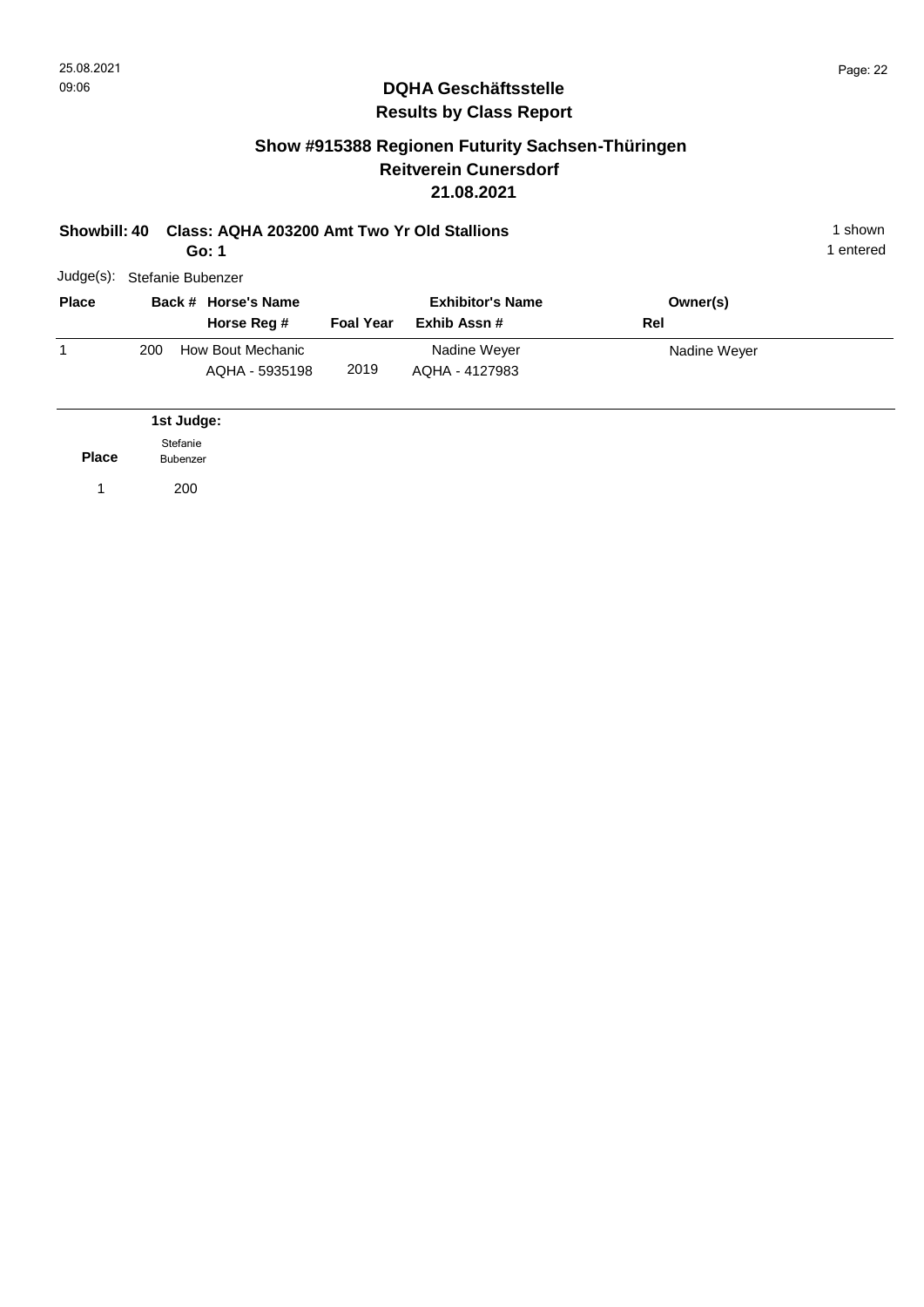# **Show #915387 Regionen Futurity Sachsen-Thüringen Reitverein Cunersdorf 21.08.2021**

#### **Showbill: 42 Class: AQHA 203400 Amt Aged Stallions** 2 shown

2 entered

**Go: 1**

| Judge(s):      | Cedric Leroux |                  |                                        |                  |                                         |                              |  |
|----------------|---------------|------------------|----------------------------------------|------------------|-----------------------------------------|------------------------------|--|
| <b>Place</b>   |               |                  | Back # Horse's Name<br>Horse Reg #     | <b>Foal Year</b> | <b>Exhibitor's Name</b><br>Exhib Assn # | Owner(s)<br>Rel              |  |
| 1              | 219           |                  | Newversion Of Hotrod<br>AQHA - 5829352 | 2016             | Claus Georgi                            | Claus Georgi<br>Z Cunersdorf |  |
| $\overline{2}$ | 232           |                  | TR Hollywood Chex 05<br>AQHA - 4806455 | 2005             | Susan Pohecker                          | Jens Kaschel<br>P            |  |
|                |               | 1st Judge:       |                                        |                  |                                         |                              |  |
| <b>Place</b>   |               | Cedric<br>Leroux |                                        |                  |                                         |                              |  |
|                |               | 219              |                                        |                  |                                         |                              |  |
| 2              |               | 232              |                                        |                  |                                         |                              |  |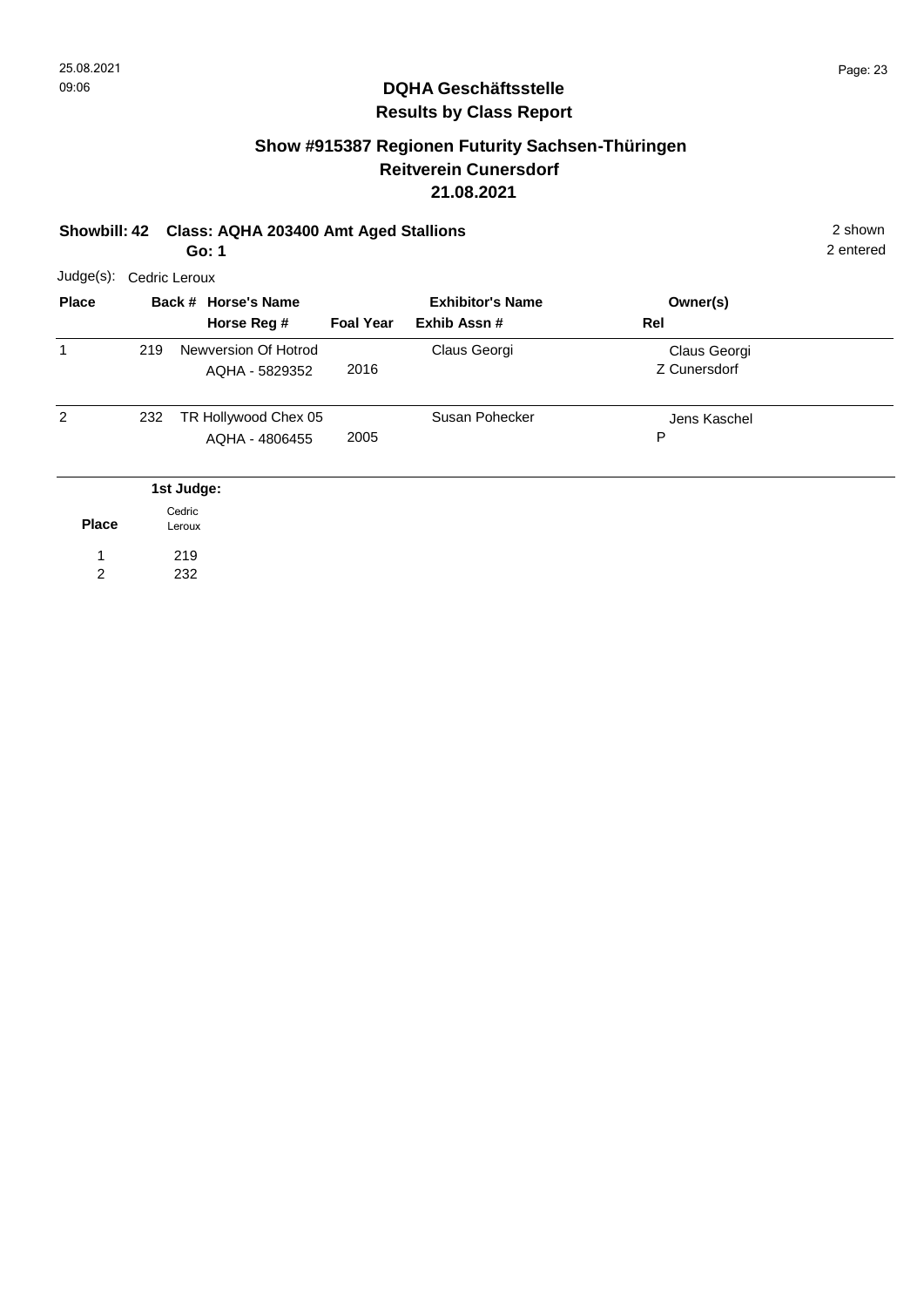# **Show #915388 Regionen Futurity Sachsen-Thüringen Reitverein Cunersdorf 21.08.2021**

#### **Showbill: 42 Class: AQHA 203400 Amt Aged Stallions** 2 shown **Go: 1**

2 entered

| <b>Place</b> |     | Back # Horse's Name<br>Horse Reg #     | <b>Foal Year</b> | <b>Exhibitor's Name</b><br>Exhib Assn# | Owner(s)<br>Rel              |  |
|--------------|-----|----------------------------------------|------------------|----------------------------------------|------------------------------|--|
| $\mathbf 1$  | 219 | Newversion Of Hotrod<br>AQHA - 5829352 | 2016             | Claus Georgi                           | Claus Georgi<br>Z Cunersdorf |  |
| 2            | 232 | TR Hollywood Chex 05<br>AQHA - 4806455 | 2005             | Susan Pohecker                         | Jens Kaschel<br>P            |  |
|              |     | 1st Judge:<br>Stefanie                 |                  |                                        |                              |  |

**Place** 219 232 1 2 Bubenzer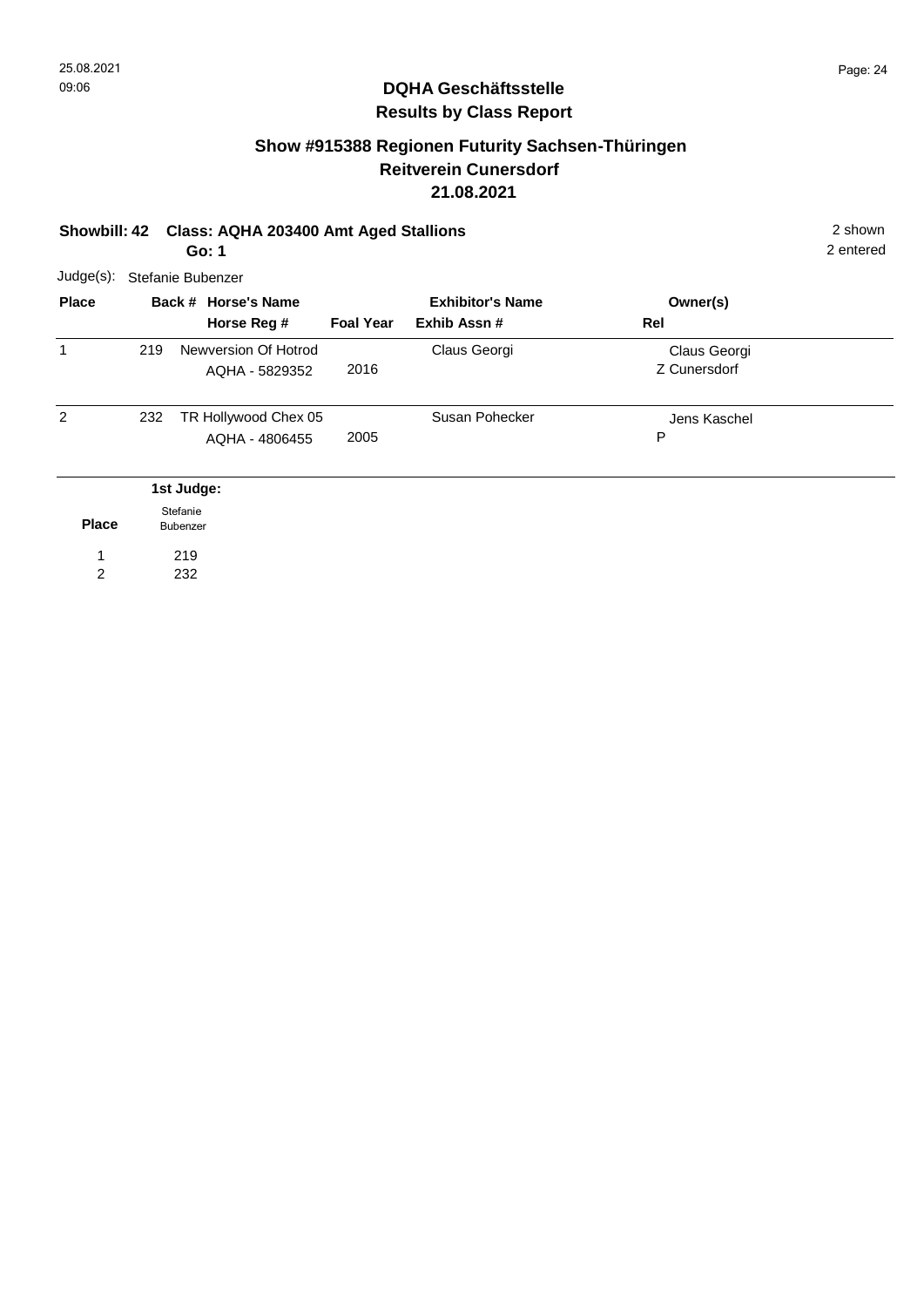# **Show #915387 Regionen Futurity Sachsen-Thüringen Reitverein Cunersdorf 21.08.2021**

#### **Showbill: 49 Class: AQHA 205400 Amt Yearling Mares** 3 shown 3 shown

**Go: 1**

3 entered

| <b>Place</b> |     | Back # Horse's Name<br>Horse Reg #         | <b>Foal Year</b> | <b>Exhibitor's Name</b><br>Exhib Assn# | Owner(s)<br>Rel          |
|--------------|-----|--------------------------------------------|------------------|----------------------------------------|--------------------------|
| 1            | 202 | A Southern Loper<br>AQHA - 6065418         | 2021             | Dr. Sebastian Boldt<br>AQHA - 4393709  | Sebastian Dr. Boldt<br>Ζ |
| 2            | 208 | GQH A Fancy Touch                          | 2020             | Sharon Mehlin<br>AQHA - 4174738        | Z                        |
| 3            | 239 | <b>Eddas Iron Secret</b><br>AQHA - 5994003 | 2020             | Lisa Voigt<br>AQHA - 4286758           | Lisa Voigt<br>Ζ          |
|              |     | 1st Judge:                                 |                  |                                        |                          |
| <b>Place</b> |     | Cedric<br>Leroux                           |                  |                                        |                          |

208 239 2 3

1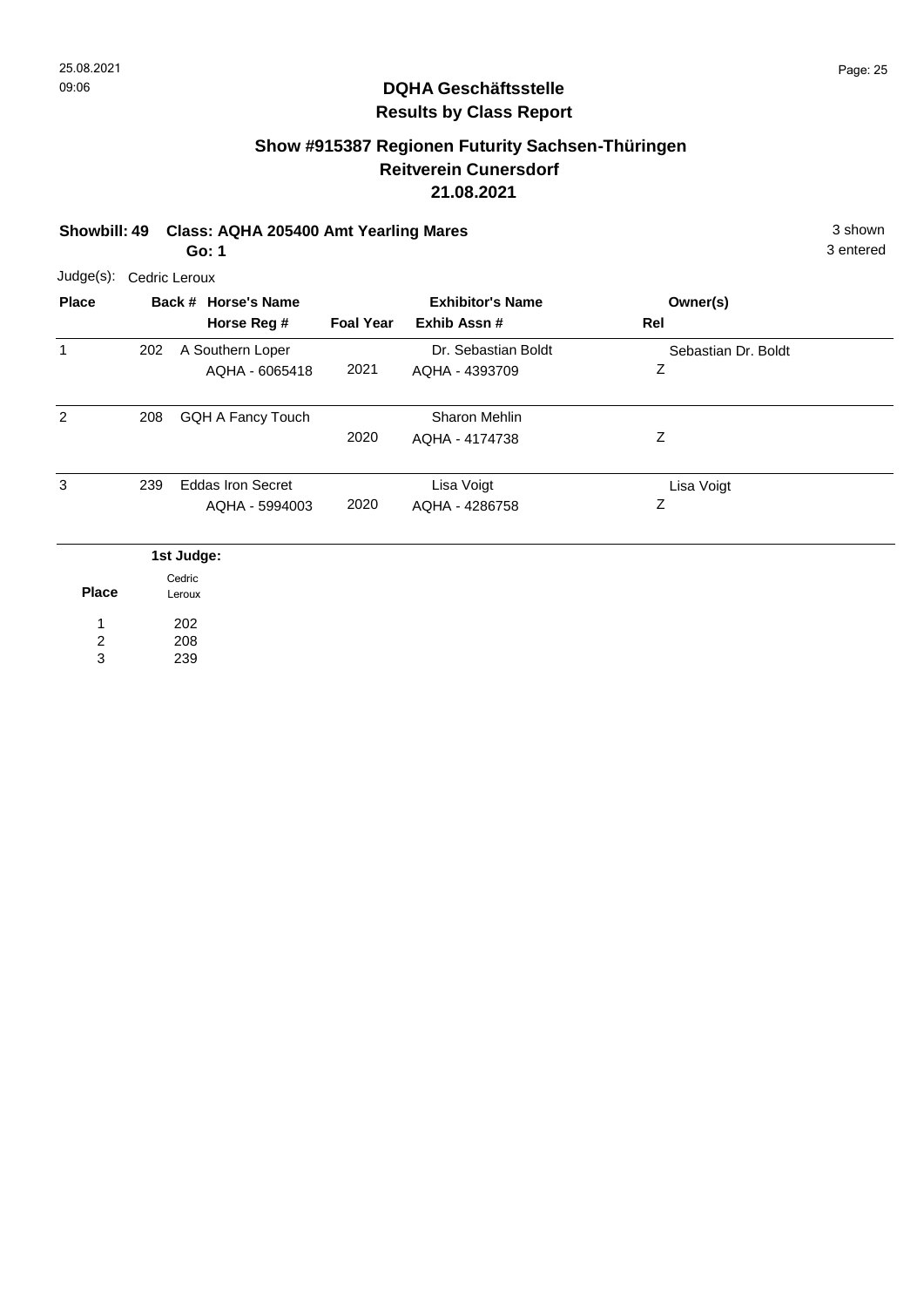# **Show #915388 Regionen Futurity Sachsen-Thüringen Reitverein Cunersdorf 21.08.2021**

# **Showbill: 49 Class: AQHA 205400 Amt Yearling Mares** 3 shown

3 entered

**Go: 1**

| $Judge(s)$ :   |     | Stefanie Bubenzer        |                  |                         |                     |  |
|----------------|-----|--------------------------|------------------|-------------------------|---------------------|--|
| <b>Place</b>   |     | Back # Horse's Name      |                  | <b>Exhibitor's Name</b> | Owner(s)            |  |
|                |     | Horse Reg #              | <b>Foal Year</b> | Exhib Assn #            | Rel                 |  |
| $\mathbf{1}$   | 202 | A Southern Loper         |                  | Dr. Sebastian Boldt     | Sebastian Dr. Boldt |  |
|                |     | AQHA - 6065418           | 2021             | AQHA - 4393709          | Ζ                   |  |
|                |     |                          |                  |                         |                     |  |
| 2              | 208 | GQH A Fancy Touch        |                  | Sharon Mehlin           |                     |  |
|                |     |                          | 2020             | AQHA - 4174738          | Ζ                   |  |
|                |     |                          |                  |                         |                     |  |
| 3              | 239 | <b>Eddas Iron Secret</b> |                  | Lisa Voigt              | Lisa Voigt          |  |
|                |     | AQHA - 5994003           | 2020             | AQHA - 4286758          | Ζ                   |  |
|                |     |                          |                  |                         |                     |  |
|                |     | 1st Judge:               |                  |                         |                     |  |
|                |     | Stefanie                 |                  |                         |                     |  |
| <b>Place</b>   |     | Bubenzer                 |                  |                         |                     |  |
| 1              |     | 202                      |                  |                         |                     |  |
| $\overline{2}$ |     | 208                      |                  |                         |                     |  |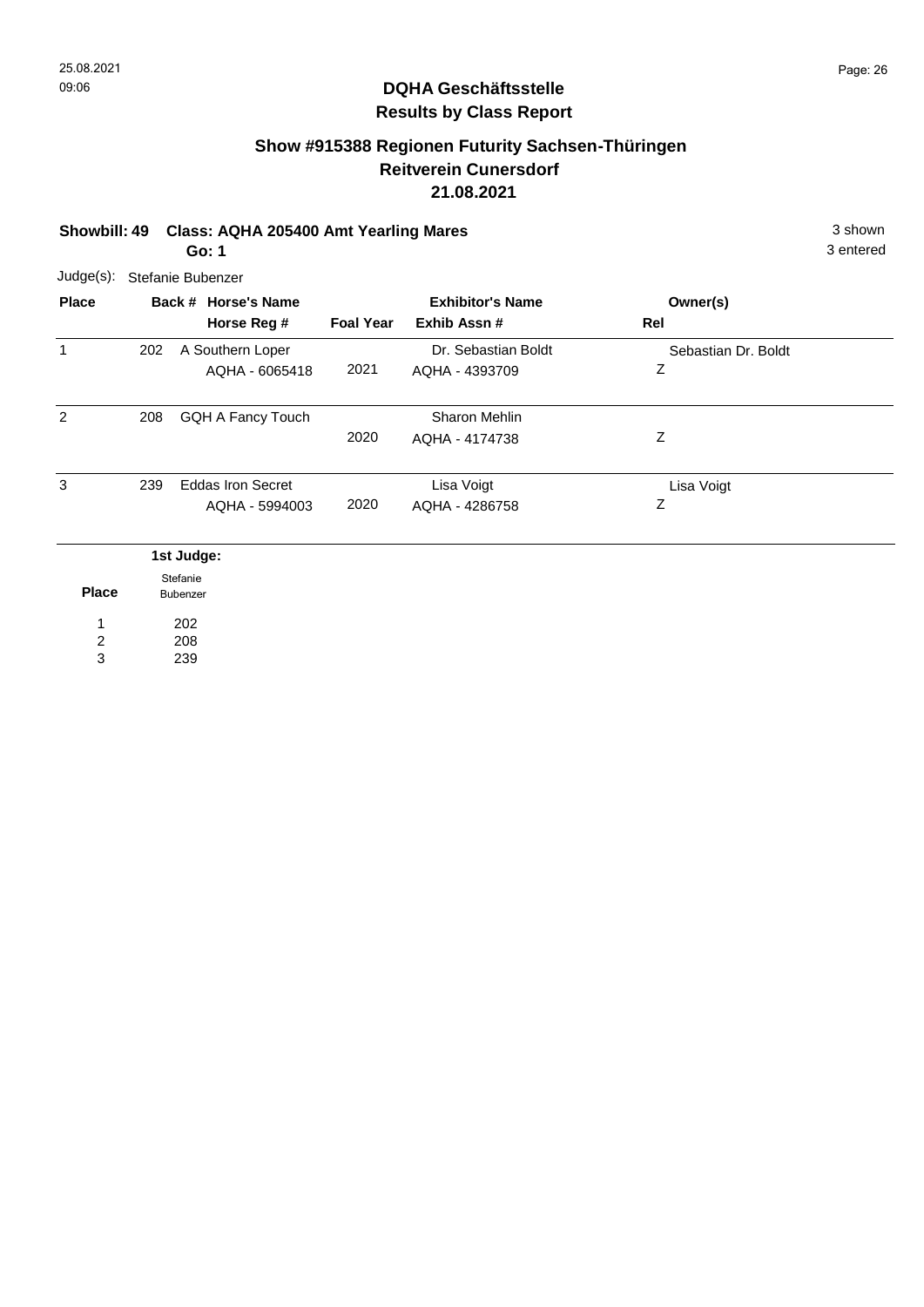# **Show #915387 Regionen Futurity Sachsen-Thüringen Reitverein Cunersdorf 21.08.2021**

# **Showbill: 50 Class: AQHA 205500 Amt Two Yr Old Mares** 3 Shown 3 shown

3 entered

**Go: 1**

| $Judge(s)$ :   |     | Cedric Leroux                                |                  |                                         |                          |  |
|----------------|-----|----------------------------------------------|------------------|-----------------------------------------|--------------------------|--|
| <b>Place</b>   |     | Back # Horse's Name<br>Horse Reg #           | <b>Foal Year</b> | <b>Exhibitor's Name</b><br>Exhib Assn # | Owner(s)<br>Rel          |  |
| 1              | 210 | Magic Hot Invitation<br>AQHA - 5982621       | 2019             | Axel Herrman<br>AQHA - 4100275          | Axel Herrman<br>Z Bockau |  |
| $\overline{2}$ | 227 | <b>Dark Princess Phine</b><br>AQHA - 5961899 | 2019             | Juergen Schmeisser                      | Juergen Schmeisser       |  |
|                |     | 1st Judge:                                   |                  |                                         |                          |  |
| <b>Place</b>   |     | Cedric<br>Leroux                             |                  |                                         |                          |  |
| 1              |     | 210                                          |                  |                                         |                          |  |
| 2              |     | 227                                          |                  |                                         |                          |  |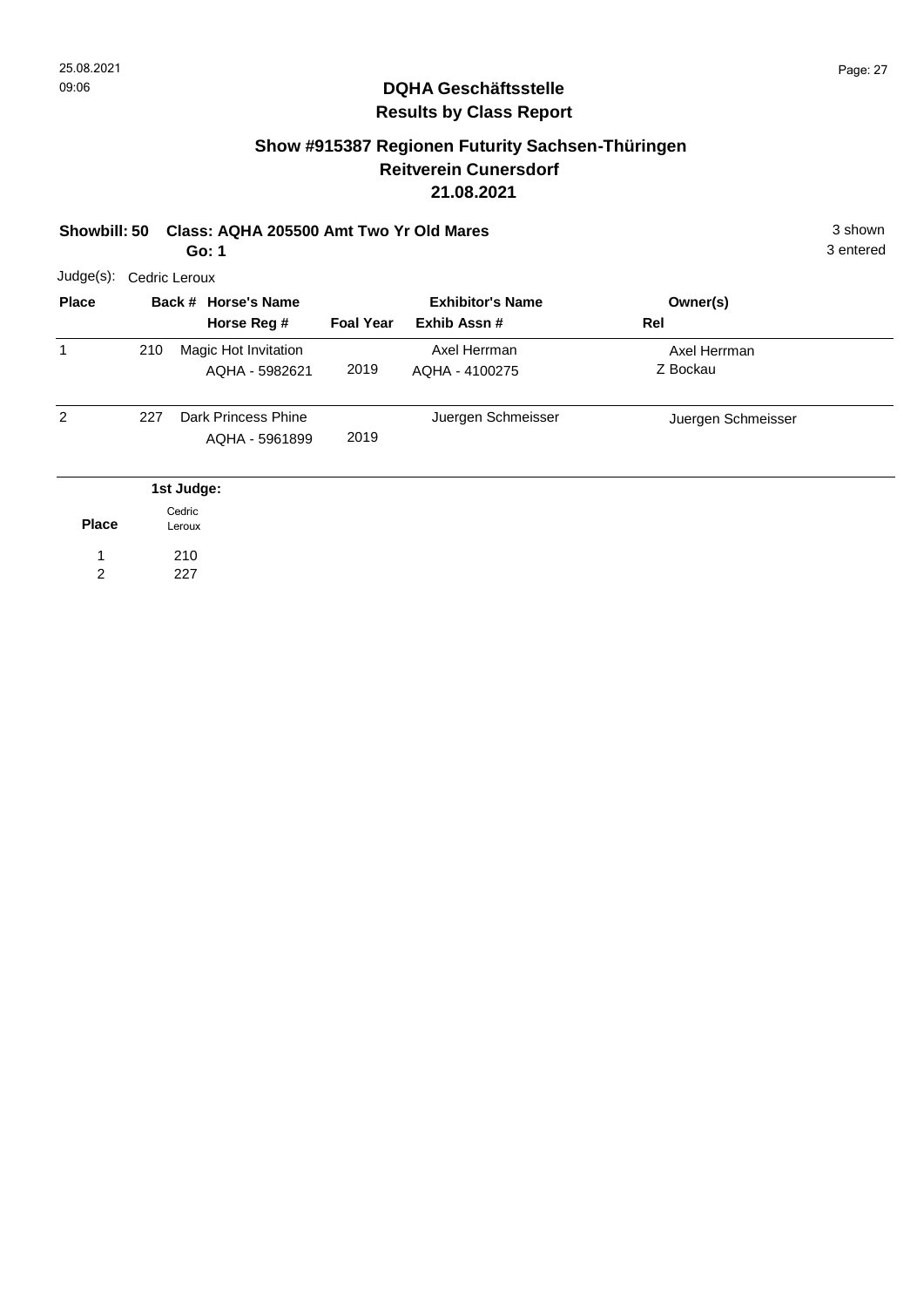# **Show #915388 Regionen Futurity Sachsen-Thüringen Reitverein Cunersdorf 21.08.2021**

| Showbill: 50<br>Go: 1                                       |                  | Class: AQHA 205500 Amt Two Yr Old Mares |                          |  |
|-------------------------------------------------------------|------------------|-----------------------------------------|--------------------------|--|
| $Judge(s)$ :<br>Stefanie Bubenzer                           |                  |                                         |                          |  |
| <b>Place</b><br>Back # Horse's Name<br>Horse Reg #          | <b>Foal Year</b> | <b>Exhibitor's Name</b><br>Exhib Assn # | Owner(s)<br>Rel          |  |
| $\mathbf 1$<br>227<br>Dark Princess Phine<br>AQHA - 5961899 | 2019             | Juergen Schmeisser                      | Juergen Schmeisser       |  |
| 2<br>210<br>Magic Hot Invitation<br>AQHA - 5982621          | 2019             | Axel Herrman<br>AQHA - 4100275          | Axel Herrman<br>Z Bockau |  |
| 1st Judge:                                                  |                  |                                         |                          |  |
| Stefanie<br><b>Place</b><br><b>Bubenzer</b>                 |                  |                                         |                          |  |
| 227<br>2<br>210                                             |                  |                                         |                          |  |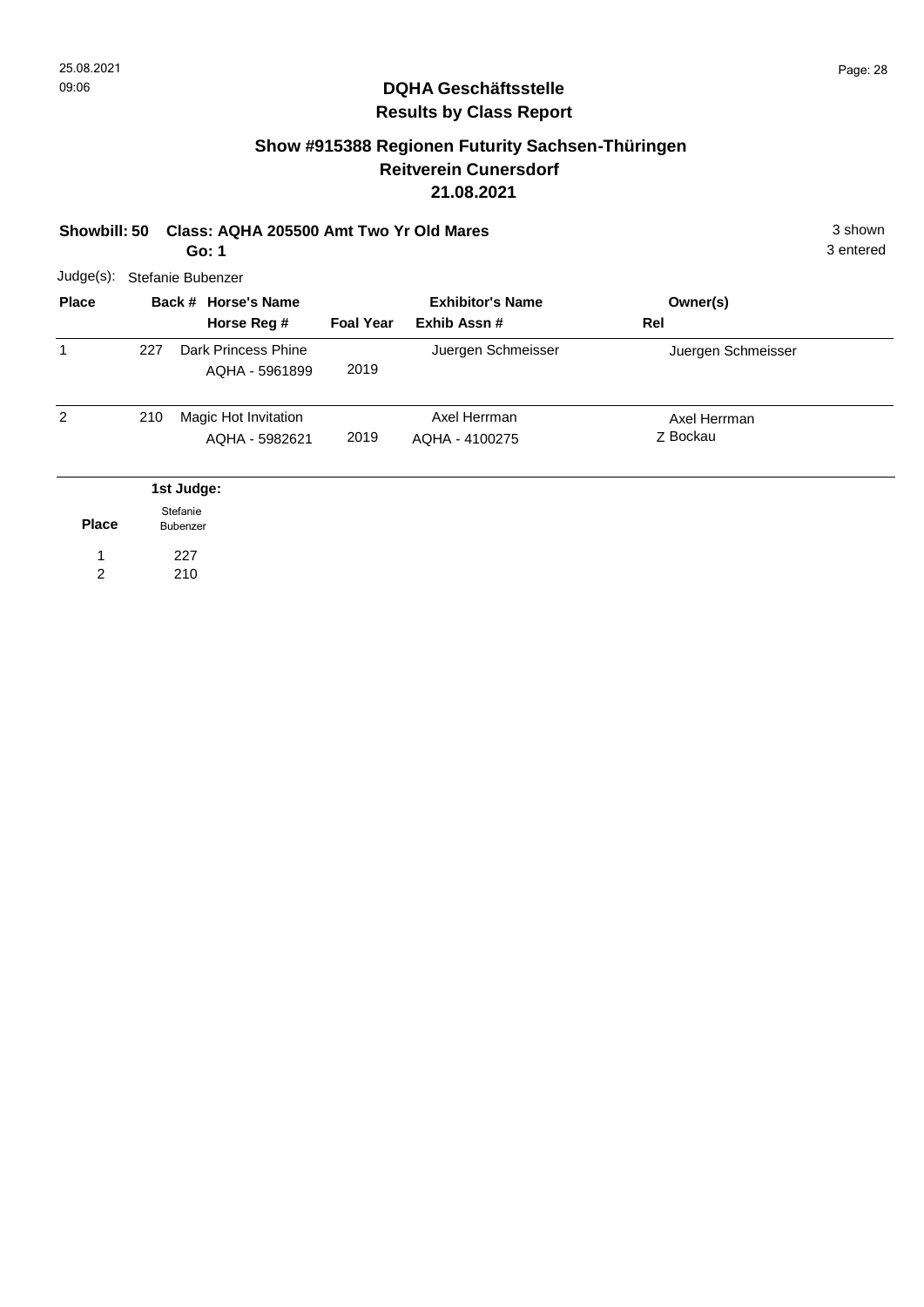#### **Show #915387 Regionen Futurity Sachsen-Thüringen Reitverein Cunersdorf 21.08.2021**

# **Showbill: 51 Class: AQHA 205600 Amt Three Yr Old Mares** 2 shown

| Go: 1 |
|-------|
|       |

| Judge(s):    | Cedric Leroux |                                               |                  |                                         |                                     |  |  |  |  |
|--------------|---------------|-----------------------------------------------|------------------|-----------------------------------------|-------------------------------------|--|--|--|--|
| <b>Place</b> |               | Back # Horse's Name<br>Horse Reg #            | <b>Foal Year</b> | <b>Exhibitor's Name</b><br>Exhib Assn # | Owner(s)<br>Rel                     |  |  |  |  |
| 1            | 201           | Kings Pretty Dream<br>AQHA - 5857339          | 2018             | Franziska Goetz<br>AQHA - 3041103       | Franziska Goetz<br>Z Schlammersdorf |  |  |  |  |
| 2            | 209           | <b>Assets Fifth Element</b><br>AQHA - 5902205 | 2018             | Axel Herrman<br>AQHA - 4100275          | Axel Herrman<br>Z Bockau            |  |  |  |  |
|              |               | 1st Judge:                                    |                  |                                         |                                     |  |  |  |  |
| <b>Place</b> |               | Cedric<br>Leroux                              |                  |                                         |                                     |  |  |  |  |
|              |               | 201                                           |                  |                                         |                                     |  |  |  |  |
| 2            |               | 209                                           |                  |                                         |                                     |  |  |  |  |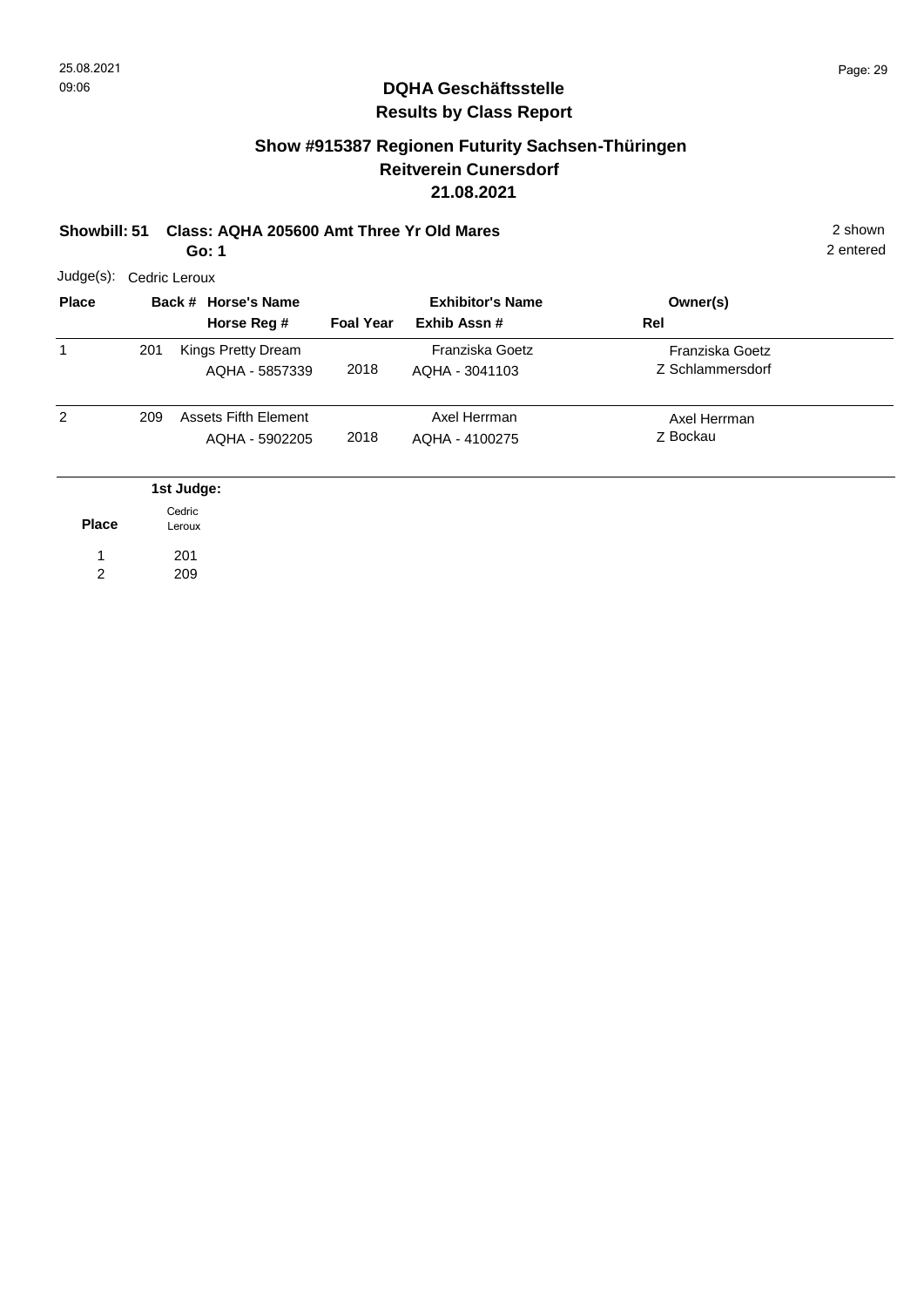### **Show #915388 Regionen Futurity Sachsen-Thüringen Reitverein Cunersdorf 21.08.2021**

#### **Showbill: 51 Class: AQHA 205600 Amt Three Yr Old Mares** 2 shown **Go: 1**

209 201

1 2

| $Judge(s)$ :<br><b>Place</b> |     | Stefanie Bubenzer<br>Back # Horse's Name<br>Horse Reg # | <b>Foal Year</b> | <b>Exhibitor's Name</b><br>Exhib Assn# | Owner(s)<br>Rel                     |  |
|------------------------------|-----|---------------------------------------------------------|------------------|----------------------------------------|-------------------------------------|--|
| 1                            | 209 | Assets Fifth Element<br>AQHA - 5902205                  | 2018             | Axel Herrman<br>AQHA - 4100275         | Axel Herrman<br>Z Bockau            |  |
| 2                            | 201 | Kings Pretty Dream<br>AQHA - 5857339                    | 2018             | Franziska Goetz<br>AQHA - 3041103      | Franziska Goetz<br>Z Schlammersdorf |  |
| <b>Place</b>                 |     | 1st Judge:<br>Stefanie<br><b>Bubenzer</b>               |                  |                                        |                                     |  |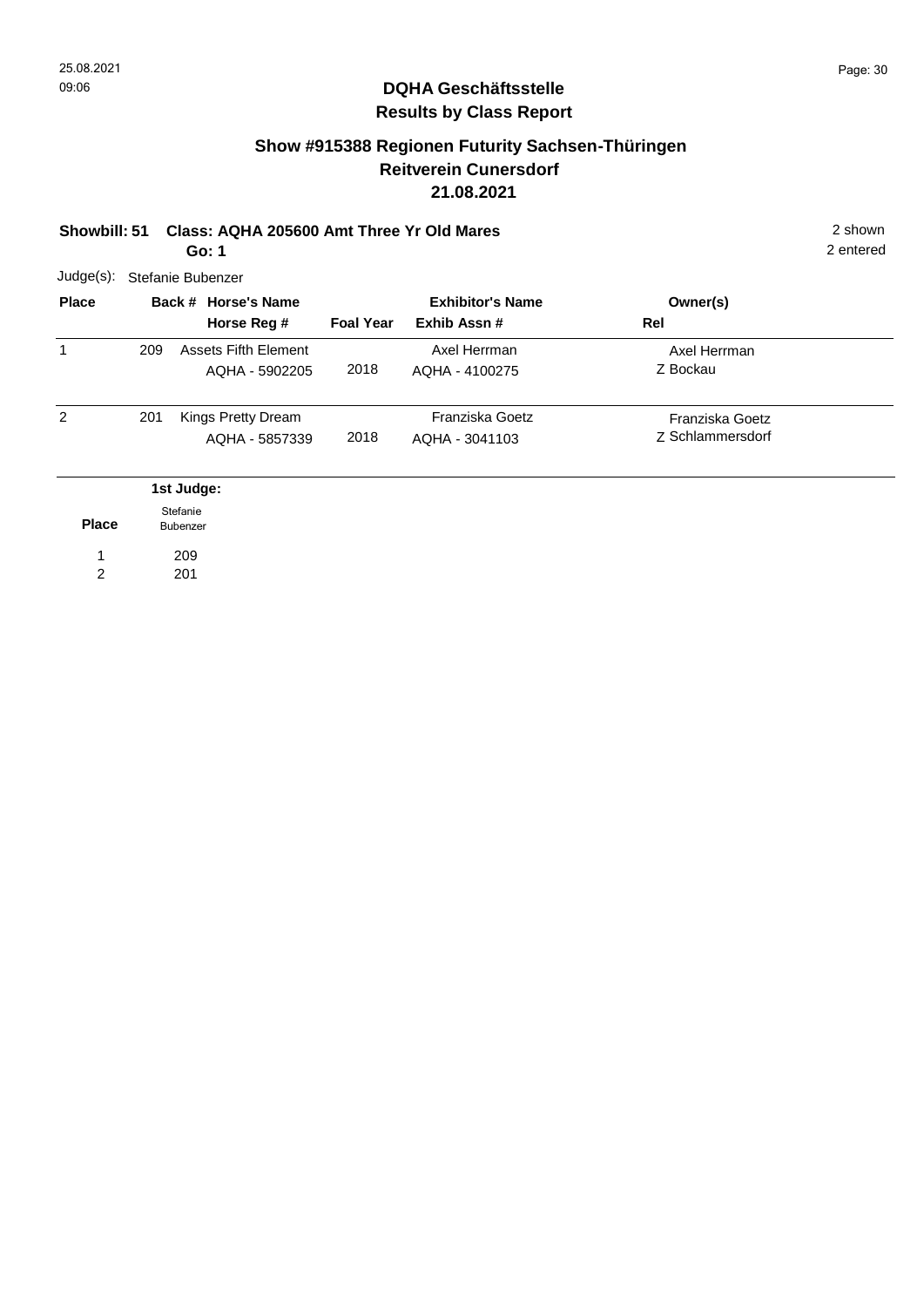# **Show #915387 Regionen Futurity Sachsen-Thüringen Reitverein Cunersdorf 21.08.2021**

# **Showbill: 52 Class: AQHA 205700 Amt Aged Mares** 2 shown

**Go: 1**

| Judge(s):      | Cedric Leroux |                                       |                  |                                         |                               |  |  |  |  |
|----------------|---------------|---------------------------------------|------------------|-----------------------------------------|-------------------------------|--|--|--|--|
| <b>Place</b>   |               | Back # Horse's Name<br>Horse Reg #    | <b>Foal Year</b> | <b>Exhibitor's Name</b><br>Exhib Assn # | Owner(s)<br>Rel               |  |  |  |  |
| 1              | 212           | Lopinonthefrontpage<br>AQHA - 5731648 | 2016             | Elisa Frischbier<br>AQHA - N4138492     | Elisa Frischbier<br>Z Barbing |  |  |  |  |
| $\overline{2}$ | 240           | Hazel Krymsun<br>AQHA - 5380670       | 2011             | Gudrun Brinkhoff<br>AQHA - 4011722      | <b>Gudrun Brinkhoff</b><br>Ζ  |  |  |  |  |
|                |               | 1st Judge:                            |                  |                                         |                               |  |  |  |  |
| <b>Place</b>   |               | Cedric<br>Leroux                      |                  |                                         |                               |  |  |  |  |
| 1              |               | 212                                   |                  |                                         |                               |  |  |  |  |
| 2              |               | 240                                   |                  |                                         |                               |  |  |  |  |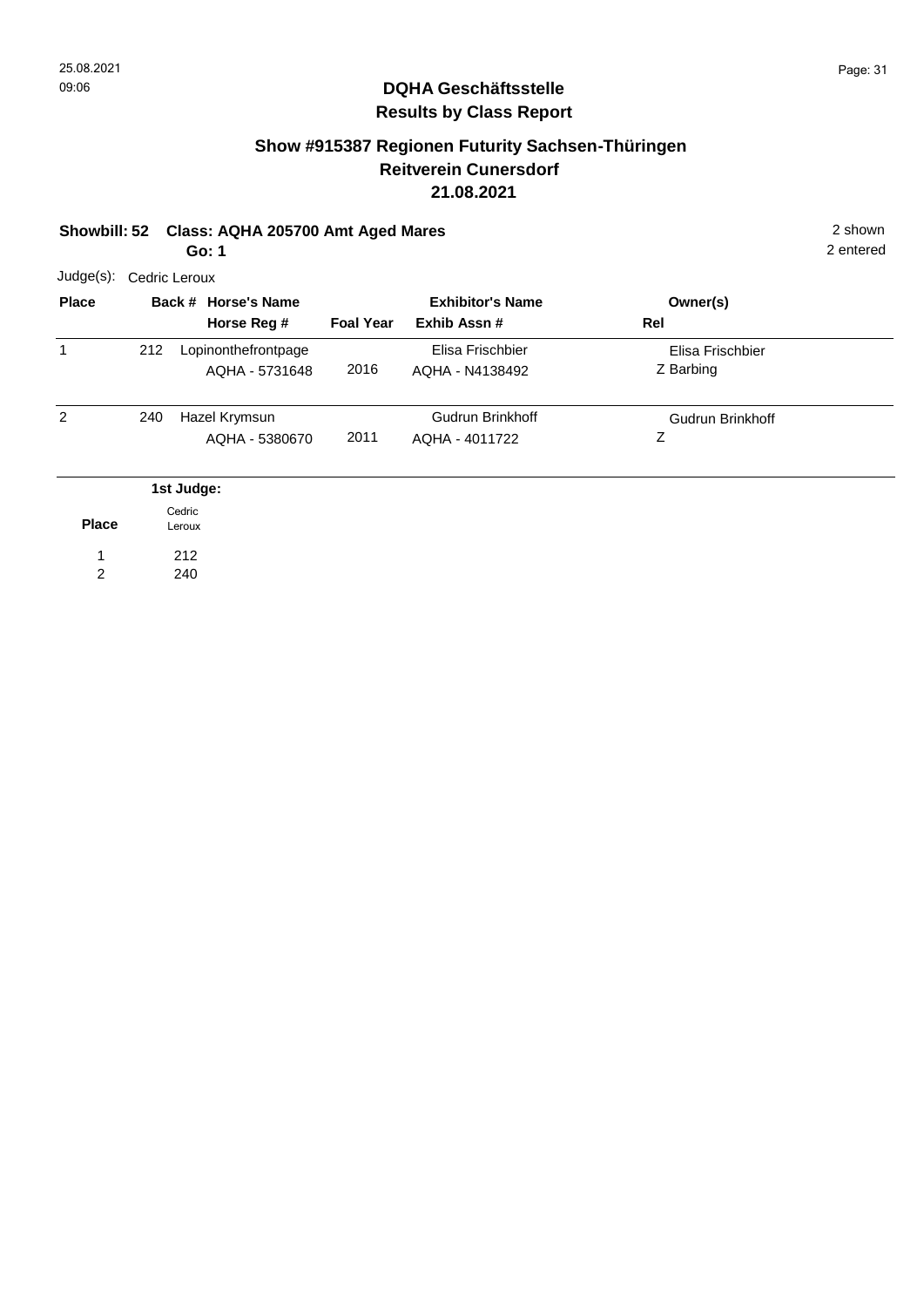# **Show #915388 Regionen Futurity Sachsen-Thüringen Reitverein Cunersdorf 21.08.2021**

#### **Showbill: 52 Class: AQHA 205700 Amt Aged Mares** 2 shown

2 entered

**Go: 1**

| $Judge(s)$ : | Stefanie Bubenzer |                                       |                  |                                        |                               |  |  |  |  |
|--------------|-------------------|---------------------------------------|------------------|----------------------------------------|-------------------------------|--|--|--|--|
| <b>Place</b> |                   | Back # Horse's Name<br>Horse Reg #    | <b>Foal Year</b> | <b>Exhibitor's Name</b><br>Exhib Assn# | Owner(s)<br>Rel               |  |  |  |  |
| 1            | 212               | Lopinonthefrontpage<br>AQHA - 5731648 | 2016             | Elisa Frischbier<br>AQHA - N4138492    | Elisa Frischbier<br>Z Barbing |  |  |  |  |
| 2            | 240               | Hazel Krymsun<br>AQHA - 5380670       | 2011             | Gudrun Brinkhoff<br>AQHA - 4011722     | <b>Gudrun Brinkhoff</b><br>Ζ  |  |  |  |  |
|              |                   | 1st Judge:                            |                  |                                        |                               |  |  |  |  |
| <b>Place</b> |                   | Stefanie<br>Bubenzer                  |                  |                                        |                               |  |  |  |  |
| 1            |                   | 212                                   |                  |                                        |                               |  |  |  |  |
| 2            |                   | 240                                   |                  |                                        |                               |  |  |  |  |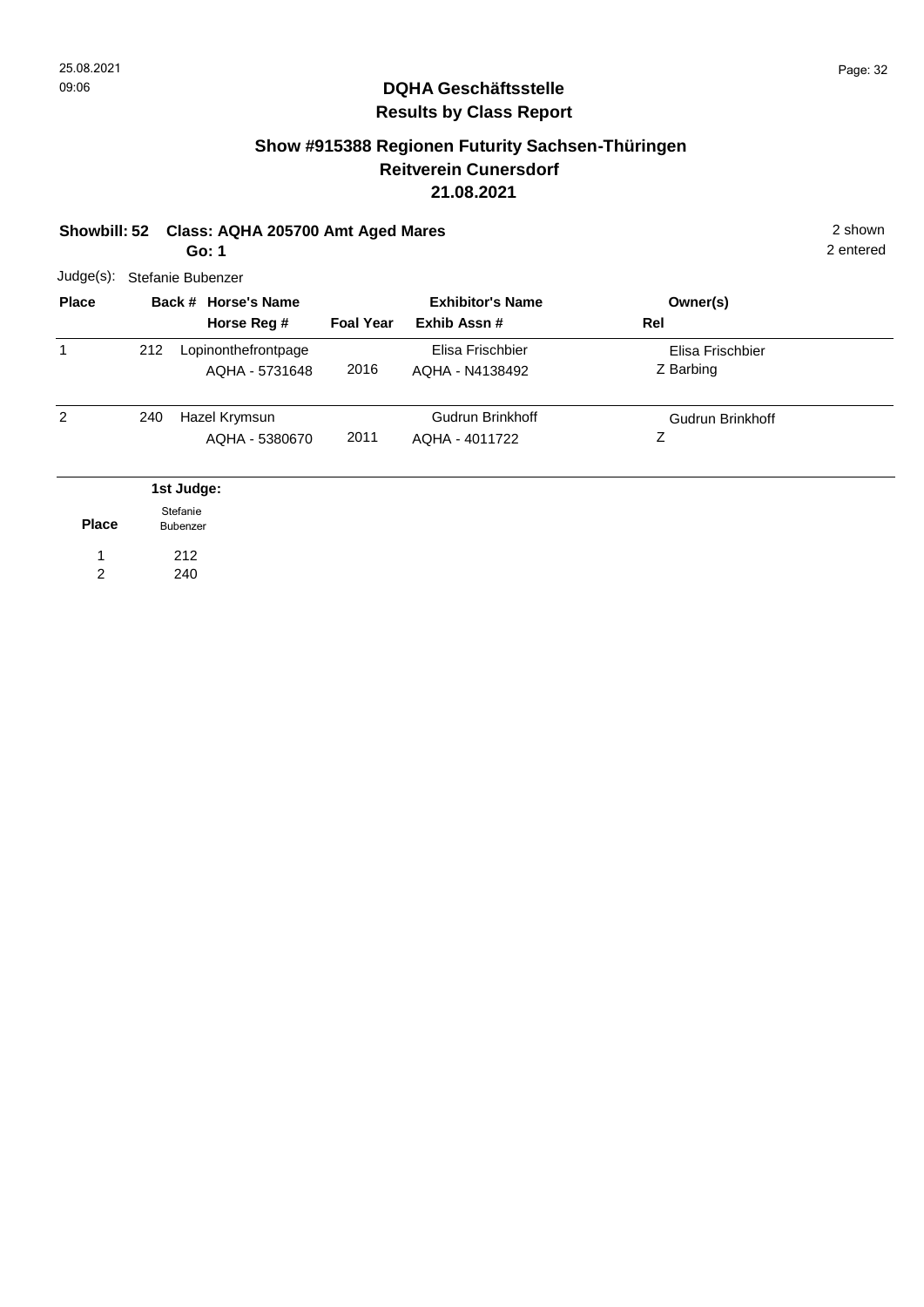### **Show #915387 Regionen Futurity Sachsen-Thüringen Reitverein Cunersdorf 22.08.2021**

| Class: AQHA 212002 L1 Amt Showmanship at Halter<br><b>Showbill: 88</b><br>Go: 1 |                  |                           |                  |                         |          |  |
|---------------------------------------------------------------------------------|------------------|---------------------------|------------------|-------------------------|----------|--|
| Judge(s):                                                                       | Cedric Leroux    |                           |                  |                         |          |  |
| <b>Place</b>                                                                    |                  | Back # Horse's Name       |                  | <b>Exhibitor's Name</b> | Owner(s) |  |
|                                                                                 |                  | Horse Reg #               | <b>Foal Year</b> | Exhib Assn#             | Rel      |  |
| 1                                                                               | 235              | <b>Gotta Pretty Prise</b> |                  | Sabrina Schirmbeck      |          |  |
|                                                                                 |                  |                           |                  |                         | Z        |  |
|                                                                                 |                  |                           |                  |                         |          |  |
|                                                                                 | 1st Judge:       |                           |                  |                         |          |  |
| <b>Place</b>                                                                    | Cedric<br>Leroux |                           |                  |                         |          |  |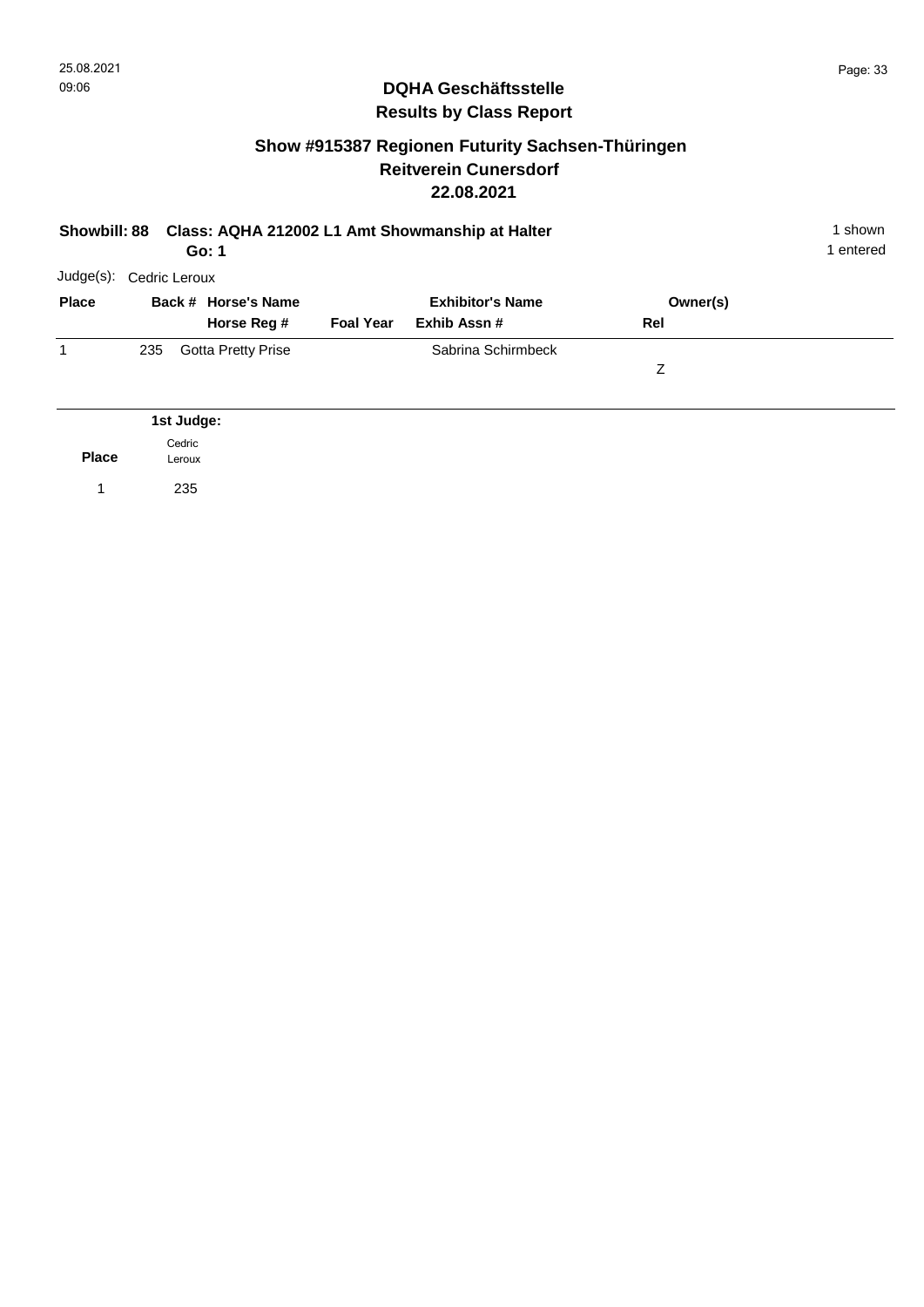### **Show #915388 Regionen Futurity Sachsen-Thüringen Reitverein Cunersdorf 22.08.2021**

| <b>Showbill: 88</b> |                   | Go: 1                     |                  | Class: AQHA 212002 L1 Amt Showmanship at Halter |          | 1 shown<br>1 entered |
|---------------------|-------------------|---------------------------|------------------|-------------------------------------------------|----------|----------------------|
| Judge(s):           | Stefanie Bubenzer |                           |                  |                                                 |          |                      |
| <b>Place</b>        |                   | Back # Horse's Name       |                  | <b>Exhibitor's Name</b>                         | Owner(s) |                      |
|                     |                   | Horse Reg #               | <b>Foal Year</b> | Exhib Assn#                                     | Rel      |                      |
| 1                   | 235               | <b>Gotta Pretty Prise</b> |                  | Sabrina Schirmbeck                              |          |                      |
|                     |                   |                           |                  |                                                 | Ζ        |                      |
|                     |                   |                           |                  |                                                 |          |                      |
|                     | 1st Judge:        |                           |                  |                                                 |          |                      |
|                     | Stefanie          |                           |                  |                                                 |          |                      |

**Place** Bubenzer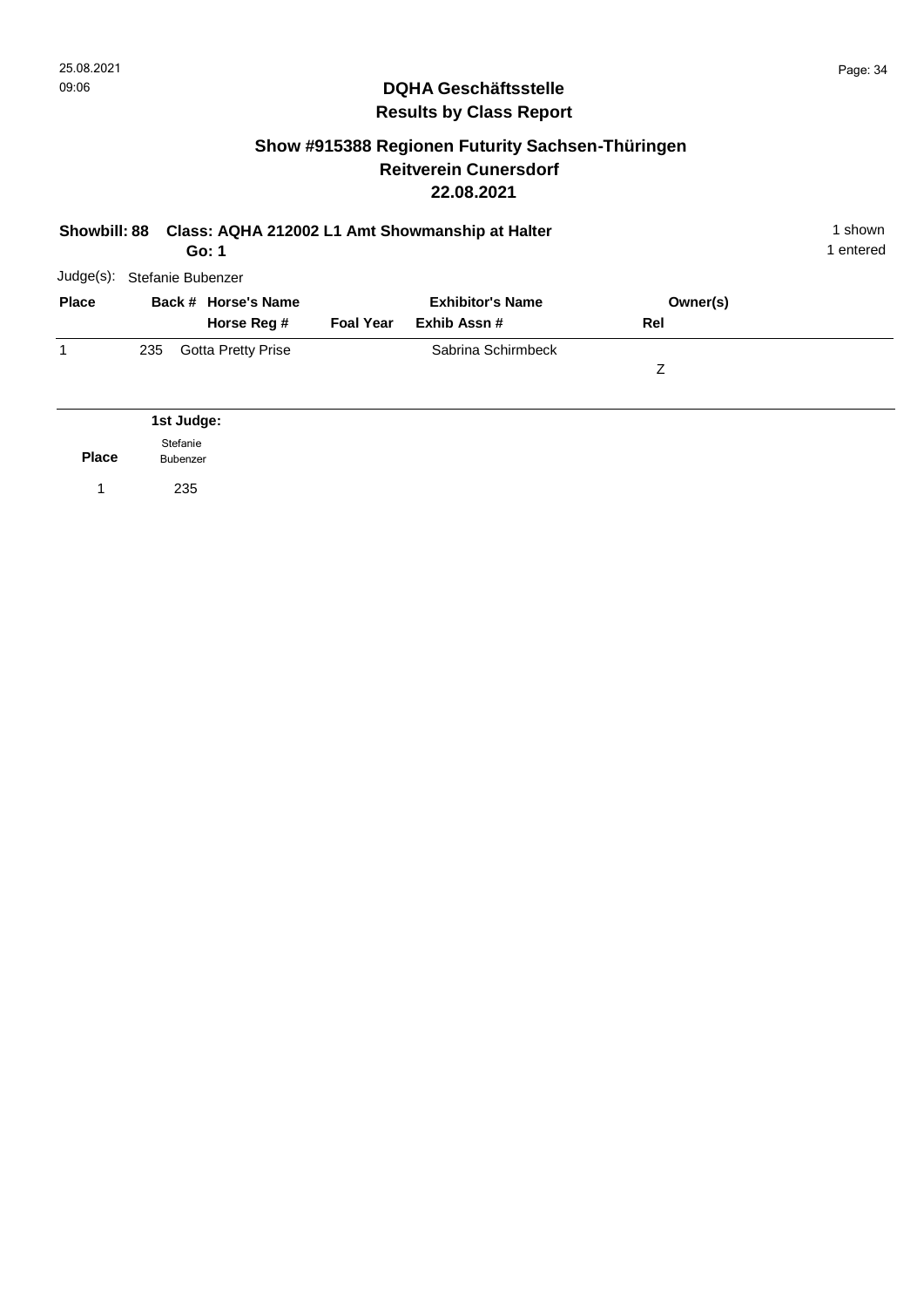# **Show #915387 Regionen Futurity Sachsen-Thüringen Reitverein Cunersdorf 22.08.2021**

#### **Showbill: 110 Class: AQHA 234000 Amt Reining 5 Shown 5 shown 5 shown**

5 entered

**Go: 1**

| Judge(s):      |     | Cedric Leroux                         |                  |                                         |                               |  |
|----------------|-----|---------------------------------------|------------------|-----------------------------------------|-------------------------------|--|
| <b>Place</b>   |     | Back # Horse's Name<br>Horse Reg #    | <b>Foal Year</b> | <b>Exhibitor's Name</b><br>Exhib Assn # | Owner(s)<br>Rel               |  |
| 1              | 243 | <b>Tinsel Sstar</b><br>AQHA - 5683157 | 2015             | <b>Tristan Schindler</b>                | <b>Tristan Schindler</b><br>Ζ |  |
| $\overline{2}$ | 228 | Surpriseable<br>AQHA - 5394857        | 2011             | Laura Schumann                          | Laura Schumann<br>Ζ           |  |
| 3              | 230 | Flash My Guns<br>AQHA - 5554564       | 2013             | Erik Laue                               | Erik Laue<br>Ζ                |  |
|                |     | 1st Judge:                            |                  |                                         |                               |  |
| <b>Place</b>   |     | Cedric<br>Leroux                      |                  |                                         |                               |  |

228 2

1

243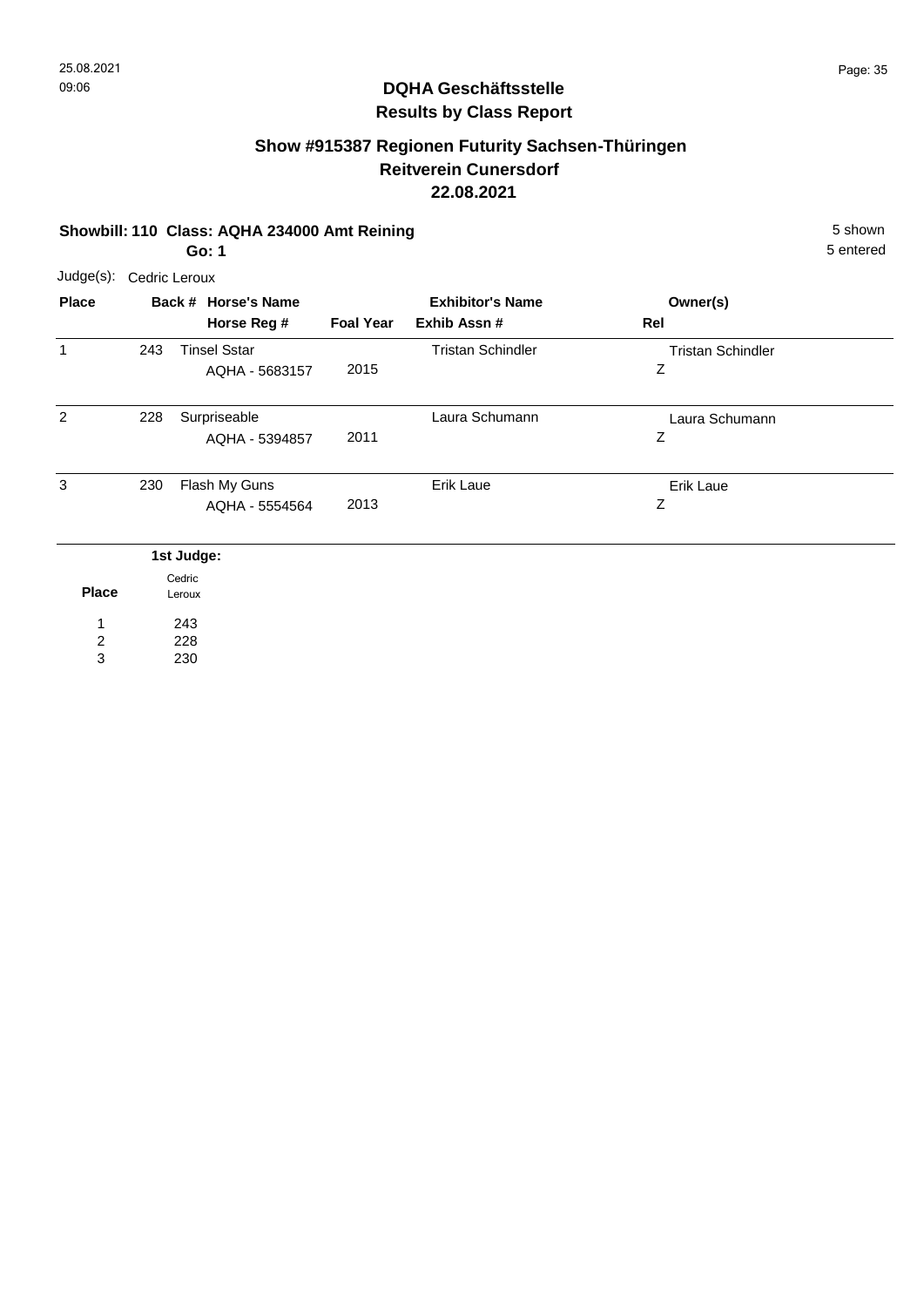# **Show #915388 Regionen Futurity Sachsen-Thüringen Reitverein Cunersdorf 22.08.2021**

#### **Showbill: 110 Class: AQHA 234000 Amt Reining 5 Shown 5 shown 5 shown Go: 1**

5 entered

| Judge(s): Stefanie Bubenzer |  |
|-----------------------------|--|
|                             |  |

| <b>Place</b> |     | Back # Horse's Name  |                  | <b>Exhibitor's Name</b>  | Owner(s)                 |  |
|--------------|-----|----------------------|------------------|--------------------------|--------------------------|--|
|              |     | Horse Reg #          | <b>Foal Year</b> | Exhib Assn #             | Rel                      |  |
| 1            | 228 | Surpriseable         |                  | Laura Schumann           | Laura Schumann           |  |
|              |     | AQHA - 5394857       | 2011             |                          | Ζ                        |  |
| 2            | 243 | <b>Tinsel Sstar</b>  |                  | <b>Tristan Schindler</b> | <b>Tristan Schindler</b> |  |
|              |     | AQHA - 5683157       | 2015             |                          | Ζ                        |  |
| 3            | 230 | Flash My Guns        |                  | Erik Laue                | Erik Laue                |  |
|              |     | AQHA - 5554564       | 2013             |                          | Ζ                        |  |
|              |     | 1st Judge:           |                  |                          |                          |  |
| <b>Place</b> |     | Stefanie<br>Bubenzer |                  |                          |                          |  |
| 1            |     | 228                  |                  |                          |                          |  |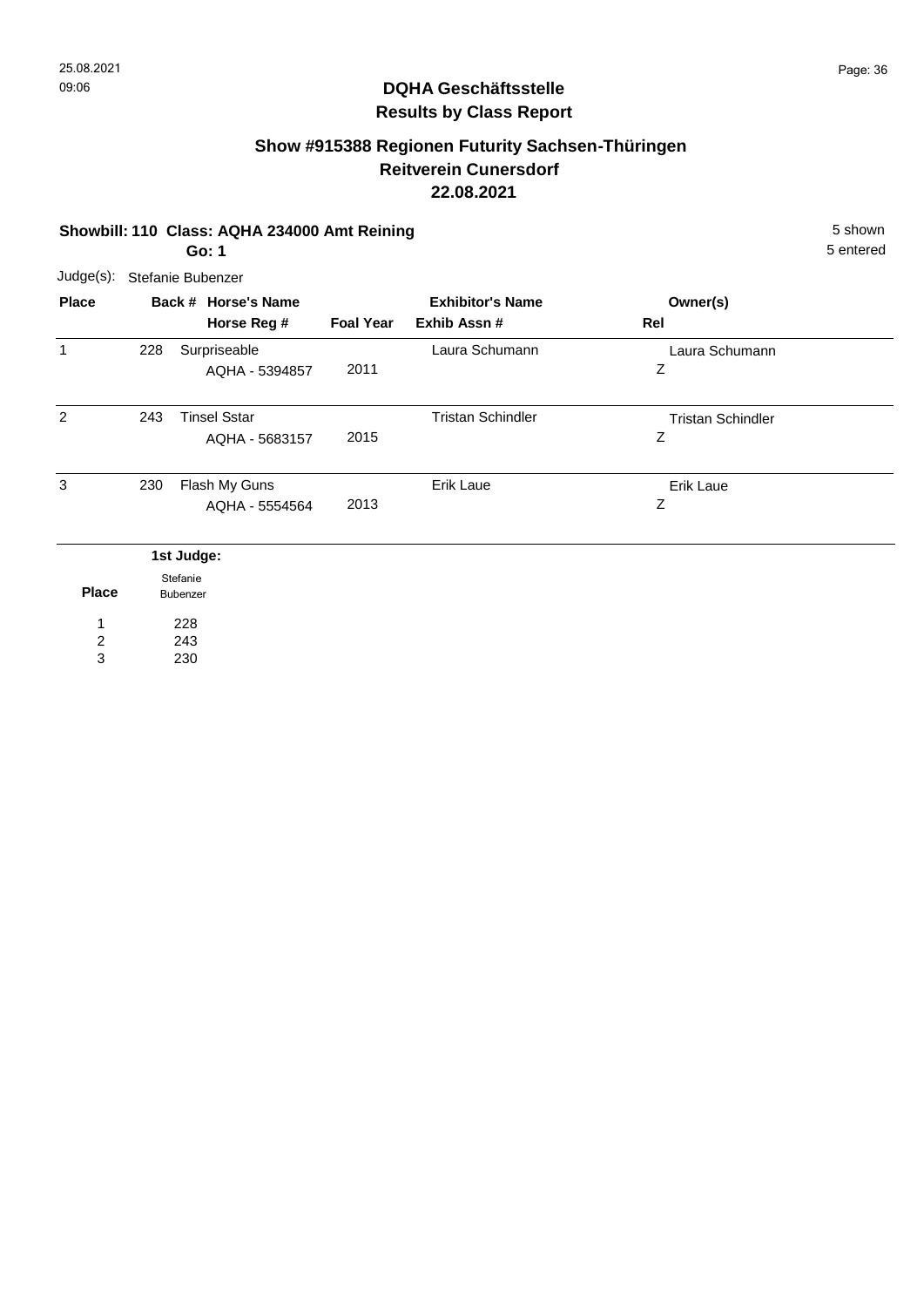# **Show #915387 Regionen Futurity Sachsen-Thüringen Reitverein Cunersdorf 21.08.2021**

#### **Showbill: 86 Class: AQHA 234002 L1 Amt Reining 5 Shown 5 shown 5 shown Go: 1**

| .                       |
|-------------------------|
| Judge(s): Cedric Leroux |

| <b>Place</b> |     | Back # Horse's Name<br>Horse Reg #  | <b>Foal Year</b> | <b>Exhibitor's Name</b><br>Exhib Assn # | Owner(s)<br>Rel     |  |
|--------------|-----|-------------------------------------|------------------|-----------------------------------------|---------------------|--|
| 1            | 233 | SpanSpanish Crome<br>AQHA - 5549989 | 2013             | Sandra Bahn                             | Sandra Bahn<br>Ζ    |  |
| 2            | 228 | Surpriseable<br>AQHA - 5394857      | 2011             | Laura Schumann                          | Laura Schumann<br>Ζ |  |
|              |     | 1st Judge:                          |                  |                                         |                     |  |
| <b>Place</b> |     | Cedric<br>Leroux                    |                  |                                         |                     |  |
| 1            |     | 233                                 |                  |                                         |                     |  |
| 2            |     | 228                                 |                  |                                         |                     |  |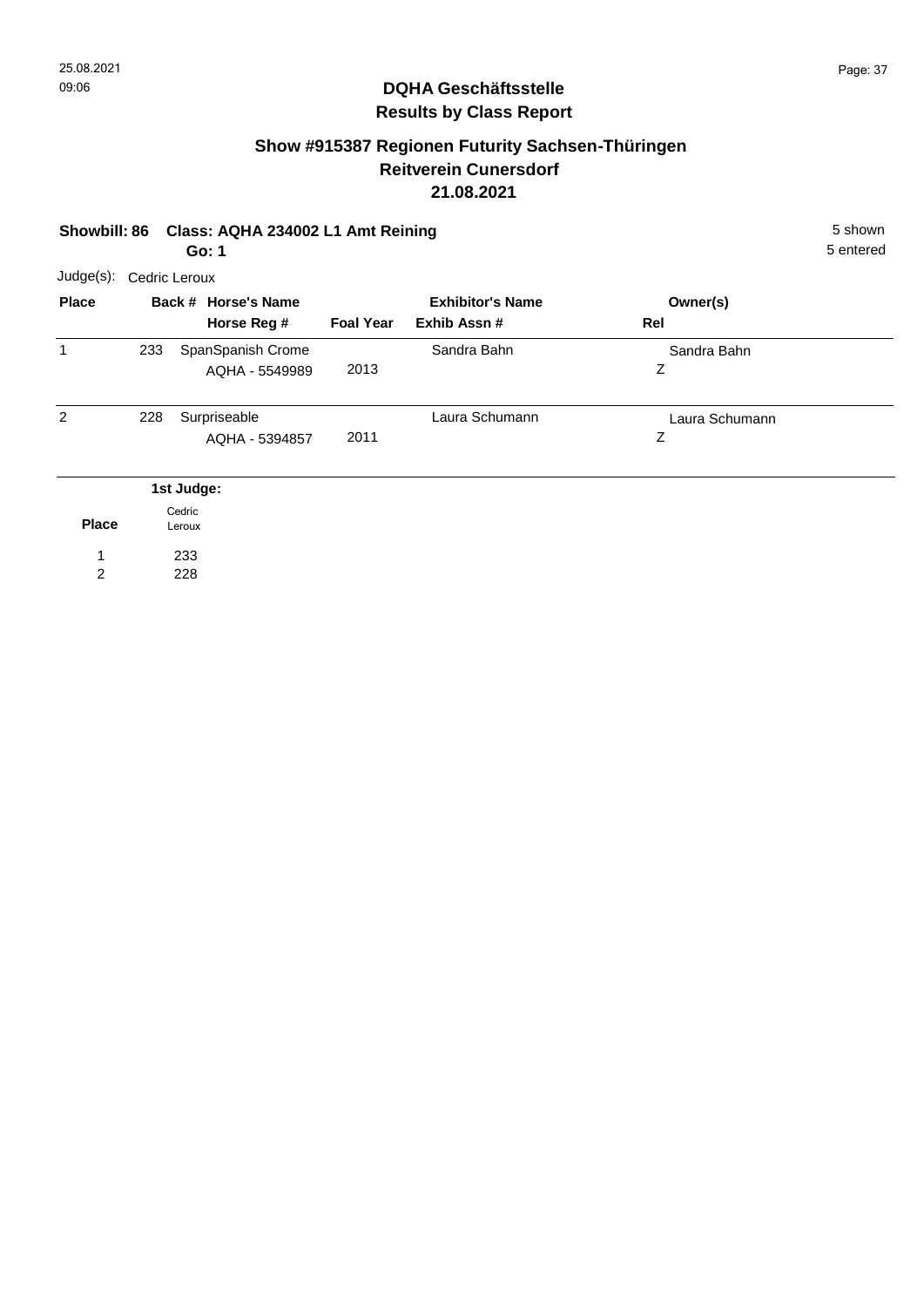#### **Show #915388 Regionen Futurity Sachsen-Thüringen Reitverein Cunersdorf 21.08.2021**

# **Showbill: 86 Class: AQHA 234002 L1 Amt Reining 5 Shown 5 Shown 5 shown Go: 1** Judge(s): Stefanie Bubenzer

**Back # Horse's Name Place Owner(s) Horse Reg # Exhib Assn # Foal Year Rel Exhibitor's Name** 1 Z Sandra Bahn 2013 233 SpanSpanish Crome **Canada Sandra Bahn** AQHA - 5549989  $\overline{2}$ Z Laura Schumann 2011 Surpriseable AQHA - 5394857 228 Surpriseable Laura Schumann **Place 1st Judge:**  233 1 Stefanie Bubenzer

228 2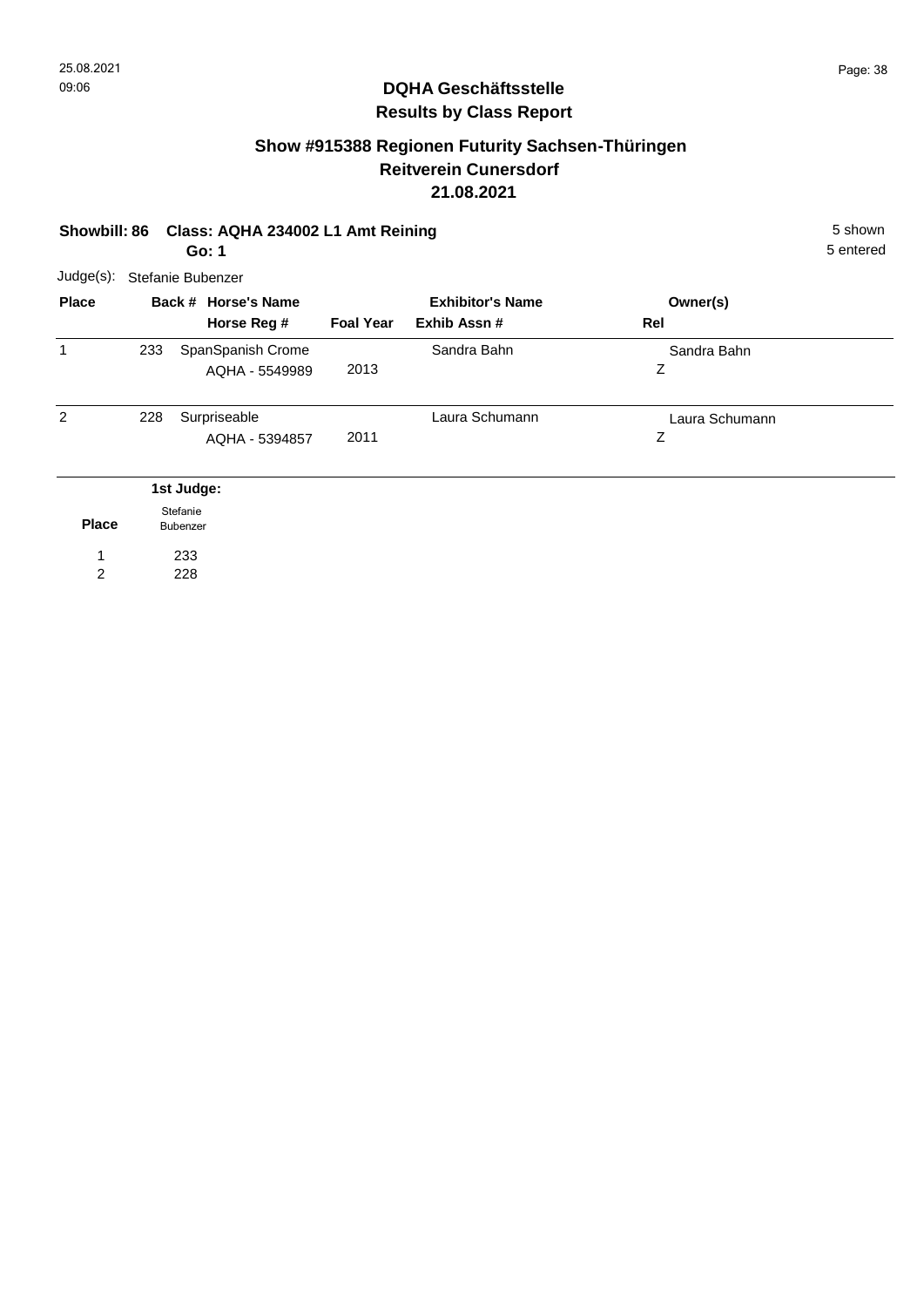### **Show #915387 Regionen Futurity Sachsen-Thüringen Reitverein Cunersdorf 20.08.2021**

|              | Showbill: 2<br>Class: AQHA 238002 L1 Amt Trail<br>Go: 1 |                  | 1 shown<br>1 entered               |                  |                                        |     |                              |  |
|--------------|---------------------------------------------------------|------------------|------------------------------------|------------------|----------------------------------------|-----|------------------------------|--|
| $Judge(s)$ : | Cedric Leroux                                           |                  |                                    |                  |                                        |     |                              |  |
| <b>Place</b> |                                                         |                  | Back # Horse's Name<br>Horse Reg # | <b>Foal Year</b> | <b>Exhibitor's Name</b><br>Exhib Assn# | Rel | Owner(s)                     |  |
| $\mathbf{1}$ | 240                                                     |                  | Hazel Krymsun<br>AQHA - 5380670    | 2011             | Gudrun Brinkhoff<br>AQHA - 4011722     |     | <b>Gudrun Brinkhoff</b><br>Ζ |  |
|              |                                                         | 1st Judge:       |                                    |                  |                                        |     |                              |  |
| <b>Place</b> |                                                         | Cedric<br>Leroux |                                    |                  |                                        |     |                              |  |
| 1            |                                                         | 240              |                                    |                  |                                        |     |                              |  |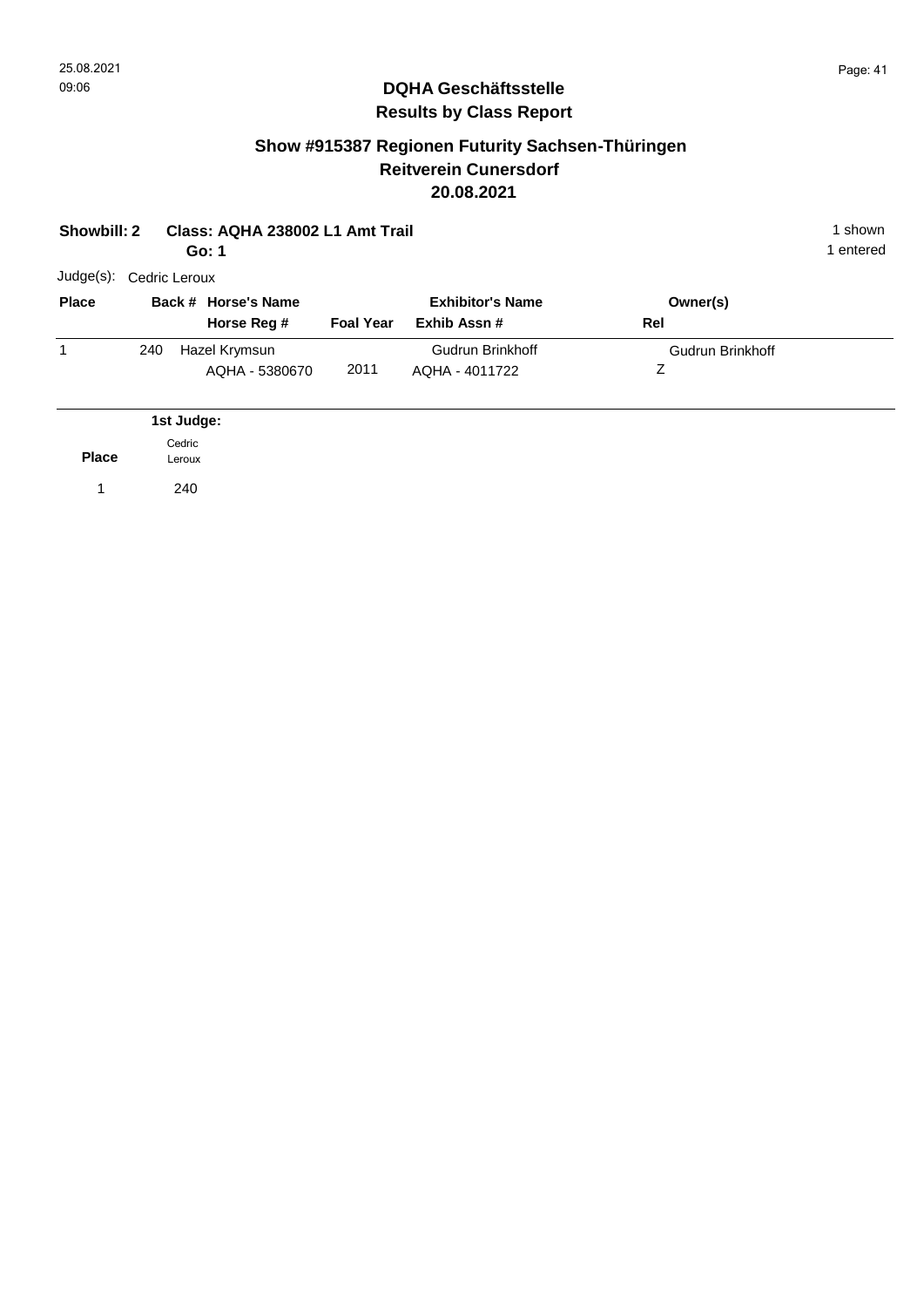#### **Show #915388 Regionen Futurity Sachsen-Thüringen Reitverein Cunersdorf 20.08.2021**

| Showbill: 2  |                   |                      | Class: AQHA 238002 L1 Amt Trail<br>Go: 1 |                  |                                         |                              | 1 shown<br>1 entered |
|--------------|-------------------|----------------------|------------------------------------------|------------------|-----------------------------------------|------------------------------|----------------------|
| Judge(s):    | Stefanie Bubenzer |                      |                                          |                  |                                         |                              |                      |
| <b>Place</b> |                   |                      | Back # Horse's Name<br>Horse Reg #       | <b>Foal Year</b> | <b>Exhibitor's Name</b><br>Exhib Assn # | Owner(s)<br>Rel              |                      |
| 1            | 240               |                      | Hazel Krymsun<br>AQHA - 5380670          | 2011             | Gudrun Brinkhoff<br>AQHA - 4011722      | <b>Gudrun Brinkhoff</b><br>Z |                      |
|              |                   | 1st Judge:           |                                          |                  |                                         |                              |                      |
| <b>Place</b> |                   | Stefanie<br>Bubenzer |                                          |                  |                                         |                              |                      |
| 1            |                   | 240                  |                                          |                  |                                         |                              |                      |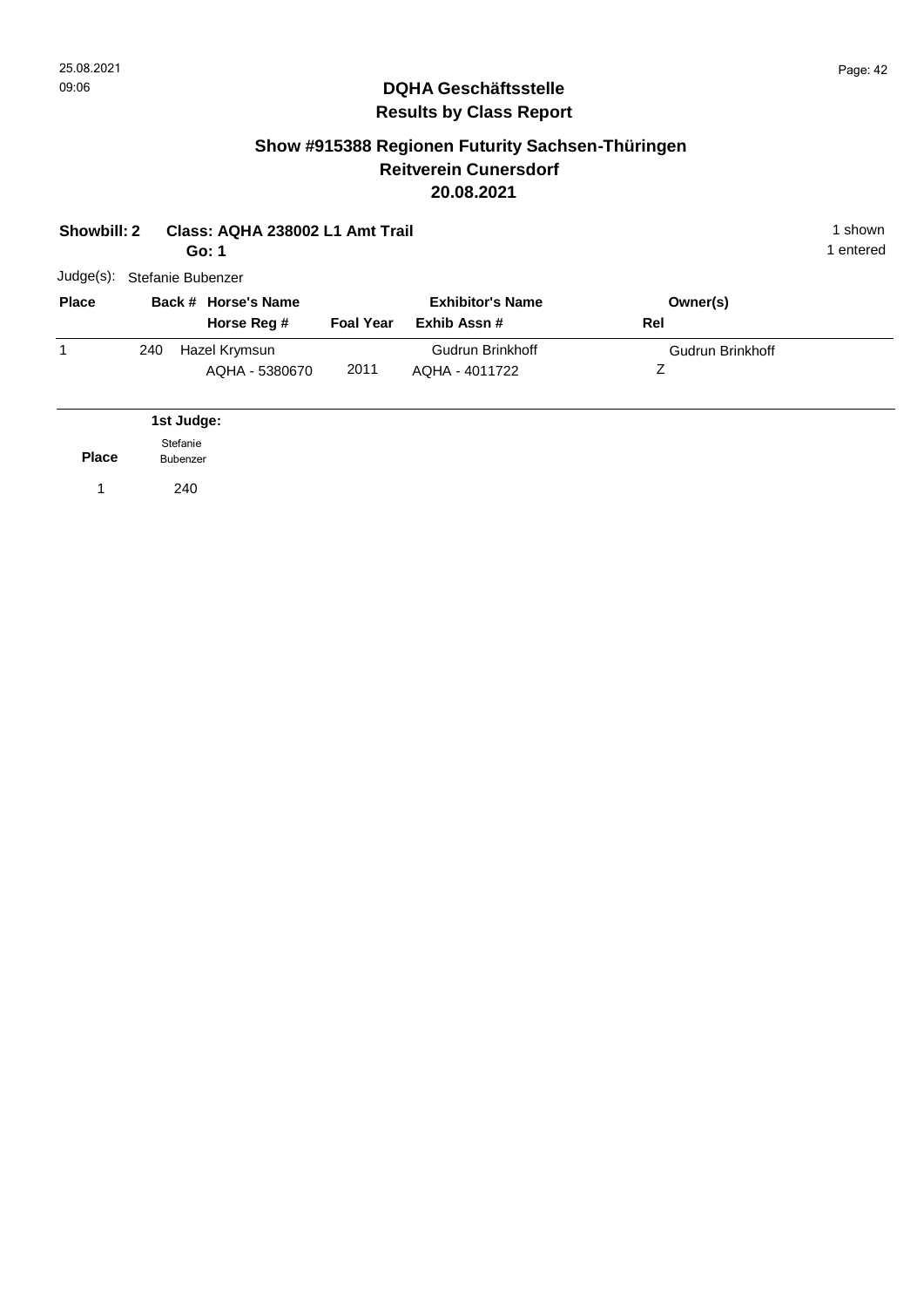2 entered

#### **DQHA Geschäftsstelle Results by Class Report**

#### **Show #915387 Regionen Futurity Sachsen-Thüringen Reitverein Cunersdorf 21.08.2021**

|              |             |                                                                 |                         |                                                          | 2 shown<br>2 entered |
|--------------|-------------|-----------------------------------------------------------------|-------------------------|----------------------------------------------------------|----------------------|
| $Judge(s)$ : |             |                                                                 |                         |                                                          |                      |
|              |             |                                                                 | <b>Exhibitor's Name</b> | Owner(s)                                                 |                      |
|              | Horse Reg # | <b>Foal Year</b>                                                | Exhib Assn #            | Rel                                                      |                      |
| 232          |             |                                                                 | Susan Pohecker          | Jens Kaschel                                             |                      |
|              |             | 2005                                                            |                         | P                                                        |                      |
|              |             | Go: 1<br>Cedric Leroux<br>Back # Horse's Name<br>AQHA - 4806455 | TR Hollywood Chex 05    | Showbill: 73 Class: AQHA 240000 Amt Western Horsemanship |                      |

|              | 1st Judge:       |
|--------------|------------------|
| <b>Place</b> | Cedric<br>Leroux |
|              | 232              |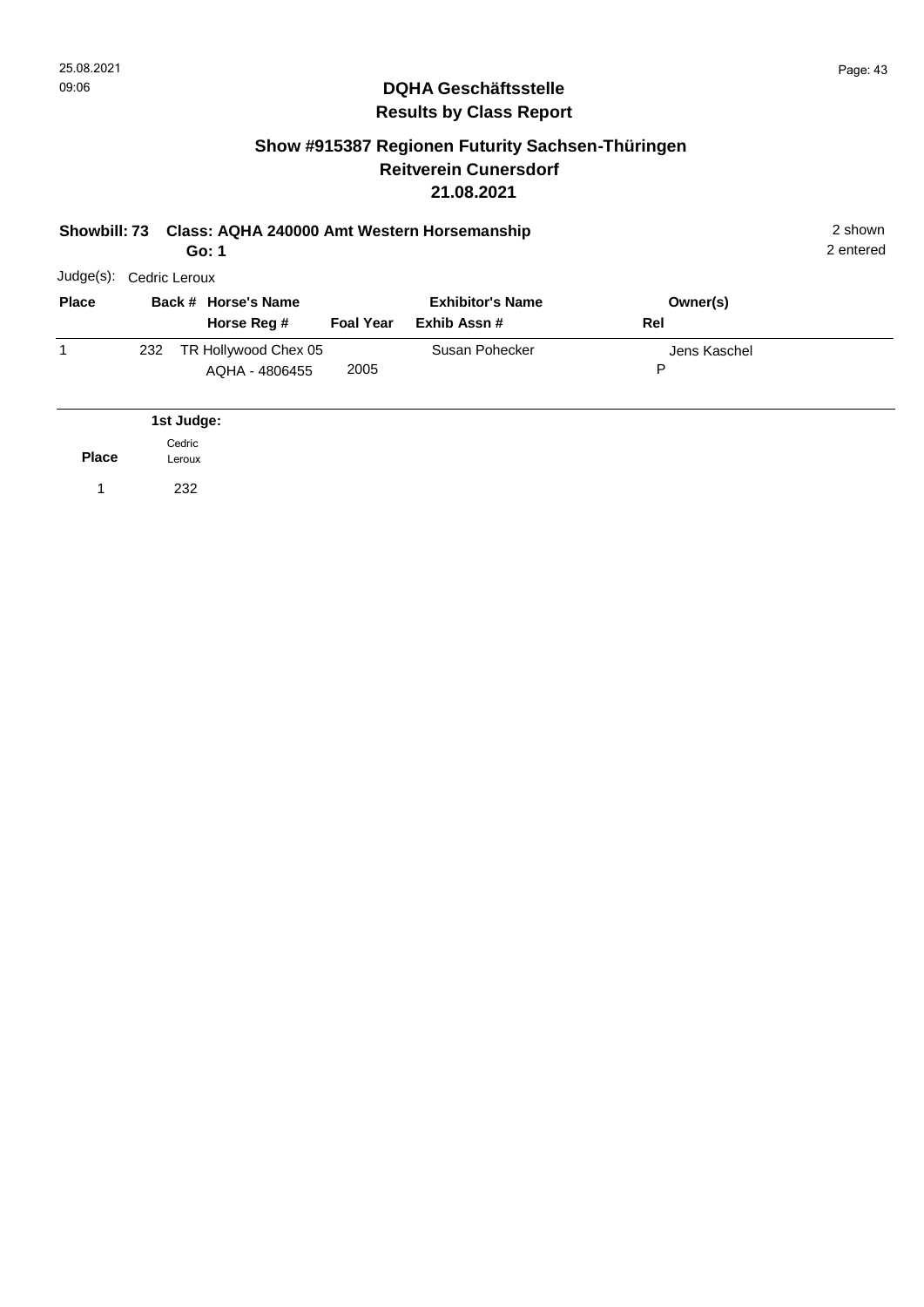## **Show #915388 Regionen Futurity Sachsen-Thüringen Reitverein Cunersdorf 21.08.2021**

| Class: AQHA 240000 Amt Western Horsemanship<br><b>Showbill: 73</b><br>Go: 1 |     |                             |                                        |                  |                                         |     |              |  |
|-----------------------------------------------------------------------------|-----|-----------------------------|----------------------------------------|------------------|-----------------------------------------|-----|--------------|--|
| $Judge(s)$ :                                                                |     |                             | Stefanie Bubenzer                      |                  |                                         |     |              |  |
| <b>Place</b>                                                                |     |                             | Back # Horse's Name<br>Horse Reg #     | <b>Foal Year</b> | <b>Exhibitor's Name</b><br>Exhib Assn # | Rel | Owner(s)     |  |
| 1                                                                           | 232 |                             | TR Hollywood Chex 05<br>AQHA - 4806455 | 2005             | Susan Pohecker                          | P   | Jens Kaschel |  |
|                                                                             |     | 1st Judge:                  |                                        |                  |                                         |     |              |  |
| <b>Place</b>                                                                |     | Stefanie<br><b>Bubenzer</b> |                                        |                  |                                         |     |              |  |
|                                                                             |     | 232                         |                                        |                  |                                         |     |              |  |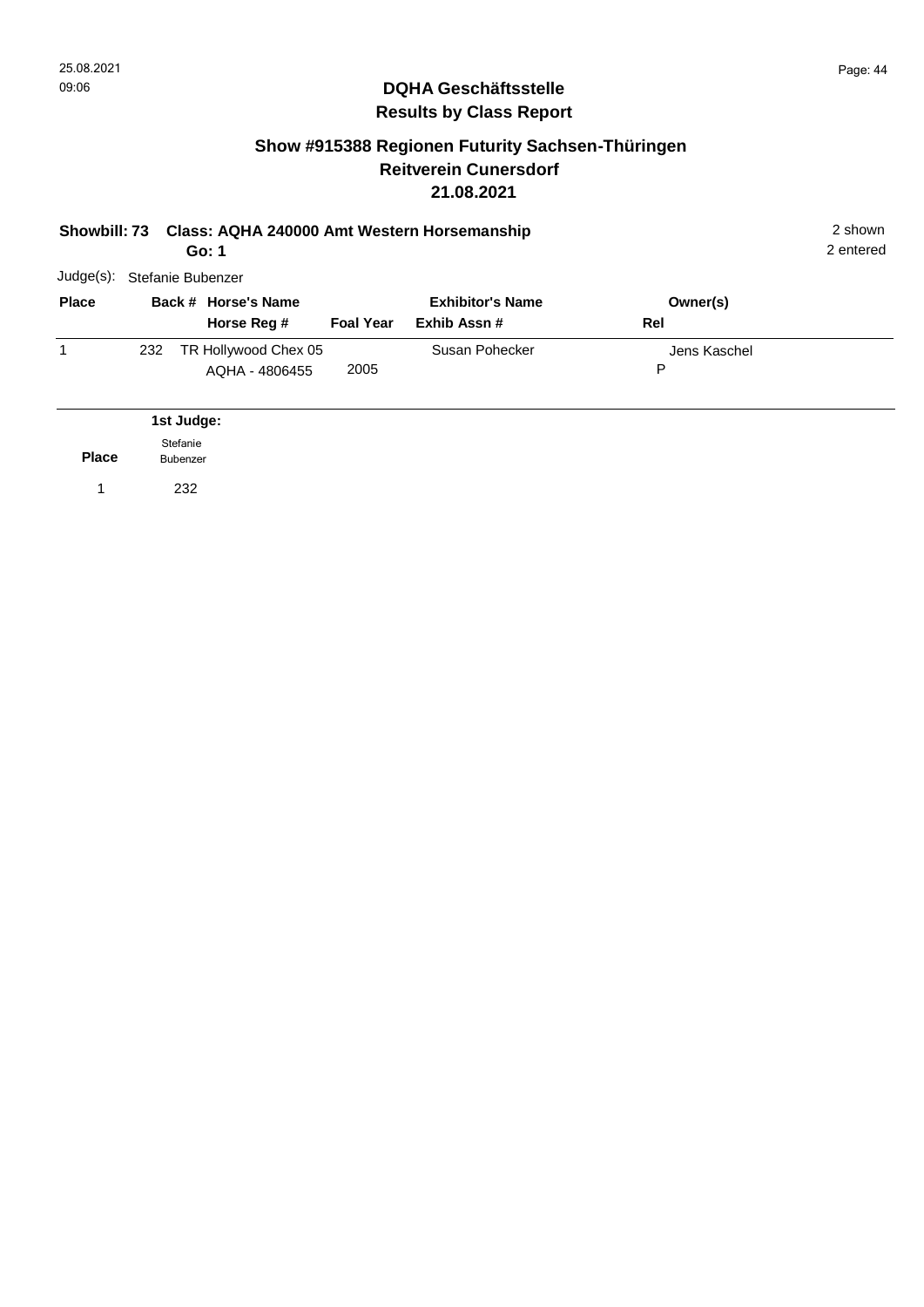## **Show #915387 Regionen Futurity Sachsen-Thüringen Reitverein Cunersdorf 20.08.2021**

| Showbill: 7         |               |                  | Class: AQHA 240002 L1 Amt Western Horsemanship<br>Go: 1 |                  | 2 shown<br>2 entered                   |                              |  |
|---------------------|---------------|------------------|---------------------------------------------------------|------------------|----------------------------------------|------------------------------|--|
| $Judge(s)$ :        | Cedric Leroux |                  |                                                         |                  |                                        |                              |  |
| <b>Place</b>        |               |                  | Back # Horse's Name<br>Horse Reg #                      | <b>Foal Year</b> | <b>Exhibitor's Name</b><br>Exhib Assn# | Owner(s)<br>Rel              |  |
| 1                   | 235           |                  | <b>Gotta Pretty Prise</b>                               |                  | Sabrina Schirmbeck                     | Z                            |  |
| $\overline{2}$      | 240           |                  | Hazel Krymsun<br>AQHA - 5380670                         | 2011             | Gudrun Brinkhoff<br>AQHA - 4011722     | <b>Gudrun Brinkhoff</b><br>Ζ |  |
|                     |               | 1st Judge:       |                                                         |                  |                                        |                              |  |
| <b>Place</b>        |               | Cedric<br>Leroux |                                                         |                  |                                        |                              |  |
| 1<br>$\overline{2}$ |               | 235<br>240       |                                                         |                  |                                        |                              |  |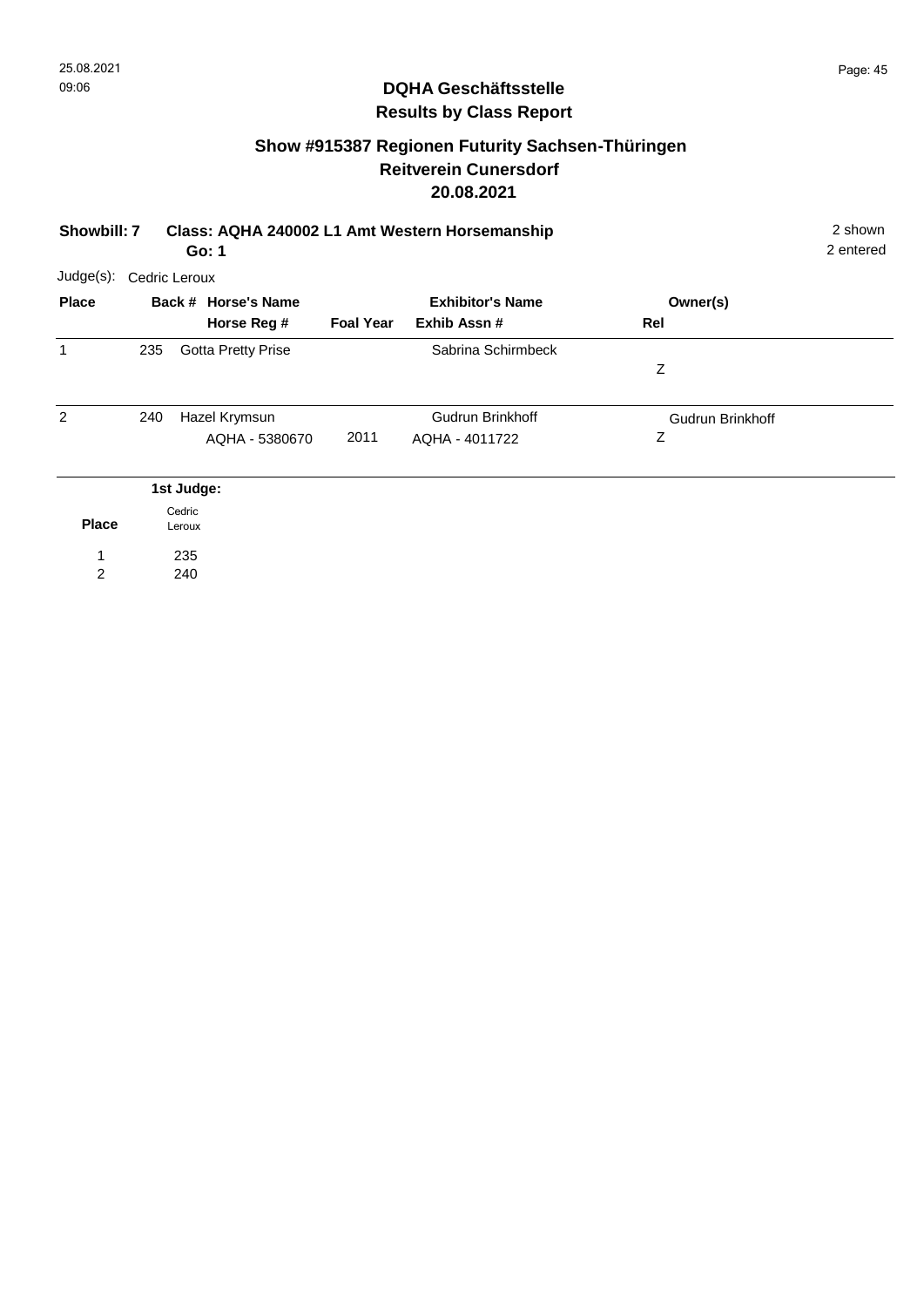## **Show #915388 Regionen Futurity Sachsen-Thüringen Reitverein Cunersdorf 20.08.2021**

| Showbill: 7<br>Go: 1 |     |                      |                                    | Class: AQHA 240002 L1 Amt Western Horsemanship |                                         |                       | 2 shown<br>2 entered |
|----------------------|-----|----------------------|------------------------------------|------------------------------------------------|-----------------------------------------|-----------------------|----------------------|
| Judge(s):            |     |                      | Stefanie Bubenzer                  |                                                |                                         |                       |                      |
| <b>Place</b>         |     |                      | Back # Horse's Name<br>Horse Reg # | <b>Foal Year</b>                               | <b>Exhibitor's Name</b><br>Exhib Assn # | Owner(s)<br>Rel       |                      |
| 1                    | 235 |                      | <b>Gotta Pretty Prise</b>          |                                                | Sabrina Schirmbeck                      | Z                     |                      |
| 2                    | 240 |                      | Hazel Krymsun<br>AQHA - 5380670    | 2011                                           | Gudrun Brinkhoff<br>AQHA - 4011722      | Gudrun Brinkhoff<br>Ζ |                      |
|                      |     | 1st Judge:           |                                    |                                                |                                         |                       |                      |
| <b>Place</b>         |     | Stefanie<br>Bubenzer |                                    |                                                |                                         |                       |                      |
| 2                    |     | 235<br>240           |                                    |                                                |                                         |                       |                      |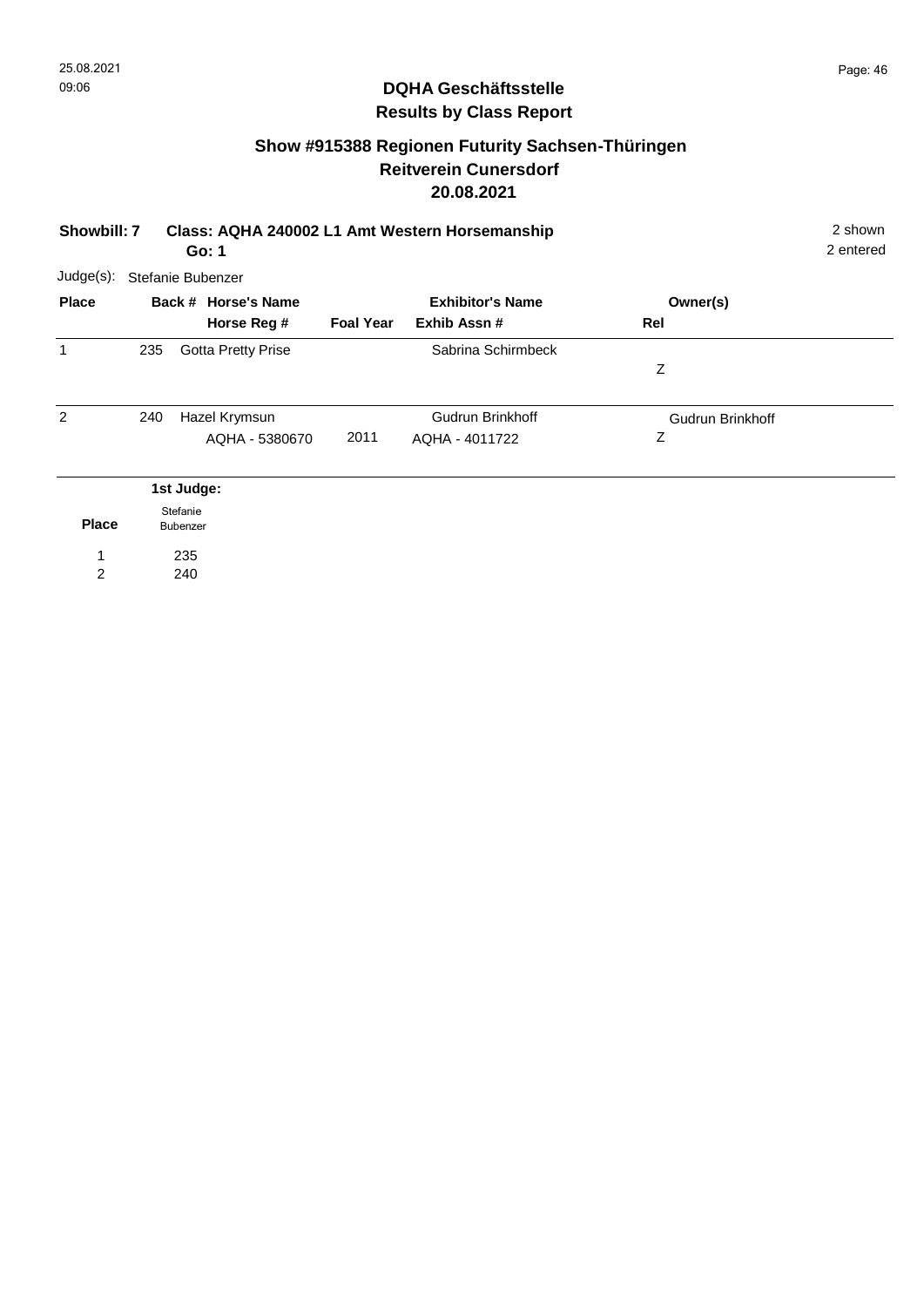## **Show #915387 Regionen Futurity Sachsen-Thüringen Reitverein Cunersdorf 21.08.2021**

| Class: AQHA 242000 Amt Western Pleasure<br><b>Showbill: 71</b><br>Go: 1 |                  |                                    |                  |                                        |                 | 2 shown<br>2 entered |
|-------------------------------------------------------------------------|------------------|------------------------------------|------------------|----------------------------------------|-----------------|----------------------|
| Judge(s):                                                               | Cedric Leroux    |                                    |                  |                                        |                 |                      |
| <b>Place</b>                                                            |                  | Back # Horse's Name<br>Horse Reg # | <b>Foal Year</b> | <b>Exhibitor's Name</b><br>Exhib Assn# | Owner(s)<br>Rel |                      |
| 1                                                                       | 235              | <b>Gotta Pretty Prise</b>          |                  | Sabrina Schirmbeck                     | Z               |                      |
|                                                                         | 1st Judge:       |                                    |                  |                                        |                 |                      |
| <b>Place</b>                                                            | Cedric<br>Leroux |                                    |                  |                                        |                 |                      |

1 235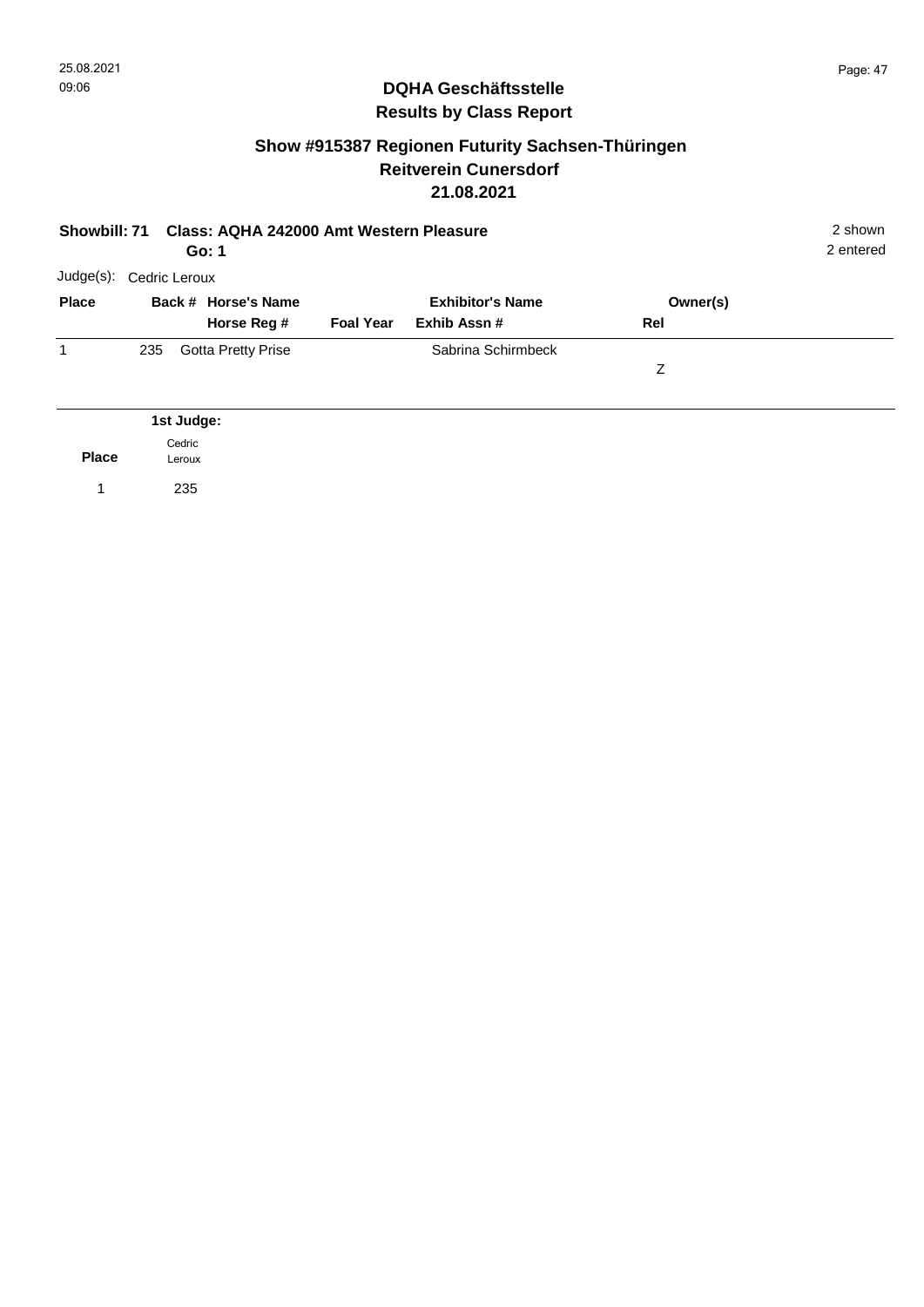## **Show #915388 Regionen Futurity Sachsen-Thüringen Reitverein Cunersdorf 21.08.2021**

| Class: AQHA 242000 Amt Western Pleasure<br><b>Showbill: 71</b><br>Go: 1 |                   |            |                           |                         |                    |          | 2 shown<br>2 entered |
|-------------------------------------------------------------------------|-------------------|------------|---------------------------|-------------------------|--------------------|----------|----------------------|
| Judge(s):                                                               | Stefanie Bubenzer |            |                           |                         |                    |          |                      |
| <b>Place</b>                                                            |                   |            | Back # Horse's Name       | <b>Exhibitor's Name</b> |                    | Owner(s) |                      |
|                                                                         |                   |            | Horse Reg #               | <b>Foal Year</b>        | Exhib Assn #       | Rel      |                      |
| 1                                                                       | 235               |            | <b>Gotta Pretty Prise</b> |                         | Sabrina Schirmbeck |          |                      |
|                                                                         |                   |            |                           |                         |                    | Ζ        |                      |
|                                                                         |                   |            |                           |                         |                    |          |                      |
|                                                                         |                   | 1st Judge: |                           |                         |                    |          |                      |

**Place** Stefanie Bubenzer

1 235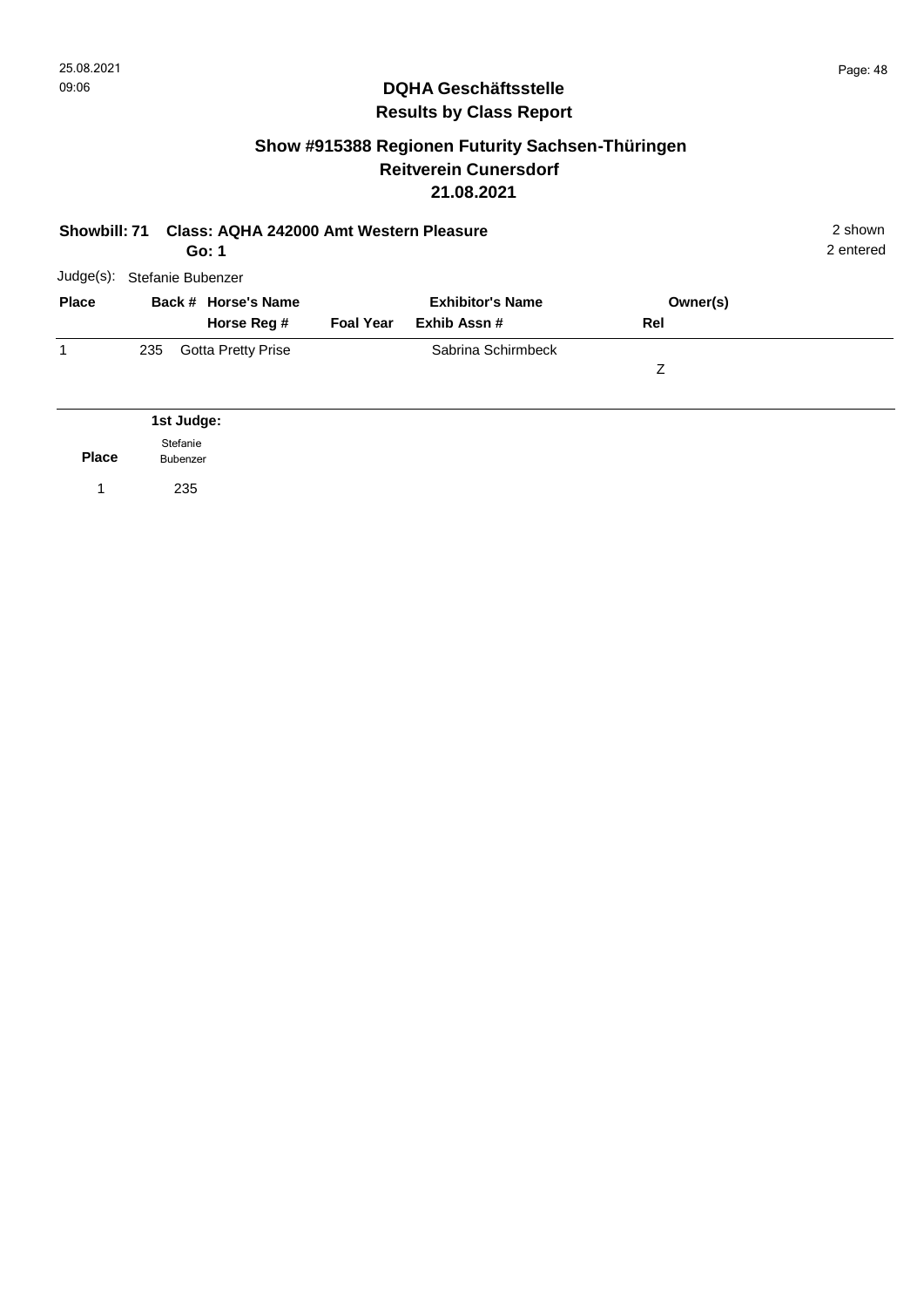## **Show #915387 Regionen Futurity Sachsen-Thüringen Reitverein Cunersdorf 20.08.2021**

| Showbill: 5 Class: AQHA 242002 L1 Amt Western Pleasure | 2 shown   |
|--------------------------------------------------------|-----------|
| Go: 1                                                  | 2 enterec |

240 235

1 2

| Judge(s):      | Cedric Leroux |                           |                         |                    |                         |  |  |  |  |  |
|----------------|---------------|---------------------------|-------------------------|--------------------|-------------------------|--|--|--|--|--|
| <b>Place</b>   |               | Back # Horse's Name       | <b>Exhibitor's Name</b> |                    | Owner(s)                |  |  |  |  |  |
|                |               | Horse Reg #               | <b>Foal Year</b>        | Exhib Assn #       | Rel                     |  |  |  |  |  |
| 1              | 240           | Hazel Krymsun             |                         | Gudrun Brinkhoff   | <b>Gudrun Brinkhoff</b> |  |  |  |  |  |
|                |               | AQHA - 5380670            | 2011                    | AQHA - 4011722     | Ζ                       |  |  |  |  |  |
| $\overline{2}$ | 235           | <b>Gotta Pretty Prise</b> |                         | Sabrina Schirmbeck |                         |  |  |  |  |  |
|                |               |                           |                         |                    | Z                       |  |  |  |  |  |
|                |               | 1st Judge:                |                         |                    |                         |  |  |  |  |  |
| <b>Place</b>   |               | Cedric<br>Leroux          |                         |                    |                         |  |  |  |  |  |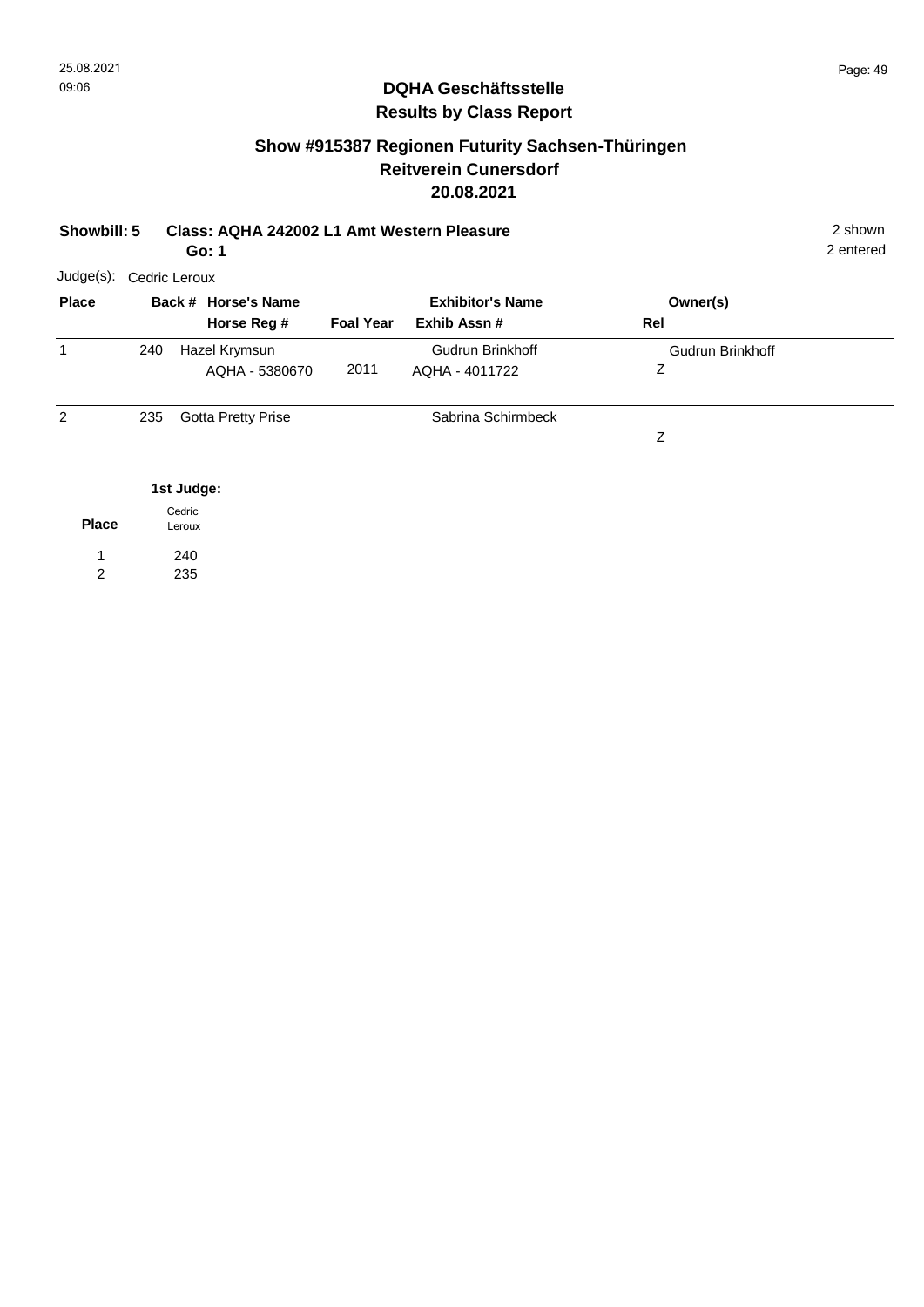## **Show #915388 Regionen Futurity Sachsen-Thüringen Reitverein Cunersdorf 20.08.2021**

| Class: AQHA 242002 L1 Amt Western Pleasure<br>Showbill: 5<br>Go: 1 |     |                      |                           |                  |                         |                  |  |
|--------------------------------------------------------------------|-----|----------------------|---------------------------|------------------|-------------------------|------------------|--|
| $Judge(s)$ :                                                       |     |                      | Stefanie Bubenzer         |                  |                         |                  |  |
| <b>Place</b>                                                       |     |                      | Back # Horse's Name       |                  | <b>Exhibitor's Name</b> | Owner(s)         |  |
|                                                                    |     |                      | Horse Reg #               | <b>Foal Year</b> | Exhib Assn #            | Rel              |  |
| $\mathbf{1}$                                                       | 240 |                      | Hazel Krymsun             |                  | Gudrun Brinkhoff        | Gudrun Brinkhoff |  |
|                                                                    |     |                      | AQHA - 5380670            | 2011             | AQHA - 4011722          | Ζ                |  |
| $\overline{2}$                                                     | 235 |                      | <b>Gotta Pretty Prise</b> |                  | Sabrina Schirmbeck      |                  |  |
|                                                                    |     |                      |                           |                  |                         | Ζ                |  |
|                                                                    |     | 1st Judge:           |                           |                  |                         |                  |  |
| <b>Place</b>                                                       |     | Stefanie<br>Bubenzer |                           |                  |                         |                  |  |
| 1                                                                  |     | 240                  |                           |                  |                         |                  |  |
| 2                                                                  |     | 235                  |                           |                  |                         |                  |  |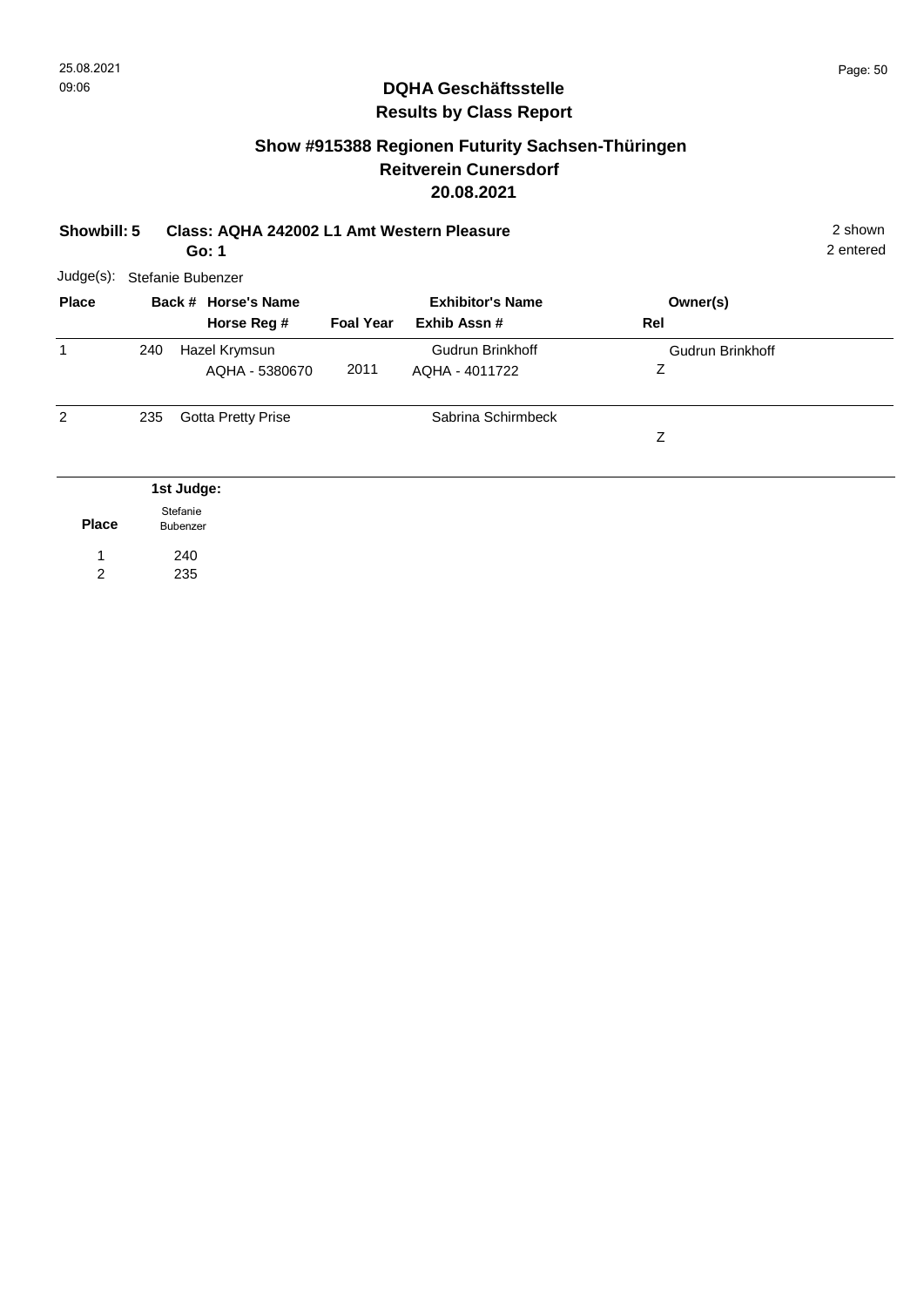## **Show #915387 Regionen Futurity Sachsen-Thüringen Reitverein Cunersdorf 22.08.2021**

#### **Showbill: 105 Class: AQHA 243000 Amt Ranch Riding** 2 shown **Go: 1**

2 entered

| Judge(s):    | Cedric Leroux |                                    |                  |                                         |                 |  |  |  |  |  |
|--------------|---------------|------------------------------------|------------------|-----------------------------------------|-----------------|--|--|--|--|--|
| <b>Place</b> |               | Back # Horse's Name<br>Horse Reg # | <b>Foal Year</b> | <b>Exhibitor's Name</b><br>Exhib Assn # | Owner(s)<br>Rel |  |  |  |  |  |
| 1            | 228           | Surpriseable<br>AQHA - 5394857     | 2011             | Laura Schumann                          | Laura Schumann  |  |  |  |  |  |
|              |               | 1st Judge:                         |                  |                                         |                 |  |  |  |  |  |

**Place** Cedric Leroux

1 228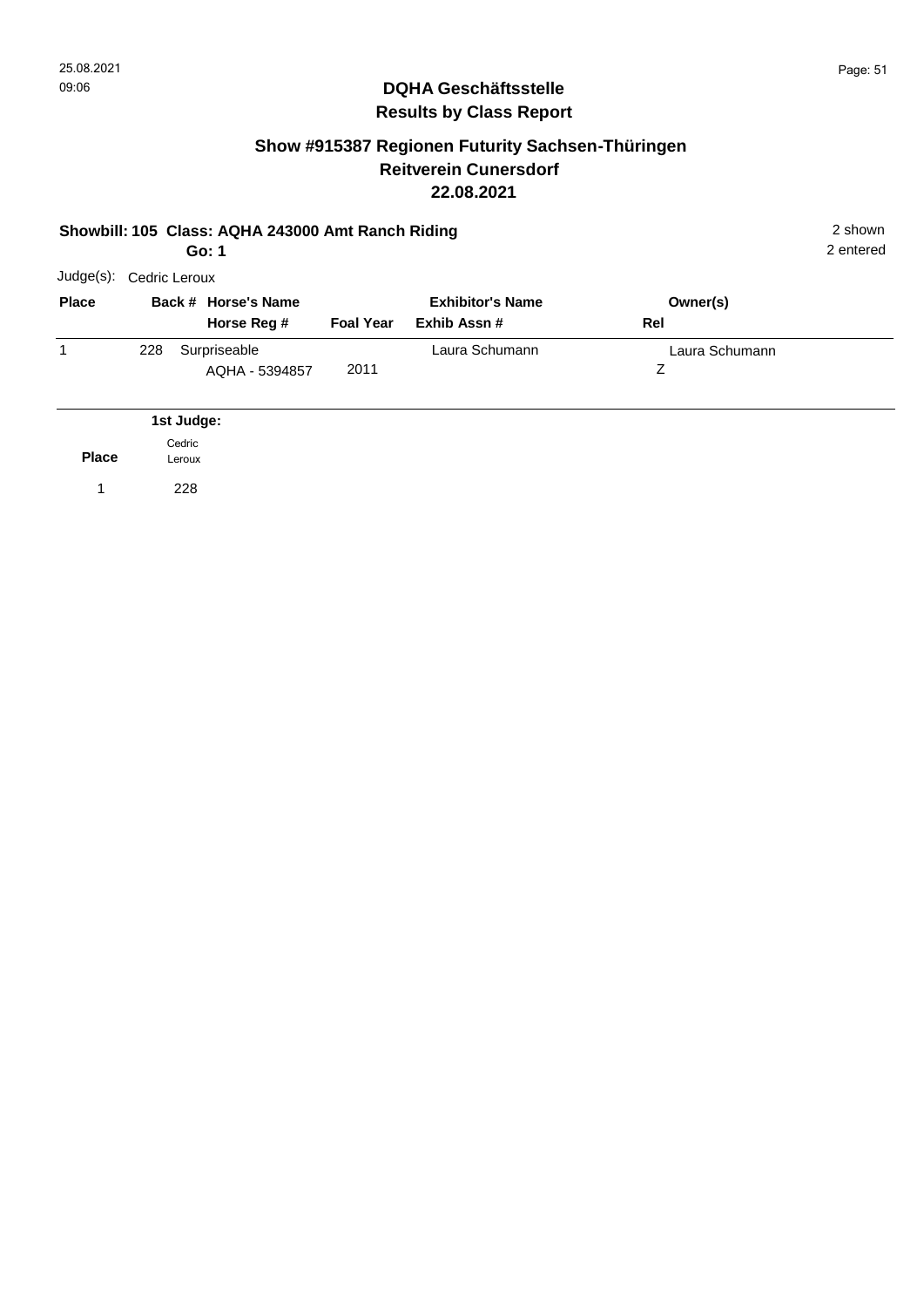#### **Show #915388 Regionen Futurity Sachsen-Thüringen Reitverein Cunersdorf 22.08.2021**

#### **Showbill: 105 Class: AQHA 243000 Amt Ranch Riding** 2 shown **Go: 1** Judge(s): Stefanie Bubenzer 2 entered **Back # Horse's Name Place Owner(s) Horse Reg # Exhib Assn # Foal Year Rel Exhibitor's Name** 1 Z Laura Schumann 2011 228 Surpriseable **Early Schumann** AQHA - 5394857 **Place 1st Judge:**  1 228 Stefanie Bubenzer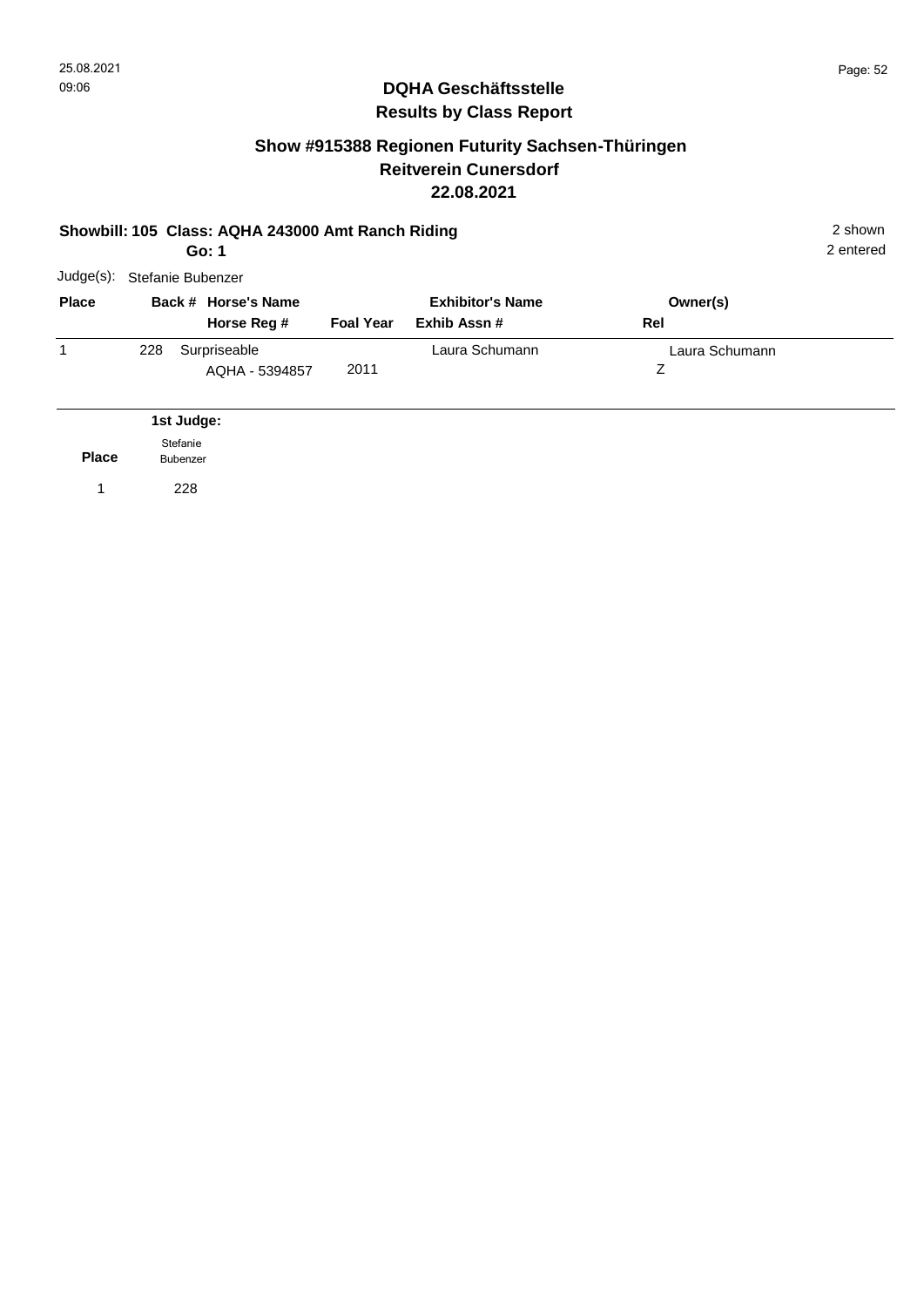## **Show #915387 Regionen Futurity Sachsen-Thüringen Reitverein Cunersdorf 21.08.2021**

#### **Showbill: 81 Class: AQHA 243002 L1 Amt Ranch Riding 1 shown 1 shown 1 shown Go: 1**

1 entered

|  | Owner(s)<br>Rel | <b>Exhibitor's Name</b> |                  | Back # Horse's Name | <b>Place</b> |
|--|-----------------|-------------------------|------------------|---------------------|--------------|
|  |                 | Exhib Assn #            | <b>Foal Year</b> | Horse Reg #         |              |
|  | Laura Schumann  | Laura Schumann          |                  | Surpriseable        | 1<br>228     |
|  |                 |                         | 2011             | AQHA - 5394857      |              |
|  |                 |                         |                  |                     |              |

**Place** Cedric Leroux

1 228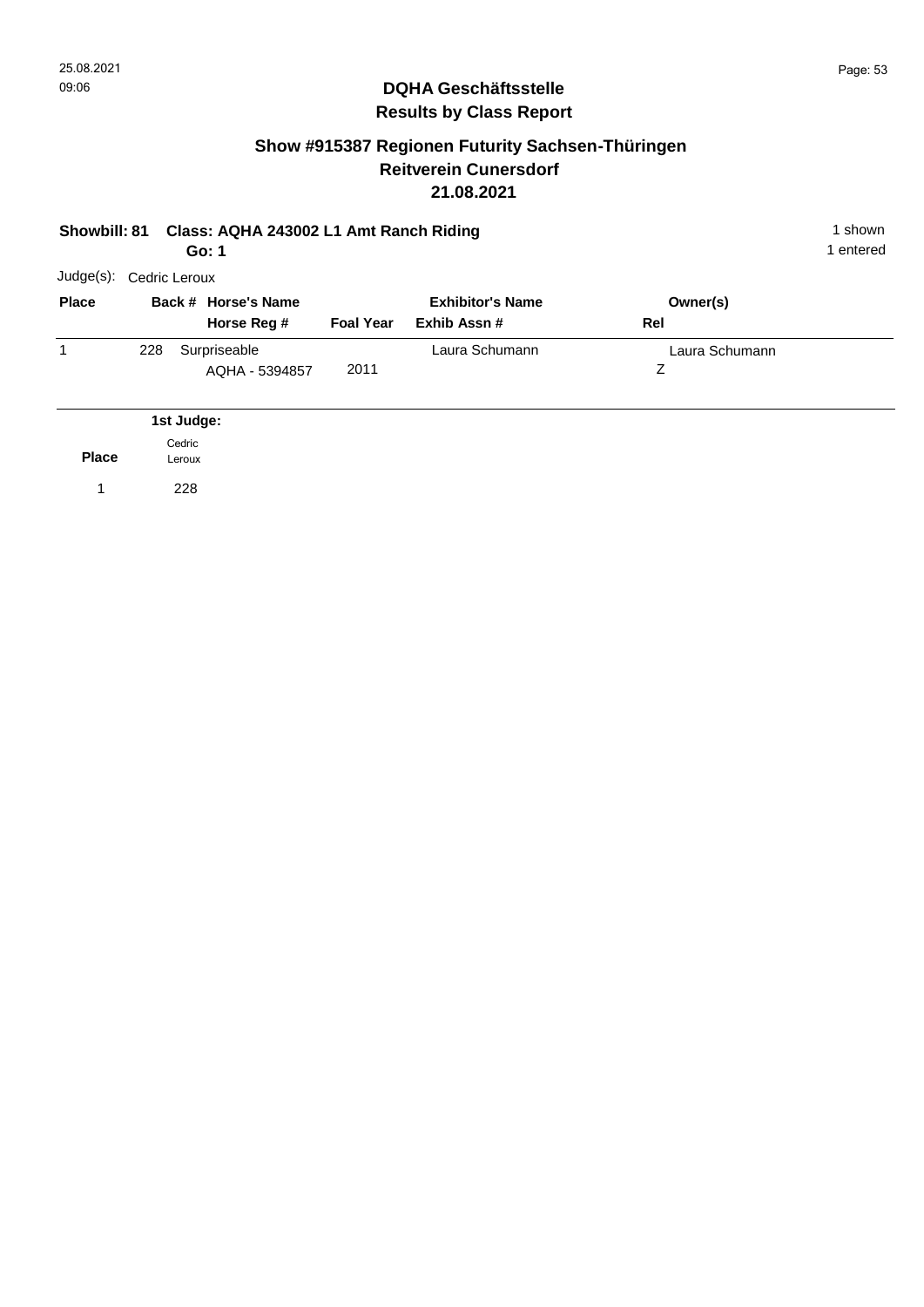## **Show #915388 Regionen Futurity Sachsen-Thüringen Reitverein Cunersdorf 21.08.2021**

| <b>Showbill: 81</b> |                      |            | Go: 1                              |                  | Class: AQHA 243002 L1 Amt Ranch Riding  |                     |  |  |  |
|---------------------|----------------------|------------|------------------------------------|------------------|-----------------------------------------|---------------------|--|--|--|
| Judge(s):           | Stefanie Bubenzer    |            |                                    |                  |                                         |                     |  |  |  |
| <b>Place</b>        |                      |            | Back # Horse's Name<br>Horse Reg # | <b>Foal Year</b> | <b>Exhibitor's Name</b><br>Exhib Assn # | Owner(s)<br>Rel     |  |  |  |
| 1                   | 228                  |            | Surpriseable<br>AQHA - 5394857     | 2011             | Laura Schumann                          | Laura Schumann<br>Z |  |  |  |
|                     |                      | 1st Judge: |                                    |                  |                                         |                     |  |  |  |
| <b>Place</b>        | Stefanie<br>Bubenzer |            |                                    |                  |                                         |                     |  |  |  |
| 1                   |                      | 228        |                                    |                  |                                         |                     |  |  |  |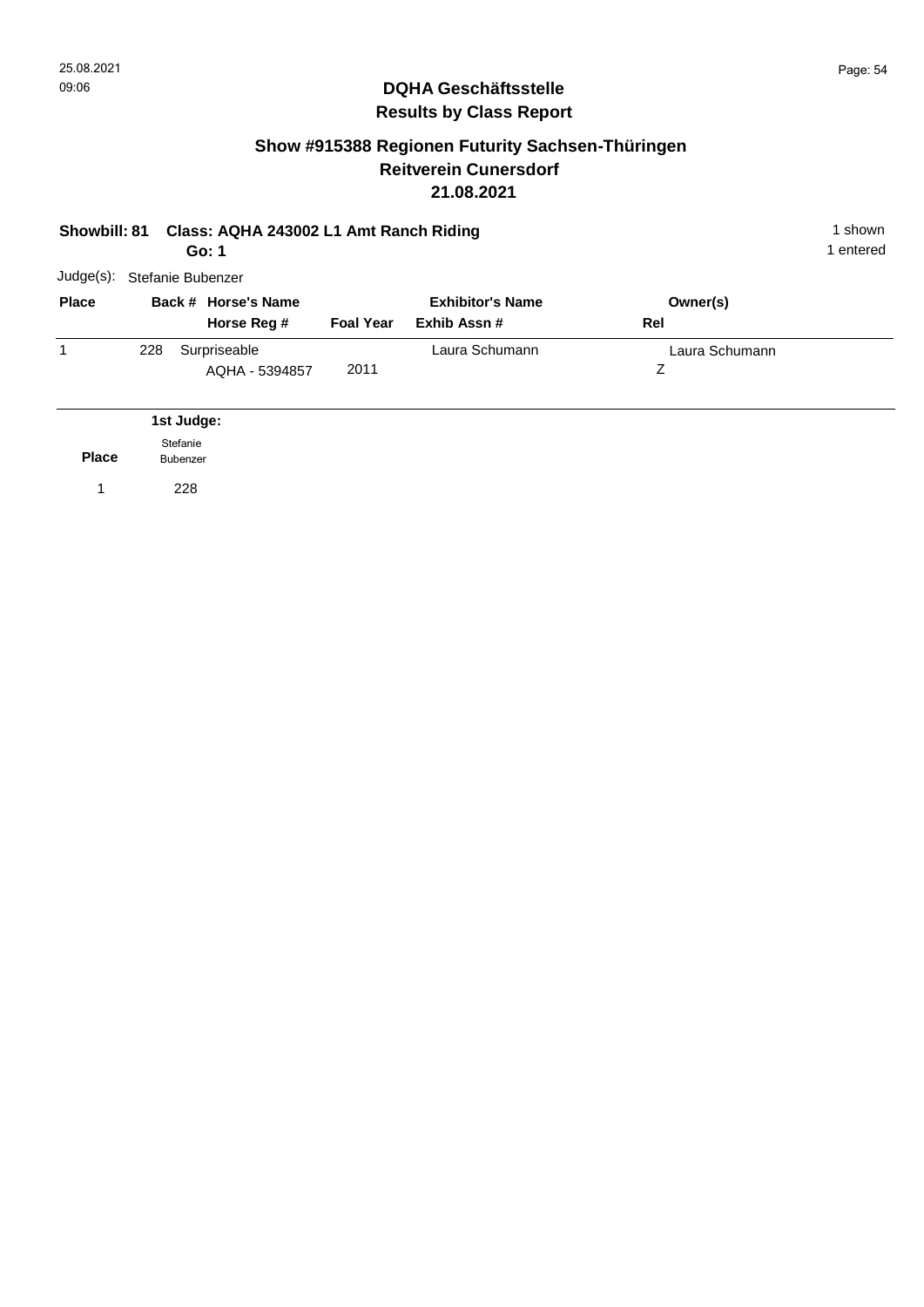## **Show #915387 Regionen Futurity Sachsen-Thüringen Reitverein Cunersdorf 22.08.2021**

## **Showbill: 102 Class: AQHA 244000 Amt Hunter Under Saddle** 2 shown

**Go: 1**

| Judge(s):    |                  | Cedric Leroux |                                           |                  |                                         |                                |  |  |  |  |  |  |
|--------------|------------------|---------------|-------------------------------------------|------------------|-----------------------------------------|--------------------------------|--|--|--|--|--|--|
| <b>Place</b> |                  |               | Back # Horse's Name<br>Horse Reg #        | <b>Foal Year</b> | <b>Exhibitor's Name</b><br>Exhib Assn # | Owner(s)<br>Rel                |  |  |  |  |  |  |
| $\mathbf{1}$ | 212              |               | Lopinonthefrontpage<br>AQHA - 5731648     | 2016             | Elisa Frischbier<br>AQHA - N4138492     | Elisa Frischbier<br>Z Barbing  |  |  |  |  |  |  |
| 2            | 204              |               | <b>HC A True Melody</b><br>AQHA - 5817331 | 2017             | Silvia Dietzel<br>AQHA - N2267881       | Arno Peter Dietzel<br>Muenchen |  |  |  |  |  |  |
|              |                  | 1st Judge:    |                                           |                  |                                         |                                |  |  |  |  |  |  |
| <b>Place</b> | Cedric<br>Leroux |               |                                           |                  |                                         |                                |  |  |  |  |  |  |
|              |                  | 212           |                                           |                  |                                         |                                |  |  |  |  |  |  |
| 2            |                  | 204           |                                           |                  |                                         |                                |  |  |  |  |  |  |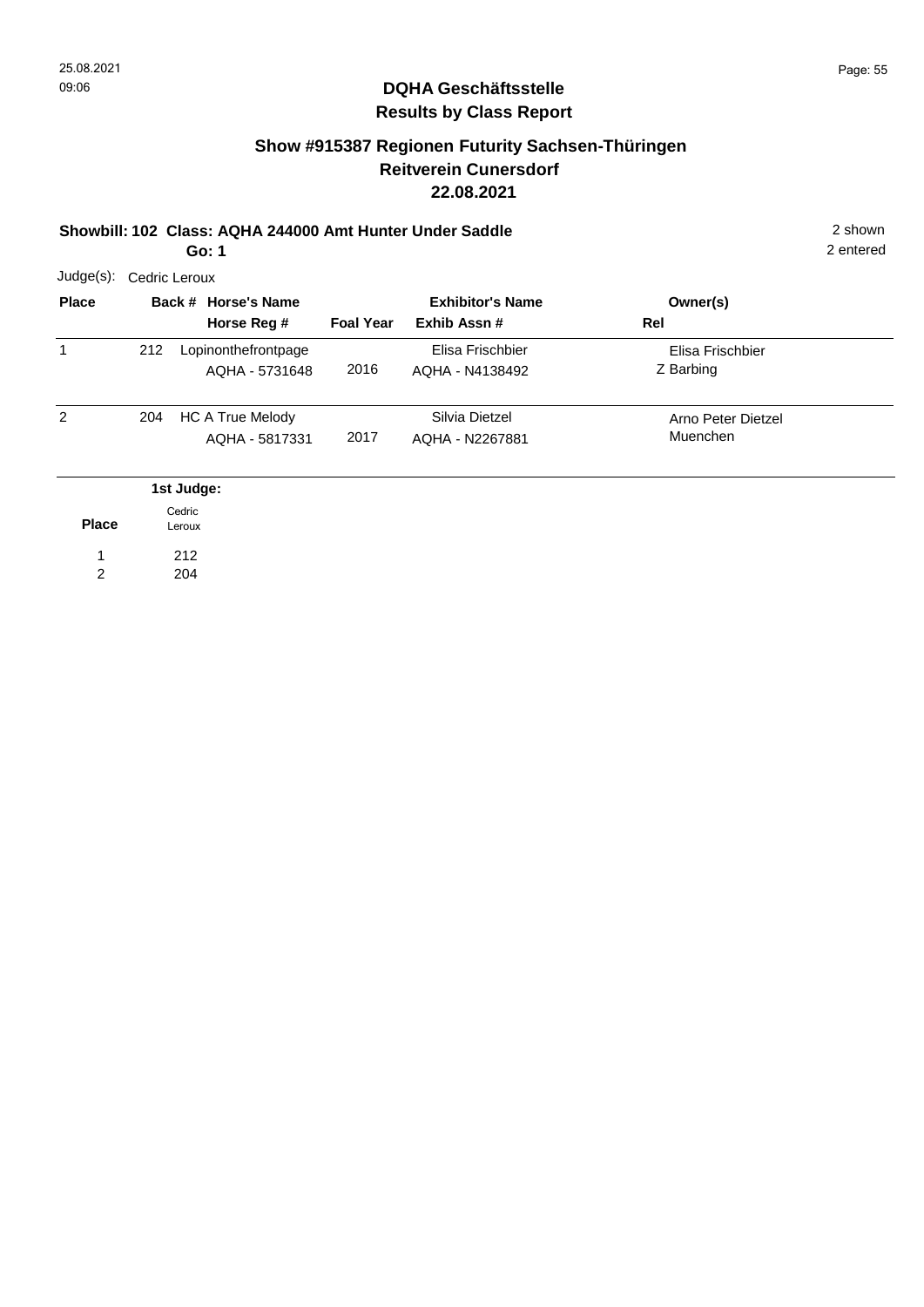## **Show #915388 Regionen Futurity Sachsen-Thüringen Reitverein Cunersdorf 22.08.2021**

## **Showbill: 102 Class: AQHA 244000 Amt Hunter Under Saddle** 2 shown

2 entered

**Go: 1**

| $Judge(s)$ : | Stefanie Bubenzer    |                                           |                  |                                         |                                |  |  |  |  |  |
|--------------|----------------------|-------------------------------------------|------------------|-----------------------------------------|--------------------------------|--|--|--|--|--|
| <b>Place</b> |                      | Back # Horse's Name<br>Horse Reg #        | <b>Foal Year</b> | <b>Exhibitor's Name</b><br>Exhib Assn # | Owner(s)<br>Rel                |  |  |  |  |  |
| $\mathbf{1}$ | 212                  | Lopinonthefrontpage<br>AQHA - 5731648     | 2016             | Elisa Frischbier<br>AQHA - N4138492     | Elisa Frischbier<br>Z Barbing  |  |  |  |  |  |
| 2            | 204                  | <b>HC A True Melody</b><br>AQHA - 5817331 | 2017             | Silvia Dietzel<br>AQHA - N2267881       | Arno Peter Dietzel<br>Muenchen |  |  |  |  |  |
|              |                      | 1st Judge:                                |                  |                                         |                                |  |  |  |  |  |
| <b>Place</b> | Stefanie<br>Bubenzer |                                           |                  |                                         |                                |  |  |  |  |  |
|              |                      | 212                                       |                  |                                         |                                |  |  |  |  |  |
| 2            |                      | 204                                       |                  |                                         |                                |  |  |  |  |  |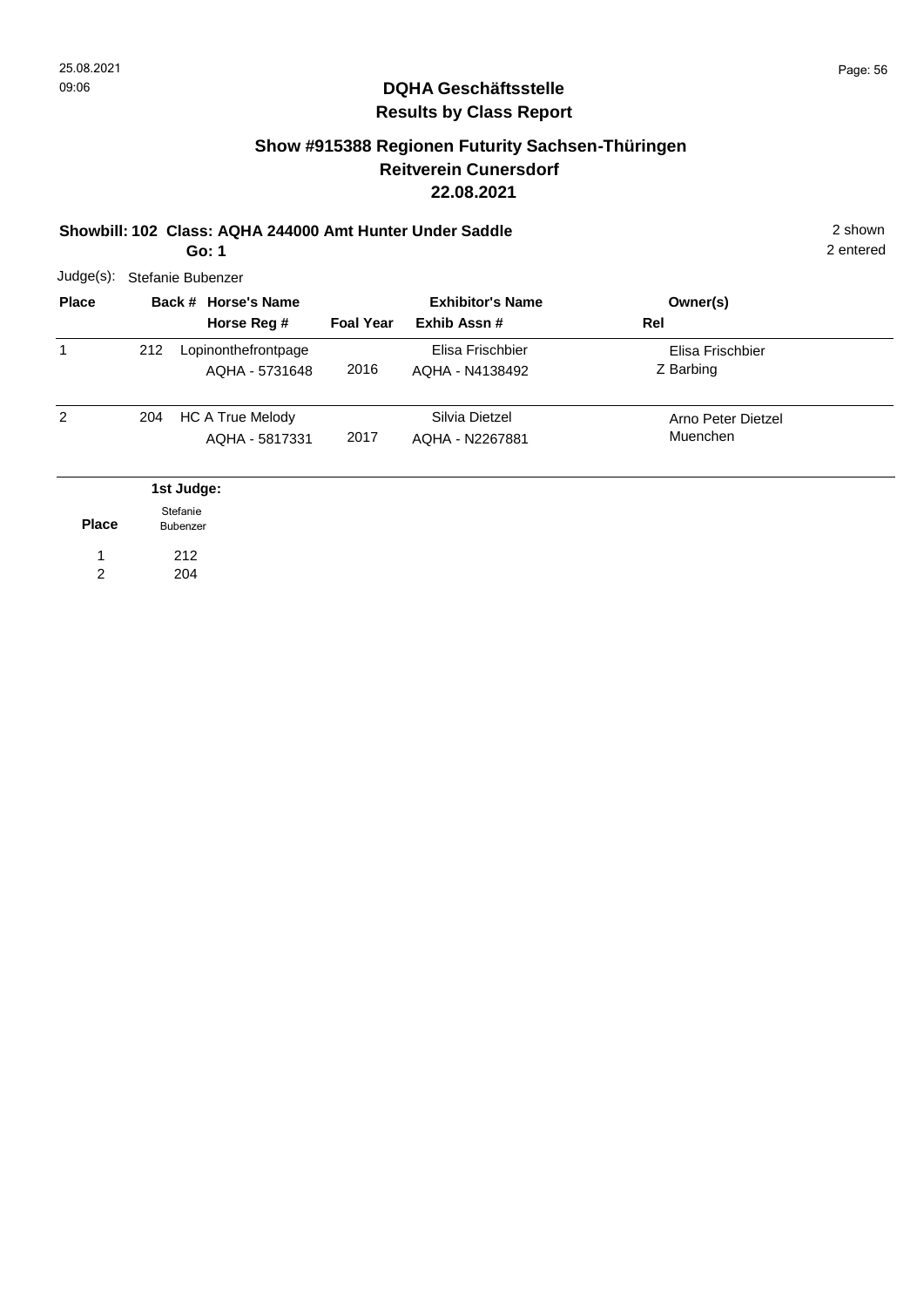## **Show #915387 Regionen Futurity Sachsen-Thüringen Reitverein Cunersdorf 20.08.2021**

**Showbill: 13 Class: AQHA 244002 L1 Amt Hunter Under Saddle** 2 shown

2 entered

**Go: 1**

| $Judge(s)$ : |     | Cedric Leroux                         |                  |                                           |                               |  |  |  |  |  |  |
|--------------|-----|---------------------------------------|------------------|-------------------------------------------|-------------------------------|--|--|--|--|--|--|
| <b>Place</b> |     | Back # Horse's Name<br>Horse Reg #    | <b>Foal Year</b> | <b>Exhibitor's Name</b><br>Exhib Assn #   | Owner(s)<br>Rel               |  |  |  |  |  |  |
| 1            | 212 | Lopinonthefrontpage<br>AQHA - 5731648 | 2016             | Elisa Frischbier<br>AQHA - N4138492       | Elisa Frischbier<br>Z Barbing |  |  |  |  |  |  |
| 2            | 240 | Hazel Krymsun<br>AQHA - 5380670       | 2011             | <b>Gudrun Brinkhoff</b><br>AQHA - 4011722 | Gudrun Brinkhoff<br>Ζ         |  |  |  |  |  |  |
|              |     | 1st Judge:                            |                  |                                           |                               |  |  |  |  |  |  |
| <b>Place</b> |     | Cedric<br>Leroux                      |                  |                                           |                               |  |  |  |  |  |  |
| 1            |     | 212                                   |                  |                                           |                               |  |  |  |  |  |  |
| 2            |     | 240                                   |                  |                                           |                               |  |  |  |  |  |  |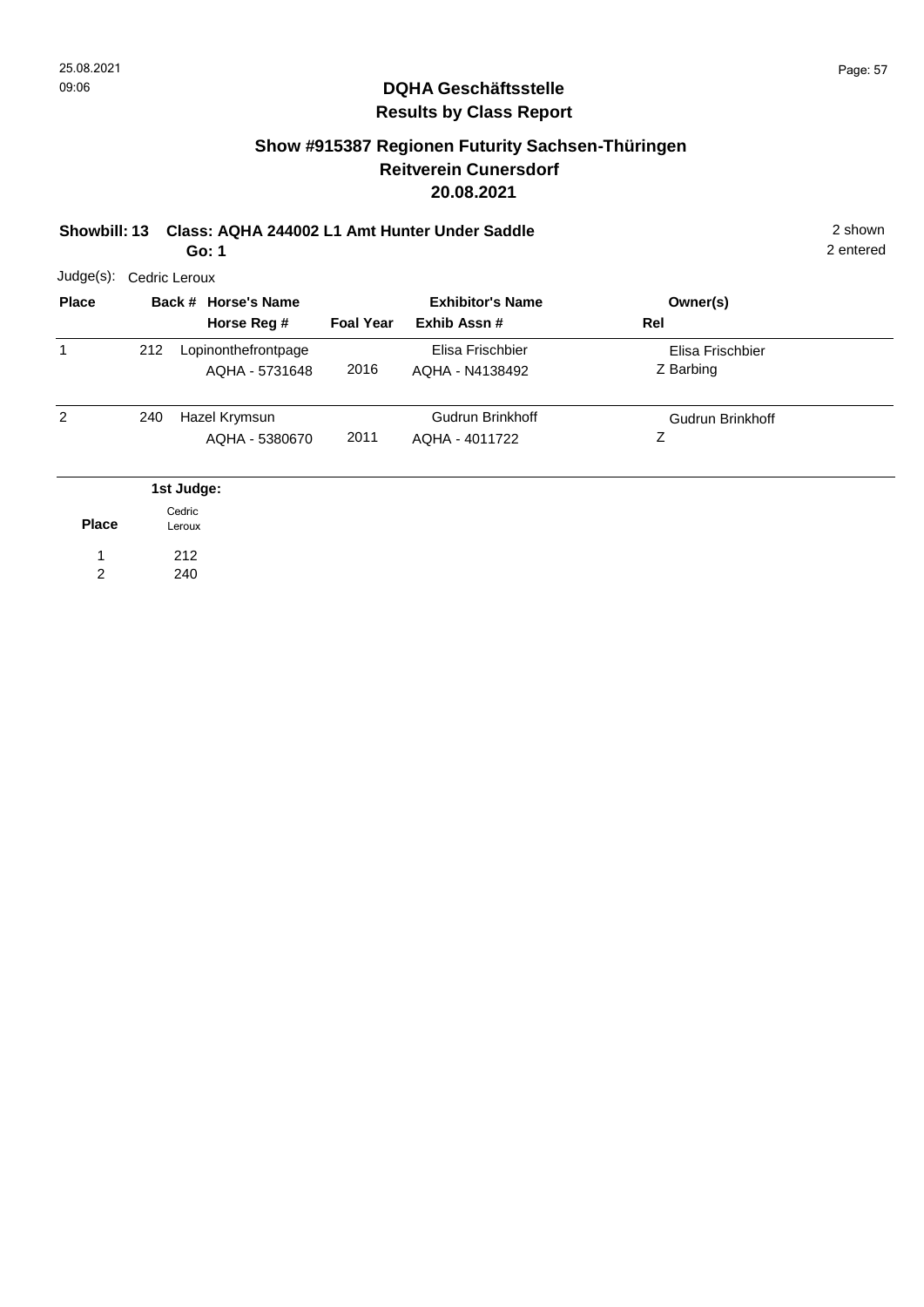## **Show #915388 Regionen Futurity Sachsen-Thüringen Reitverein Cunersdorf 20.08.2021**

**Showbill: 13 Class: AQHA 244002 L1 Amt Hunter Under Saddle** 2 shown **Go: 1**

2 entered

| Judge(s):    | Stefanie Bubenzer |                                           |                  |                                           |                               |  |  |  |  |
|--------------|-------------------|-------------------------------------------|------------------|-------------------------------------------|-------------------------------|--|--|--|--|
| <b>Place</b> |                   | Back # Horse's Name<br>Horse Reg #        | <b>Foal Year</b> | <b>Exhibitor's Name</b><br>Exhib Assn#    | Owner(s)<br>Rel               |  |  |  |  |
| 1            | 212               | Lopinonthefrontpage<br>AQHA - 5731648     | 2016             | Elisa Frischbier<br>AQHA - N4138492       | Elisa Frischbier<br>Z Barbing |  |  |  |  |
| 2            | 240               | Hazel Krymsun<br>AQHA - 5380670           | 2011             | <b>Gudrun Brinkhoff</b><br>AQHA - 4011722 | Gudrun Brinkhoff<br>Ζ         |  |  |  |  |
| <b>Place</b> |                   | 1st Judge:<br>Stefanie<br><b>Bubenzer</b> |                  |                                           |                               |  |  |  |  |

212 240 1

2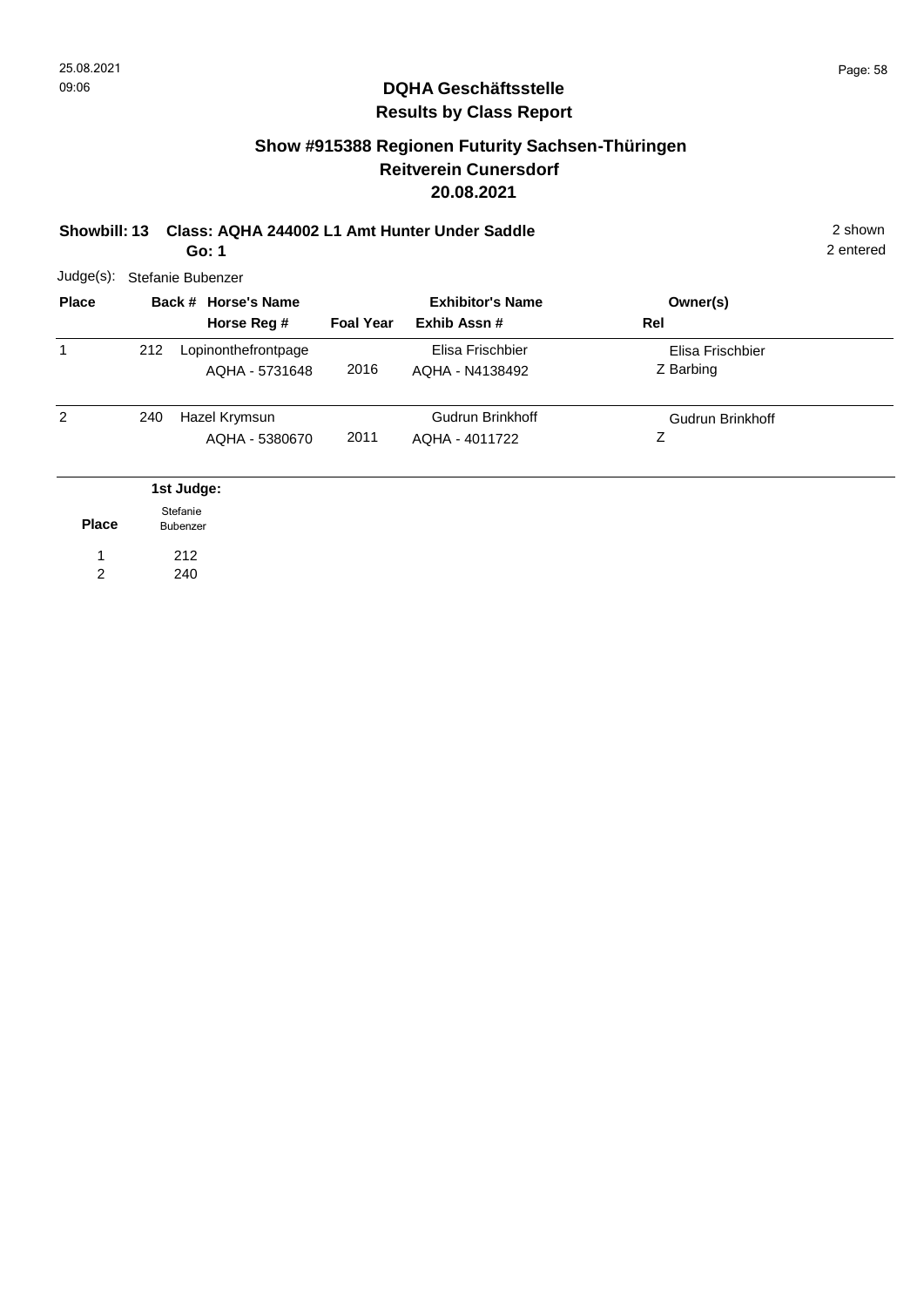**Place**

1 240

Leroux

### **DQHA Geschäftsstelle Results by Class Report**

## **Show #915387 Regionen Futurity Sachsen-Thüringen Reitverein Cunersdorf 20.08.2021**

#### **Showbill: 11 Class: AQHA 252002 L1 Amt Hunt Seat Equitation** 1 shown **Go: 1**

| Judge(s):    |     | Cedric Leroux                      |                  |                                        |                  |  |
|--------------|-----|------------------------------------|------------------|----------------------------------------|------------------|--|
| <b>Place</b> |     | Back # Horse's Name<br>Horse Reg # | <b>Foal Year</b> | <b>Exhibitor's Name</b><br>Exhib Assn# | Owner(s)<br>Rel  |  |
|              | 240 | Hazel Krymsun<br>AQHA - 5380670    | 2011             | Gudrun Brinkhoff<br>AQHA - 4011722     | Gudrun Brinkhoff |  |
|              |     | 1st Judge:                         |                  |                                        |                  |  |
|              |     | Cedric                             |                  |                                        |                  |  |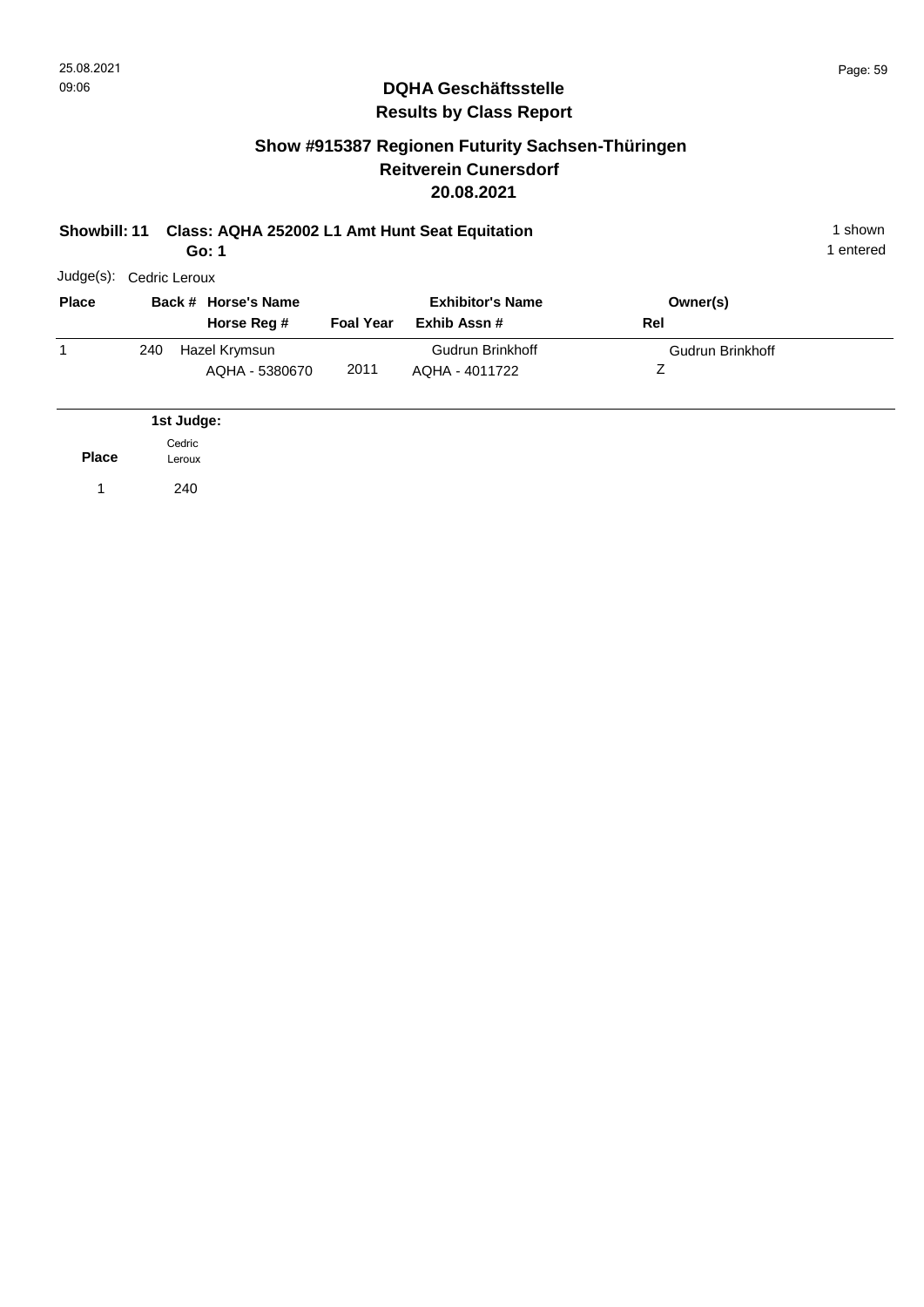1 entered

### **DQHA Geschäftsstelle Results by Class Report**

## **Show #915388 Regionen Futurity Sachsen-Thüringen Reitverein Cunersdorf 20.08.2021**

| Showbill: 11 Class: AQHA 252002 L1 Amt Hunt Seat Equitation | shown   |
|-------------------------------------------------------------|---------|
| Go: 1                                                       | entered |

Judge(s): Stefanie Bubenzer **Back # Horse's Name Place Owner(s) Horse Reg # Exhib Assn # Foal Year Rel Exhibitor's Name**  $\overline{1}$ Z Gudrun Brinkhoff 2011 240 Hazel Krymsun AQHA - 5380670 Gudrun Brinkhoff AQHA - 4011722

**Place 1st Judge:**  1 240 Stefanie Bubenzer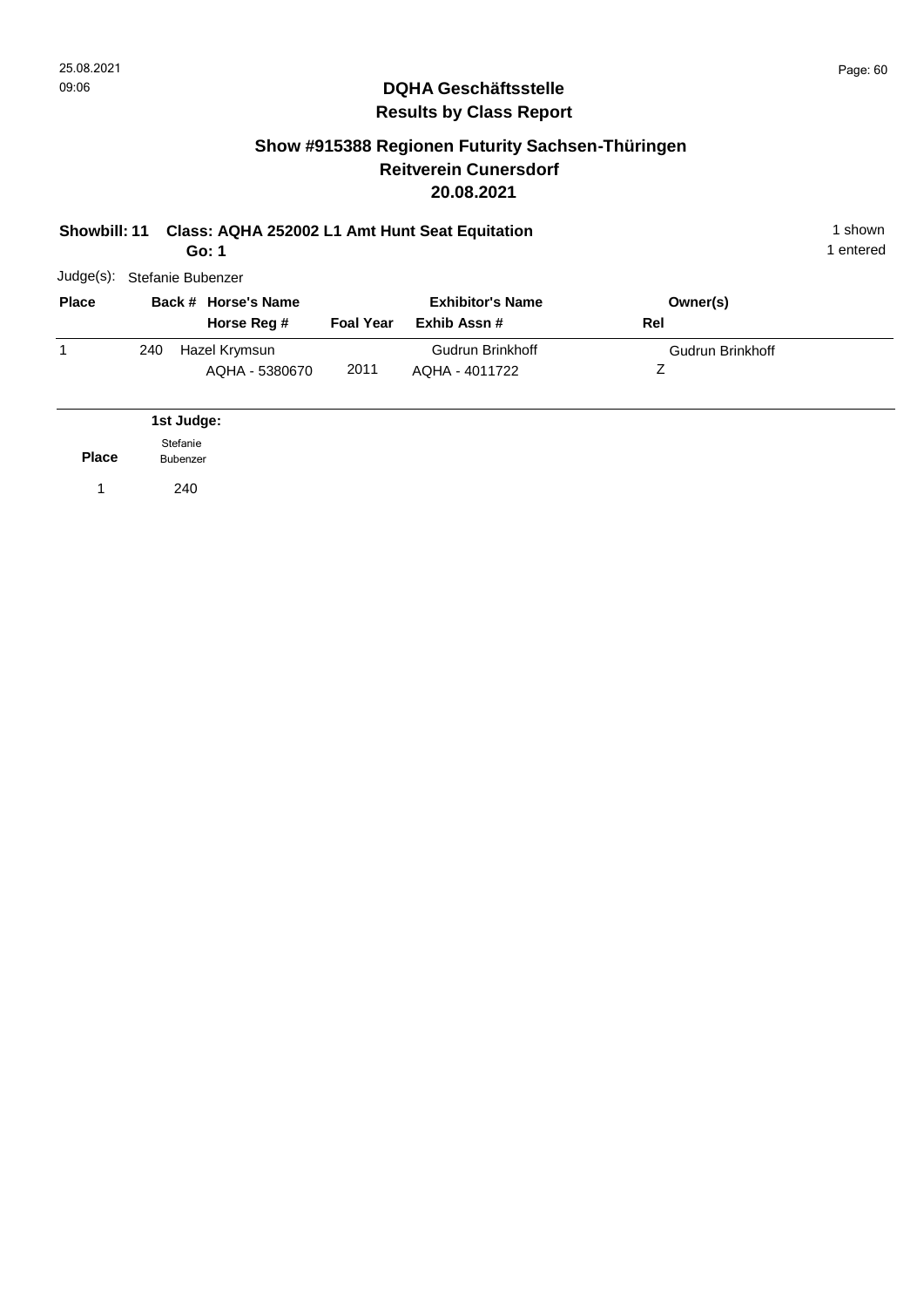**Place**

1 218

Leroux

### **DQHA Geschäftsstelle Results by Class Report**

## **Show #915387 Regionen Futurity Sachsen-Thüringen Reitverein Cunersdorf 21.08.2021**

#### **Showbill: 62 Class: AQHA 405700 Youth Aged Mares** 1 Shown 1 shown **Go: 1**

| Judge(s):<br>Cedric Leroux |                                           |                                             |                                         |                       |  |  |  |
|----------------------------|-------------------------------------------|---------------------------------------------|-----------------------------------------|-----------------------|--|--|--|
|                            | Horse Reg #                               | <b>Foal Year</b>                            | <b>Exhibitor's Name</b><br>Exhib Assn # | Owner(s)<br>Rel       |  |  |  |
| 218                        | <b>GQH Gold Edition</b><br>AQHA - 5806473 | 2017                                        | Livgret Dietrich                        | Livgret Dietrich<br>Ζ |  |  |  |
|                            |                                           |                                             |                                         |                       |  |  |  |
|                            |                                           | Back # Horse's Name<br>1st Judge:<br>Cedric |                                         |                       |  |  |  |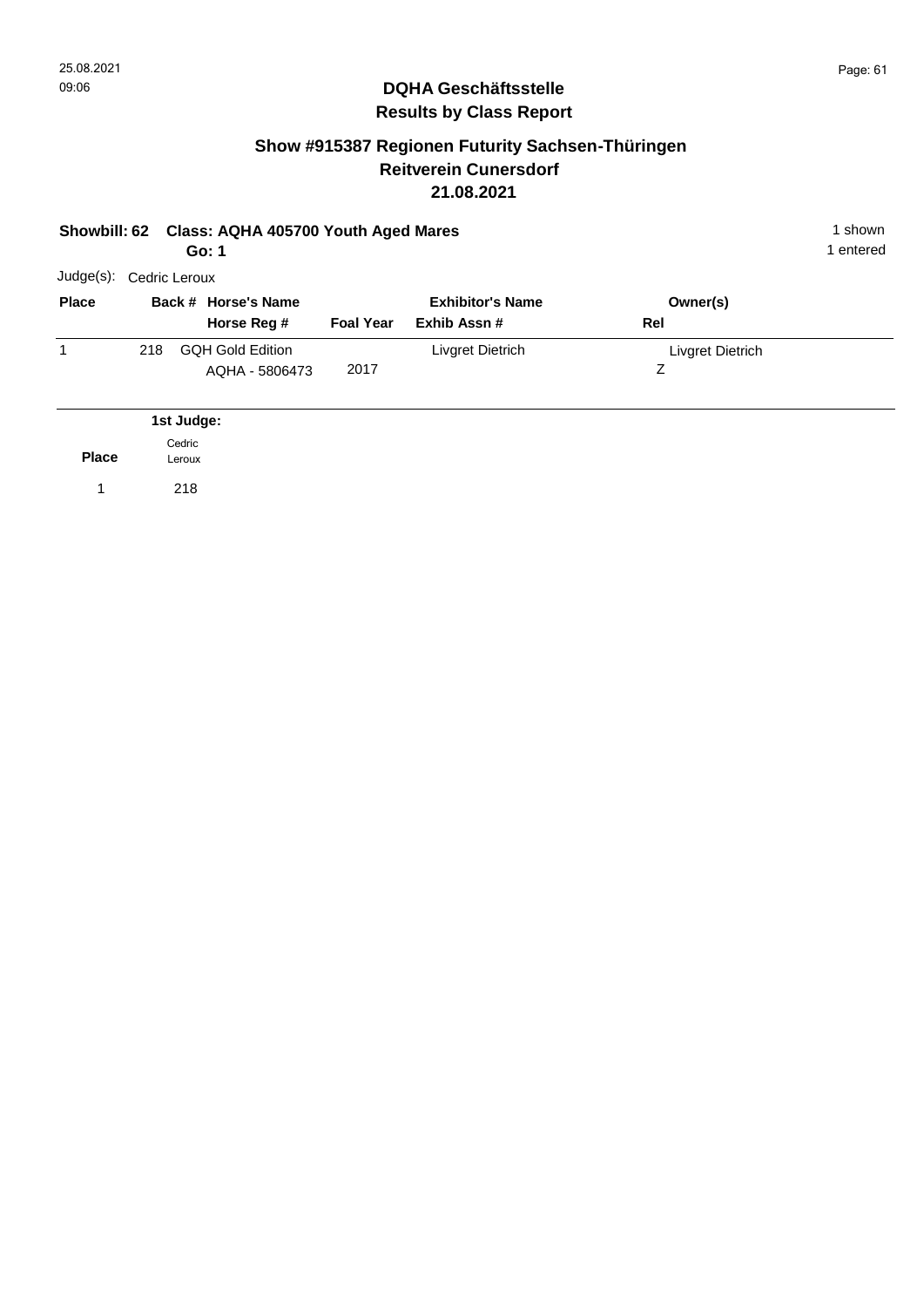## **Show #915388 Regionen Futurity Sachsen-Thüringen Reitverein Cunersdorf 21.08.2021**

|              |     |                             | Showbill: 62 Class: AQHA 405700 Youth Aged Mares<br>Go: 1 |                  |                                        |                       | 1 shown<br>1 entered |
|--------------|-----|-----------------------------|-----------------------------------------------------------|------------------|----------------------------------------|-----------------------|----------------------|
| Judge(s):    |     |                             | Stefanie Bubenzer                                         |                  |                                        |                       |                      |
| <b>Place</b> |     |                             | Back # Horse's Name<br>Horse Reg #                        | <b>Foal Year</b> | <b>Exhibitor's Name</b><br>Exhib Assn# | Owner(s)<br>Rel       |                      |
| 1            | 218 |                             | <b>GQH Gold Edition</b><br>AQHA - 5806473                 | 2017             | Livgret Dietrich                       | Livgret Dietrich<br>Z |                      |
|              |     | 1st Judge:                  |                                                           |                  |                                        |                       |                      |
| <b>Place</b> |     | Stefanie<br><b>Bubenzer</b> |                                                           |                  |                                        |                       |                      |
|              |     | 218                         |                                                           |                  |                                        |                       |                      |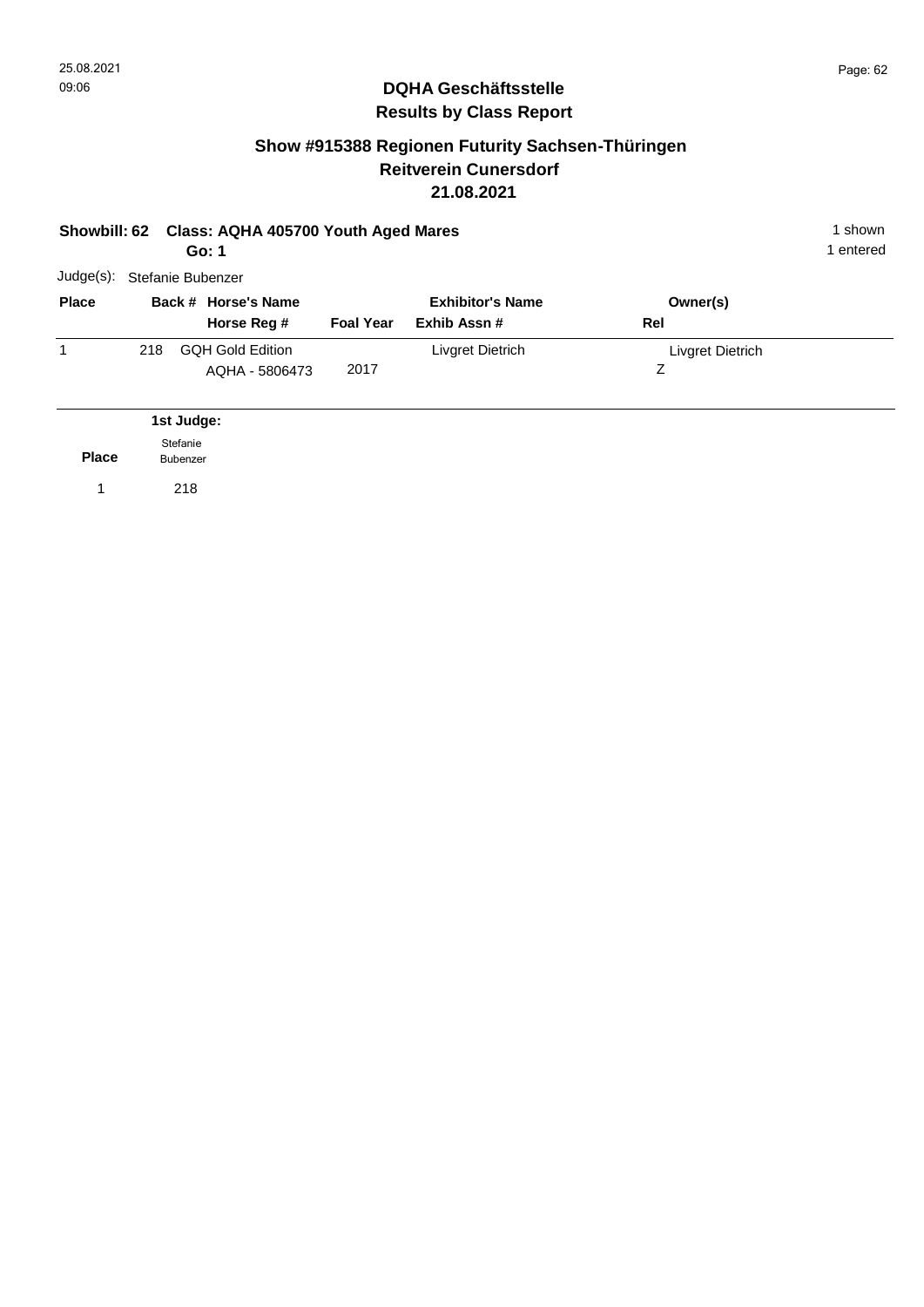**Place**

1 241

Leroux

### **DQHA Geschäftsstelle Results by Class Report**

## **Show #915387 Regionen Futurity Sachsen-Thüringen Reitverein Cunersdorf 21.08.2021**

#### **Showbill: 57 Class: AQHA 407700 Youth Aged Geldings** 1 Shown 1 shown **Go: 1**

| <b>Place</b> |     |            | Back # Horse's Name<br>Horse Reg #            | <b>Foal Year</b> | <b>Exhibitor's Name</b><br>Exhib Assn # | <b>Birthdate</b> | Owner(s)<br>Rel |  |
|--------------|-----|------------|-----------------------------------------------|------------------|-----------------------------------------|------------------|-----------------|--|
|              | 241 |            | <b>TFR Cool In Moonlite</b><br>AQHA - 5609008 | 2014             | Evamaria Lautner<br>AQHA - 4326258      |                  | С               |  |
|              |     | 1st Judge: |                                               |                  |                                         |                  |                 |  |
|              |     | Cedric     |                                               |                  |                                         |                  |                 |  |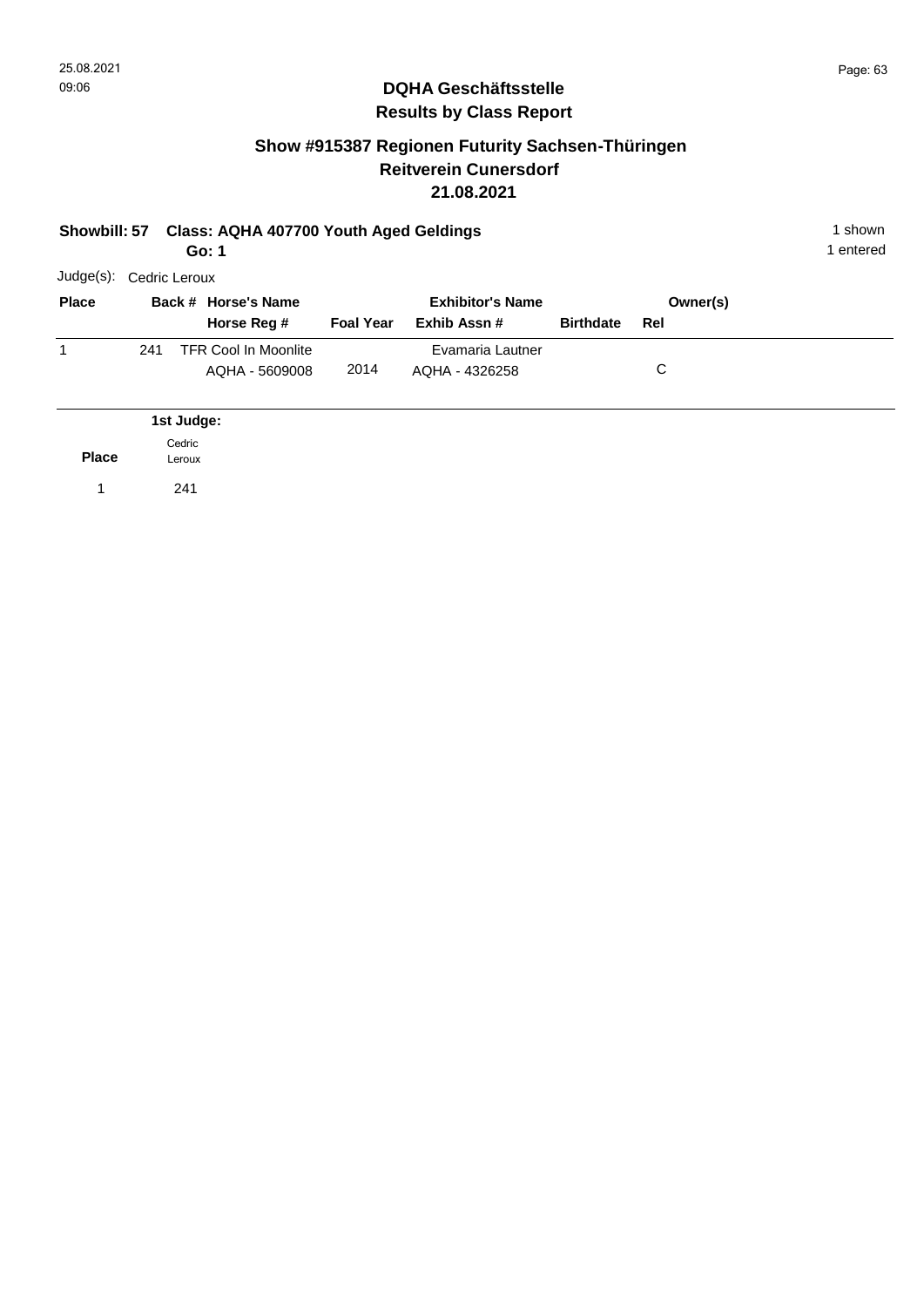## **Show #915388 Regionen Futurity Sachsen-Thüringen Reitverein Cunersdorf 21.08.2021**

| Showbill: 57 |     | <b>Class: AQHA 407700 Youth Aged Geldings</b><br>Go: 1 | 1 shown<br>1 entered                          |                  |                                         |                  |                 |  |
|--------------|-----|--------------------------------------------------------|-----------------------------------------------|------------------|-----------------------------------------|------------------|-----------------|--|
| Judge(s):    |     |                                                        | Stefanie Bubenzer                             |                  |                                         |                  |                 |  |
| <b>Place</b> |     |                                                        | Back # Horse's Name<br>Horse Reg #            | <b>Foal Year</b> | <b>Exhibitor's Name</b><br>Exhib Assn # | <b>Birthdate</b> | Owner(s)<br>Rel |  |
| 1            | 241 |                                                        | <b>TFR Cool In Moonlite</b><br>AQHA - 5609008 | 2014             | Evamaria Lautner<br>AQHA - 4326258      |                  | C               |  |
|              |     | 1st Judge:                                             |                                               |                  |                                         |                  |                 |  |
| <b>Place</b> |     | Stefanie<br>Bubenzer                                   |                                               |                  |                                         |                  |                 |  |
|              |     | 241                                                    |                                               |                  |                                         |                  |                 |  |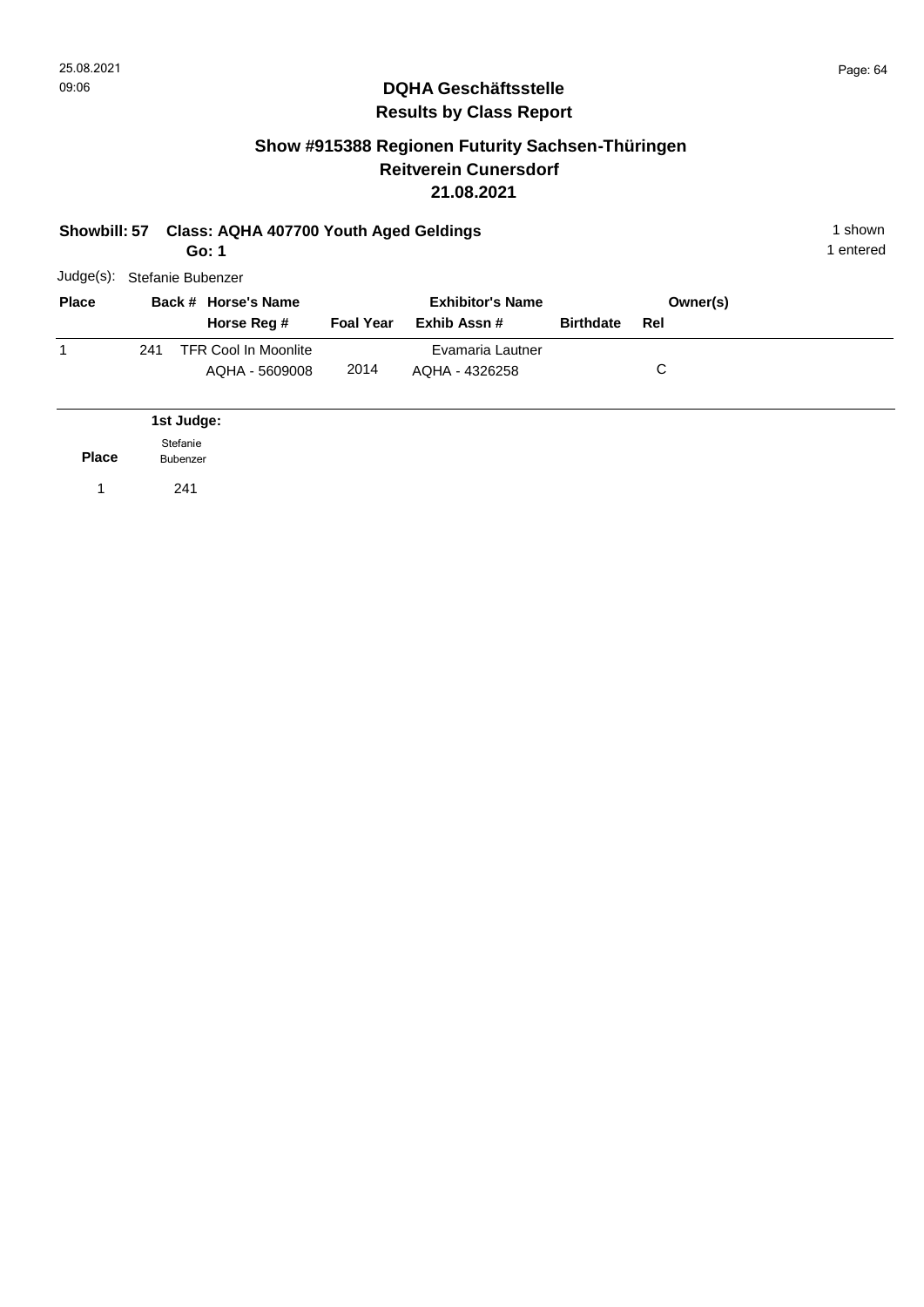## **Show #915387 Regionen Futurity Sachsen-Thüringen Reitverein Cunersdorf 22.08.2021**

**Showbill: 90 Class: AQHA 412002 L1 Youth Showmanship at Halter** 3 shown **Go: 1**

3 entered

 $\overline{\phantom{a}}$ 

| <b>Place</b> |     | Back # Horse's Name<br>Horse Reg #            | <b>Foal Year</b> | <b>Exhibitor's Name</b><br>Exhib Assn# | <b>Birthdate</b> | Owner(s)<br>Rel                |
|--------------|-----|-----------------------------------------------|------------------|----------------------------------------|------------------|--------------------------------|
| 1            | 241 | <b>TFR Cool In Moonlite</b><br>AQHA - 5609008 | 2014             | Evamaria Lautner<br>AQHA - 4326258     |                  | C                              |
| 2            | 220 | Rock Star Doll<br>AQHA - 4477274              | 2003             | Lara Goldmann                          |                  | Lisa-Marie Georgi<br>Kirchberg |
| 3            | 218 | <b>GQH Gold Edition</b><br>AQHA - 5806473     | 2017             | Livgret Dietrich                       |                  | Livgret Dietrich<br>Ζ          |
|              |     | 1st Judge:<br>Cedric                          |                  |                                        |                  |                                |

|       | <b>Ceanc</b> |
|-------|--------------|
| Place | Leroux       |
| 1     | 241          |
| 2     | 220          |
| 3     | 218          |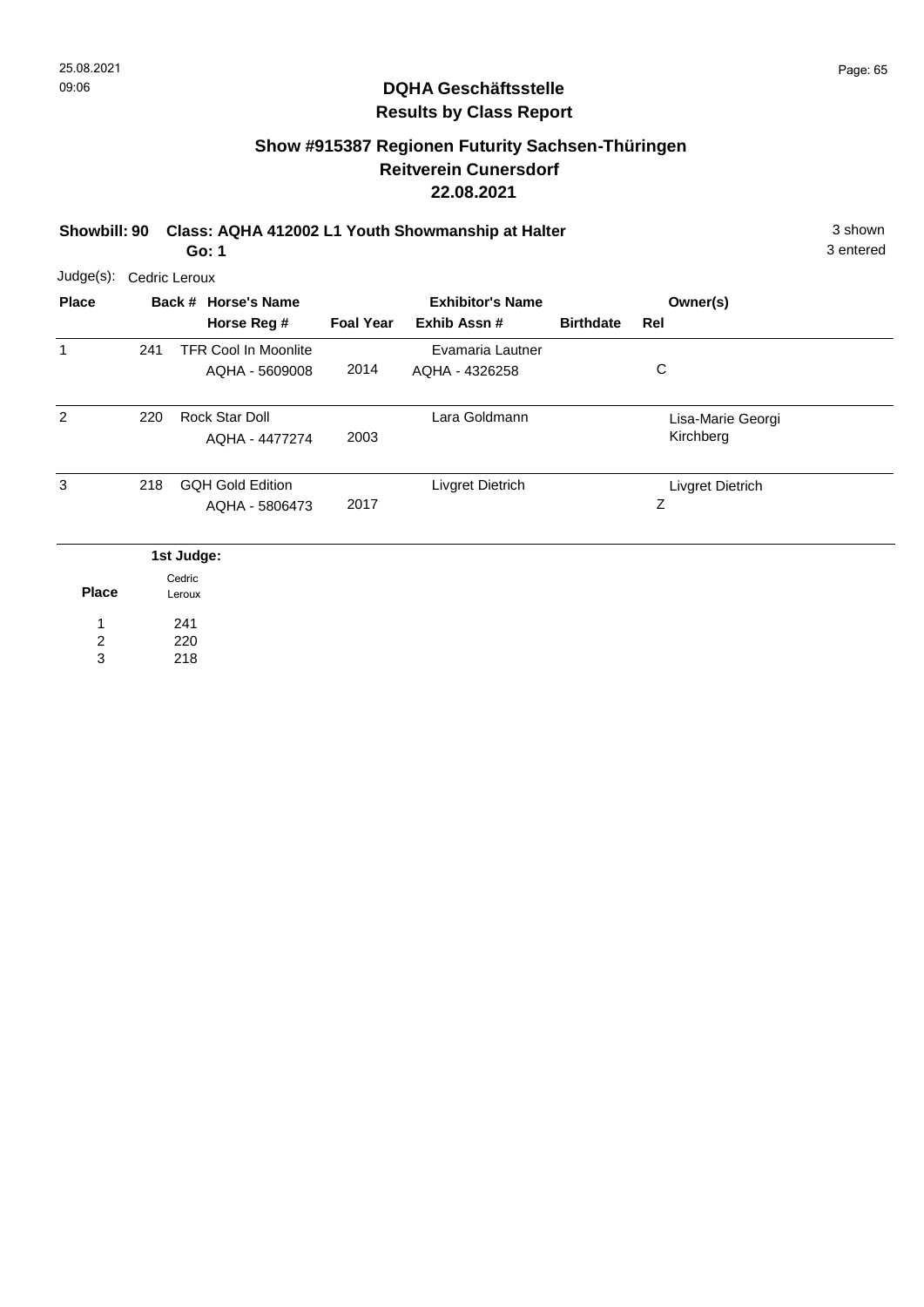## **Show #915388 Regionen Futurity Sachsen-Thüringen Reitverein Cunersdorf 22.08.2021**

**Showbill: 90 Class: AQHA 412002 L1 Youth Showmanship at Halter** 3 shown **Go: 1**

3 entered

| $Judge(s)$ :   | Stefanie Bubenzer |                                               |                  |                                        |                  |                                |  |  |  |
|----------------|-------------------|-----------------------------------------------|------------------|----------------------------------------|------------------|--------------------------------|--|--|--|
| <b>Place</b>   |                   | Back # Horse's Name<br>Horse Reg #            | <b>Foal Year</b> | <b>Exhibitor's Name</b><br>Exhib Assn# | <b>Birthdate</b> | Owner(s)<br>Rel                |  |  |  |
| 1              | 241               | <b>TFR Cool In Moonlite</b><br>AQHA - 5609008 | 2014             | Evamaria Lautner<br>AQHA - 4326258     |                  | C                              |  |  |  |
| $\overline{2}$ | 220               | Rock Star Doll<br>AQHA - 4477274              | 2003             | Lara Goldmann                          |                  | Lisa-Marie Georgi<br>Kirchberg |  |  |  |
| 3              | 218               | <b>GQH Gold Edition</b><br>AQHA - 5806473     | 2017             | Livgret Dietrich                       |                  | Livgret Dietrich<br>Z          |  |  |  |
| <b>Place</b>   |                   | 1st Judge:<br>Stefanie<br>Bubenzer            |                  |                                        |                  |                                |  |  |  |

220 2

1

241

218 3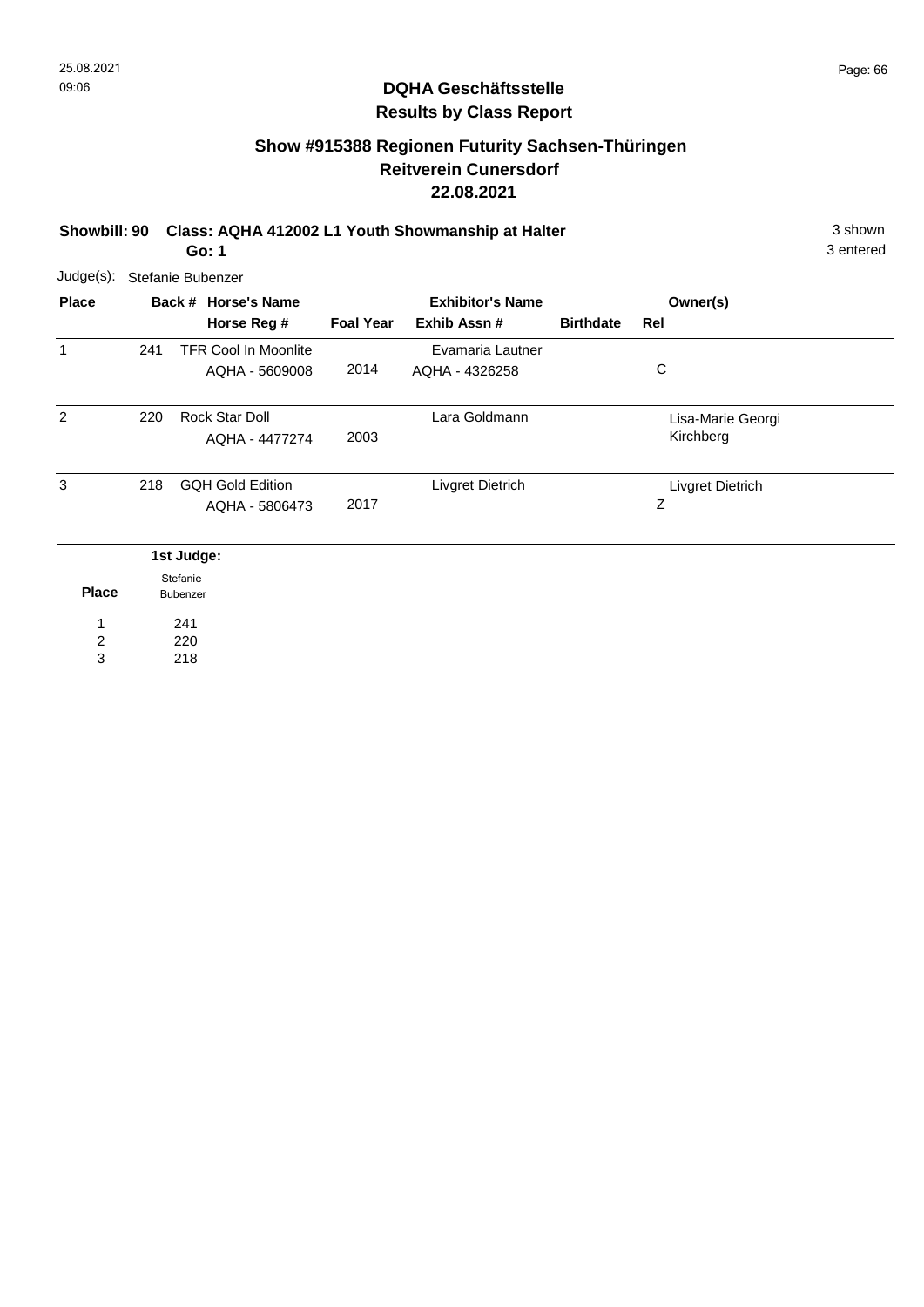## **Show #915387 Regionen Futurity Sachsen-Thüringen Reitverein Cunersdorf 20.08.2021**

| Showbill: 3<br>Class: AQHA 438002 L1 Youth Trail<br>Go: 1 |               |                  |                                        |                  |                                        |                                |  |  |
|-----------------------------------------------------------|---------------|------------------|----------------------------------------|------------------|----------------------------------------|--------------------------------|--|--|
| Judge(s):                                                 | Cedric Leroux |                  |                                        |                  |                                        |                                |  |  |
| <b>Place</b>                                              |               |                  | Back # Horse's Name<br>Horse Reg #     | <b>Foal Year</b> | <b>Exhibitor's Name</b><br>Exhib Assn# | Owner(s)<br>Rel                |  |  |
| 1                                                         | 221           |                  | SH Zips Sweetpassion<br>AQHA - 4970985 | 2007             | Livgret Dietrich                       | Carolin Wegener                |  |  |
| $\overline{2}$                                            | 220           |                  | Rock Star Doll<br>AQHA - 4477274       | 2003             | Lara Goldmann                          | Lisa-Marie Georgi<br>Kirchberg |  |  |
|                                                           |               | 1st Judge:       |                                        |                  |                                        |                                |  |  |
| <b>Place</b>                                              |               | Cedric<br>Leroux |                                        |                  |                                        |                                |  |  |
| $\overline{2}$                                            |               | 221<br>220       |                                        |                  |                                        |                                |  |  |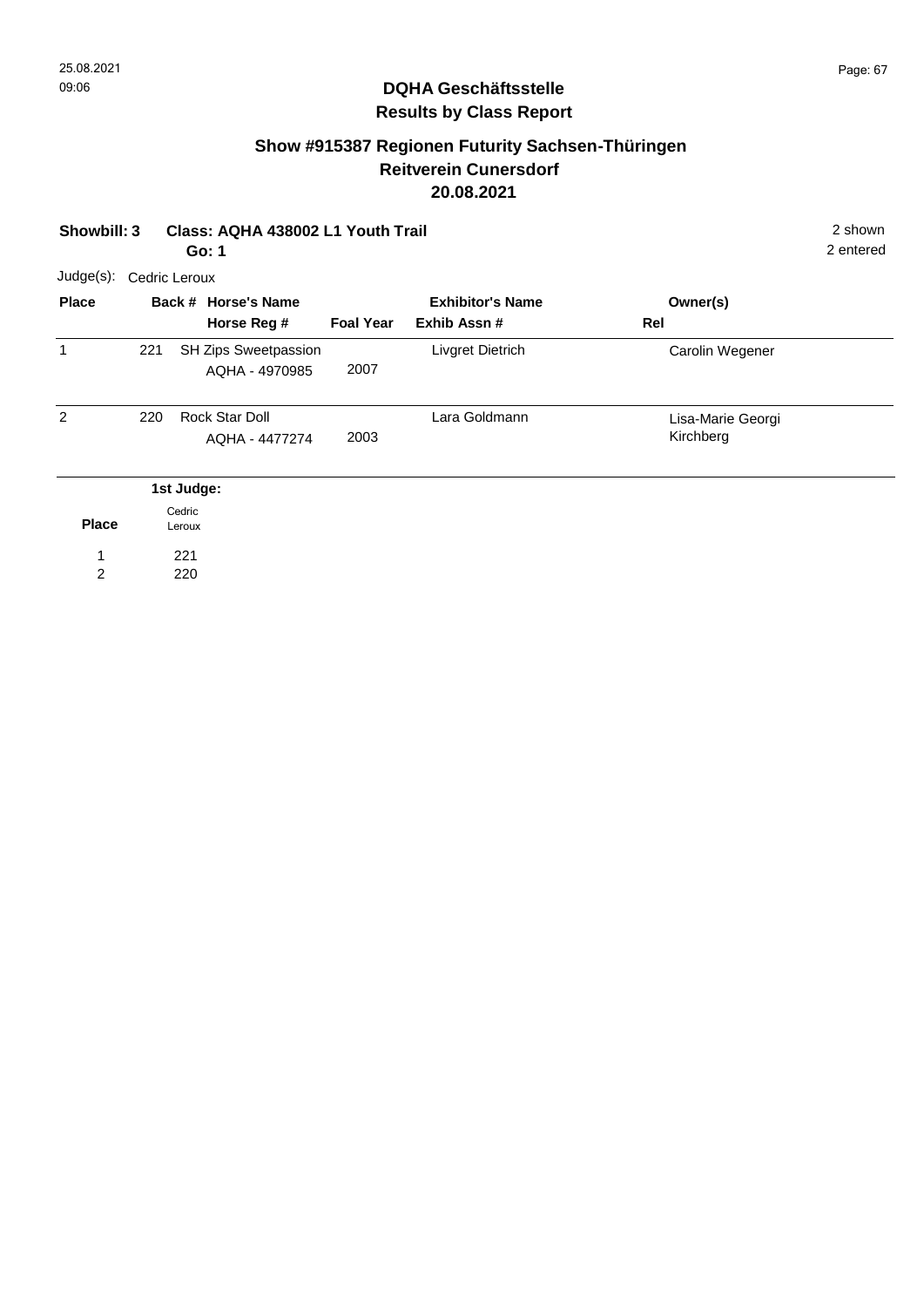## **Show #915388 Regionen Futurity Sachsen-Thüringen Reitverein Cunersdorf 20.08.2021**

| Showbill: 3    |                      |                   | Class: AQHA 438002 L1 Youth Trail<br>Go: 1 |                  |                                        |                                |  |  |  |  |
|----------------|----------------------|-------------------|--------------------------------------------|------------------|----------------------------------------|--------------------------------|--|--|--|--|
| $Judge(s)$ :   |                      | Stefanie Bubenzer |                                            |                  |                                        |                                |  |  |  |  |
| <b>Place</b>   |                      |                   | Back # Horse's Name<br>Horse Reg #         | <b>Foal Year</b> | <b>Exhibitor's Name</b><br>Exhib Assn# | Owner(s)<br>Rel                |  |  |  |  |
| 1              | 221                  |                   | SH Zips Sweetpassion<br>AQHA - 4970985     | 2007             | Livgret Dietrich                       | Carolin Wegener                |  |  |  |  |
| $\overline{2}$ | 220                  |                   | Rock Star Doll<br>AQHA - 4477274           | 2003             | Lara Goldmann                          | Lisa-Marie Georgi<br>Kirchberg |  |  |  |  |
|                |                      | 1st Judge:        |                                            |                  |                                        |                                |  |  |  |  |
| <b>Place</b>   | Stefanie<br>Bubenzer |                   |                                            |                  |                                        |                                |  |  |  |  |
| $\overline{2}$ |                      | 221<br>220        |                                            |                  |                                        |                                |  |  |  |  |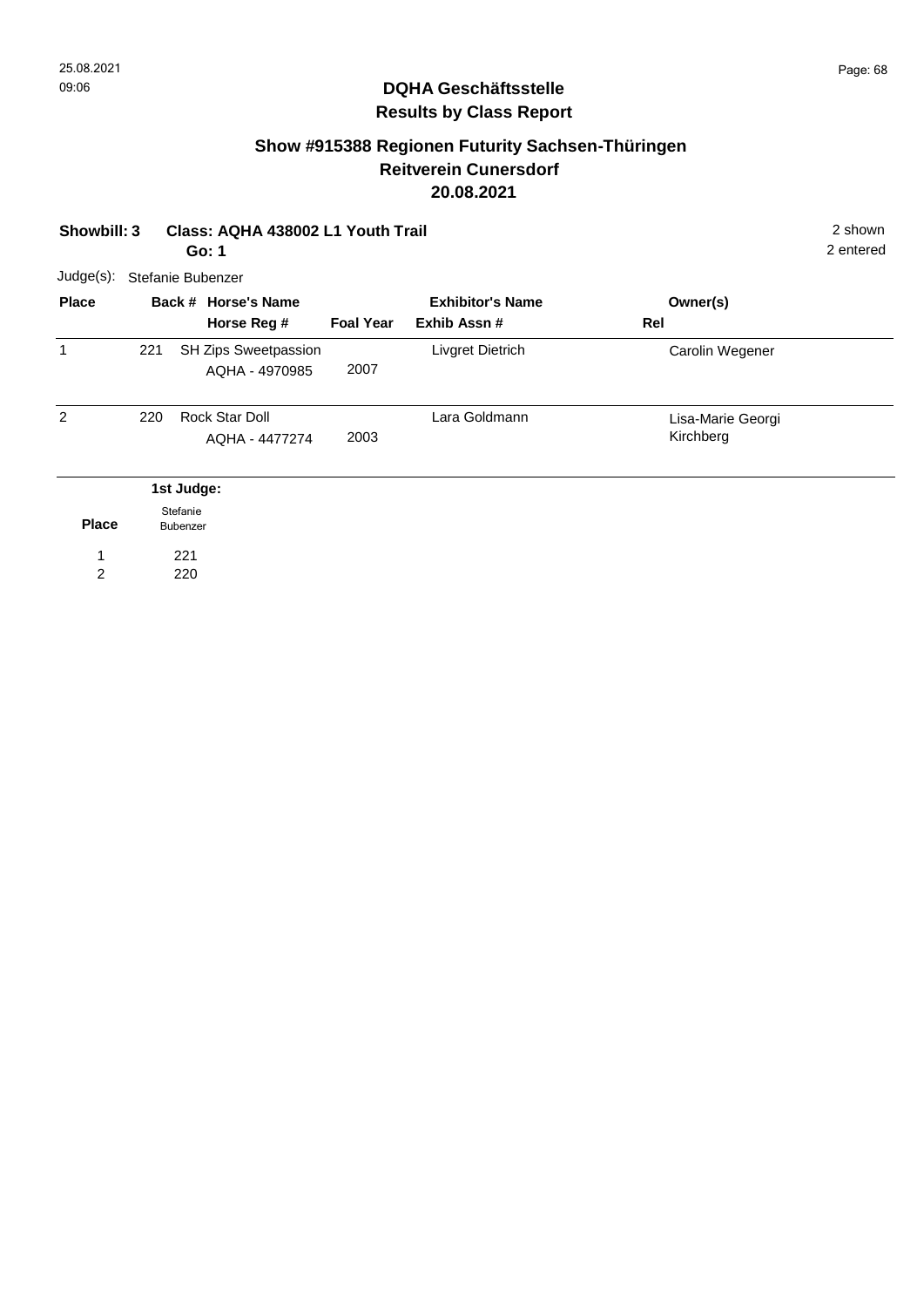## **Show #915387 Regionen Futurity Sachsen-Thüringen Reitverein Cunersdorf 21.08.2021**

**Showbill: 72 Class: AQHA 440002 L1 Youth Western Horsemanship** 3 shown 3 shown **Go: 1**

|              | Judge(s): Cedric Leroux |                                               |                  |                                    |                                |  |  |  |  |  |
|--------------|-------------------------|-----------------------------------------------|------------------|------------------------------------|--------------------------------|--|--|--|--|--|
| <b>Place</b> |                         | Back # Horse's Name                           |                  | <b>Exhibitor's Name</b>            | Owner(s)                       |  |  |  |  |  |
|              |                         | Horse Reg #                                   | <b>Foal Year</b> | Exhib Assn#                        | Rel                            |  |  |  |  |  |
| $\mathbf{1}$ | 220                     | Rock Star Doll<br>AQHA - 4477274              | 2003             | Lara Goldmann                      | Lisa-Marie Georgi<br>Kirchberg |  |  |  |  |  |
| 2            | 241                     | <b>TFR Cool In Moonlite</b><br>AQHA - 5609008 | 2014             | Evamaria Lautner<br>AQHA - 4326258 | C                              |  |  |  |  |  |
| 3            | 221                     | SH Zips Sweetpassion<br>AQHA - 4970985        | 2007             | Livgret Dietrich                   | Carolin Wegener                |  |  |  |  |  |
|              |                         | 1st Judge:                                    |                  |                                    |                                |  |  |  |  |  |

|              | Cedric |
|--------------|--------|
| <b>Place</b> | Leroux |
| 1            | 220    |
| 2            | 241    |
| 3            | 221    |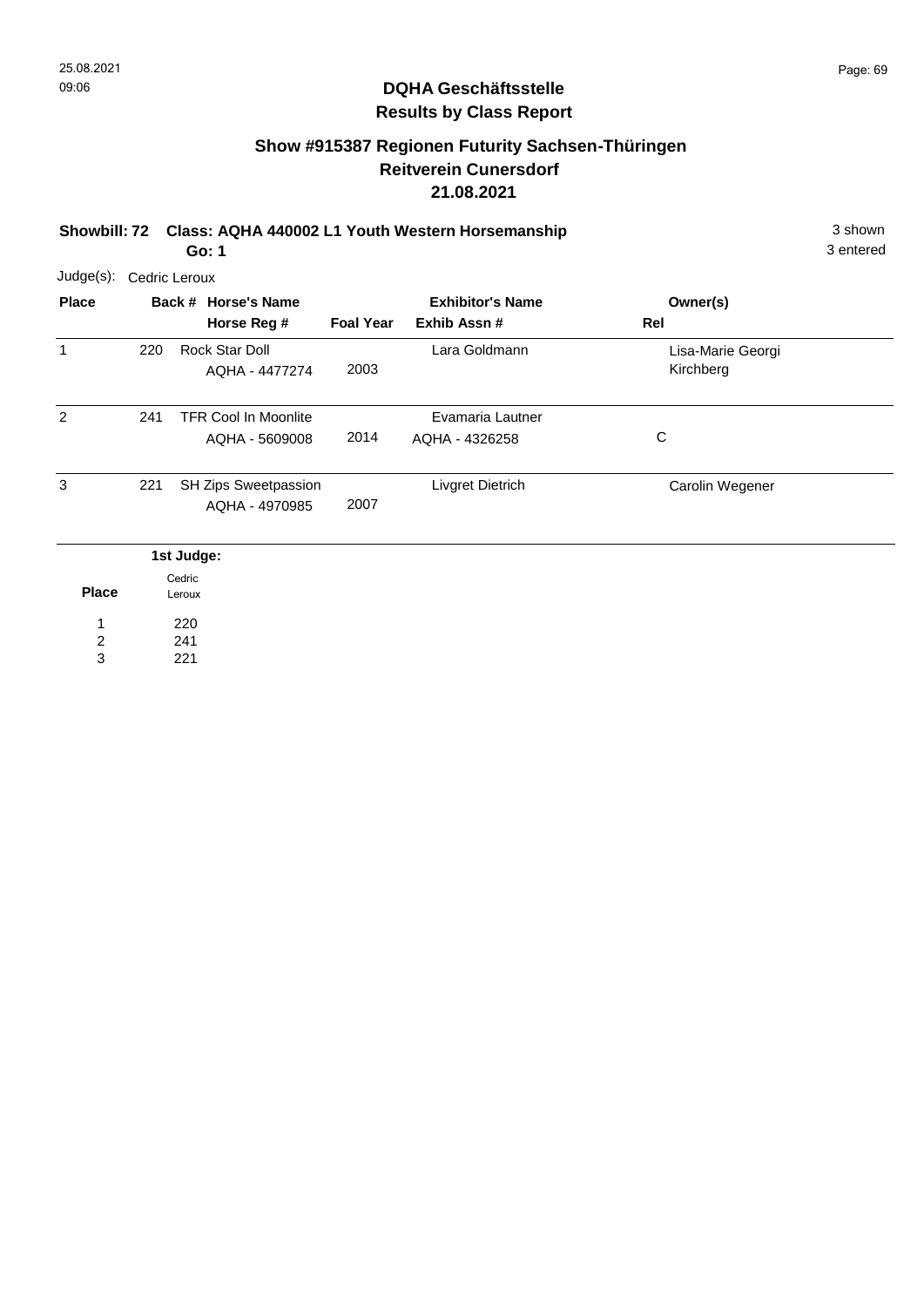## **Show #915388 Regionen Futurity Sachsen-Thüringen Reitverein Cunersdorf 21.08.2021**

**Showbill: 72 Class: AQHA 440002 L1 Youth Western Horsemanship** 3 shown 3 shown **Go: 1**

3 entered

| $Judge(s)$ : | Stefanie Bubenzer |                                               |                  |                                        |                  |                                |  |  |  |
|--------------|-------------------|-----------------------------------------------|------------------|----------------------------------------|------------------|--------------------------------|--|--|--|
| <b>Place</b> |                   | Back # Horse's Name<br>Horse Reg #            | <b>Foal Year</b> | <b>Exhibitor's Name</b><br>Exhib Assn# | <b>Birthdate</b> | Owner(s)<br>Rel                |  |  |  |
| -1           | 241               | <b>TFR Cool In Moonlite</b><br>AQHA - 5609008 | 2014             | Evamaria Lautner<br>AQHA - 4326258     |                  | C                              |  |  |  |
| 2            | 220               | <b>Rock Star Doll</b><br>AQHA - 4477274       | 2003             | Lara Goldmann                          |                  | Lisa-Marie Georgi<br>Kirchberg |  |  |  |
| 3            | 221               | <b>SH Zips Sweetpassion</b><br>AQHA - 4970985 | 2007             | Livgret Dietrich                       |                  | Carolin Wegener                |  |  |  |
| <b>Place</b> |                   | 1st Judge:<br>Stefanie<br>Bubenzer            |                  |                                        |                  |                                |  |  |  |

241 220 1 2

221 3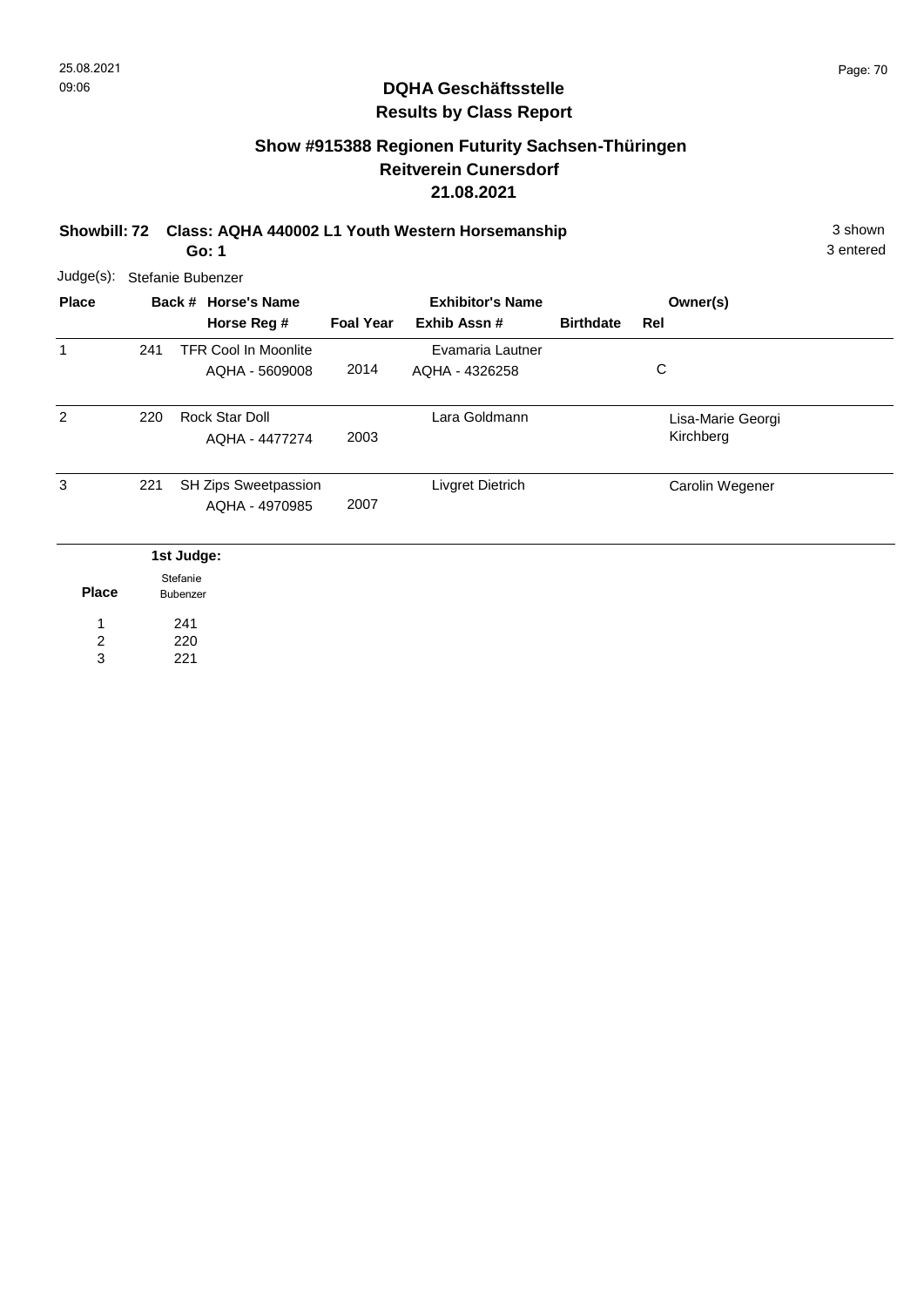## **Show #915387 Regionen Futurity Sachsen-Thüringen Reitverein Cunersdorf 20.08.2021**

| Showbill: 6    |               |                  | Class: AQHA 442002 L1 Youth Western Pleasure<br>Go: 1 |                  |                                        |                                |  |  |  |
|----------------|---------------|------------------|-------------------------------------------------------|------------------|----------------------------------------|--------------------------------|--|--|--|
| Judge(s):      | Cedric Leroux |                  |                                                       |                  |                                        |                                |  |  |  |
| <b>Place</b>   |               |                  | Back # Horse's Name<br>Horse Reg #                    | <b>Foal Year</b> | <b>Exhibitor's Name</b><br>Exhib Assn# | Owner(s)<br>Rel                |  |  |  |
| 1              | 221           |                  | SH Zips Sweetpassion<br>AQHA - 4970985                | 2007             | Livgret Dietrich                       | Carolin Wegener                |  |  |  |
| 2              | 220           |                  | Rock Star Doll<br>AQHA - 4477274                      | 2003             | Lara Goldmann                          | Lisa-Marie Georgi<br>Kirchberg |  |  |  |
|                |               | 1st Judge:       |                                                       |                  |                                        |                                |  |  |  |
| <b>Place</b>   |               | Cedric<br>Leroux |                                                       |                  |                                        |                                |  |  |  |
| $\overline{2}$ |               | 221<br>220       |                                                       |                  |                                        |                                |  |  |  |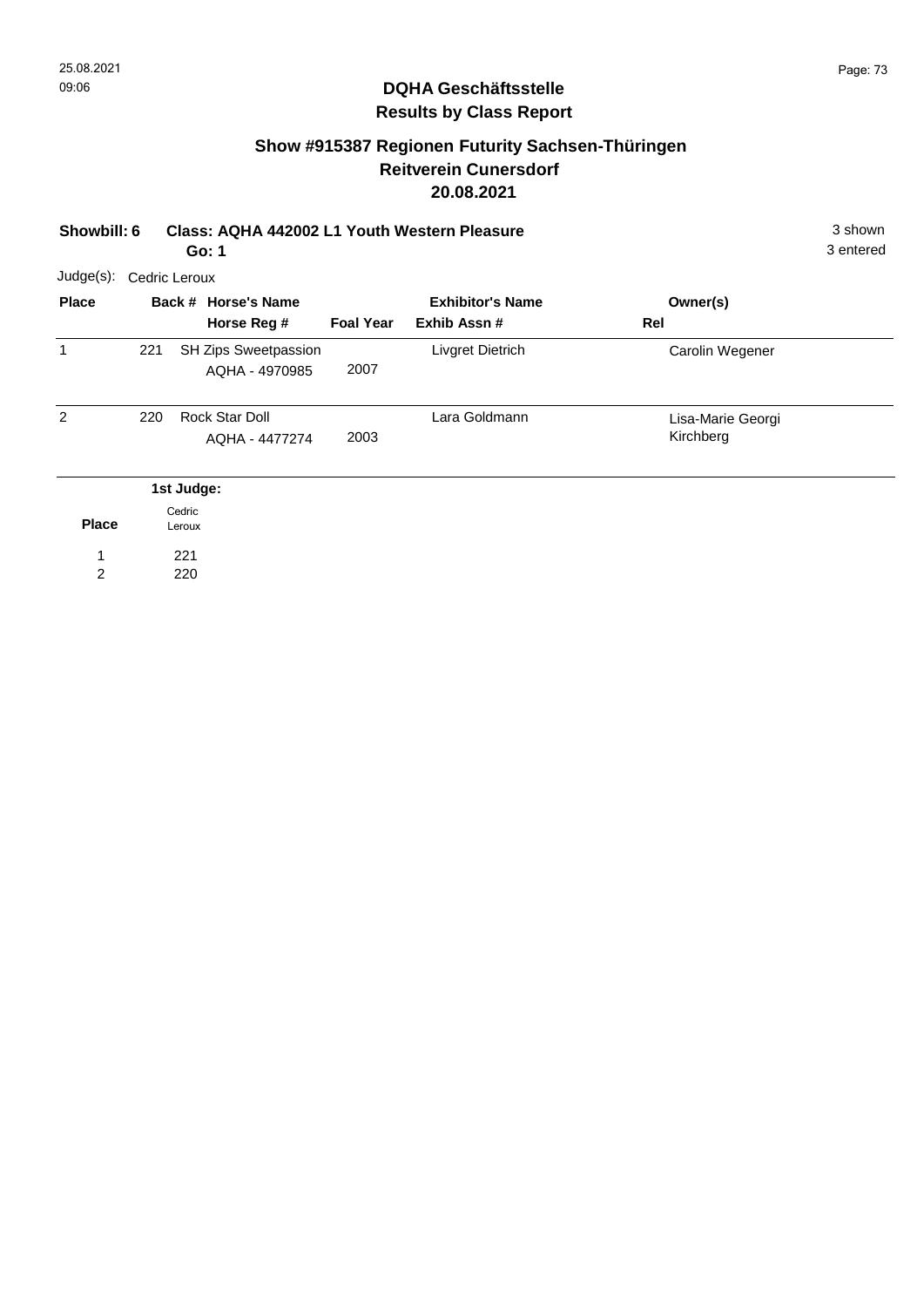## **Show #915388 Regionen Futurity Sachsen-Thüringen Reitverein Cunersdorf 20.08.2021**

| Showbill: 6         |     |                             | Class: AQHA 442002 L1 Youth Western Pleasure<br>Go: 1 |                  |                                        |     |                                |  |  |
|---------------------|-----|-----------------------------|-------------------------------------------------------|------------------|----------------------------------------|-----|--------------------------------|--|--|
| Judge(s):           |     |                             | Stefanie Bubenzer                                     |                  |                                        |     |                                |  |  |
| <b>Place</b>        |     |                             | Back # Horse's Name<br>Horse Reg #                    | <b>Foal Year</b> | <b>Exhibitor's Name</b><br>Exhib Assn# | Rel | Owner(s)                       |  |  |
| 1                   | 221 |                             | SH Zips Sweetpassion<br>AQHA - 4970985                | 2007             | Livgret Dietrich                       |     | Carolin Wegener                |  |  |
| 2                   | 220 |                             | Rock Star Doll<br>AQHA - 4477274                      | 2003             | Lara Goldmann                          |     | Lisa-Marie Georgi<br>Kirchberg |  |  |
|                     |     | 1st Judge:                  |                                                       |                  |                                        |     |                                |  |  |
| <b>Place</b>        |     | Stefanie<br><b>Bubenzer</b> |                                                       |                  |                                        |     |                                |  |  |
| 1<br>$\overline{2}$ |     | 221<br>220                  |                                                       |                  |                                        |     |                                |  |  |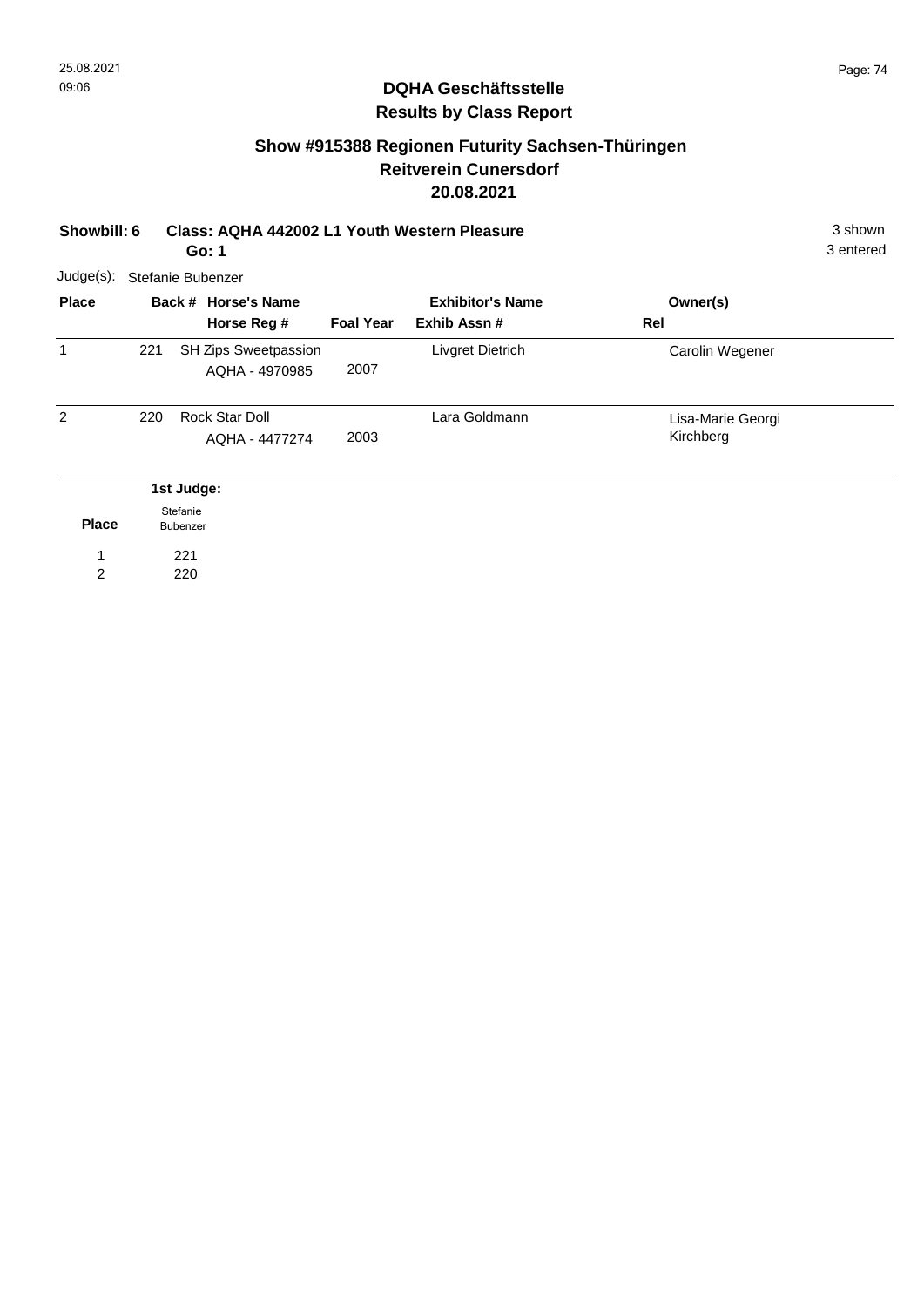## **Show #915387 Regionen Futurity Sachsen-Thüringen Reitverein Cunersdorf 20.08.2021**

**Showbill: 12 Class: AQHA 444002 L1 Youth Hunter Under Saddle** 3 shown **Go: 1**

| Judge(s):    |     | Cedric Leroux    |                                        |                  |                                         |                                |  |  |  |  |  |
|--------------|-----|------------------|----------------------------------------|------------------|-----------------------------------------|--------------------------------|--|--|--|--|--|
| <b>Place</b> |     |                  | Back # Horse's Name<br>Horse Reg #     | <b>Foal Year</b> | <b>Exhibitor's Name</b><br>Exhib Assn # | Owner(s)<br>Rel                |  |  |  |  |  |
| $\mathbf{1}$ | 221 |                  | SH Zips Sweetpassion<br>AQHA - 4970985 | 2007             | Livgret Dietrich                        | Carolin Wegener                |  |  |  |  |  |
| 2            | 220 |                  | Rock Star Doll<br>AQHA - 4477274       | 2003             | Lara Goldmann                           | Lisa-Marie Georgi<br>Kirchberg |  |  |  |  |  |
|              |     | 1st Judge:       |                                        |                  |                                         |                                |  |  |  |  |  |
| <b>Place</b> |     | Cedric<br>Leroux |                                        |                  |                                         |                                |  |  |  |  |  |
| 1            |     | 221              |                                        |                  |                                         |                                |  |  |  |  |  |
| 2            |     | 220              |                                        |                  |                                         |                                |  |  |  |  |  |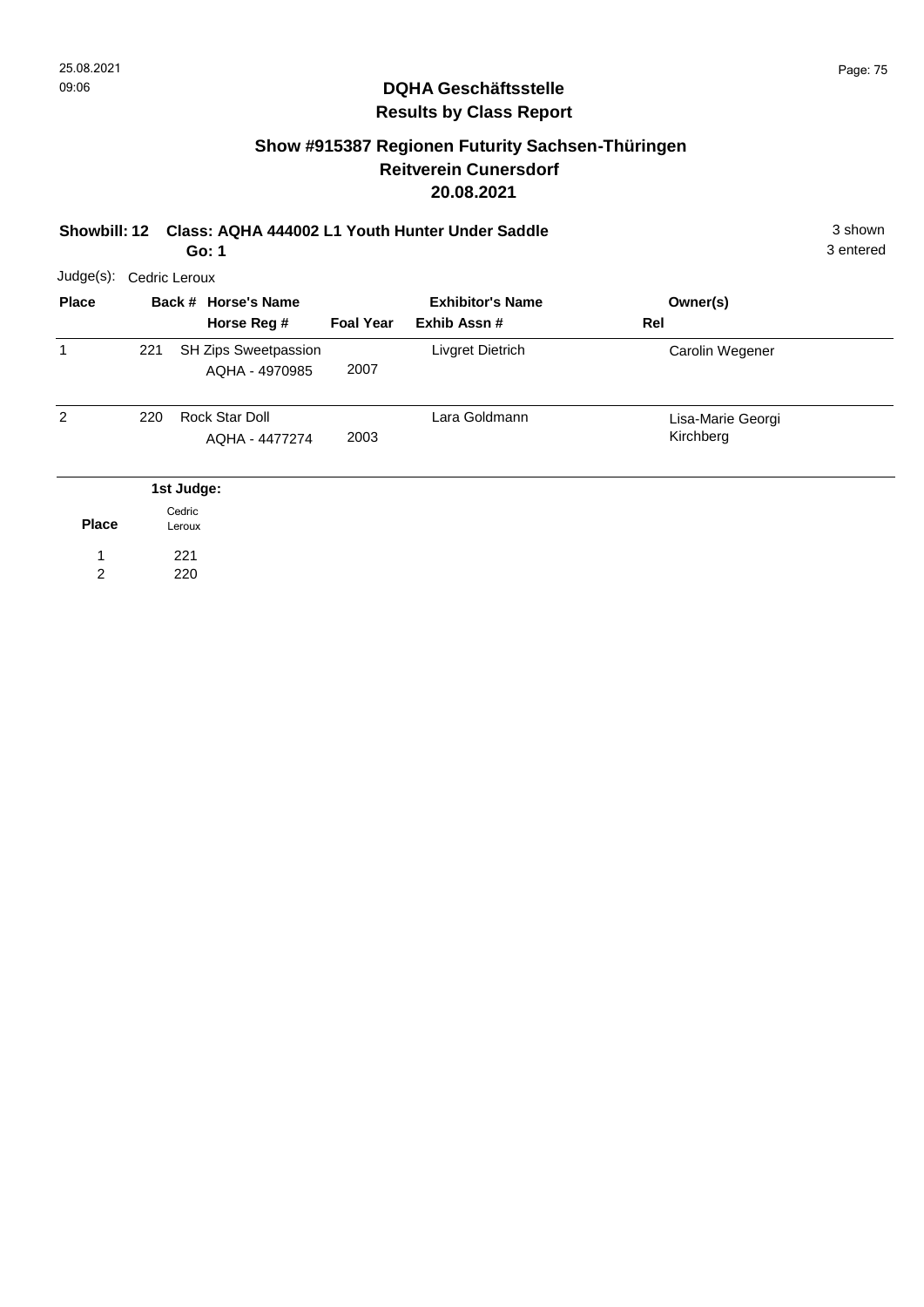## **Show #915388 Regionen Futurity Sachsen-Thüringen Reitverein Cunersdorf 20.08.2021**

| <b>Showbill: 12</b> |     | Class: AQHA 444002 L1 Youth Hunter Under Saddle<br>Go: 1 |                  | 3 shown<br>3 entered                    |                                |  |
|---------------------|-----|----------------------------------------------------------|------------------|-----------------------------------------|--------------------------------|--|
| Judge(s):           |     | Stefanie Bubenzer                                        |                  |                                         |                                |  |
| <b>Place</b>        |     | Back # Horse's Name<br>Horse Reg #                       | <b>Foal Year</b> | <b>Exhibitor's Name</b><br>Exhib Assn # | Owner(s)<br>Rel                |  |
| $\mathbf{1}$        | 221 | SH Zips Sweetpassion<br>AQHA - 4970985                   | 2007             | Livgret Dietrich                        | Carolin Wegener                |  |
| 2                   | 220 | Rock Star Doll<br>AQHA - 4477274                         | 2003             | Lara Goldmann                           | Lisa-Marie Georgi<br>Kirchberg |  |
|                     |     | 1st Judge:                                               |                  |                                         |                                |  |
| <b>Place</b>        |     | Stefanie<br>Bubenzer                                     |                  |                                         |                                |  |
| 1                   |     | 221                                                      |                  |                                         |                                |  |
| $\overline{2}$      |     | 220                                                      |                  |                                         |                                |  |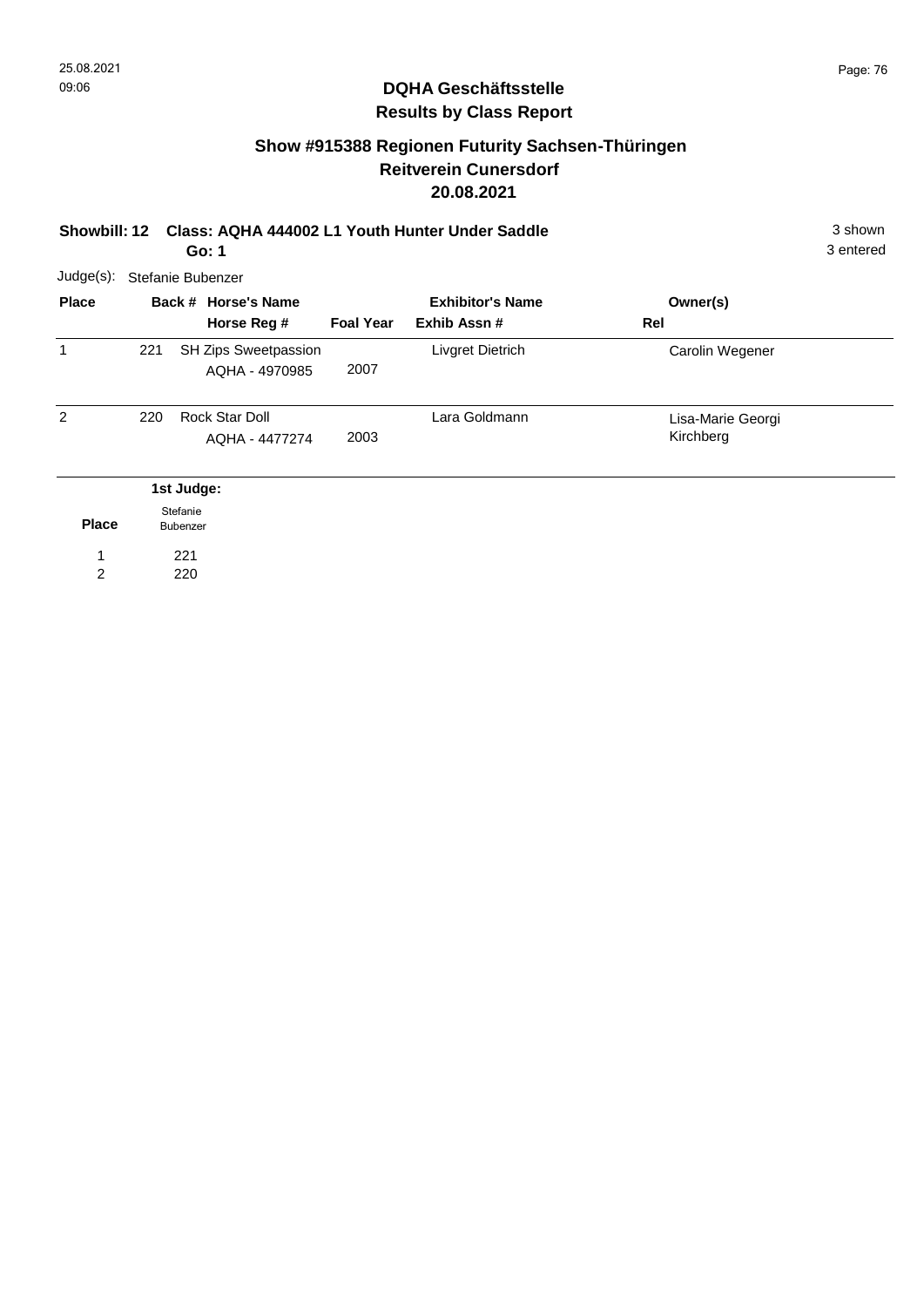200 237

1 2 2 entered

## **DQHA Geschäftsstelle Results by Class Report**

## **Show #915387 Regionen Futurity Sachsen-Thüringen Reitverein Cunersdorf 22.08.2021**

| Showbill: 94   |               | Class: DQHA 9002 Longe Line Futurity Two Year Old<br>Go: 1 |                                    |                  |                                         |                            |  |  |  |
|----------------|---------------|------------------------------------------------------------|------------------------------------|------------------|-----------------------------------------|----------------------------|--|--|--|
| Judge(s):      | Cedric Leroux |                                                            |                                    |                  |                                         |                            |  |  |  |
| <b>Place</b>   |               |                                                            | Back # Horse's Name<br>Horse Reg # | <b>Foal Year</b> | <b>Exhibitor's Name</b><br>Exhib Assn # | Owner(s)<br>Rel            |  |  |  |
| 1              | 200           |                                                            | How Bout Mechanic                  | 2019             | Nadine Weyer                            | Nadine Weyer               |  |  |  |
| $\overline{2}$ | 237           |                                                            | <b>TFR Not Justa Dream</b>         | 2019             | Sabrina Moestl                          | Sabrina Moestl<br>Z Eslarn |  |  |  |
| <b>Place</b>   |               | 1st Judge:<br>Cedric<br>Leroux                             |                                    |                  |                                         |                            |  |  |  |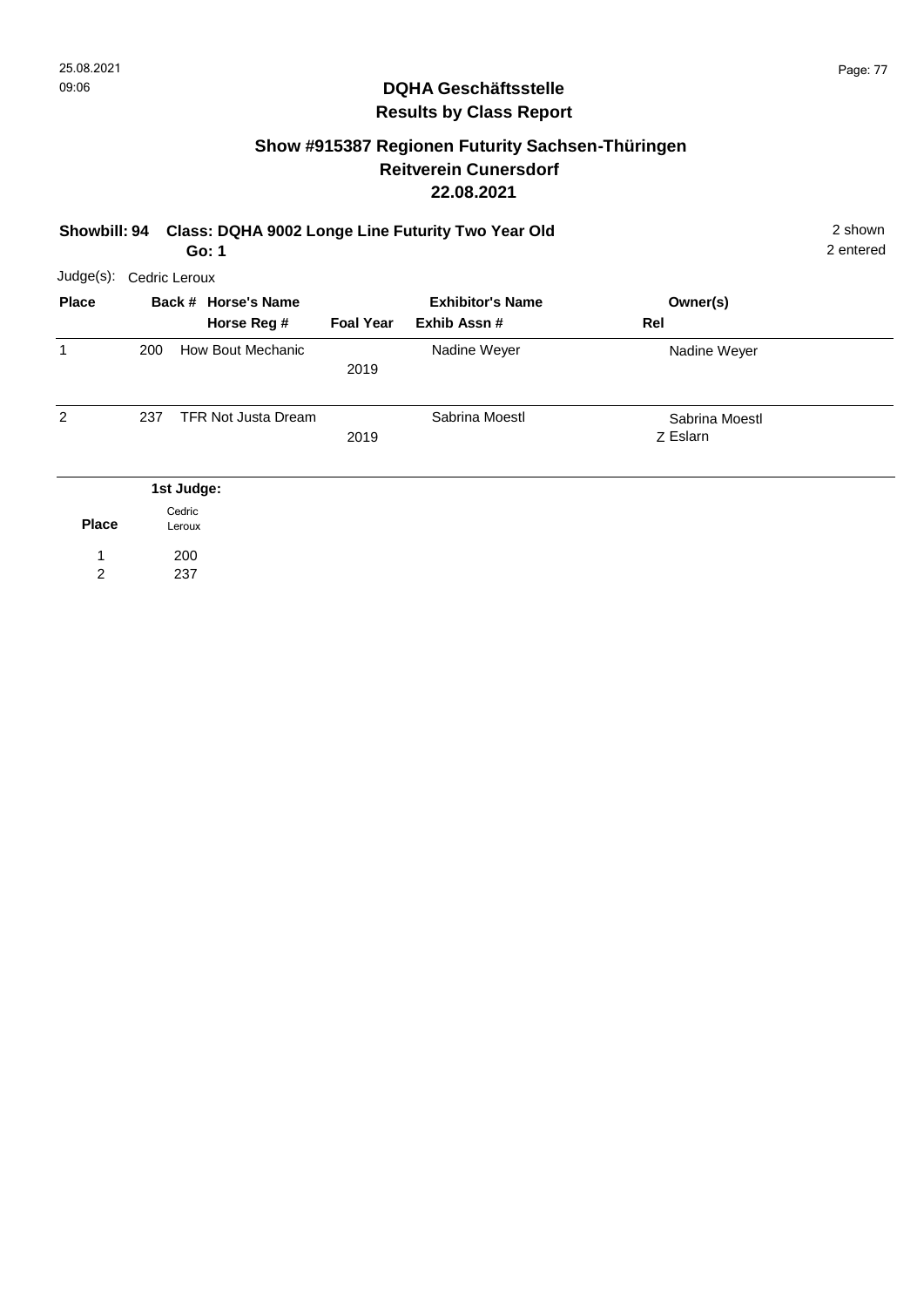## **Show #915387 Regionen Futurity Sachsen-Thüringen Reitverein Cunersdorf 22.08.2021**

**Showbill: 93 Class: DQHA 9003 Longe Line Futurity Three Year Old** 2 shown **Go: 1**

| Judge(s):      |     | Cedric Leroux                      |                  |                                        |                                  |  |  |  |  |  |  |
|----------------|-----|------------------------------------|------------------|----------------------------------------|----------------------------------|--|--|--|--|--|--|
| <b>Place</b>   |     | Back # Horse's Name<br>Horse Reg # | <b>Foal Year</b> | <b>Exhibitor's Name</b><br>Exhib Assn# | Owner(s)<br>Rel                  |  |  |  |  |  |  |
| 1              | 207 | Splendid Image                     | 2018             | Silvia Dietzel<br>DQHA - 15016         | Arno Peter Dietzel<br>P Muenchen |  |  |  |  |  |  |
| $\overline{2}$ | 242 | <b>TFR Awonderful Dream</b>        | 2018             | Anna Schwenk                           | Toni Goegge                      |  |  |  |  |  |  |
|                |     | 1st Judge:                         |                  |                                        |                                  |  |  |  |  |  |  |
| <b>Place</b>   |     | Cedric<br>Leroux                   |                  |                                        |                                  |  |  |  |  |  |  |
| 1              |     | 207                                |                  |                                        |                                  |  |  |  |  |  |  |
| 2              |     | 242                                |                  |                                        |                                  |  |  |  |  |  |  |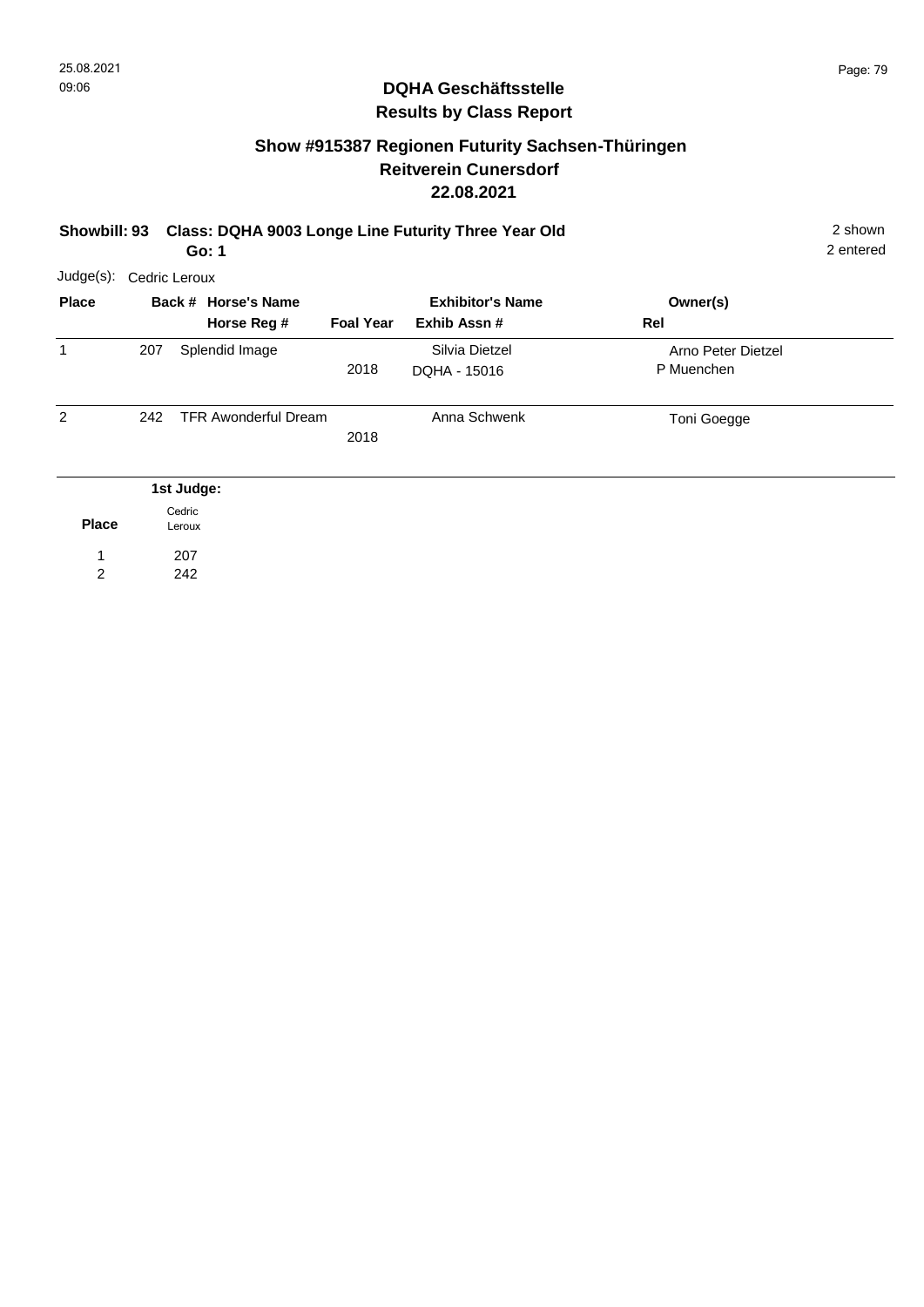## **Show #915387 Regionen Futurity Sachsen-Thüringen Reitverein Cunersdorf 21.08.2021**

#### **Showbill: 152 Class: DQHA 9030 Futurity Halter Weanling Stallions** 2 shown **Go: 1**

| Judge(s):    |     | Cedric Leroux                      |                  |                                         |                              |  |  |  |  |  |  |
|--------------|-----|------------------------------------|------------------|-----------------------------------------|------------------------------|--|--|--|--|--|--|
| <b>Place</b> |     | Back # Horse's Name<br>Horse Reg # | <b>Foal Year</b> | <b>Exhibitor's Name</b><br>Exhib Assn # | Owner(s)<br>Rel              |  |  |  |  |  |  |
| 1            | 226 | <b>GQH Hot Proberly</b>            | 2021             | Lisa-Marie Georgi<br>DQHA - 15275       | Claus Georgi<br>C Cunersdorf |  |  |  |  |  |  |
| 2            | 224 | <b>GQH Cant Get Enough</b>         | 2021             | Claus Georgi<br>DQHA - 15286            | Claus Georgi<br>Z Cunersdorf |  |  |  |  |  |  |
|              |     | 1st Judge:                         |                  |                                         |                              |  |  |  |  |  |  |
| <b>Place</b> |     | Cedric<br>Leroux                   |                  |                                         |                              |  |  |  |  |  |  |
| 1            |     | 226                                |                  |                                         |                              |  |  |  |  |  |  |
| 2            |     | 224                                |                  |                                         |                              |  |  |  |  |  |  |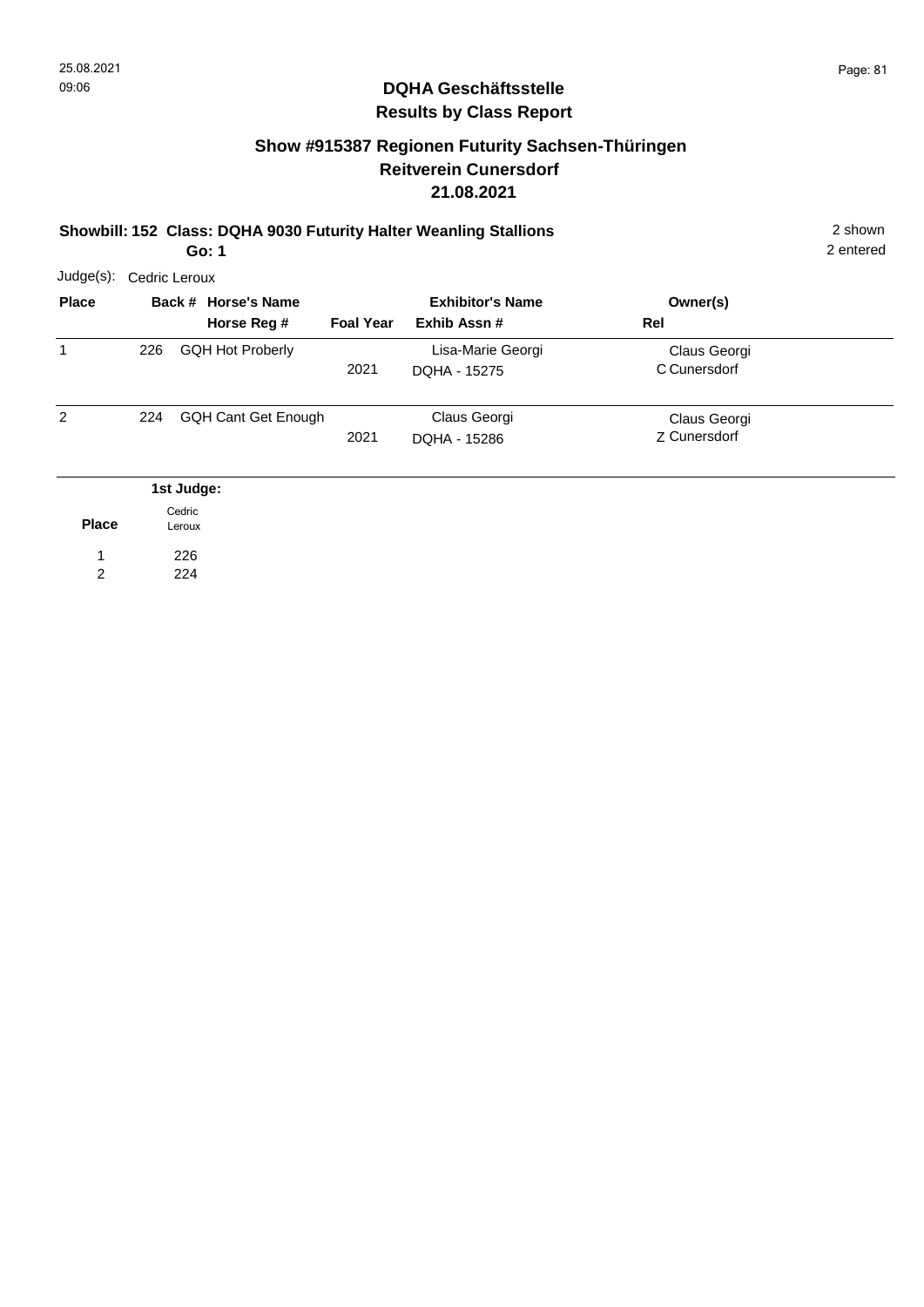## **Show #915388 Regionen Futurity Sachsen-Thüringen Reitverein Cunersdorf 21.08.2021**

| <b>Showbill: 18</b> |                   | <b>Class: DQHA 9032 Futurity Halter Two Year Old Stallions</b><br>Go: 1 |                                    |                  |                                        |                            |  |  |  |  |
|---------------------|-------------------|-------------------------------------------------------------------------|------------------------------------|------------------|----------------------------------------|----------------------------|--|--|--|--|
| Judge(s):           | Stefanie Bubenzer |                                                                         |                                    |                  |                                        |                            |  |  |  |  |
| <b>Place</b>        |                   |                                                                         | Back # Horse's Name<br>Horse Reg # | <b>Foal Year</b> | <b>Exhibitor's Name</b><br>Exhib Assn# | Owner(s)<br>Rel            |  |  |  |  |
| 1                   | 200               |                                                                         | How Bout Mechanic                  | 2019             | Nadine Weyer                           | Nadine Weyer               |  |  |  |  |
| $\overline{2}$      | 237               |                                                                         | <b>TFR Not Justa Dream</b>         | 2019             | Sabrina Moestl                         | Sabrina Moestl<br>Z Eslarn |  |  |  |  |
|                     | 1st Judge:        |                                                                         |                                    |                  |                                        |                            |  |  |  |  |
| <b>Place</b>        |                   | Stefanie<br>Bubenzer                                                    |                                    |                  |                                        |                            |  |  |  |  |
| 2                   |                   | 200<br>237                                                              |                                    |                  |                                        |                            |  |  |  |  |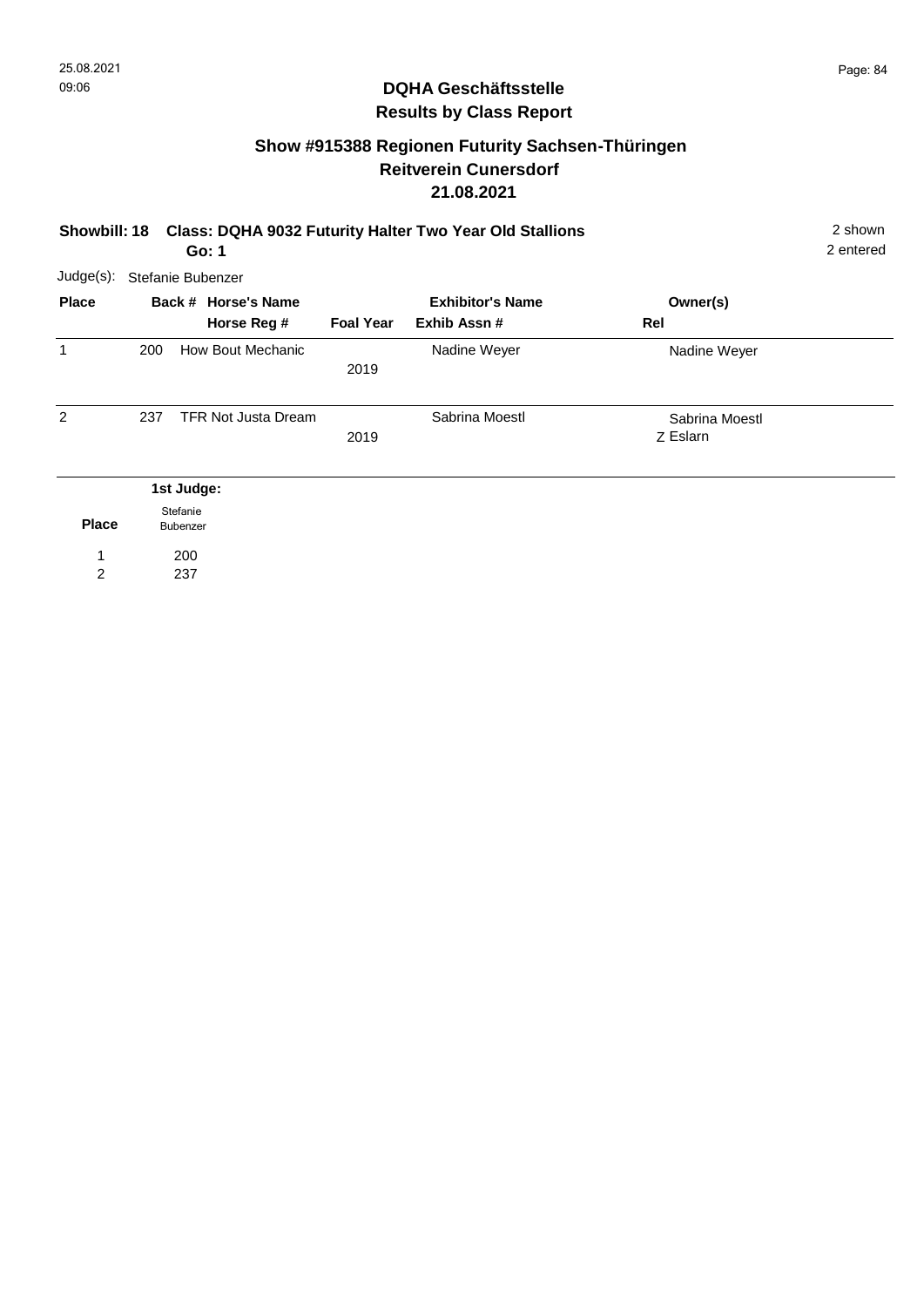## **Show #915387 Regionen Futurity Sachsen-Thüringen Reitverein Cunersdorf 21.08.2021**

#### **Showbill: 151 Class: DQHA 9053 Futurity Halter Weanling Mares** 1 shown **Go: 1**

1 entered

| Judge(s):    | Cedric Leroux |            |                                    |                  |                                         |                              |  |  |  |  |  |  |
|--------------|---------------|------------|------------------------------------|------------------|-----------------------------------------|------------------------------|--|--|--|--|--|--|
| <b>Place</b> |               |            | Back # Horse's Name<br>Horse Reg # | <b>Foal Year</b> | <b>Exhibitor's Name</b><br>Exhib Assn # | Owner(s)<br>Rel              |  |  |  |  |  |  |
| 1            | 225           |            | <b>GQH Robbers Daughter</b>        | 2021             | Lisa-Marie Georgi<br>DOHA - 15275       | Claus Georgi<br>C Cunersdorf |  |  |  |  |  |  |
|              |               | 1st Judge: |                                    |                  |                                         |                              |  |  |  |  |  |  |

**Place** 1 225 Cedric Leroux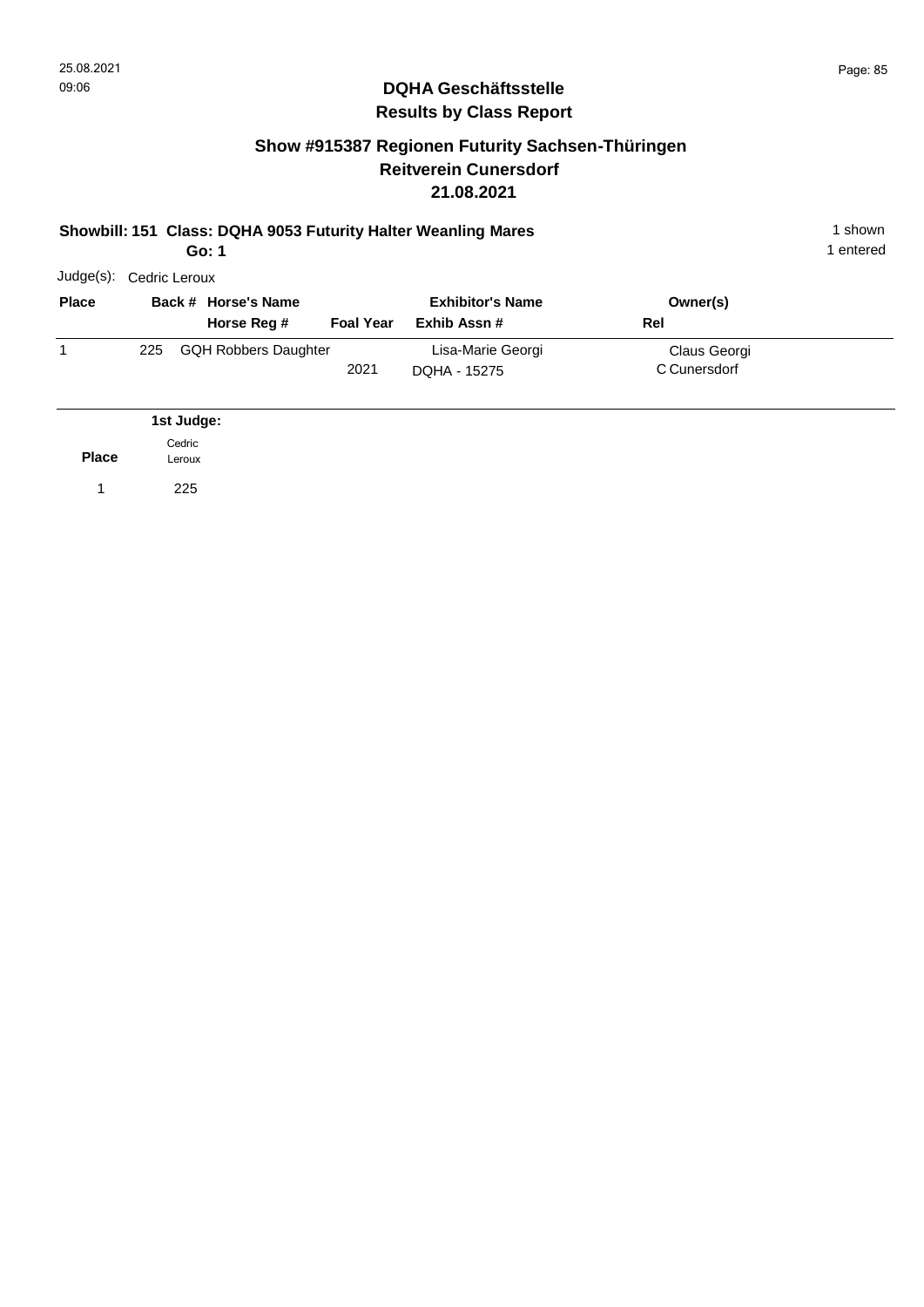# **Show #915388 Regionen Futurity Sachsen-Thüringen Reitverein Cunersdorf 21.08.2021**

**Showbill: 32 Class: DQHA 9054 Futurity Halter Yearling Mares** 4 Shown 4 shown **Go: 1**

> 208 239

2 3

| Judge(s):    | Stefanie Bubenzer                  |                  |                                        |                          |  |
|--------------|------------------------------------|------------------|----------------------------------------|--------------------------|--|
| <b>Place</b> | Back # Horse's Name<br>Horse Reg # | <b>Foal Year</b> | <b>Exhibitor's Name</b><br>Exhib Assn# | Owner(s)<br>Rel          |  |
| 1            | A Southern Loper<br>202            | 2021             | Dr. Sebastian Boldt<br>DQHA - 21794    | Sebastian Dr. Boldt<br>Ζ |  |
| 2            | <b>GQH A Fancy Touch</b><br>208    | 2020             | Sharon Mehlin<br>DQHA - 19323          | Sharon Mehlin<br>Ζ       |  |
| 3            | <b>Eddas Iron Secret</b><br>239    | 2020             | Lisa Voigt<br>DQHA - 22015             | Ζ                        |  |
|              | 1st Judge:                         |                  |                                        |                          |  |
| <b>Place</b> | Cedric<br>Lerroux                  |                  |                                        |                          |  |
| 1            | 202                                |                  |                                        |                          |  |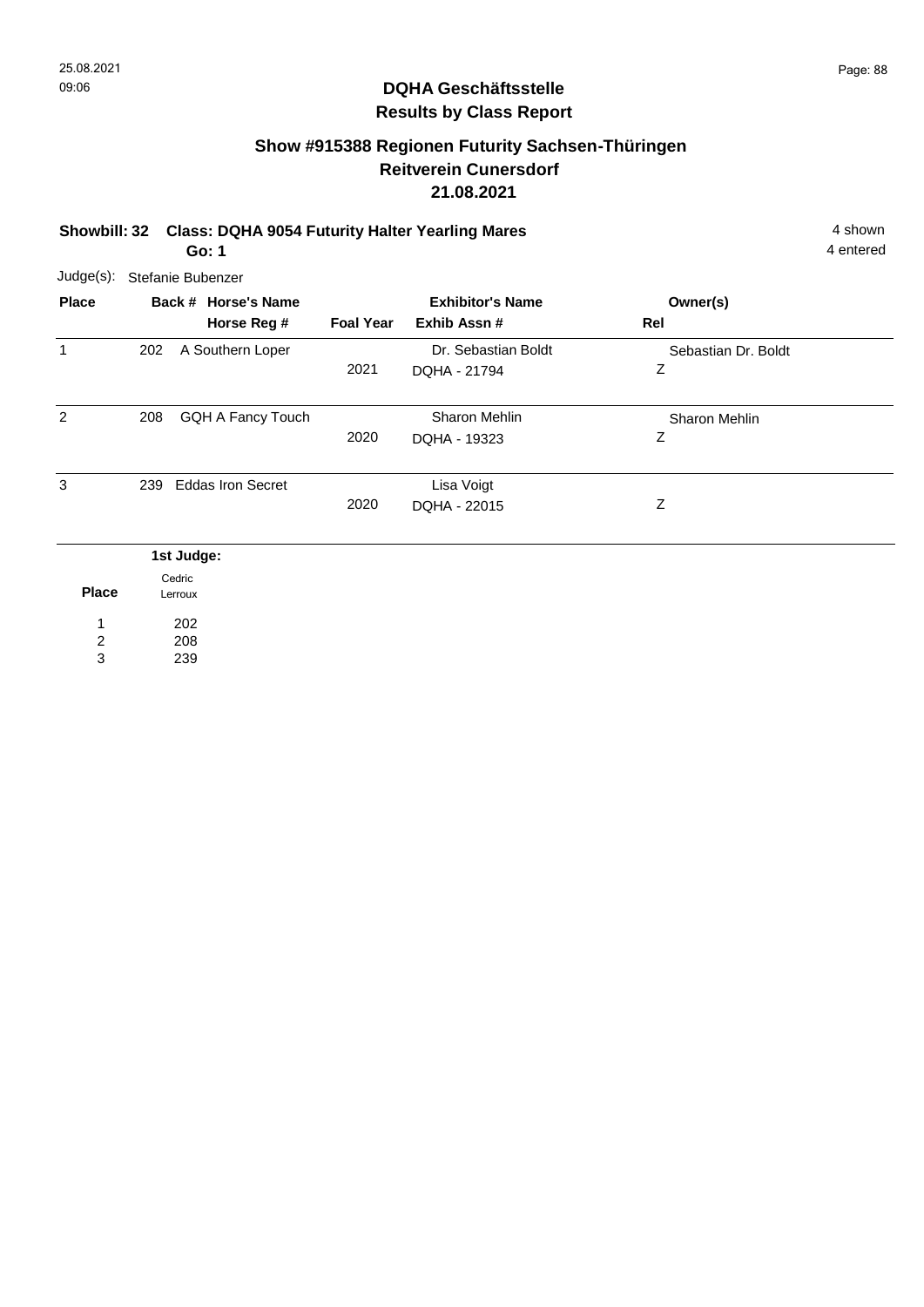## **Show #915387 Regionen Futurity Sachsen-Thüringen Reitverein Cunersdorf 21.08.2021**

|  | Showbill: 34 Class: DQHA 9055 Futurity Halter Two Year Old Mares | 3 shown |
|--|------------------------------------------------------------------|---------|
|  |                                                                  |         |

**Go: 1**

| Judge(s):    |     | Cedric Leroux                      |                  |                                         |                          |  |  |  |  |  |  |  |
|--------------|-----|------------------------------------|------------------|-----------------------------------------|--------------------------|--|--|--|--|--|--|--|
| <b>Place</b> |     | Back # Horse's Name<br>Horse Reg # | <b>Foal Year</b> | <b>Exhibitor's Name</b><br>Exhib Assn # | Owner(s)<br>Rel          |  |  |  |  |  |  |  |
| 1            | 210 | Magic Hot Invitation               | 2019             | Axel Herrman<br>DQHA - 17797            | Axel Herrman<br>Z Bockau |  |  |  |  |  |  |  |
| 2            | 227 | Dark Princess Phine                | 2019             | Juergen Schmeisser                      | Juergen Schmeisser       |  |  |  |  |  |  |  |
|              |     | 1st Judge:                         |                  |                                         |                          |  |  |  |  |  |  |  |
| <b>Place</b> |     | Cedric<br>Leroux                   |                  |                                         |                          |  |  |  |  |  |  |  |
| 1            |     | 210                                |                  |                                         |                          |  |  |  |  |  |  |  |
| 2            |     | 227                                |                  |                                         |                          |  |  |  |  |  |  |  |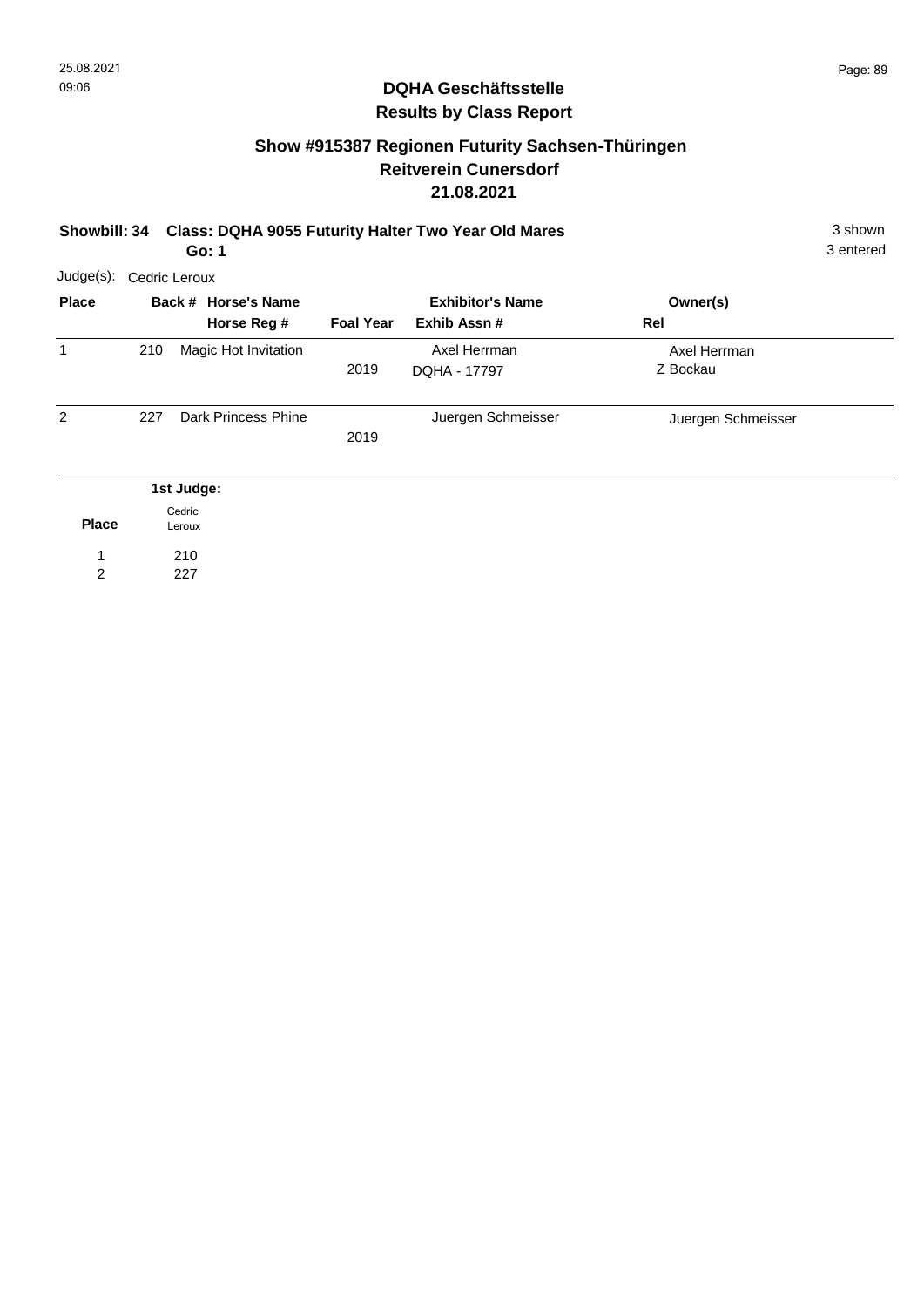# **Show #915388 Regionen Futurity Sachsen-Thüringen Reitverein Cunersdorf 21.08.2021**

**Showbill: 36 Class: DQHA 9056 Futurity Halter Three Year Old Mares** 4 shown 4 shown

**Go: 1**

4 entered

| $Judge(s)$ :                      | Stefanie Bubenzer |                      |                                    |                  |                                         |                                     |  |  |  |
|-----------------------------------|-------------------|----------------------|------------------------------------|------------------|-----------------------------------------|-------------------------------------|--|--|--|
| <b>Place</b>                      |                   |                      | Back # Horse's Name<br>Horse Reg # | <b>Foal Year</b> | <b>Exhibitor's Name</b><br>Exhib Assn # | Owner(s)<br>Rel                     |  |  |  |
| $\mathbf{1}$                      | 207               |                      | Splendid Image                     | 2018             | Silvia Dietzel<br>DQHA - 15016          | Arno Peter Dietzel<br>P Muenchen    |  |  |  |
| 2                                 | 242               |                      | <b>TFR Awonderful Dream</b>        | 2018             | Anna Schwenk                            | Toni Goegge                         |  |  |  |
| 3                                 | 209               |                      | <b>Assets Fifth Element</b>        | 2018             | Axel Herrman<br>DQHA - 17797            | Axel Herrman<br>Z Bockau            |  |  |  |
| $\overline{4}$                    | 201               |                      | Kings Pretty Dream                 | 2018             | Franziska Goetz                         | Franziska Goetz<br>Z Schlammersdorf |  |  |  |
|                                   |                   | 1st Judge:           |                                    |                  |                                         |                                     |  |  |  |
| <b>Place</b>                      |                   | Stefanie<br>Bubenzer |                                    |                  |                                         |                                     |  |  |  |
| 1<br>$\overline{\mathbf{c}}$<br>3 |                   | 207<br>242<br>209    |                                    |                  |                                         |                                     |  |  |  |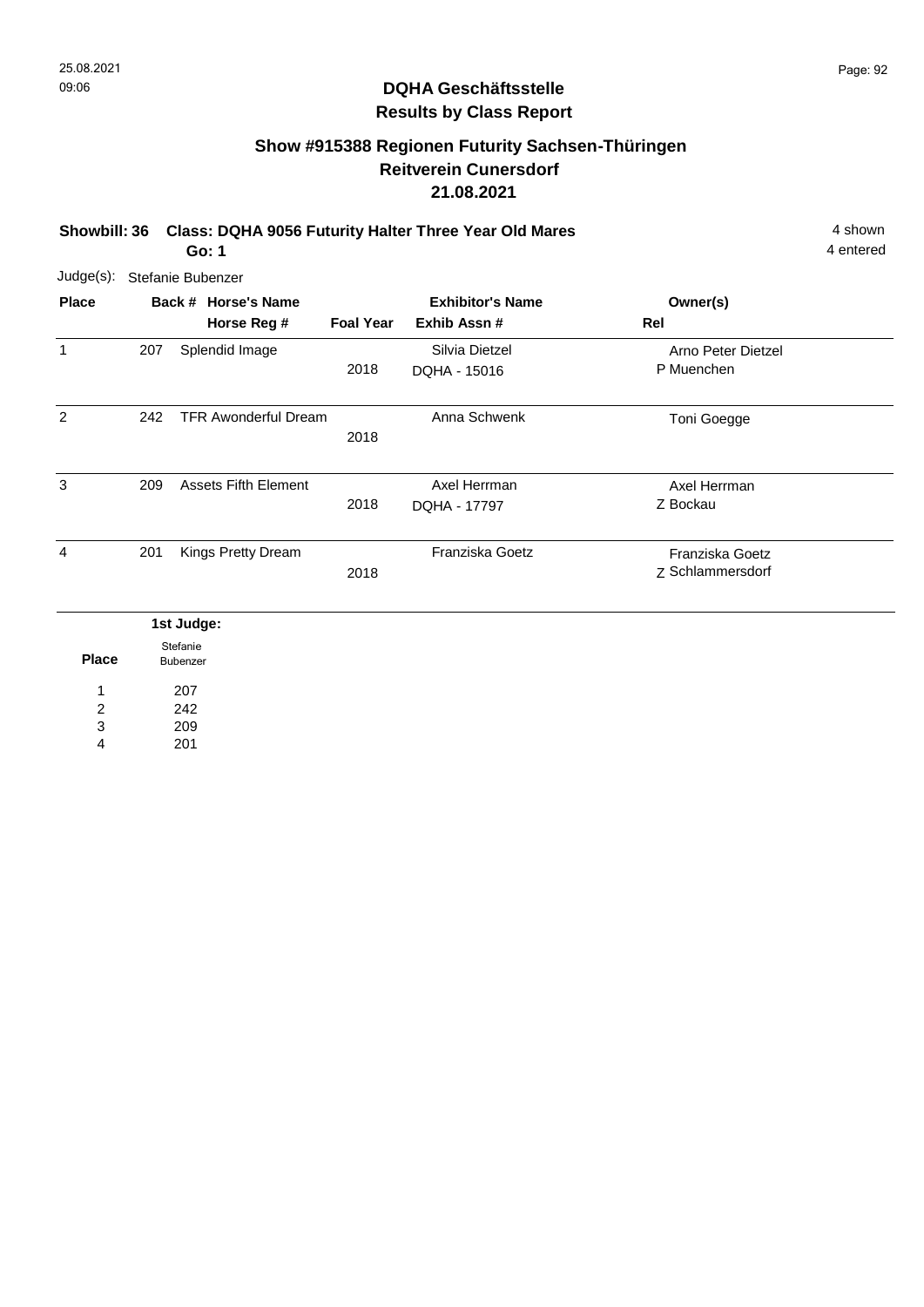### **Show #915387 Regionen Futurity Sachsen-Thüringen Reitverein Cunersdorf 22.08.2021**

|              | Showbill: 111 Class: DQHA 9342 Reining Maturity<br>Go: 1 |                  |                                    |                  |                                         |     |                  |  |  |
|--------------|----------------------------------------------------------|------------------|------------------------------------|------------------|-----------------------------------------|-----|------------------|--|--|
| Judge(s):    | Cedric Leroux                                            |                  |                                    |                  |                                         |     |                  |  |  |
| <b>Place</b> |                                                          |                  | Back # Horse's Name<br>Horse Reg # | <b>Foal Year</b> | <b>Exhibitor's Name</b><br>Exhib Assn # | Rel | Owner(s)         |  |  |
| $\mathbf{1}$ | 230                                                      |                  | Flash My Guns                      | 2013             | <b>Erik Laue</b>                        | Z   | <b>Erik Laue</b> |  |  |
|              |                                                          | 1st Judge:       |                                    |                  |                                         |     |                  |  |  |
| <b>Place</b> |                                                          | Cedric<br>Leroux |                                    |                  |                                         |     |                  |  |  |
|              |                                                          | 230              |                                    |                  |                                         |     |                  |  |  |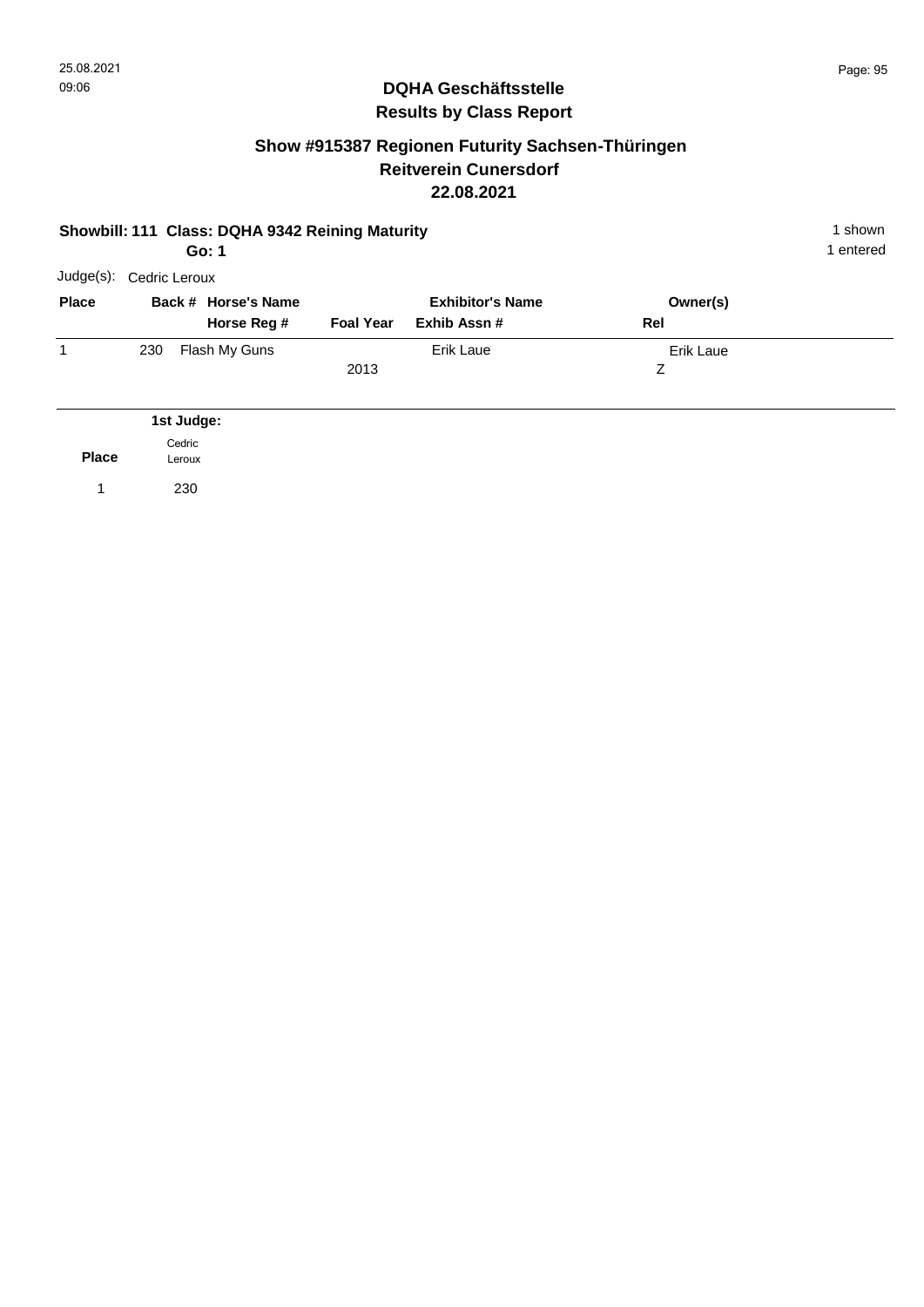#### **Show #915387 Regionen Futurity Sachsen-Thüringen Reitverein Cunersdorf 21.08.2021**

#### **Showbill: 76 Class: DQHA 9361 Western Riding Futurity** 1 shown 1 shown **Go: 1**

|              |               | ו .טט                              |                  |                                         |                              |
|--------------|---------------|------------------------------------|------------------|-----------------------------------------|------------------------------|
| Judge(s):    | Cedric Leroux |                                    |                  |                                         |                              |
| <b>Place</b> |               | Back # Horse's Name<br>Horse Reg # | <b>Foal Year</b> | <b>Exhibitor's Name</b><br>Exhib Assn # | Owner(s)<br>Rel              |
| 1            | 223           | GQ Cant Touch This                 | 2015             | Lisa-Marie Georgi<br>DOHA - 15275       | Claus Georgi<br>C Cunersdorf |

|              | 1st Judge:       |
|--------------|------------------|
| <b>Place</b> | Cedric<br>Leroux |
|              | 223              |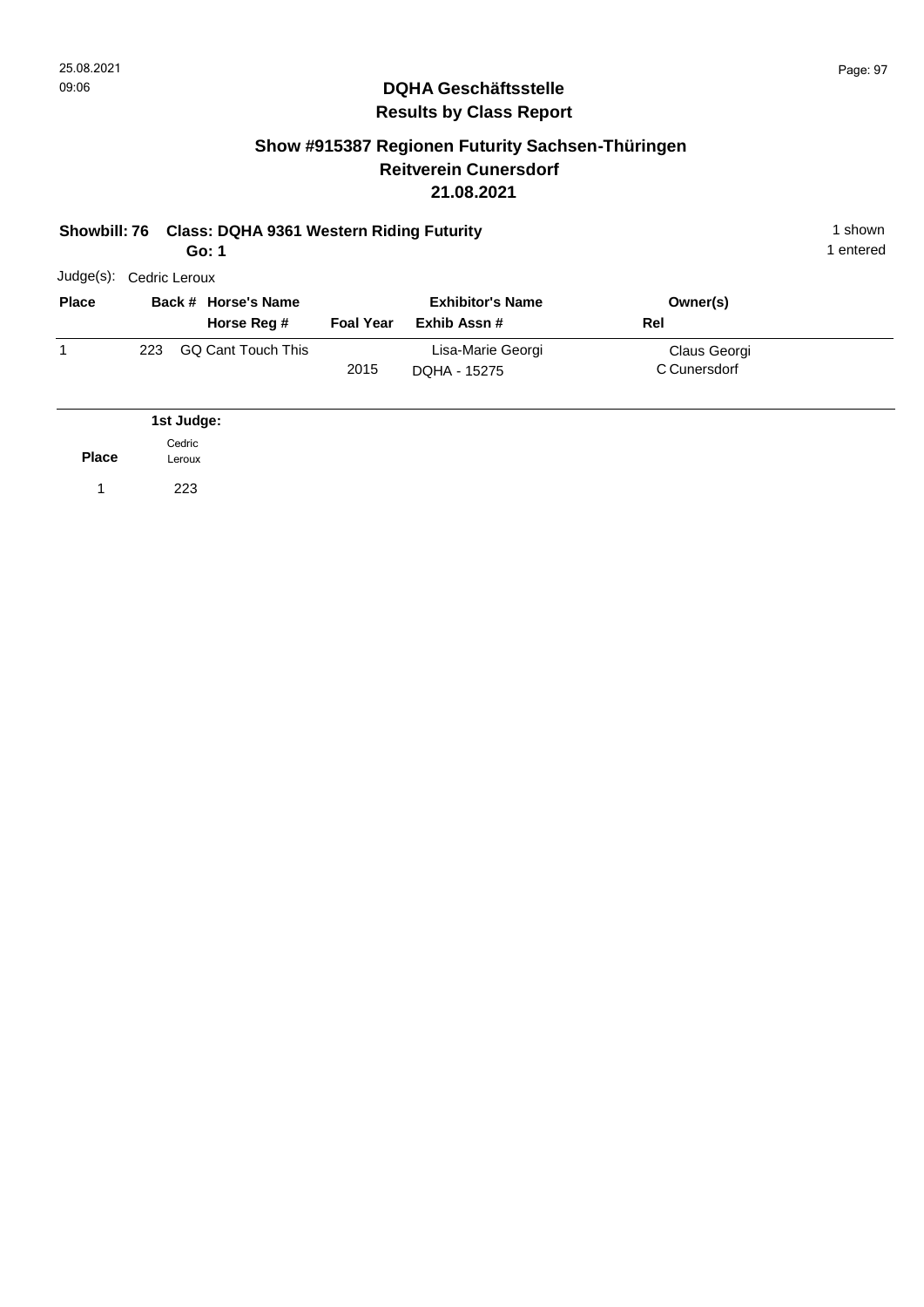# **Show #915387 Regionen Futurity Sachsen-Thüringen Reitverein Cunersdorf 21.08.2021**

#### **Showbill: 65 Class: DQHA 93802 Trail In Hand 2 Year Old** 4 shown **Go: 1**

4 entered

| Judge(s):      | Cedric Leroux       |                                  |                                         |                    |                            |  |
|----------------|---------------------|----------------------------------|-----------------------------------------|--------------------|----------------------------|--|
| <b>Place</b>   | Back # Horse's Name |                                  | <b>Exhibitor's Name</b><br>Exhib Assn # |                    | Owner(s)<br>Rel            |  |
| 1              | 200                 | Horse Reg #<br>How Bout Mechanic | <b>Foal Year</b><br>2019                | Nadine Weyer       | Nadine Weyer               |  |
| 2              | 227                 | Dark Princess Phine              | 2019                                    | Juergen Schmeisser | Juergen Schmeisser         |  |
| 3              | 237                 | <b>TFR Not Justa Dream</b>       | 2019                                    | Sabrina Moestl     | Sabrina Moestl<br>Z Eslarn |  |
|                |                     | 1st Judge:                       |                                         |                    |                            |  |
| <b>Place</b>   |                     | Cedric<br>Leroux                 |                                         |                    |                            |  |
| $\overline{2}$ |                     | 200<br>227                       |                                         |                    |                            |  |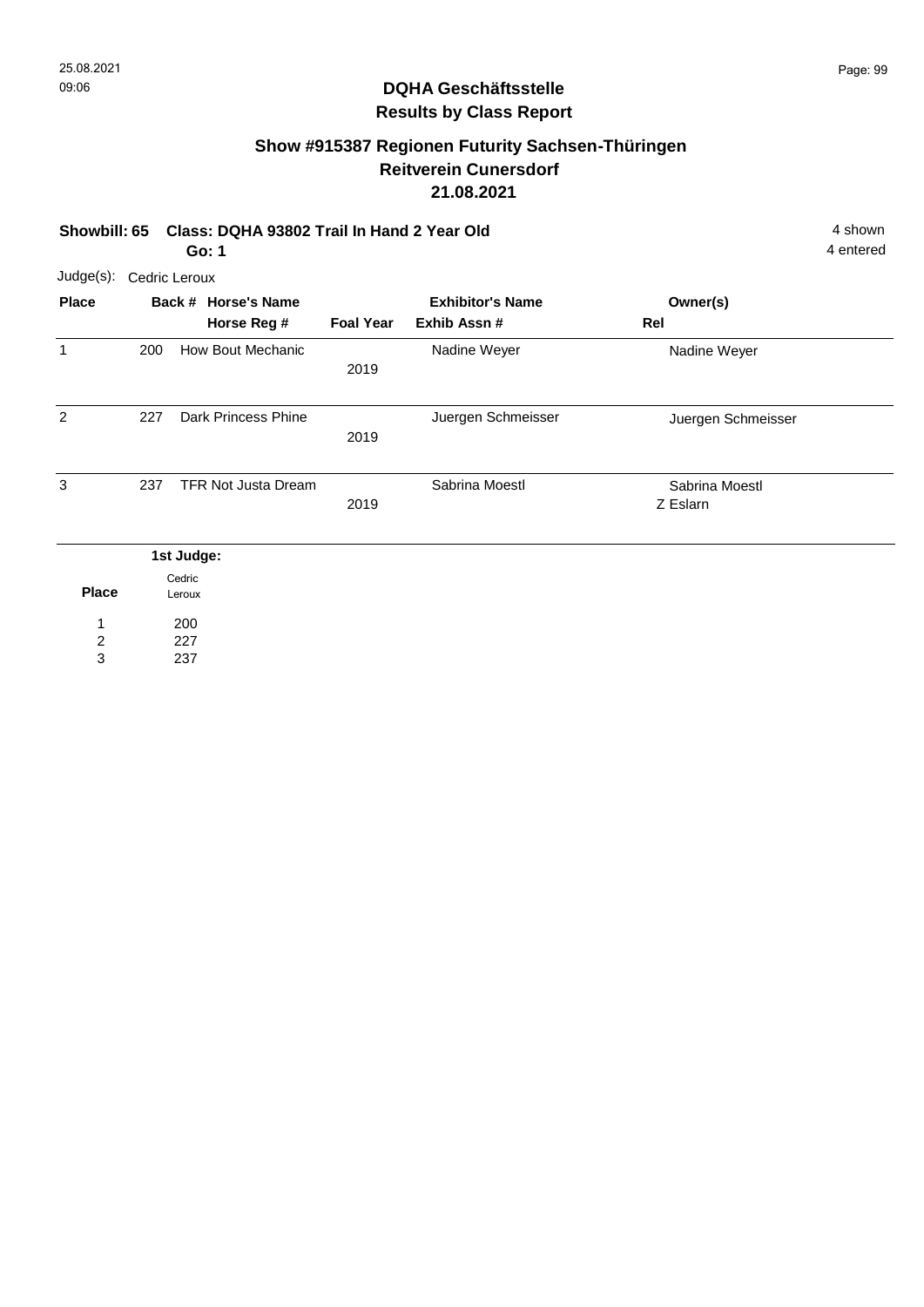# **Show #915387 Regionen Futurity Sachsen-Thüringen Reitverein Cunersdorf 21.08.2021**

**Showbill: 64 Class: DQHA 93803 Trail In Hand 3 Year Old** 6 Shown 6 shown

6 entered

**Go: 1**

| Judge(s):                       | Cedric Leroux |                                    |                  |                                         |                                     |
|---------------------------------|---------------|------------------------------------|------------------|-----------------------------------------|-------------------------------------|
| <b>Place</b>                    |               | Back # Horse's Name<br>Horse Reg # | <b>Foal Year</b> | <b>Exhibitor's Name</b><br>Exhib Assn # | Owner(s)<br>Rel                     |
| 1                               | 207           | Splendid Image                     | 2018             | Eva-Maria Schoell<br>DQHA - 19407       | Arno Peter Dietzel<br>Muenchen      |
| $\overline{2}$                  | 201           | Kings Pretty Dream                 | 2018             | Franziska Goetz                         | Franziska Goetz<br>Z Schlammersdorf |
| 3                               | 209           | <b>Assets Fifth Element</b>        | 2018             | Axel Herrman<br>DQHA - 17797            | Axel Herrman<br>Z Bockau            |
| 4                               | 242           | <b>TFR Awonderful Dream</b>        | 2018             | Anna Schwenk                            | Toni Goegge                         |
| <b>Place</b>                    |               | 1st Judge:<br>Cedric<br>Leroux     |                  |                                         |                                     |
| 1<br>$\boldsymbol{2}$<br>3<br>4 |               | 207<br>201<br>209<br>242           |                  |                                         |                                     |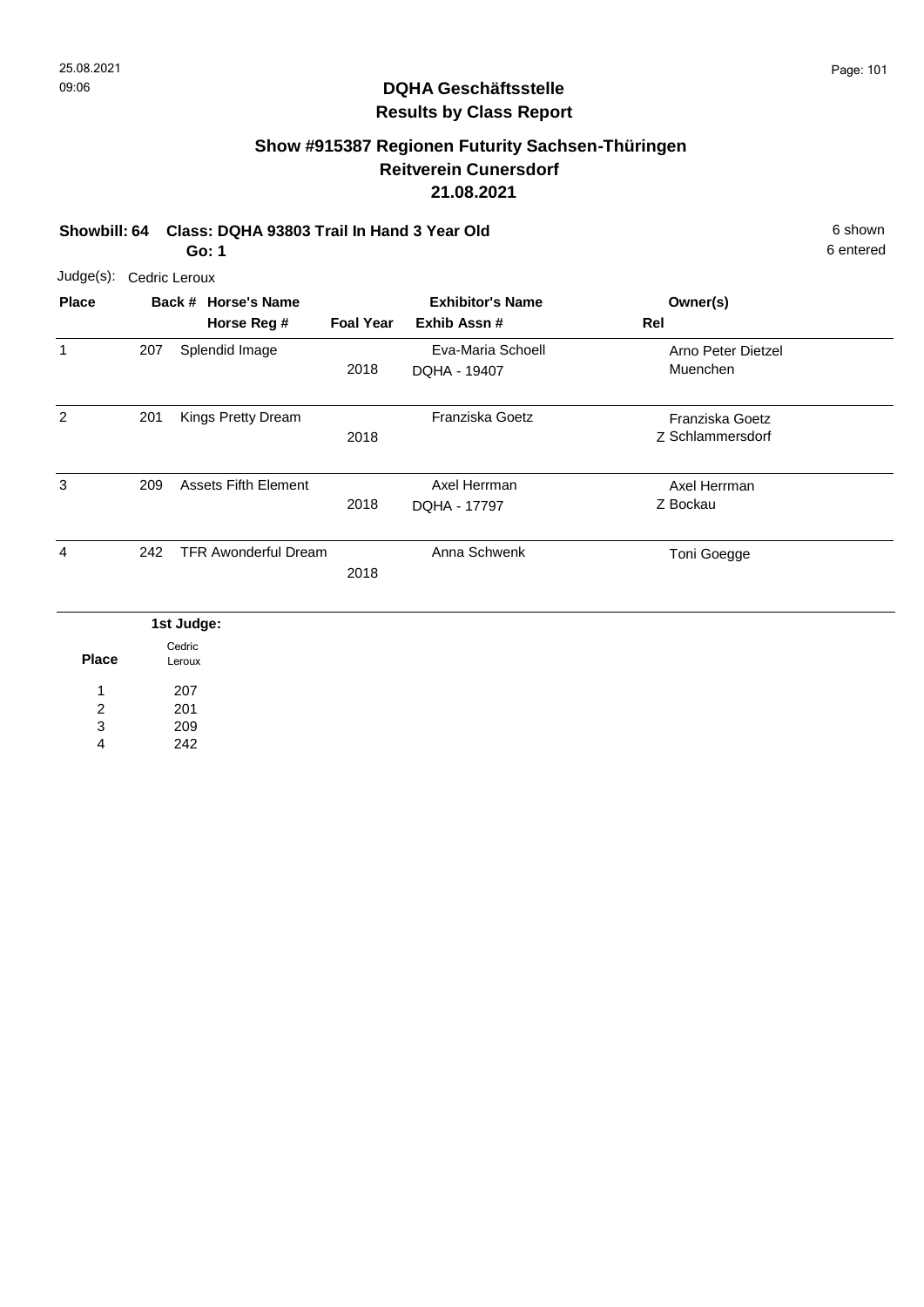### **Show #915387 Regionen Futurity Sachsen-Thüringen Reitverein Cunersdorf 21.08.2021**

| <b>Class: DQHA 9381 Trail Futurity</b><br><b>Showbill: 69</b><br>3 entered<br>Go: 1 |     |                                    |                  |                                        |                                        |  |  |  |
|-------------------------------------------------------------------------------------|-----|------------------------------------|------------------|----------------------------------------|----------------------------------------|--|--|--|
| $Judge(s)$ :                                                                        |     | Cedric Leroux                      |                  |                                        |                                        |  |  |  |
| <b>Place</b>                                                                        |     | Back # Horse's Name<br>Horse Reg # | <b>Foal Year</b> | <b>Exhibitor's Name</b><br>Exhib Assn# | Owner(s)<br>Rel                        |  |  |  |
| 1                                                                                   | 223 | <b>GQ Cant Touch This</b>          | 2015             | Lisa-Marie Georgi<br>DQHA - 15275      | Claus Georgi<br>C Cunersdorf           |  |  |  |
| $\overline{2}$                                                                      | 234 | Ablazn Thunderstruck               | 2016             | <b>Bianca Kuesters</b><br>DQHA - 9588  | <b>Bianca Kuesters</b><br>Z Biesenthal |  |  |  |
|                                                                                     |     | 1st Judge:                         |                  |                                        |                                        |  |  |  |
| <b>Place</b>                                                                        |     | Cedric<br>Leroux                   |                  |                                        |                                        |  |  |  |
| $\overline{2}$                                                                      |     | 223<br>234                         |                  |                                        |                                        |  |  |  |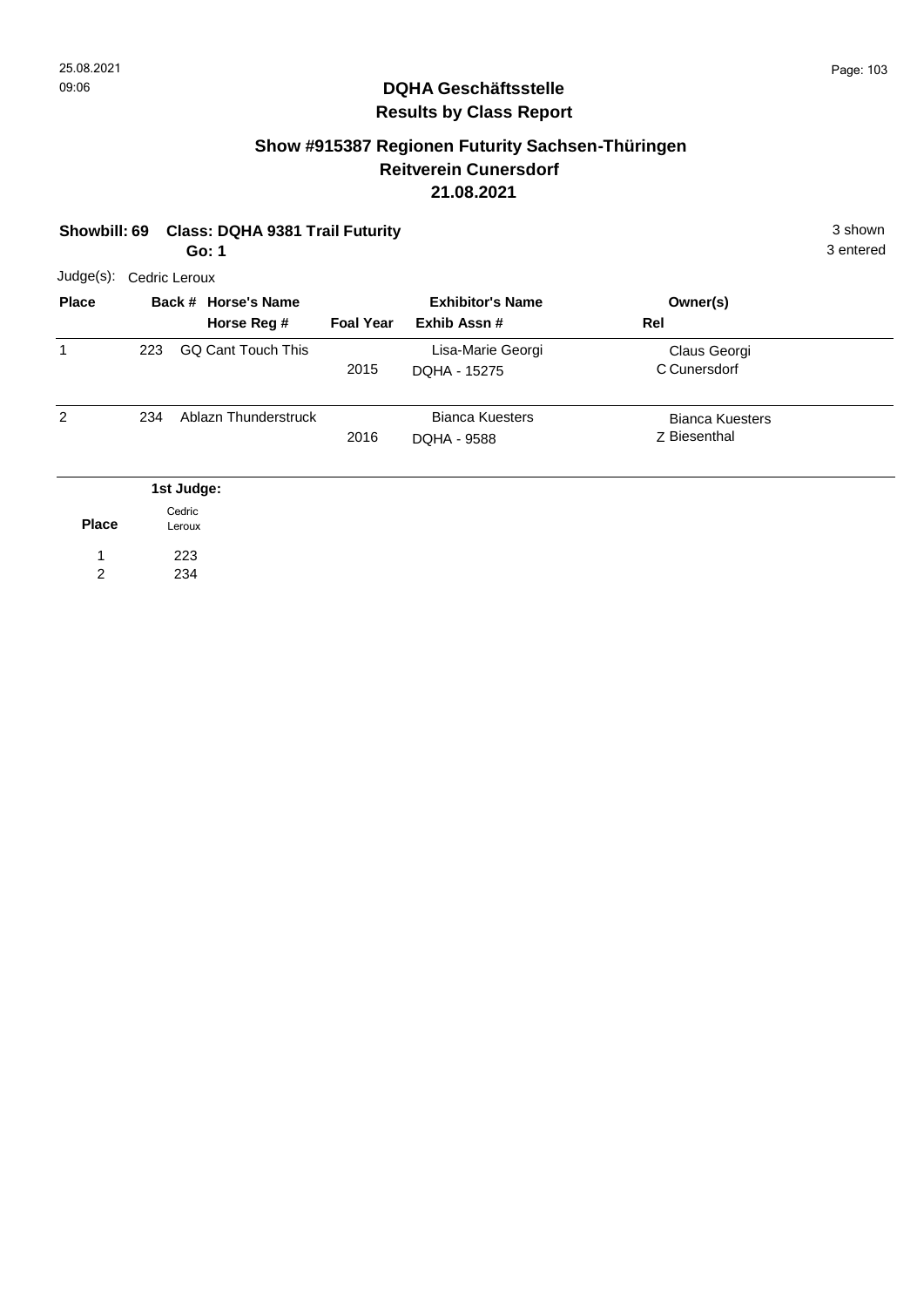## **Show #915387 Regionen Futurity Sachsen-Thüringen Reitverein Cunersdorf 21.08.2021**

|                | 3 shown<br><b>Class: DQHA 9382 Trail Maturity</b><br>Showbill: 70<br>3 entered<br>Go: 1 |                  |                             |                  |                         |                   |  |  |  |
|----------------|-----------------------------------------------------------------------------------------|------------------|-----------------------------|------------------|-------------------------|-------------------|--|--|--|
| $Judge(s)$ :   | Cedric Leroux                                                                           |                  |                             |                  |                         |                   |  |  |  |
| <b>Place</b>   |                                                                                         |                  | Back # Horse's Name         |                  | <b>Exhibitor's Name</b> | Owner(s)          |  |  |  |
|                |                                                                                         |                  | Horse Reg #                 | <b>Foal Year</b> | Exhib Assn#             | Rel               |  |  |  |
| 1              | 211                                                                                     |                  | <b>TFR Glamorous Wisely</b> |                  | Jennifer Klugmann       | Jennifer Klugmann |  |  |  |
|                |                                                                                         |                  |                             | 2013             |                         | Ζ                 |  |  |  |
| $\overline{2}$ | 213                                                                                     |                  | My Chippy Major             |                  | Susanne Backer          | Susanne Backer    |  |  |  |
|                |                                                                                         |                  |                             | 2012             | DQHA - 9765             | Ζ                 |  |  |  |
|                |                                                                                         | 1st Judge:       |                             |                  |                         |                   |  |  |  |
| <b>Place</b>   |                                                                                         | Cedric<br>Leroux |                             |                  |                         |                   |  |  |  |
|                |                                                                                         | 211              |                             |                  |                         |                   |  |  |  |
| $\overline{2}$ |                                                                                         | 213              |                             |                  |                         |                   |  |  |  |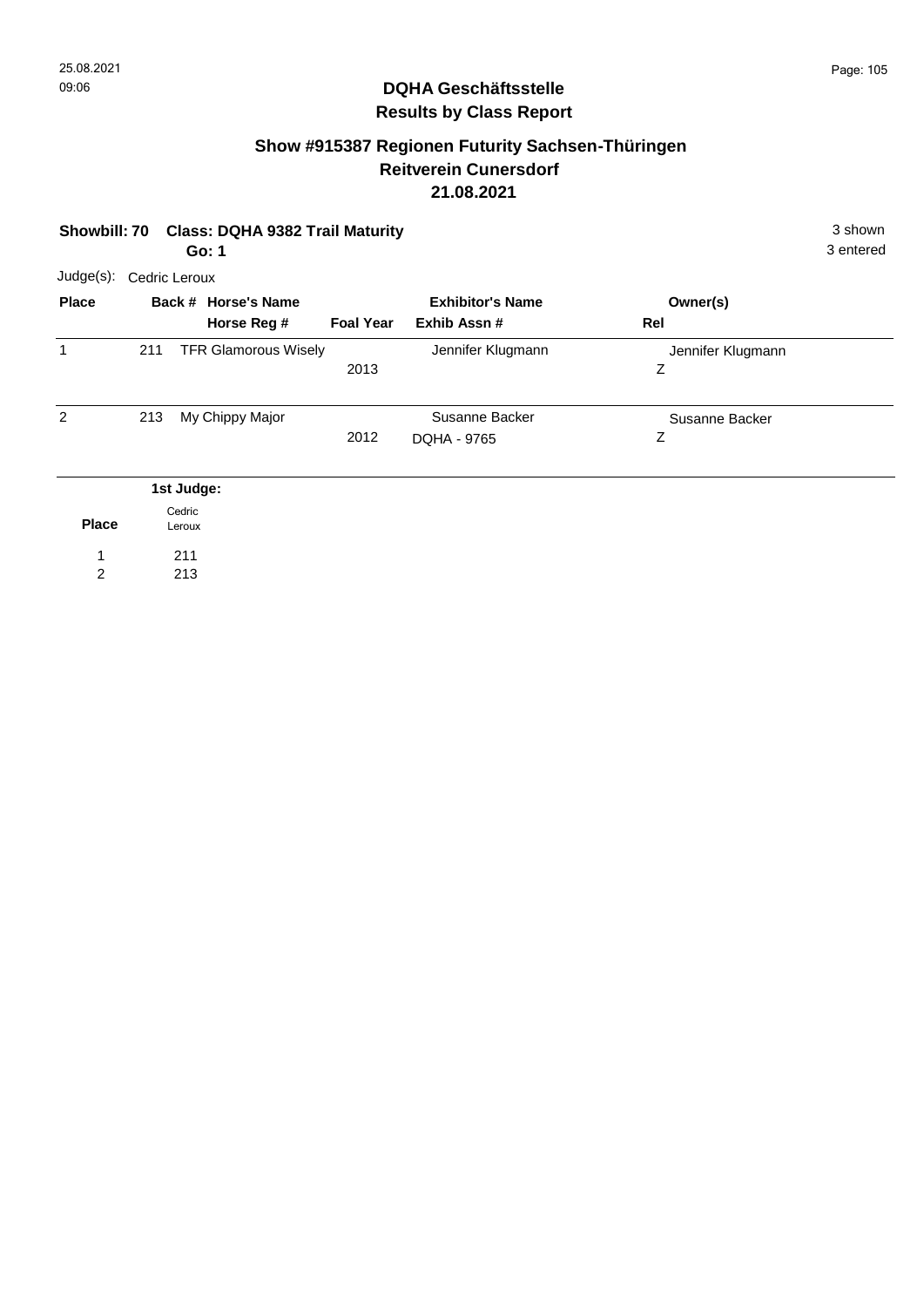### **Show #915387 Regionen Futurity Sachsen-Thüringen Reitverein Cunersdorf 22.08.2021**

# **Showbill: 98 Class: DQHA 9421 Western Pleasure Futurity** 3 shown

3 entered

**Go: 1**

| Judge(s):      | Cedric Leroux |                                    |                  |                                         |                               |  |  |  |  |
|----------------|---------------|------------------------------------|------------------|-----------------------------------------|-------------------------------|--|--|--|--|
| <b>Place</b>   |               | Back # Horse's Name<br>Horse Reg # | <b>Foal Year</b> | <b>Exhibitor's Name</b><br>Exhib Assn # | Owner(s)<br>Rel               |  |  |  |  |
| 1              | 223           | <b>GQ Cant Touch This</b>          | 2015             | Lisa-Marie Georgi<br>DQHA - 15275       | Claus Georgi<br>C Cunersdorf  |  |  |  |  |
| $\overline{2}$ | 212           | Lopinonthefrontpage                | 2016             | Elisa Frischbier<br>DQHA - 17437        | Elisa Frischbier<br>Z Barbing |  |  |  |  |
|                |               | 1st Judge:                         |                  |                                         |                               |  |  |  |  |
| <b>Place</b>   |               | Cedric<br>Leroux                   |                  |                                         |                               |  |  |  |  |
| 1              |               | 223                                |                  |                                         |                               |  |  |  |  |
| 2              |               | 212                                |                  |                                         |                               |  |  |  |  |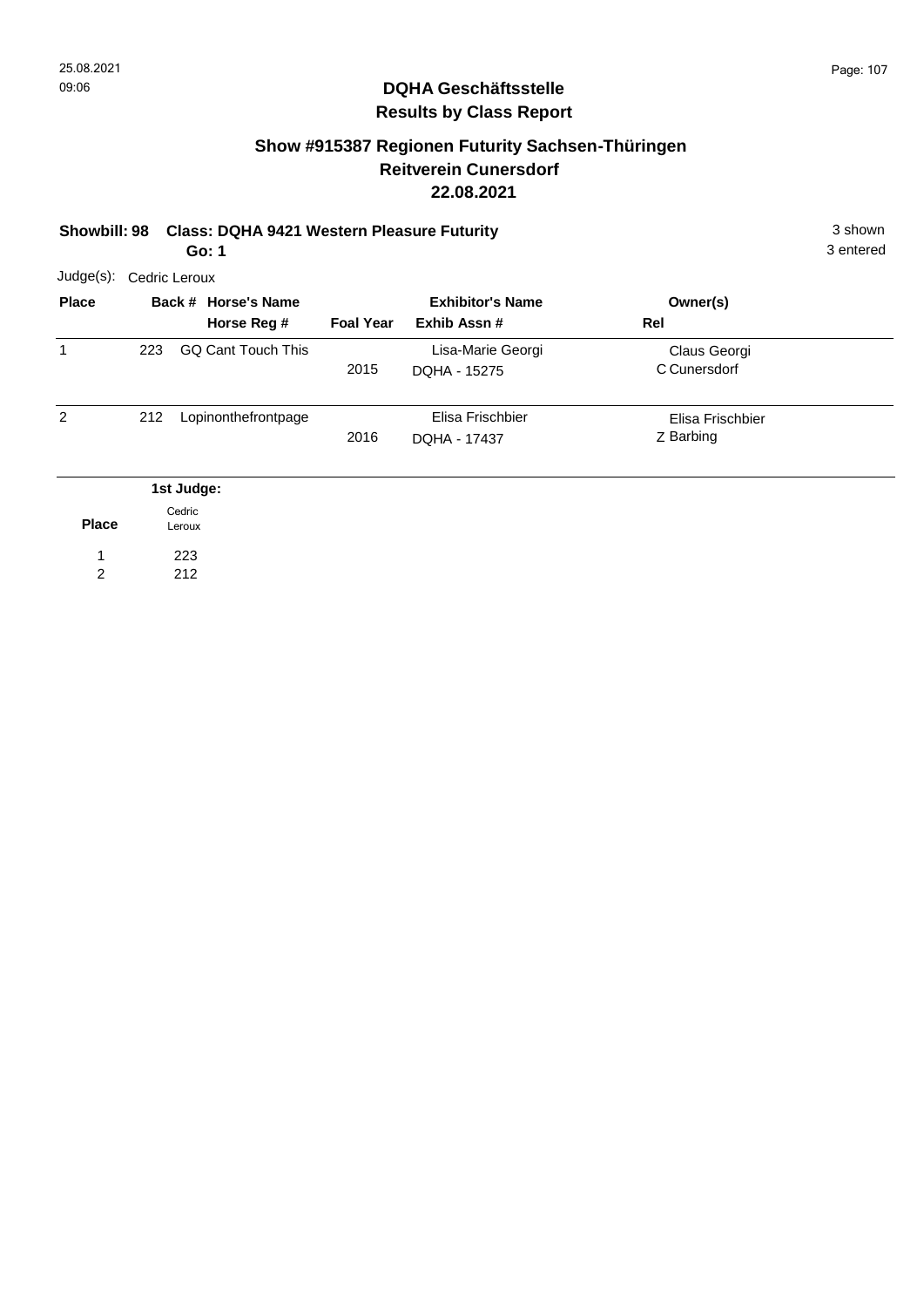# **Show #915388 Regionen Futurity Sachsen-Thüringen Reitverein Cunersdorf 21.08.2021**

#### **Showbill: 74 Class: DQHA 9422 Western Pleasure Maturity** 2 shown **Go: 1**

| $Judge(s)$ :   | Stefanie Bubenzer    |                                    |                  |                                        |                        |  |  |  |  |
|----------------|----------------------|------------------------------------|------------------|----------------------------------------|------------------------|--|--|--|--|
| <b>Place</b>   |                      | Back # Horse's Name<br>Horse Reg # | <b>Foal Year</b> | <b>Exhibitor's Name</b><br>Exhib Assn# | Owner(s)<br>Rel        |  |  |  |  |
| 1              | 213                  | My Chippy Major                    | 2012             | Susanne Backer<br>DQHA - 9765          | Susanne Backer<br>Ζ    |  |  |  |  |
| 2              | 211                  | <b>TFR Glamorous Wisely</b>        | 2013             | Jennifer Klugmann                      | Jennifer Klugmann<br>Ζ |  |  |  |  |
|                |                      | 1st Judge:                         |                  |                                        |                        |  |  |  |  |
| <b>Place</b>   | Stefanie<br>Bubenzer |                                    |                  |                                        |                        |  |  |  |  |
| 1              |                      | 213                                |                  |                                        |                        |  |  |  |  |
| $\overline{c}$ |                      | 211                                |                  |                                        |                        |  |  |  |  |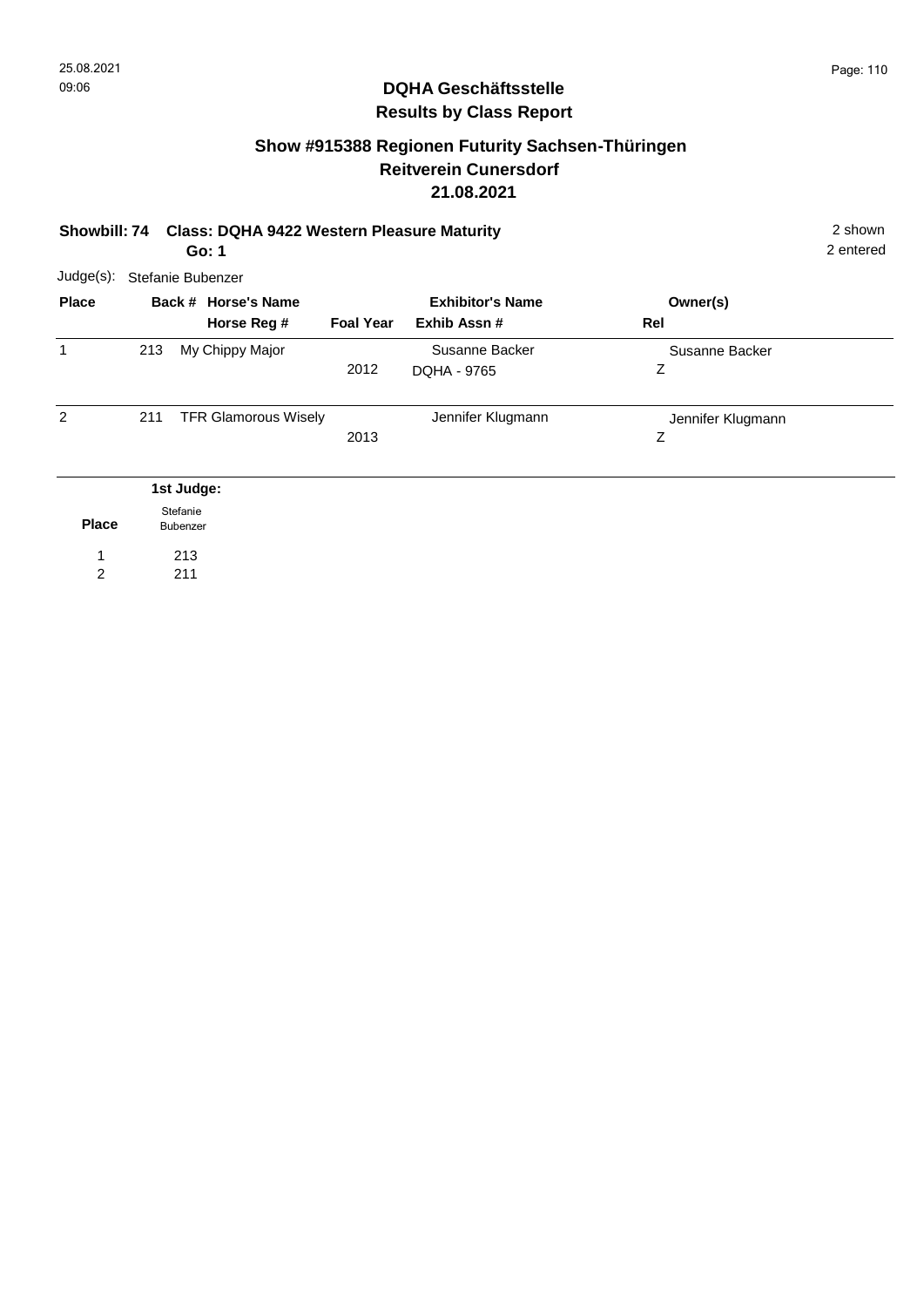### **Show #915387 Regionen Futurity Sachsen-Thüringen Reitverein Cunersdorf 22.08.2021**

#### **Showbill: 106 Class: DQHA 9432 Ranch Riding Maturity** 1 Shown 1 shown **Go: 1**

1 entered

| Judge(s):    |     | Cedric Leroux                      |                  |                                        |                 |  |  |  |  |
|--------------|-----|------------------------------------|------------------|----------------------------------------|-----------------|--|--|--|--|
| <b>Place</b> |     | Back # Horse's Name<br>Horse Reg # | <b>Foal Year</b> | <b>Exhibitor's Name</b><br>Exhib Assn# | Owner(s)<br>Rel |  |  |  |  |
|              | 230 | Flash My Guns                      | 2013             | Erik Laue                              | Erik Laue<br>Ζ  |  |  |  |  |
|              |     | 1st Judge:                         |                  |                                        |                 |  |  |  |  |

**Place** Cedric Leroux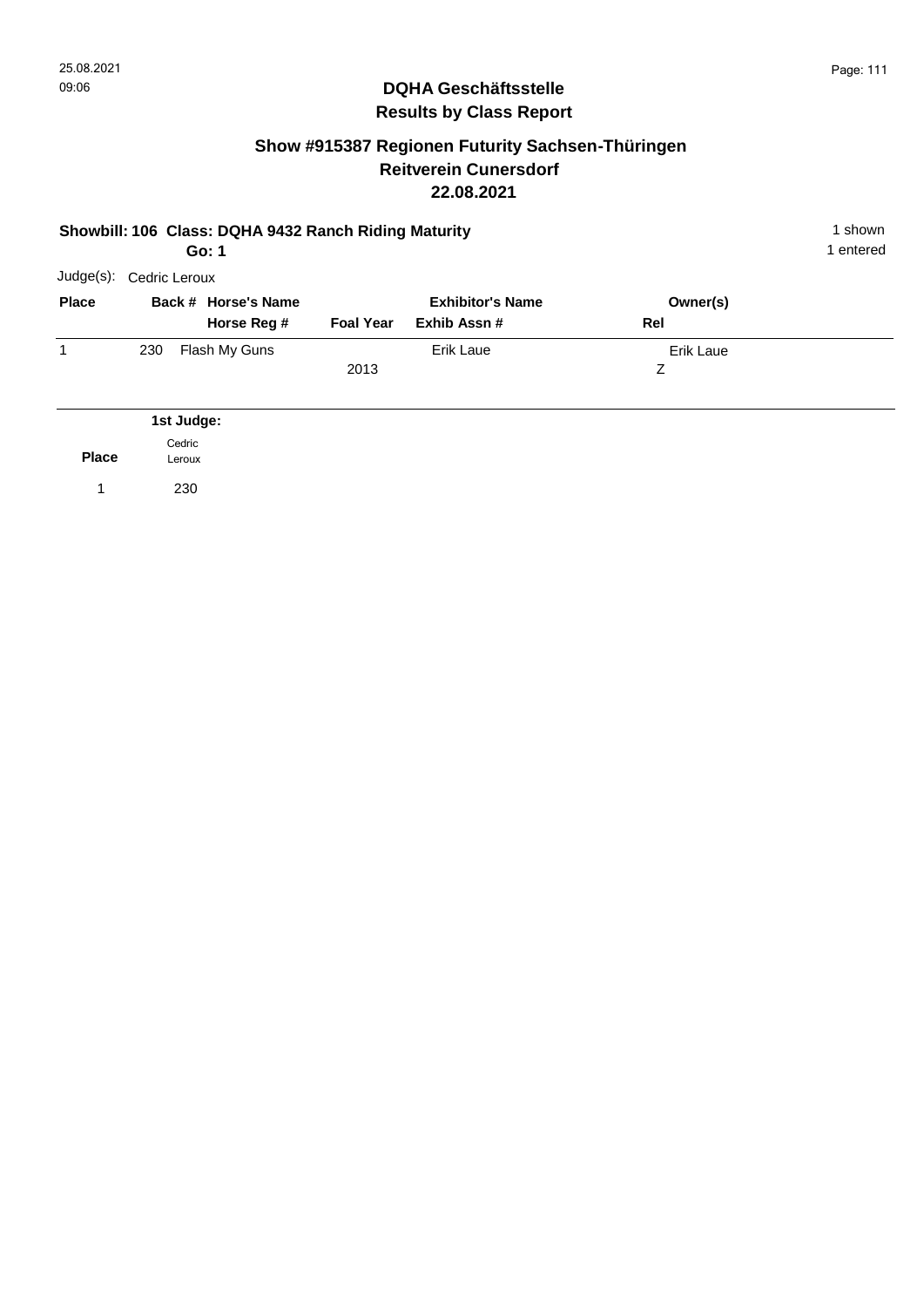# **Show #915387 Regionen Futurity Sachsen-Thüringen Reitverein Cunersdorf 21.08.2021**

**Showbill: 14 Class: DQHA 9441 Hunter Under Saddle Futurity** 5 shown **Go: 1**

> 204 234

3 4

| Judge(s):      | Cedric Leroux    |                                    |                                                             |                                       |                                        |  |  |  |  |
|----------------|------------------|------------------------------------|-------------------------------------------------------------|---------------------------------------|----------------------------------------|--|--|--|--|
| <b>Place</b>   |                  | Back # Horse's Name<br>Horse Reg # | <b>Exhibitor's Name</b><br><b>Foal Year</b><br>Exhib Assn # |                                       | Owner(s)<br>Rel                        |  |  |  |  |
| $\mathbf{1}$   | 216              | <b>GQH Shes The One</b>            | 2017                                                        | Lisa-Marie Georgi<br>DQHA - 15275     | Claus Georgi<br>C Cunersdorf           |  |  |  |  |
| $\overline{2}$ | 212              | Lopinonthefrontpage                | 2016                                                        | Elisa Frischbier<br>DQHA - 17437      | Elisa Frischbier<br>Z Barbing          |  |  |  |  |
| 3              | 204              | <b>HC A True Melody</b>            | 2017                                                        | Silvia Dietzel<br>DQHA - 15016        | Arno Peter Dietzel<br>Muenchen         |  |  |  |  |
| 4              | 234              | Ablazn Thunderstruck               | 2016                                                        | <b>Bianca Kuesters</b><br>DQHA - 9588 | <b>Bianca Kuesters</b><br>Z Biesenthal |  |  |  |  |
|                | 1st Judge:       |                                    |                                                             |                                       |                                        |  |  |  |  |
| <b>Place</b>   | Cedric<br>Leroux |                                    |                                                             |                                       |                                        |  |  |  |  |
| 1<br>2         |                  | 216<br>212                         |                                                             |                                       |                                        |  |  |  |  |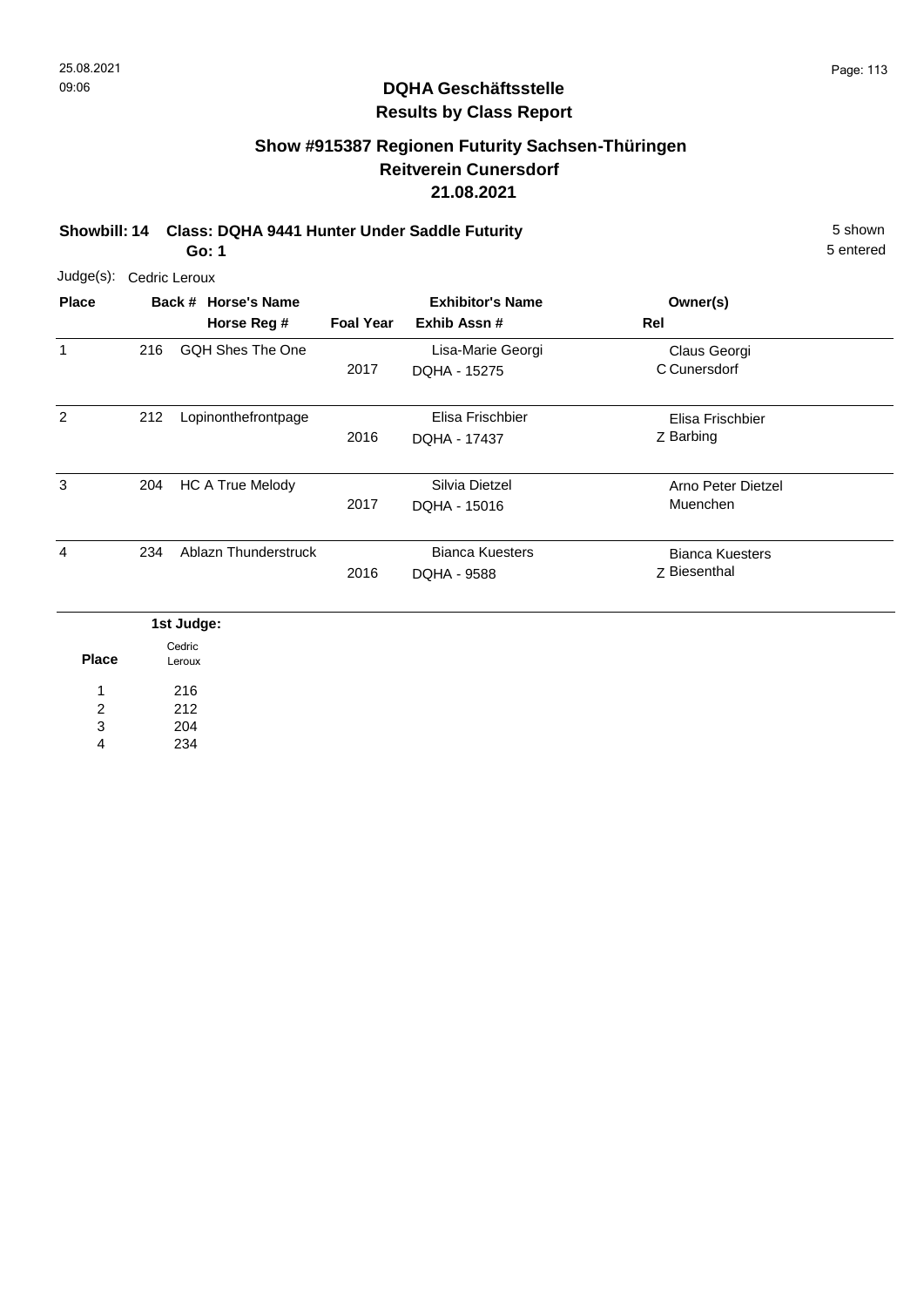# **Show #915388 Regionen Futurity Sachsen-Thüringen Reitverein Cunersdorf 22.08.2021**

#### **Showbill: 101 Class: DQHA 9442 Hunter Under Saddle Maturity** 3 shown **Go: 1**

3 entered

| Judge(s):      | Stefanie Bubenzer    |                             |                         |                   |                    |  |  |  |  |
|----------------|----------------------|-----------------------------|-------------------------|-------------------|--------------------|--|--|--|--|
| <b>Place</b>   |                      | Back # Horse's Name         | <b>Exhibitor's Name</b> |                   | Owner(s)           |  |  |  |  |
|                |                      | Horse Reg #                 | <b>Foal Year</b>        | Exhib Assn #      | Rel                |  |  |  |  |
| $\mathbf{1}$   | 206                  | Shes Lopin Lazy             |                         | Silvia Dietzel    | Arno Peter Dietzel |  |  |  |  |
|                |                      |                             | 2014                    | DQHA - 15016      | P Muenchen         |  |  |  |  |
| 2              | 211                  | <b>TFR Glamorous Wisely</b> |                         | Jennifer Klugmann | Jennifer Klugmann  |  |  |  |  |
|                |                      |                             | 2013                    |                   | Ζ                  |  |  |  |  |
| 3              | 230                  | Flash My Guns               |                         | Victoria Wolf     | Erik Laue          |  |  |  |  |
|                |                      |                             | 2013                    | DQHA - 21525      |                    |  |  |  |  |
|                |                      | 1st Judge:                  |                         |                   |                    |  |  |  |  |
| <b>Place</b>   | Stefanie<br>Bubenzer |                             |                         |                   |                    |  |  |  |  |
| 1              |                      | 206                         |                         |                   |                    |  |  |  |  |
| $\overline{2}$ |                      | 211                         |                         |                   |                    |  |  |  |  |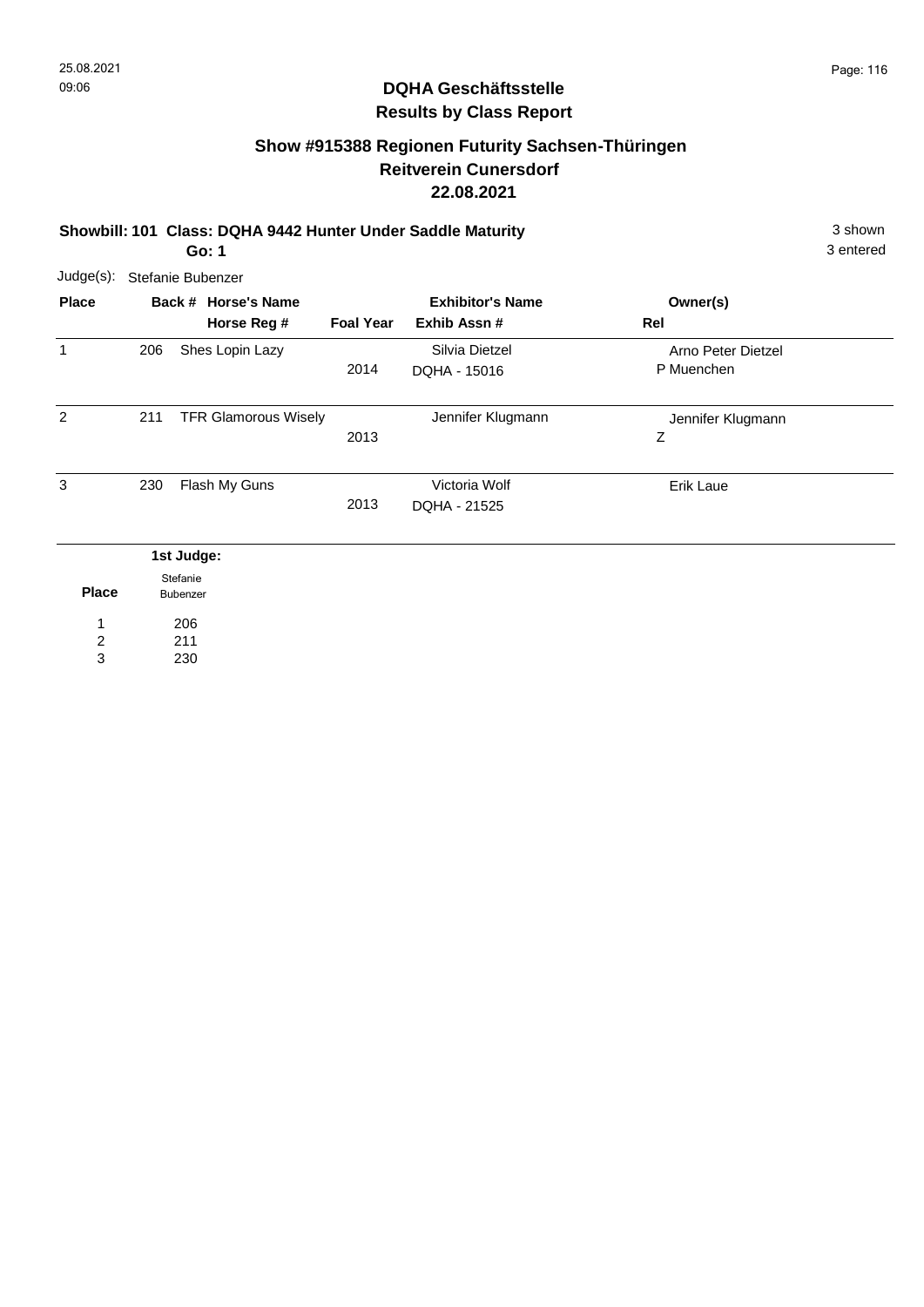#### **Show #915387 Regionen Futurity Sachsen-Thüringen Reitverein Cunersdorf 22.08.2021**

| Showbill: 92 Class: WR D380 Showmanship At Halter Jackpot<br>Go: 1 |               |                                |                                    |                  |                                         |     |             | 4 shown<br>4 entered |
|--------------------------------------------------------------------|---------------|--------------------------------|------------------------------------|------------------|-----------------------------------------|-----|-------------|----------------------|
| Judge(s):                                                          | Cedric Leroux |                                |                                    |                  |                                         |     |             |                      |
| <b>Place</b>                                                       |               |                                | Back # Horse's Name<br>Horse Reg # | <b>Foal Year</b> | <b>Exhibitor's Name</b><br>Exhib Assn # | Rel | Owner(s)    |                      |
| $\mathbf{1}$                                                       | 242           |                                | <b>TFR Awonderful Dream</b>        | 2018             | Anna Schwenk                            |     | Toni Goegge |                      |
| <b>Place</b>                                                       |               | 1st Judge:<br>Cedric<br>Leroux |                                    |                  |                                         |     |             |                      |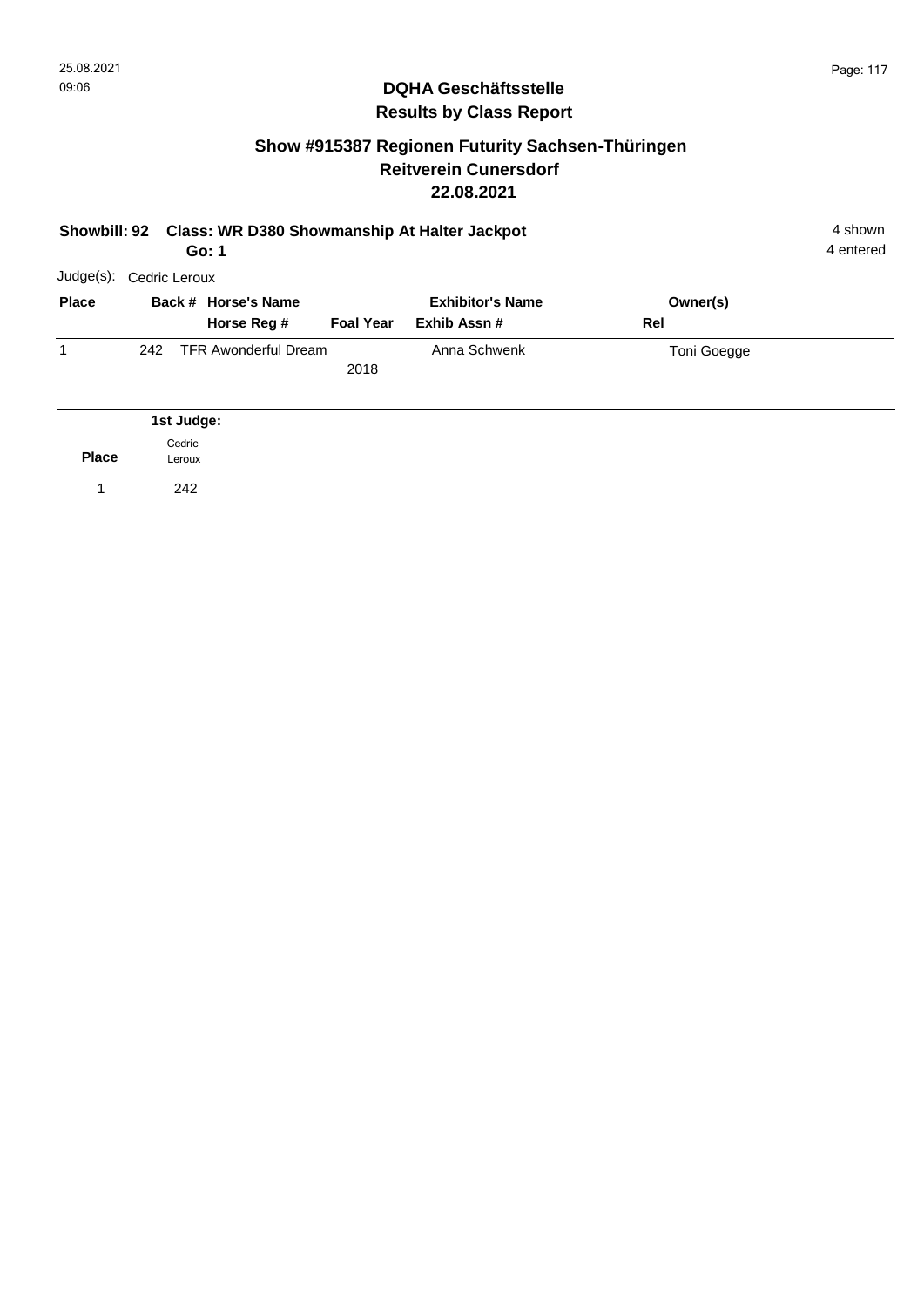#### **Show #915388 Regionen Futurity Sachsen-Thüringen Reitverein Cunersdorf 22.08.2021**

| Showbill: 92 Class: WR D380 Showmanship At Halter Jackpot<br>Go: 1 |                             |                                    |                  |                                        |                 | 4 shown<br>4 entered |
|--------------------------------------------------------------------|-----------------------------|------------------------------------|------------------|----------------------------------------|-----------------|----------------------|
| Judge(s):                                                          | Stefanie Bubenzer           |                                    |                  |                                        |                 |                      |
| <b>Place</b>                                                       |                             | Back # Horse's Name<br>Horse Reg # | <b>Foal Year</b> | <b>Exhibitor's Name</b><br>Exhib Assn# | Owner(s)<br>Rel |                      |
| 1                                                                  | 242                         | <b>TFR Awonderful Dream</b>        | 2018             | Anna Schwenk                           | Toni Goegge     |                      |
|                                                                    |                             | 1st Judge:                         |                  |                                        |                 |                      |
| <b>Place</b>                                                       | Stefanie<br><b>Bubenzer</b> |                                    |                  |                                        |                 |                      |